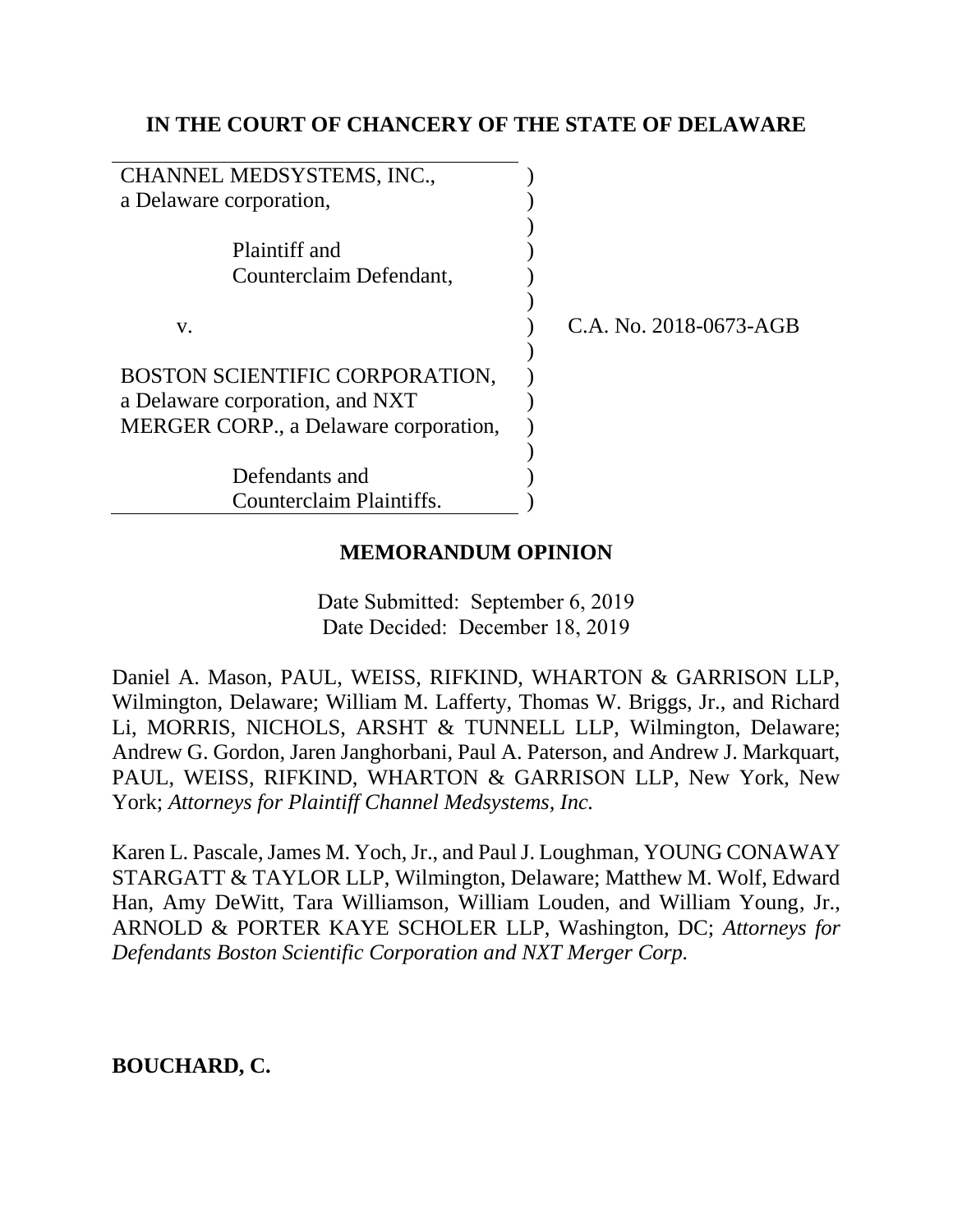This post-trial opinion resolves claims arising from Boston Scientific Corporation's decision to terminate a merger agreement it entered into on November 1, 2017 (the "Agreement") to acquire Channel Medsystems, Inc., an early stage medical device company with one product—a global endometrial ablation device named Cerene. Under the Agreement, Boston Scientific could only be required to close the transaction if Cerene received FDA approval by September 30, 2019.

In late December 2017, Channel discovered that its Vice President of Quality, Dinesh Shankar, had falsified expense reports and other documents as part of a fraudulent scheme by which he stole approximately \$2.6 million from the company. Unbeknownst to Channel, some of the documents Shankar falsified were contained in Channel's submissions to the FDA seeking approval of the Cerene device.

Promptly after discovering Shankar's fraud, Channel notified Boston Scientific and the FDA. Channel interacted with both of them in a fully transparent manner over the next few months as it thoroughly investigated and took actions to remediate the effects of Shankar's fraud. On April 18, 2018, the FDA accepted Channel's remediation plan, which strongly signaled that Shankar's fraud would not be the cause of any failure of the FDA to approve the Cerene device and which made the FDA's approval a distinct possibility. Despite this positive development, Boston Scientific terminated the Agreement on May 11, 2018.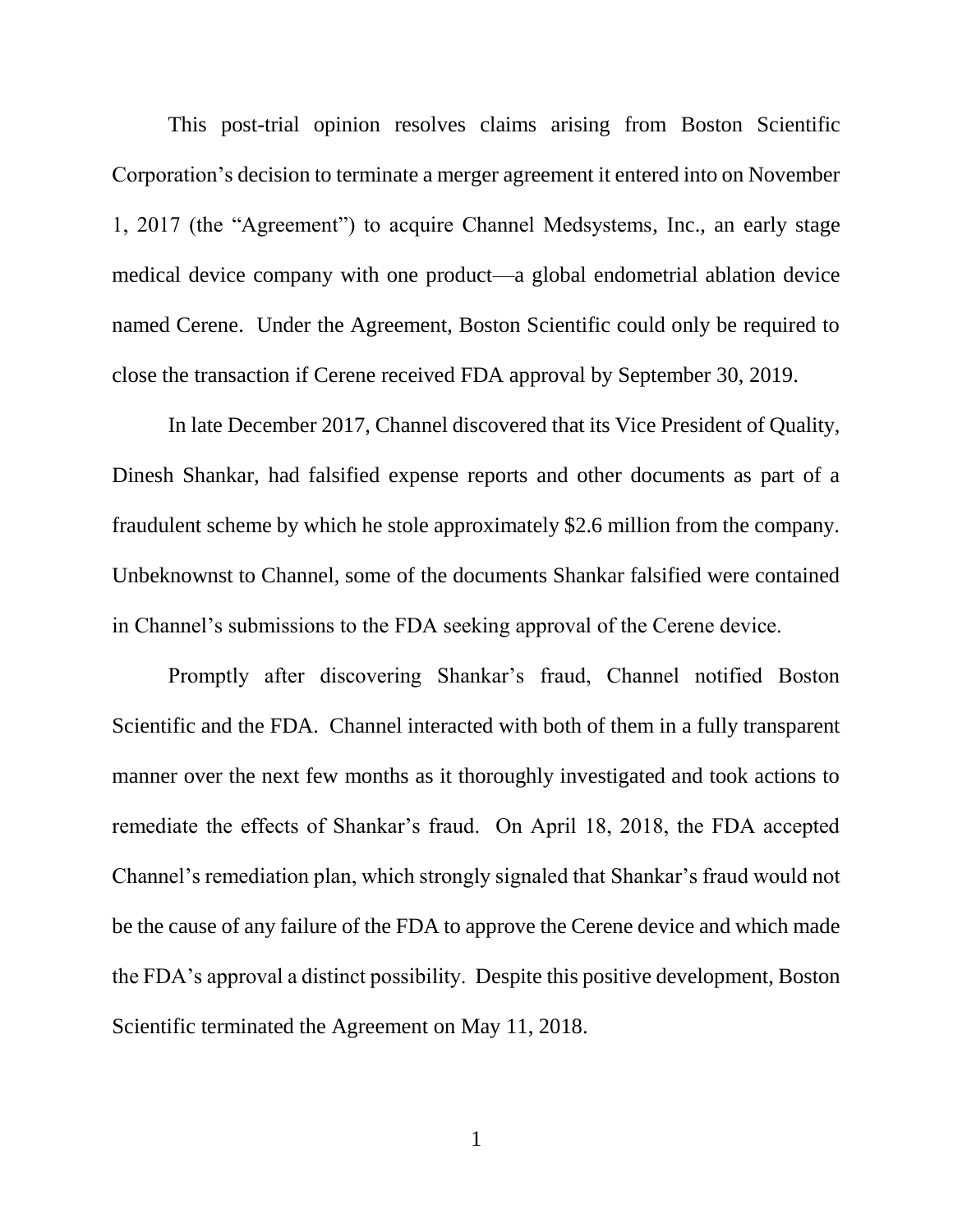On March 28, 2019, consistent with the timeframe for receiving FDA approval the parties expected when they entered into the Agreement, the FDA approved the Cerene device. Trial of this action commenced the next month.

The primary issue in this case is whether Boston Scientific was entitled to terminate the Agreement because (i) certain representations in the Agreement were inaccurate as of the date it entered into the Agreement and (ii) the failure of such representations to be true and correct has or reasonably would be expected to have a "Material Adverse Effect" on Channel. For the reasons discussed below, the court finds that although Shankar's fraud caused a number of representations to be inaccurate as of the date of the Agreement, Boston Scientific failed to prove that the failure of such representations to be true and accurate reasonably would be expected to have a Material Adverse Effect. The court thus concludes that Boston Scientific was not entitled to terminate the Agreement and that Channel is entitled to an order of specific performance requiring Boston Scientific to close the merger.

This decision reaches two other conclusions of note: first, that Boston Scientific breached its obligation under the Agreement to use commercially reasonable efforts to consummate the merger and, second, that Boston Scientific was not fraudulently induced to invest approximately \$11 million in Channel in making a series of investments from 2015 to 2017.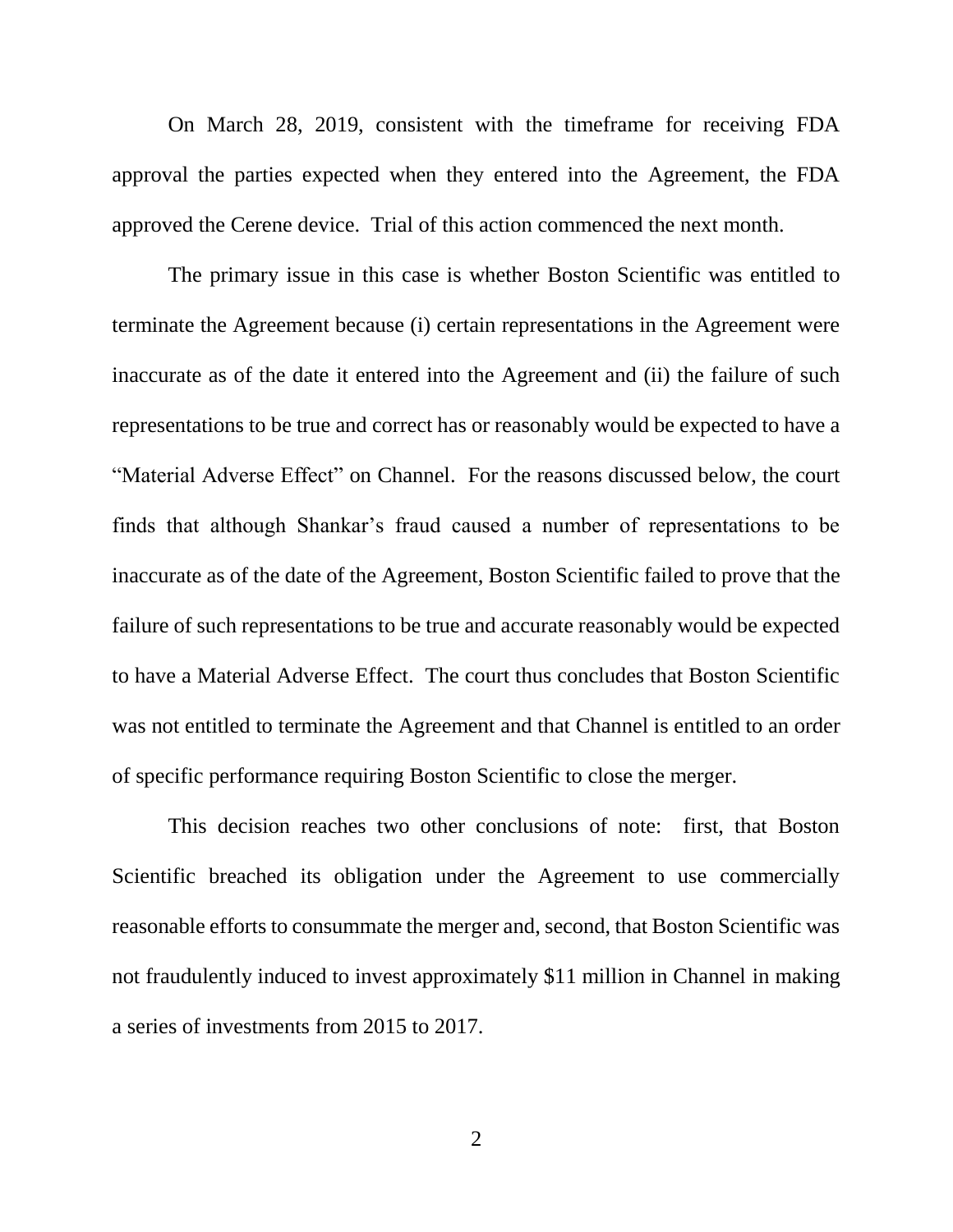## **I. BACKGROUND**

The facts recited in this opinion are the court's findings based on the testimony and documentary evidence presented during a four-day trial held in April 2019. The record includes stipulations of fact in the Pre-Trial Stipulation and Order, over 900 trial exhibits, twenty-five depositions, and live testimony from seven fact and five expert witnesses.

### **A. The Parties**

Plaintiff Channel MedSystems ("Channel" or the "Company") is a Delaware corporation headquartered in Emeryville, California.<sup>1</sup> It is a privately held medical technology company and the developer of the Cerene device.<sup>2</sup>

Defendant Boston Scientific Corporation ("Boston Scientific" or "BSC") is a Delaware corporation headquartered in Marlborough, Massachusetts.<sup>3</sup> It is a publicly traded medical technology company.<sup>4</sup> Defendant NXT Merger Corp., a wholly owned subsidiary of Boston Scientific, also is a Delaware corporation headquartered in Marlborough, Massachusetts.<sup>5</sup>

 $\overline{a}$ 

4 *Id.*

 $^{5}$  *Id.*  $\llbracket$  II.B.3.

<sup>&</sup>lt;sup>1</sup> Pre-Trial Stipulation and Order ("PTO") ¶ II.B.1 (Dkt. 170).

<sup>2</sup> *Id.*

 $3$  *Id.*  $\llbracket$  II.B.2.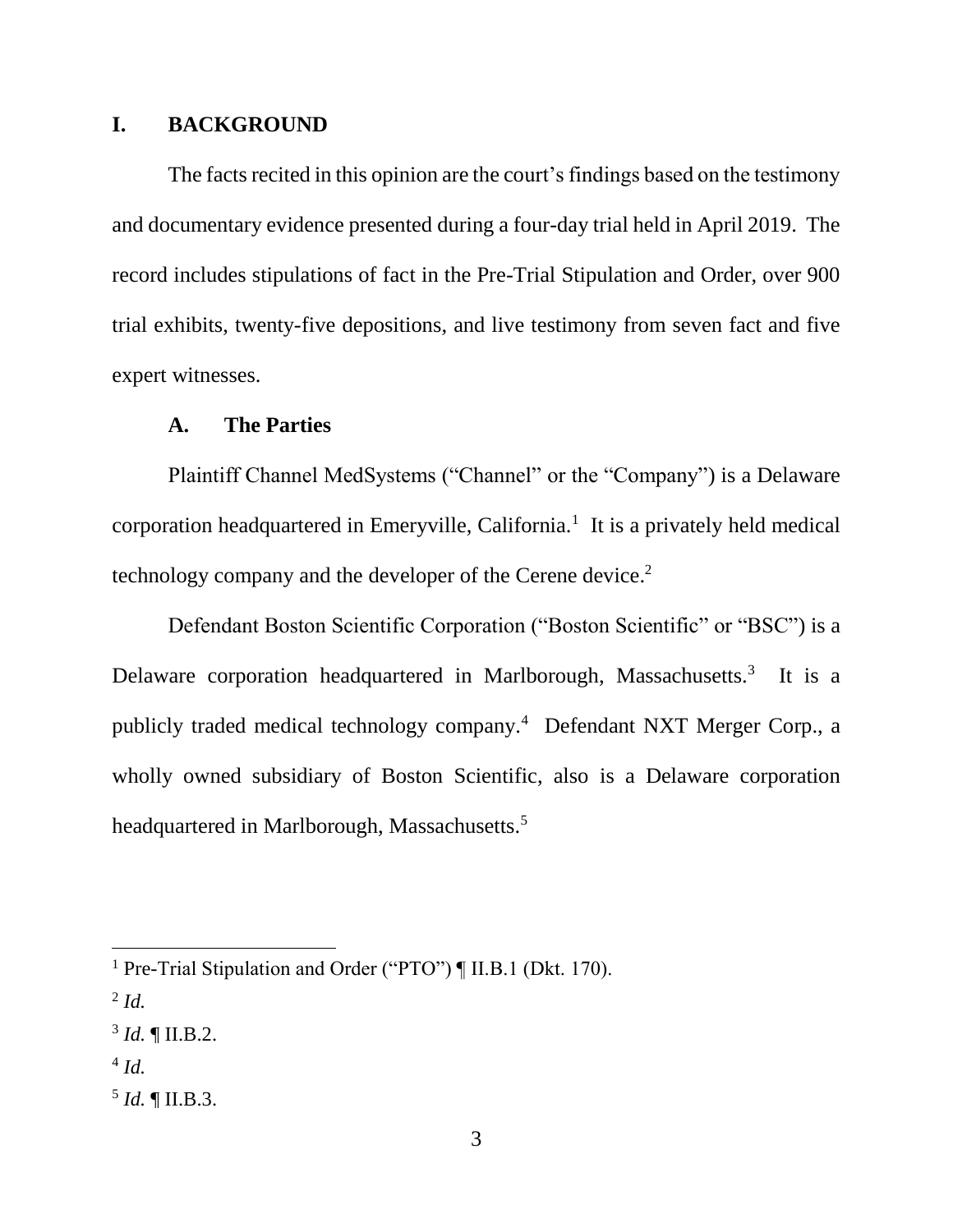#### **B. Channel Develops the Cerene Device**

In 2011, Channel began to develop Cerene, a device used for global endometrial ablation, which is a procedure to treat heavy menstrual bleeding by ablating the uterine lining. Most technologies for this procedure require general anesthesia and must be performed using large pieces of equipment in a hospital operating room or ambulatory surgery center.<sup>6</sup>

The procedure using Cerene is less painful because it uses cryotherapy (cold temperature) rather than heat-based (burning) techniques.<sup>7</sup> Channel designed Cerene for use in an office setting without general anesthesia. Because Cerene is a handheld, disposable device, physicians do not need to invest capital to purchase equipment in order to use the device.<sup>8</sup>

### **C. The FDA Approval Process**

As Boston Scientific has acknowledged, the FDA "stringently regulates medical devices by means of a comprehensive regulatory system" that is "designed to ensure the safety and effectiveness of medical devices."<sup>9</sup> Under this systemestablished through the Federal Food, Drug, and Cosmetic Act ("FDCA") and the

<sup>6</sup> JX 403.006.

 $7$  Tr. 6-7 (Coté). All citations to "Tr." refer to the Trial Transcript Volumes I-IV from April 15-18, 2019 (Dkt. 186; Dkt. 187; Dkt. 188; Dkt. 189).

<sup>8</sup> JX 180.006; Tr. 7 (Coté).

<sup>9</sup> JX 21.020.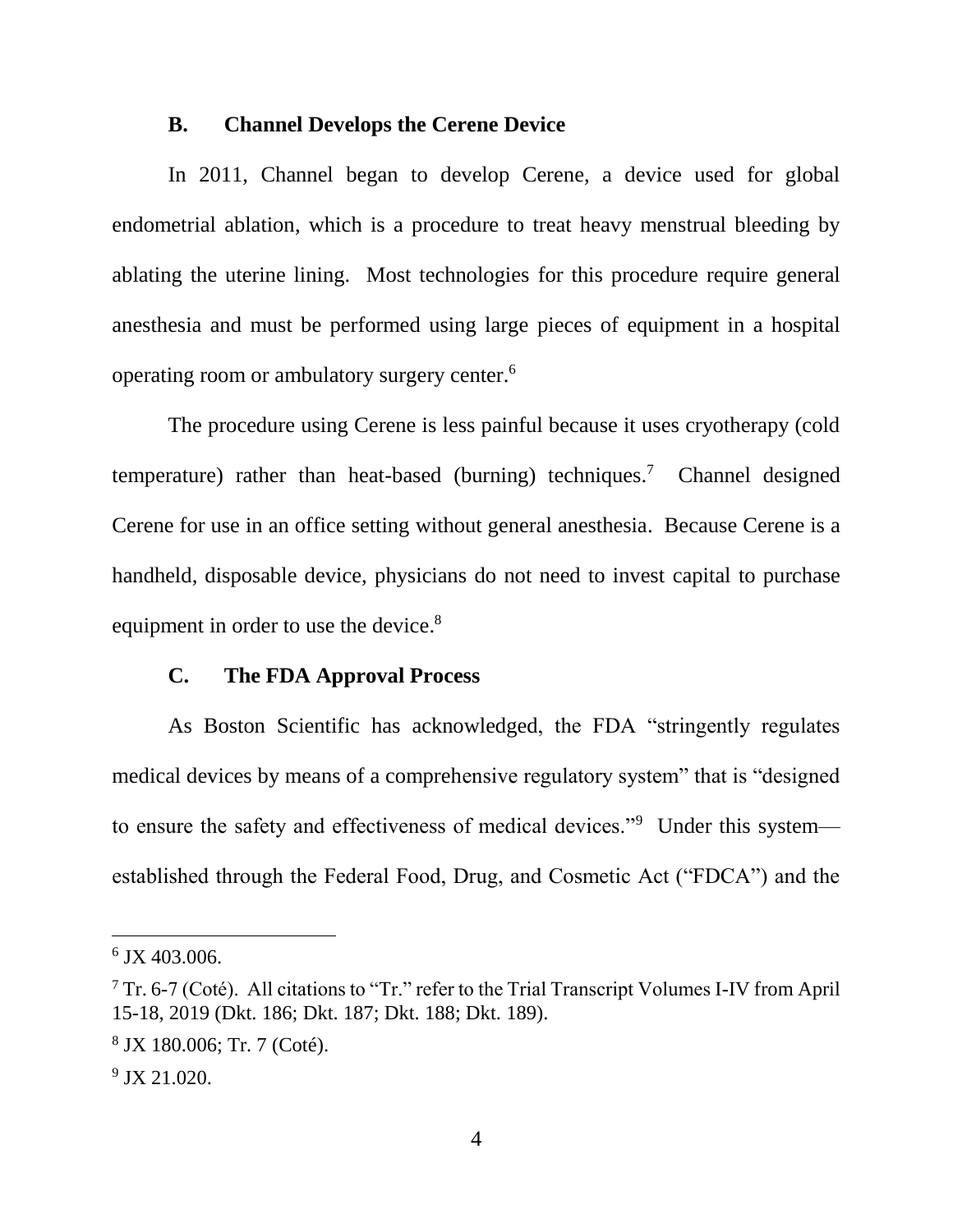1976 Medical Device Amendments, 21 U.S.C. §§ 360c-360k—the FDA is charged with "regulating the safety and effectiveness of medical devices, and the conditions for their design, manufacture, performance, labeling, and use."<sup>10</sup>

The FDCA divides medical devices into three classes—Class I, II, and III.<sup>11</sup> Class III devices, such as Cerene, "are subject to the most stringent regulatory controls of all device classes."<sup>12</sup> According to Boston Scientific, these devices must undergo an "indisputably thorough, rigorous, and costly pre-market review (some 1,200 FDA man hours at hundreds of thousands of dollars in cost) by the FDA."<sup>13</sup>

Before a company can market a Class III device, the FDA must review and provide a premarket approval ("PMA") of the device. In order to conduct a clinical study on humans to collect data for a PMA, an applicant may obtain an Investigational Device Exemption ("IDE"). After conducting such a study, an applicant must submit detailed information about its device to the FDA in a PMA

<sup>10</sup> United States/FDA Amicus Brief, *Horn* v. *Thoratec*, 2004 WL 1143720, at \*2 ("FDA Brief").

 $11$  21 U.S.C. § 360c.

 $12$  FDA Brief at  $*6$ .

<sup>13</sup> JX 21.021; *see* FDA Brief at \*8, \*20; Sullivan Dep. 38-39; Pierce Dep. 221-23.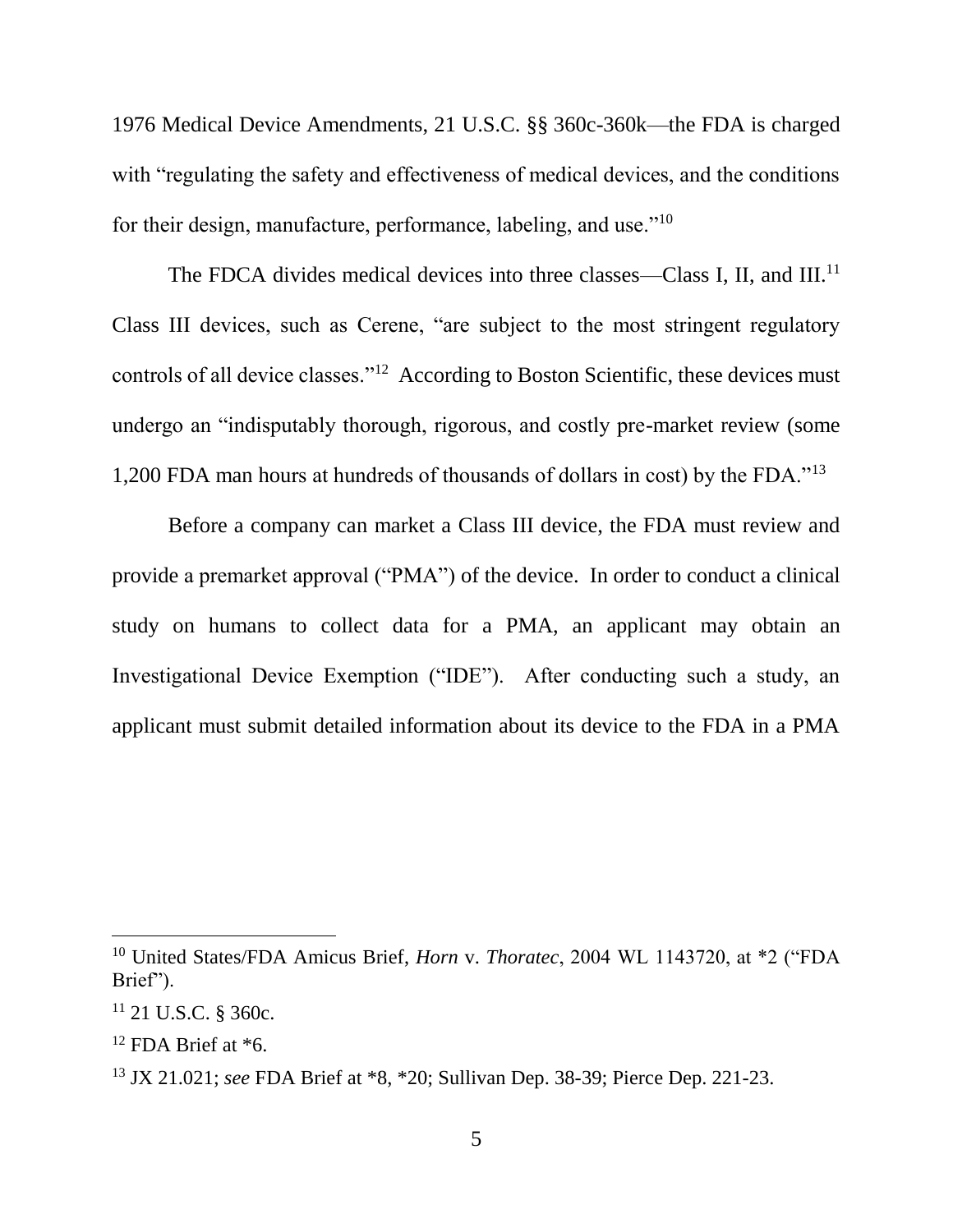application.<sup>14</sup> An applicant can apply for a PMA in a single submission or in multiple submissions known as modules.<sup>15</sup>

The review process for a PMA is a "massive undertaking" that is "thorough and scientifically rigorous."<sup>16</sup> "In reviewing a PMA, FDA scientists carefully evaluate all of the data and information submitted by the manufacturer" and will often request that the manufacturer provide additional information.<sup>17</sup>

As part of the FDA's review, multiple experts scrutinize the applicant's compliance with the FDA's Quality System Regulation  $("QSR")$ .<sup>18</sup> For example, the Center for Devices and Radiological Health's Office of Compliance conducts a two-tiered evaluation. It first evaluates the information in the PMA and then conducts a thorough in-person inspection, called a "pre-approval inspection":

Inspection will include an assessment of the firm's capability to design and manufacture the device as claimed in the PMA and confirm that the firm's quality system is in compliance with 21 C.F.R. 820, Quality System Regulation. The inspectional process considers the extent to which the firm has established a formal [quality system] program and has assured that the approved design is properly translated into specifications via process validation.<sup>19</sup>

<sup>14</sup> 21 C.F.R. § 814; JX 755.007 (Ulatowski Expert Report).

<sup>&</sup>lt;sup>15</sup> JX 755.007.

<sup>16</sup> FDA Brief at \*8; *see also* Tr. 413 (Ulatowski).

<sup>17</sup> FDA Brief at \*8 (citing 21 C.F.R. § 814.37); Tr. 413 (Ulatowski); 21 C.F.R. § 814.20(b)(14).

<sup>18</sup> JX 755.007-008.

<sup>19</sup> *Id.* .010.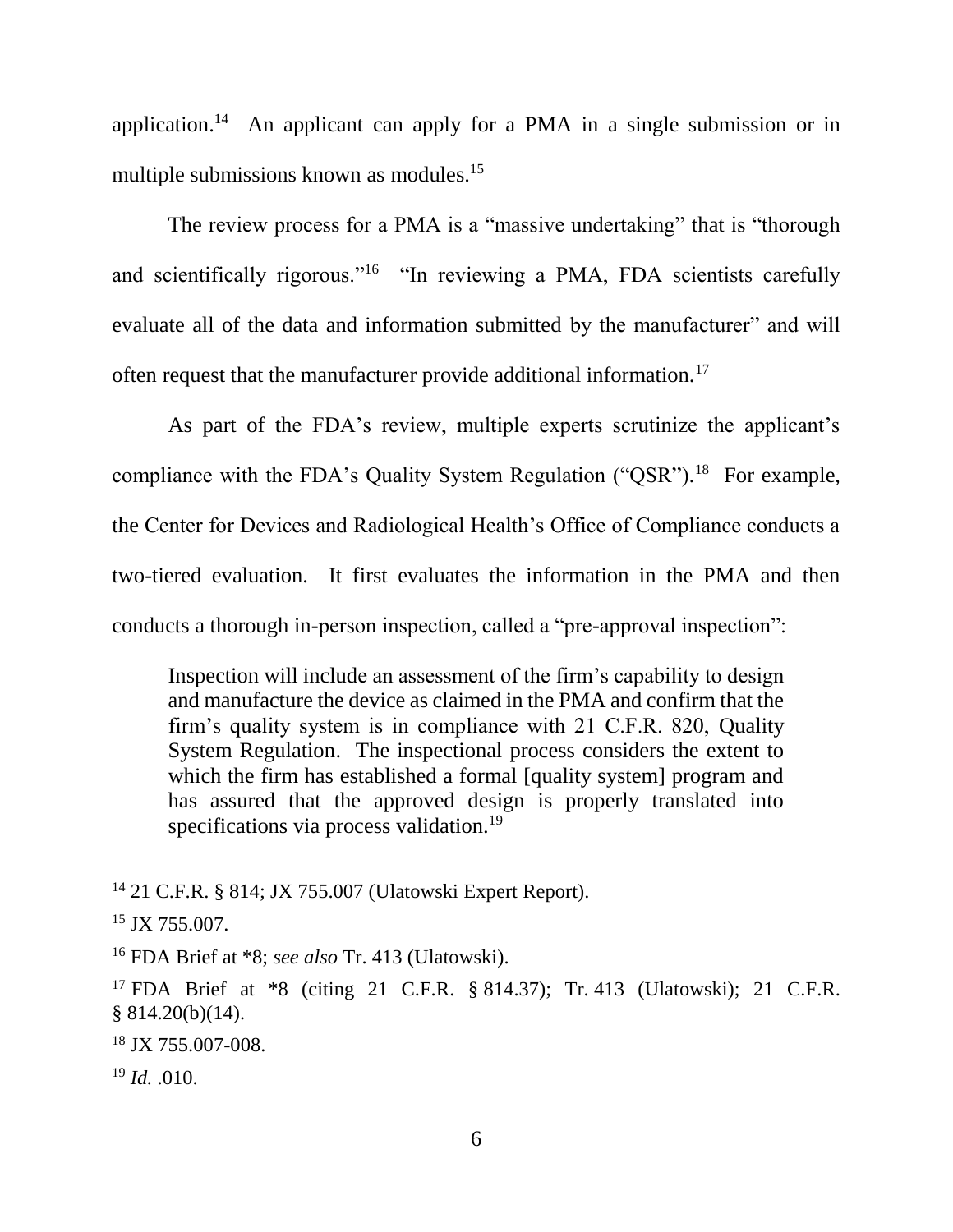As part of this process, the FDA also may conduct bioresearch monitoring inspections to ensure the quality and integrity of clinical trial data submitted in support of an application for a  $PMA.<sup>20</sup>$ 

After completing its review, the FDA will provide a PMA only if the agency finds, among other things, that there is a reasonable assurance of safety and effectiveness of the device and that the applicant complies with the  $\text{QSR}^2$ . The FDA's finding of a reasonable assurance of safety and effectiveness must be based on "valid scientific evidence."<sup>22</sup>

# **D. Cerene's Initial FDA Approval and Clinical Study Results**

On September 13, 2016, the FDA approved an IDE for CLARITY, Channel's clinical study for Cerene.<sup>23</sup> CLARITY involved 242 patients and satisfied its primary safety and effectiveness endpoints, as there were no serious adverse events and patients experienced successful reduction in bleeding.<sup>24</sup>

On July 31, 2017, Channel submitted a "shell" to the FDA setting forth the proposed contents of its four PMA modules, as well as a rough timeline for

<sup>20</sup> *See id.*; Tr. 140 (Yu); Tr. 414-15 (Ulatowski).

<sup>21</sup> Tr. 411, 415-16 (Ulatowski), Tr. 555-56 (Pierce), Tr. 683 (Carr).

 $22$  21 C.F.R. § 860.7(c)(1).

 $23$  JX 85.

 $24$  JX 774.006-009; Tr. 112-13 (Yu).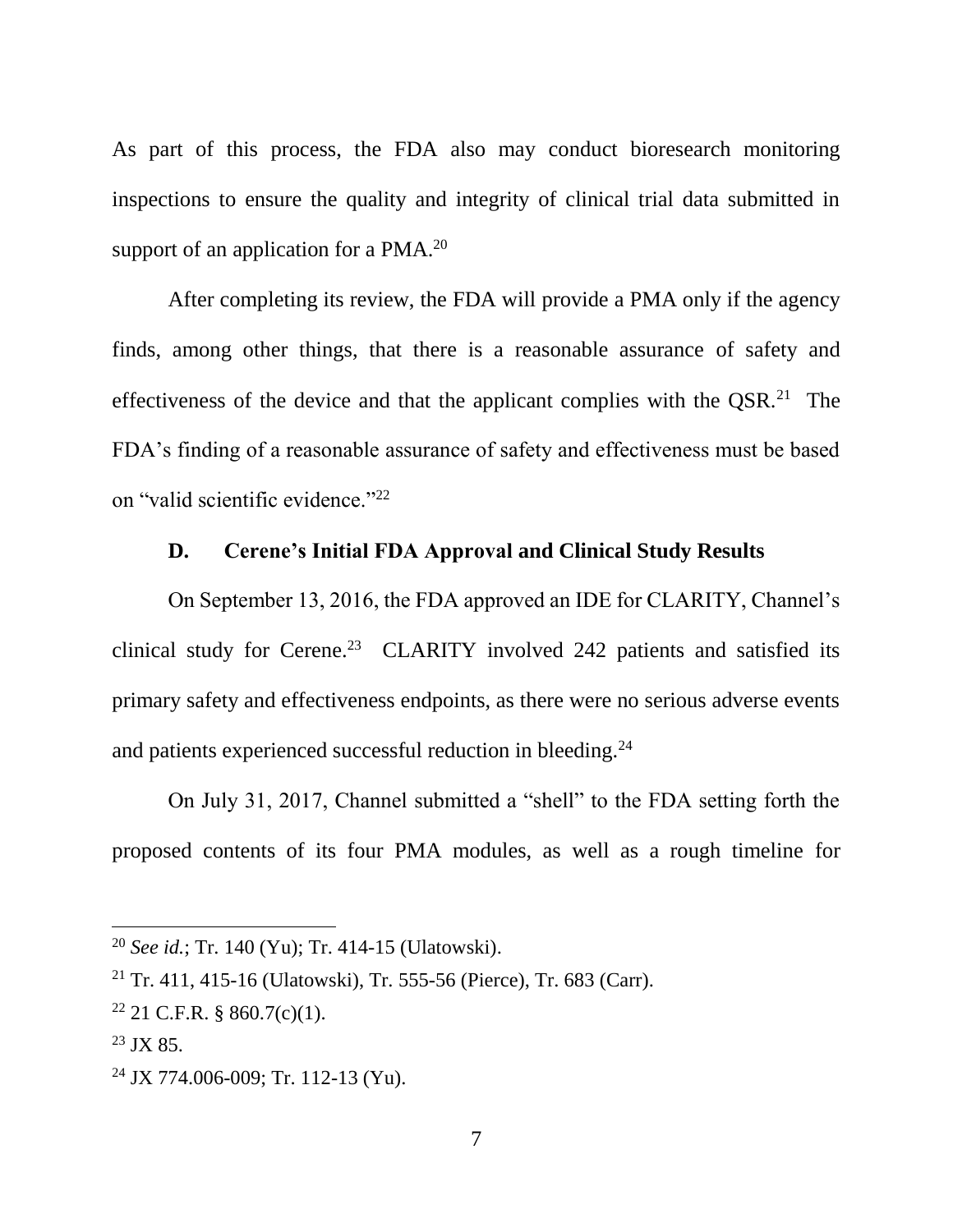submitting the modules.<sup>25</sup> Channel submitted Modules 1 and 2 on August 16, 2017 and November 21, 2017, respectively.<sup>26</sup>

### **E. Boston Scientific and Channel's Relationship**

## **1. Boston Scientific's Initial Investments in Channel**

Between 2013 and 2015, Boston Scientific invested approximately \$8 million in Channel, acquiring approximately  $15%$  of Channel's equity.<sup>27</sup> Before making these investments, Boston Scientific obtained information about Channel's operations and finances.<sup>28</sup>

Boston Scientific's initial 2013 investment entitled it to have an observer on Channel's Board of Directors.<sup>29</sup> This right gave Boston Scientific "access to anything that was presented to the board," such as information about CLARITY, regulatory submissions, operations, and financial projections.<sup>30</sup>

Christopher Kaster, Boston Scientific's Vice President of Business Development and Venture Capital, held the observer position until he became a full

 $25$  JX 150; JX 168.

<sup>26</sup> JX 171; JX 214.

<sup>27</sup> PTO ¶¶ II.E.2; JX 58; JX 49.002; JX 922.001.

<sup>28</sup> *See, e.g.*, JX 26 (BSC Presentation dated February 5, 2013 on Channel's clinical program timeline and estimated costs).

 $29$  JX 27.004.

<sup>30</sup> Tr. 12 (Coté).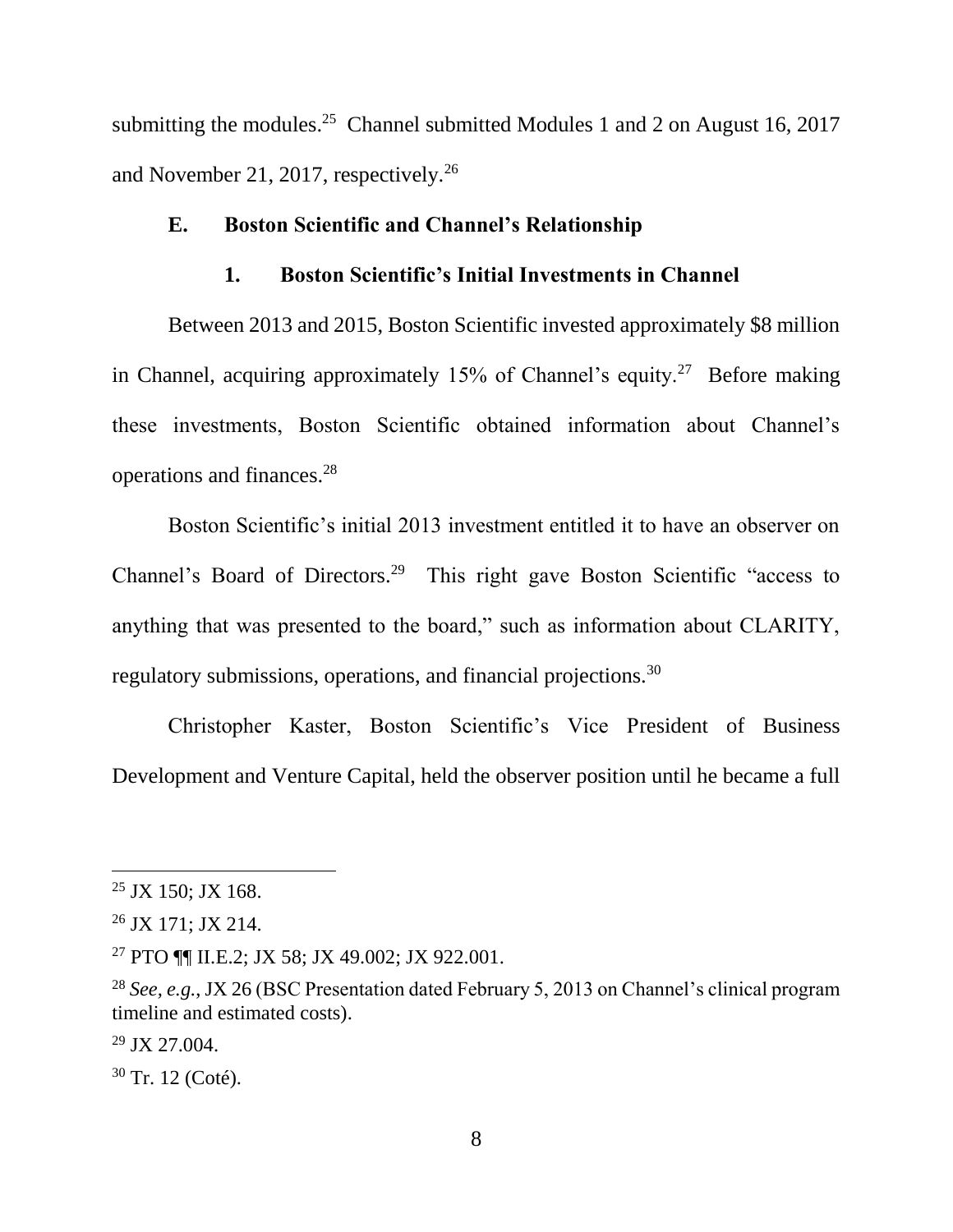Board member in late 2017.<sup>31</sup> As a Board observer, Kaster provided Boston Scientific senior executives, including David Pierce, Executive Vice President and President of Medical/Surgery for Boston Scientific, with updates about Channel.<sup>32</sup>

## **2. Channel Provides Boston Scientific with Periodic Updates**

After Boston Scientific made its initial investment in Channel, it provided Boston Scientific with periodic updates on the "status of [Channel's] business."<sup>33</sup> These presentations covered a variety of topics, including CLARITY, Cerene's performance, and Channel's quality system.<sup>34</sup> According to Ulric Coté, Channel's CEO, Channel provided these presentations to update Boston Scientific on its existing investment, not to solicit additional investments.<sup>35</sup> These updates included references to Shankar as part of Channel's team and as Director of Quality Assurance.<sup>36</sup>

 $\overline{a}$ 

 $35$  Tr. 13-16 (Coté).

<sup>31</sup> Kaster Dep. 12-13, 46.

<sup>32</sup> *Id.* at 73; Pierce Dep. 40-43; JX 107.

<sup>33</sup> Tr. 13-16 (Coté).

<sup>34</sup> *See, e.g.*, JX 901 (Presentation titled 'Boston Scientific Update," dated March 25, 2016), JX 941 (same, dated Dec. 14, 2016).

<sup>36</sup> JX 36.004; JX 49.042; JX 901.043.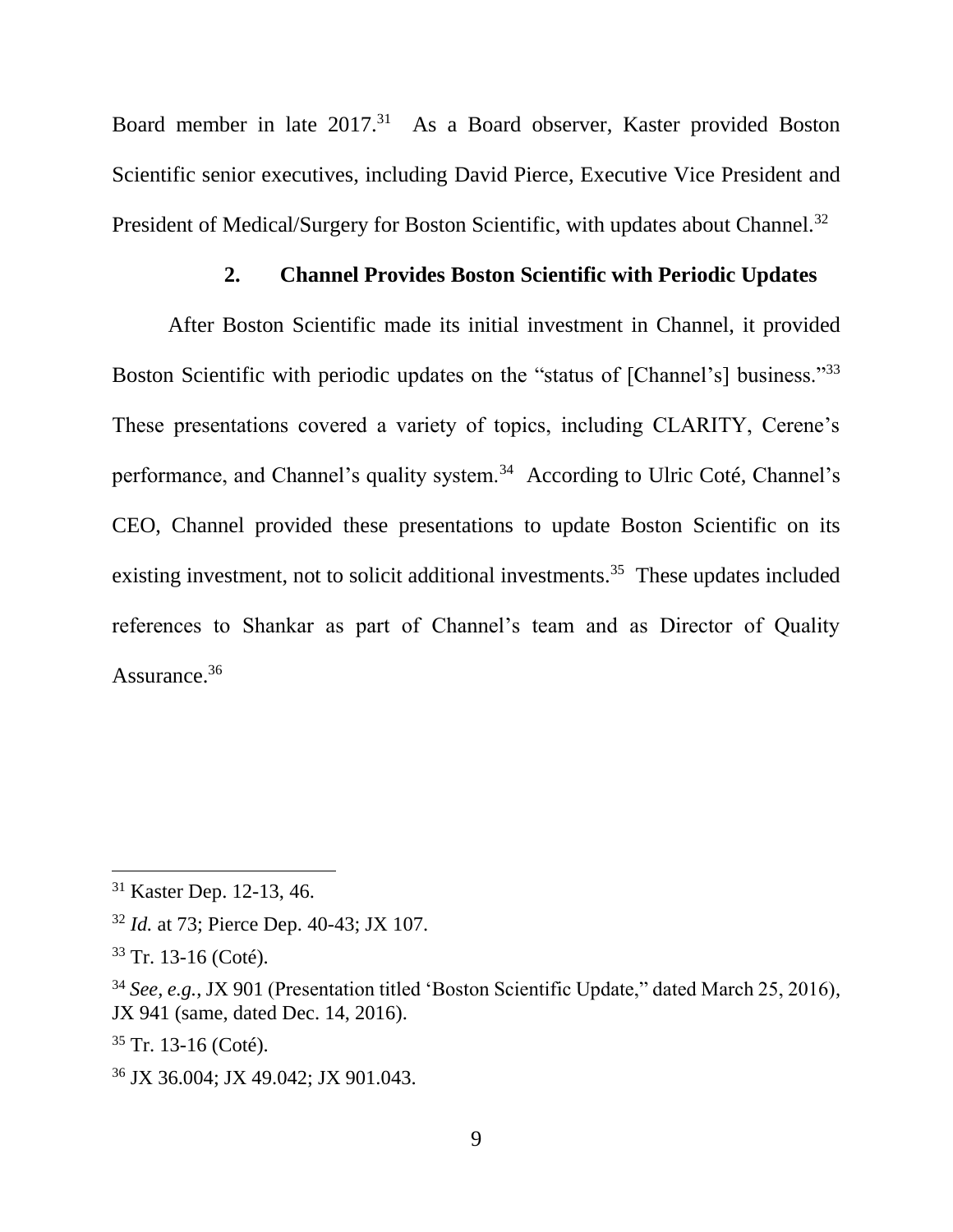In June 2014, Channel stated that it would seek ISO 13485 certification, which would allow Cerene to be marketed in the European Union.<sup>37</sup> On March 13, 2017, Channel received its ISO 13485 certification. 38

### **3. Boston Scientific Looks to Acquire Channel**

Until early 2017, Boston Scientific focused on "monitoring" its investment in Channel, and did not pursue an acquisition of Channel's remaining equity.<sup>39</sup> In spring 2017, Boston Scientific learned that "other suitors" might seek to purchase Channel.<sup>40</sup> Boston Scientific then began "to think about buying the company."<sup>41</sup>

On June 22, 2017, Boston Scientific and Channel entered into a non-binding Letter of Intent, which contemplated Boston Scientific purchasing the remaining equity of the company that it did not already own for up to \$275 million, conditioned on FDA approval of Cerene.<sup>42</sup> Although Boston Scientific had "already completed certain functional due diligence," the transaction was "subject to satisfactory completion by [Boston Scientific] of additional diligence."<sup>43</sup>

- $42$  JX 135 ¶ 1.
- <sup>43</sup> *Id.*¶ 2.

<sup>37</sup> JX 1101.026; Tr. 190-91 (Patel).

<sup>38</sup> PTO ¶ II.D.2.

<sup>39</sup> Tr. 969-71 (Morrison); Tr. 493-95 (Pierce).

<sup>40</sup> JX 106; JX 108.

<sup>41</sup> Tr. 900, 971, 972-73 (Morrison).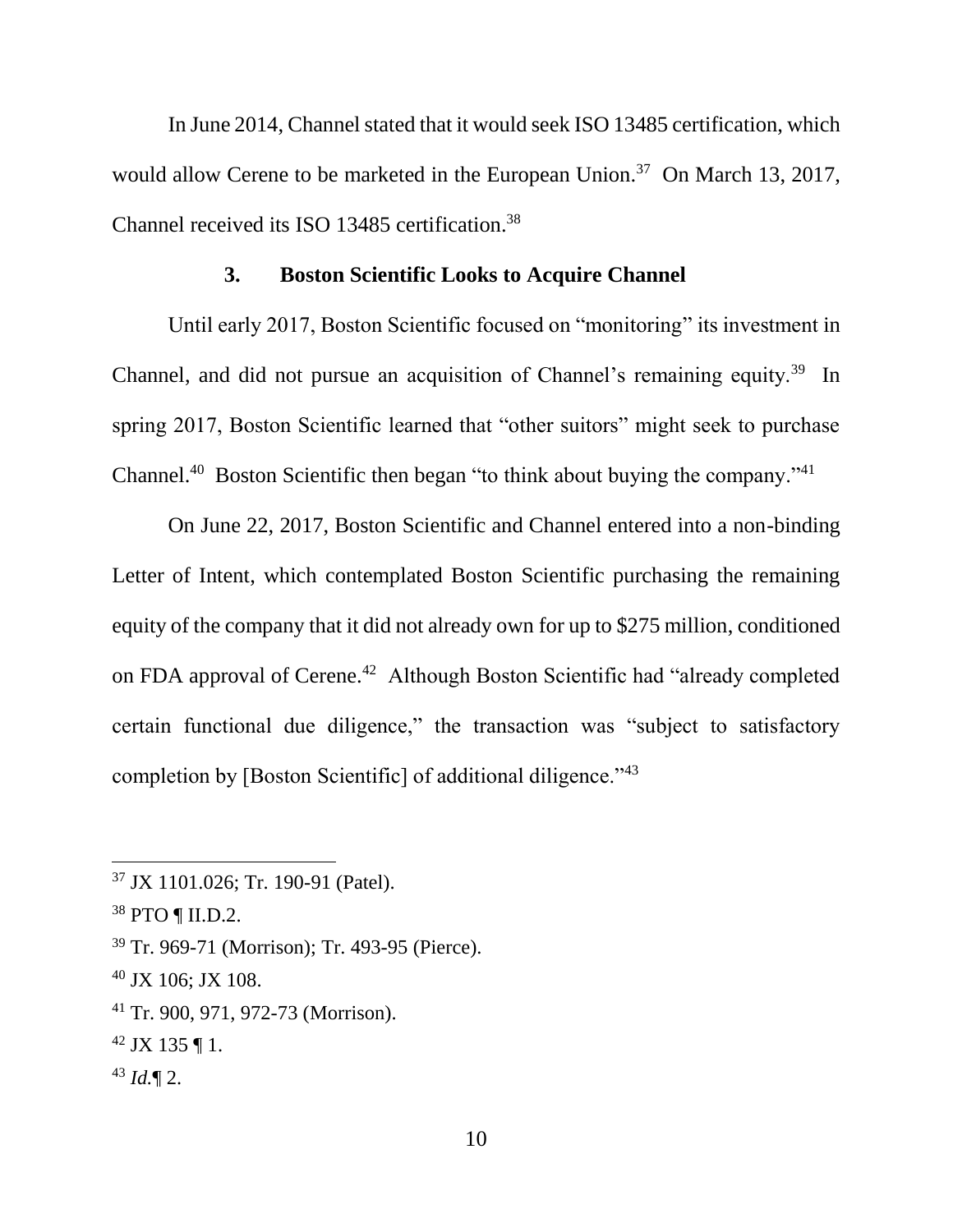#### **4. Boston Scientific Engages in Due Diligence**

Before and after signing the Letter of Intent, Boston Scientific conducted detailed due diligence of Channel. During this diligence, "everything that was within the company [was] made available" to Boston Scientific, including all regulatory, financial, and quality documents.<sup>44</sup> Boston Scientific had access to Channel's "data room" containing, among other records, extensive clinical, regulatory, quality, and financial information. <sup>45</sup> Channel also provided Boston Scientific with additional information as requested.<sup>46</sup> Terence Carr, Boston Scientific's Multisite Vice President of Quality, $47$  acknowledged that Channel "placed no limitations on Boston Scientific's access to its quality systems or materials."<sup>48</sup>

On June 5, 2017 and August 24, 2017, Boston Scientific conducted on-site visits to Channel as part of its due diligence. <sup>49</sup> Carr, who was Boston Scientific's corporate representative concerning its diligence and interactions with Shankar,<sup>50</sup>

 $\overline{a}$ 

<sup>48</sup> *Id.* 653.

 $44$  Tr. 17 (Coté).

<sup>45</sup> Coté Dep. 90; Bracey Dep. 76-77, 225.

<sup>46</sup> Tr. 17 (Coté); Tr. 652-53 (Carr).

 $47$  Tr. 577 (Carr).

<sup>49</sup> *See* JX 121; JX 123; JX 179; JX 180.

<sup>50</sup> JX 722.006-007, 009-010.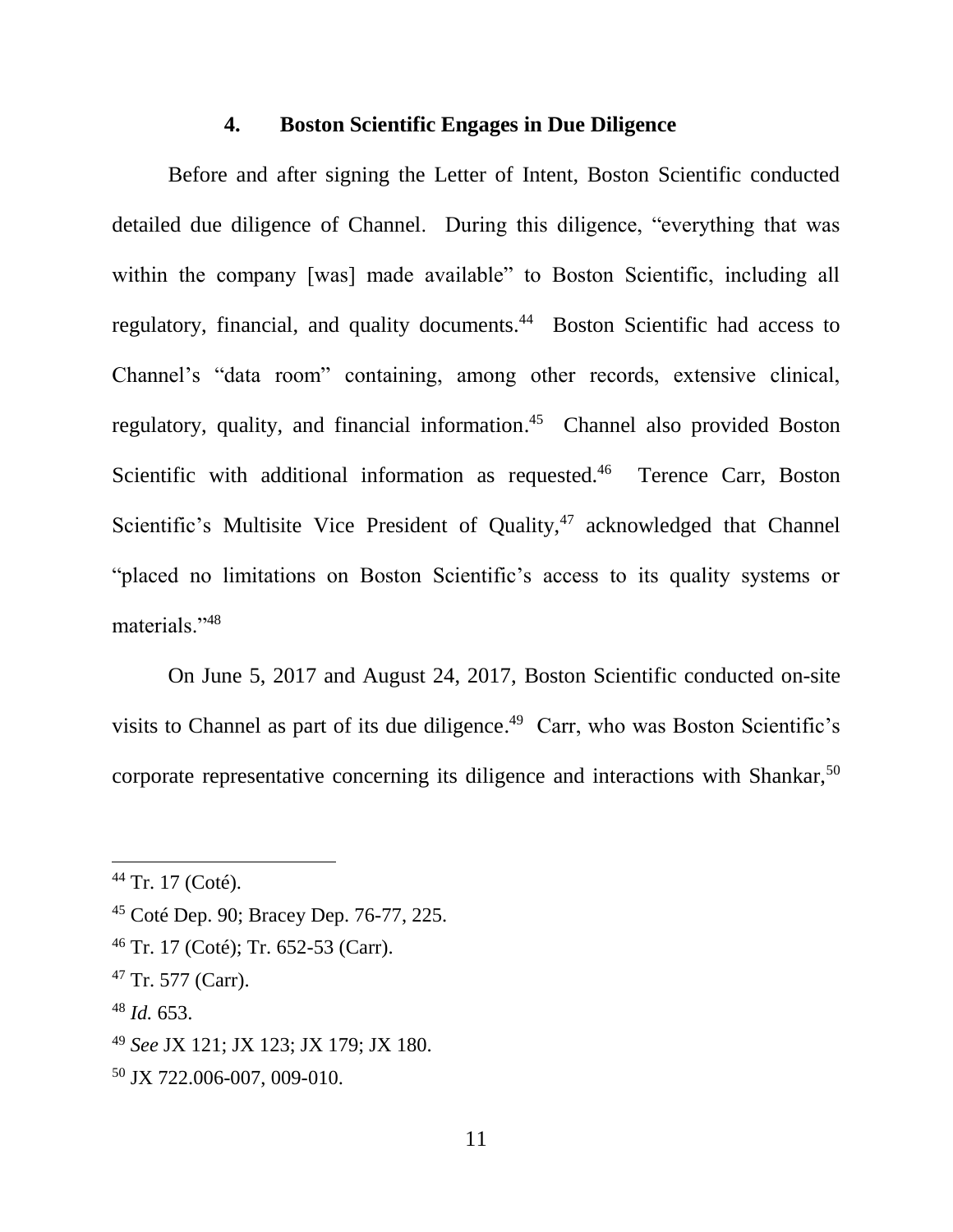attended the second on-site visit.<sup>51</sup> Doug Bachert, a quality manager at Boston Scientific responsible for the quality-related diligence of Channel, attended the first on-site visit and met with Shankar for approximately 45 minutes.<sup>52</sup>

Bachert was satisfied after his June 5 meeting that Channel was "representing compliance" to certain quality standards, but he "had not made a determination as to whether [Channel] complied sufficiently or not."<sup>53</sup> On June 13, Bachert told his colleagues that Channel's system was "stated as [ISO] 14971 [risk management] compliant; needs to be confirmed."<sup>54</sup> Boston Scientific thereafter conducted its own diligence into Channel's quality system.<sup>55</sup>

# **5. The Merger Agreement**

On November 1, 2017, Channel and Boston Scientific entered into an Agreement and Plan of Merger (as defined above, the "Agreement").<sup>56</sup> Under the Agreement, Boston Scientific agreed, subject to certain conditions, (i) to purchase immediately Series C-1 preferred stock in Channel for approximately \$5.6 million, increasing its ownership to approximately 20% of the Company's equity; and (ii) to

 $51$  Tr. 586 (Carr).

<sup>52</sup> Tr. 588-90 (Carr); *see* Bachert Dep. 55, 65, 75; Tr. 974 (Morrison).

<sup>53</sup> Bachert Dep. 70.

<sup>54</sup> JX 130.001.

<sup>55</sup> *See* Tr. 971 (Morrison); Bachert Dep. 73-74.

<sup>56</sup> JX 1 (the "Agreement").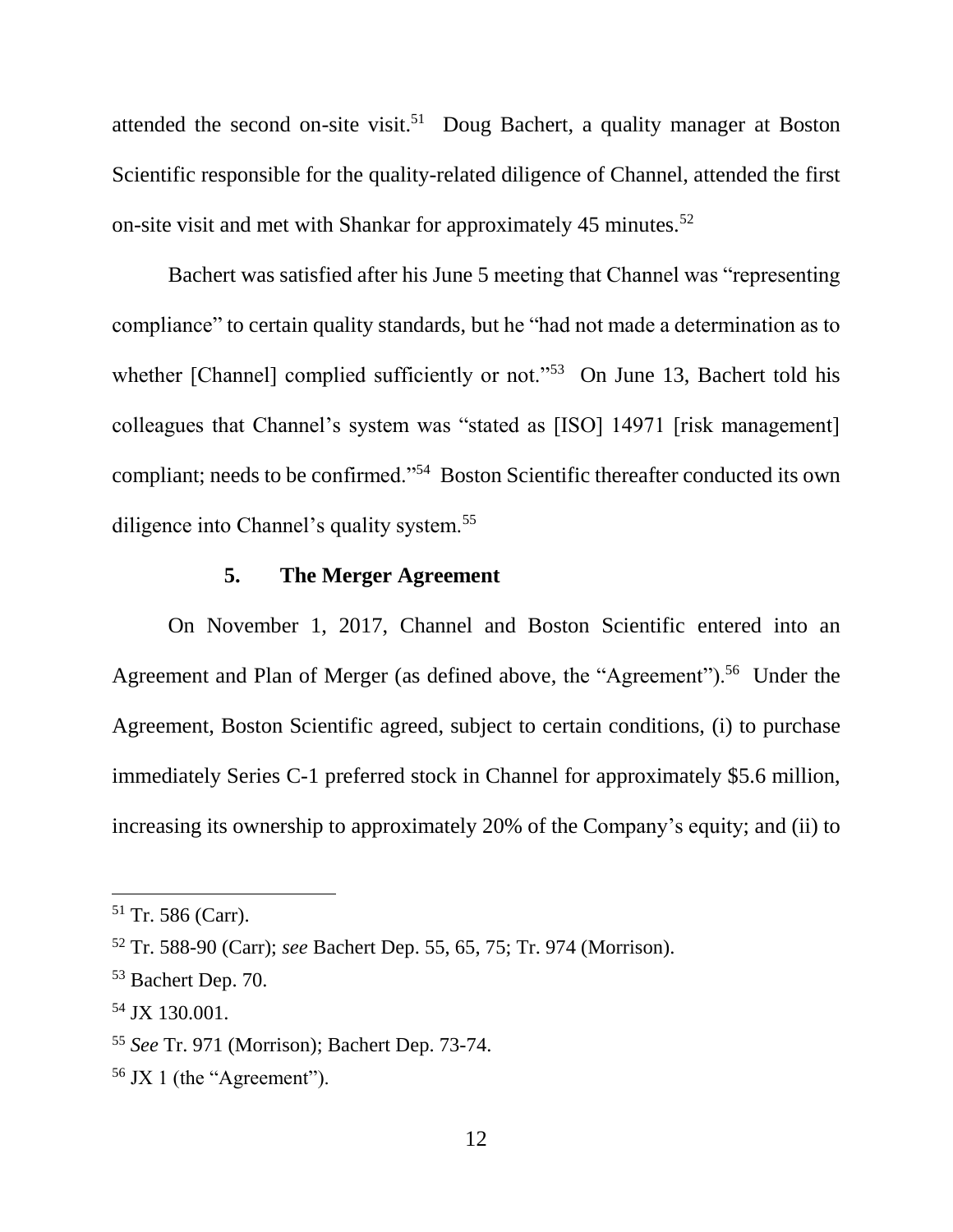acquire Channel's remaining equity for up to \$275 million pursuant to a put-call structure.<sup>57</sup> Under the put-call provision, Boston Scientific could exercise a "call" option at any time to acquire Channel and, after obtaining a PMA for Cerene from the FDA, Channel could exercise a "put" option to close the deal.<sup>58</sup>

The Agreement also permitted Boston Scientific to designate a director to Channel's Board. Boston Scientific named Kaster as its Board designee. 59 Tom Robinson, General Manager of the Boston Scientific Women's Health Division, assumed Kaster's former position as Board observer.<sup>60</sup>

# **F. Channel Discovers That Shankar Defrauded the Company**

On December 29, 2017, Coté and Rhonda Bracey, Channel's Vice President of Finance, discovered certain expense reports from Shankar bearing Coté's signature that Coté had never seen before.<sup>61</sup> Coté and Bracey looked into the reports and discovered they were illegitimate.<sup>62</sup> Over the course of the New Year's weekend, Coté, Bracey, and William Malecki, Channel's Chief Operating Officer,

<sup>59</sup> PTO ¶ II.E.4; Kaster Dep. 46.

<sup>57</sup> Agreement §§ 1.1, 1.5(a), 1.6(g); PTO ¶ I.A.

<sup>58</sup> Agreement § 1.1.

<sup>60</sup> Tr. 18 (Coté); Robinson Dep. 40-41.

 $61$  Tr. 21-22 (Coté).

<sup>62</sup> *Id.* 22-23.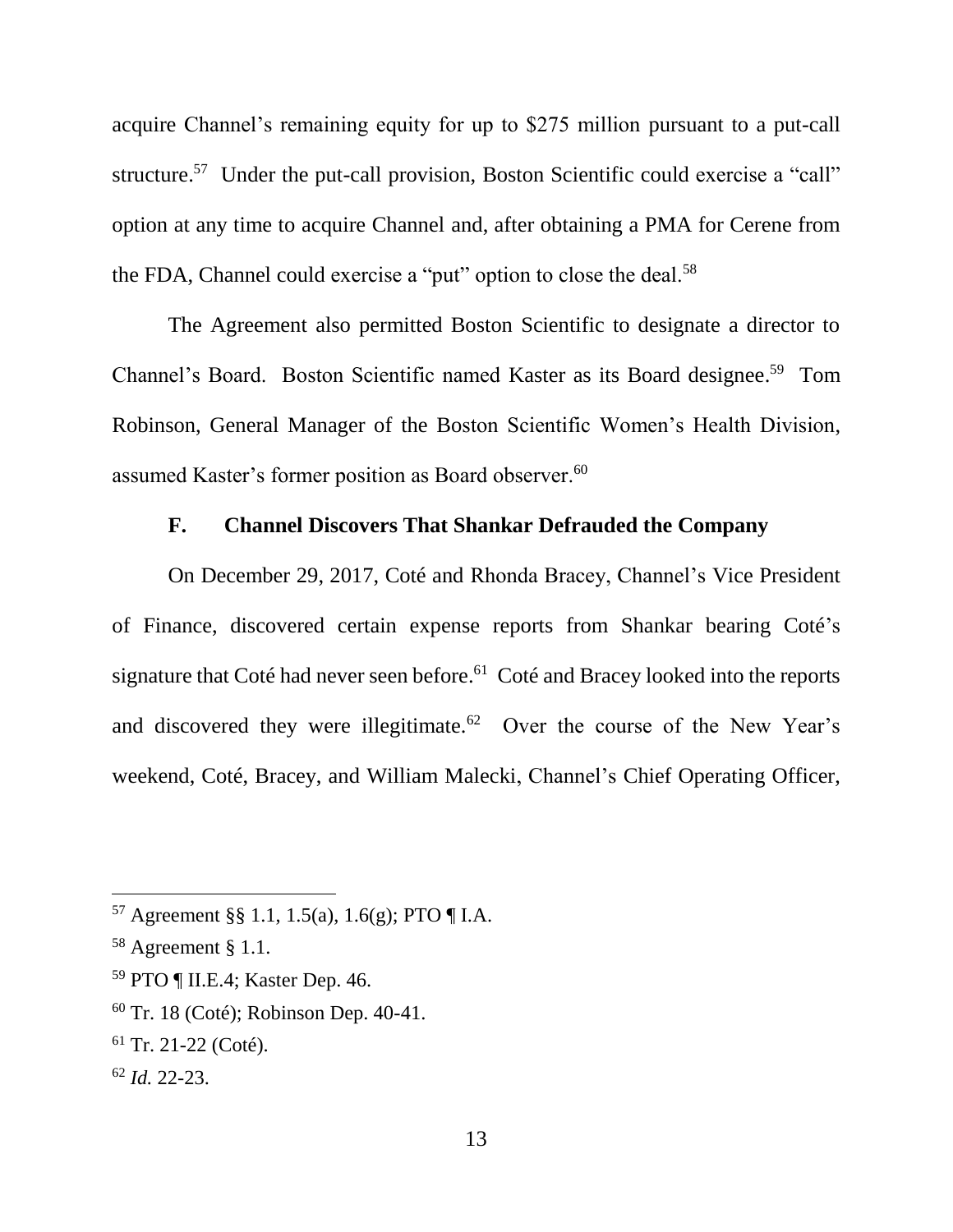conducted an initial investigation into purchase orders, invoices, and expense reports submitted by Shankar.<sup>63</sup>

Through this investigation, Channel discovered that six of the vendors for which Shankar had been submitting purchase orders and invoices were shell companies registered to Shankar himself.<sup>64</sup> Most of these companies were named to imitate certain legitimate vendors, *e.g.*, Nelson Scientific Research (shell company) versus Nelson Labs (legitimate company).<sup>65</sup> Shankar's scheme involved paying the legitimate vendors with his personal credit card and then issuing invoices to Channel from his shell companies.<sup>66</sup> In some cases, Shankar submitted invoices for work that was never performed; in other cases, he submitted invoices for amounts exceeding the cost of work that was performed and pocketed the difference.<sup>67</sup>

Shankar laid the groundwork for his submission of fraudulent invoices during the regular budgeting process by socializing the names of his shell companies. For example, Shankar referred to just "BSI" rather than BSI Group (legitimate company) or BSI America (shell company).<sup>68</sup> Shankar also provided inflated estimates for the

<sup>63</sup> *Id.* 22-23; Bracey Dep. 152-56; Malecki Dep. 138-45, 148-51, 156-61.

<sup>64</sup> Coté Dep. 123-24; Bracey Dep. 154-56; Malecki Dep. 157-60.

<sup>65</sup> Tr. 30 (Coté); Malecki Dep. 160; JX 400.009; JX 576.004.

<sup>66</sup> JX 430.004.

<sup>67</sup> Tr. 23-24 (Coté); JX 355.008.

<sup>68</sup> Tr. 30 (Coté).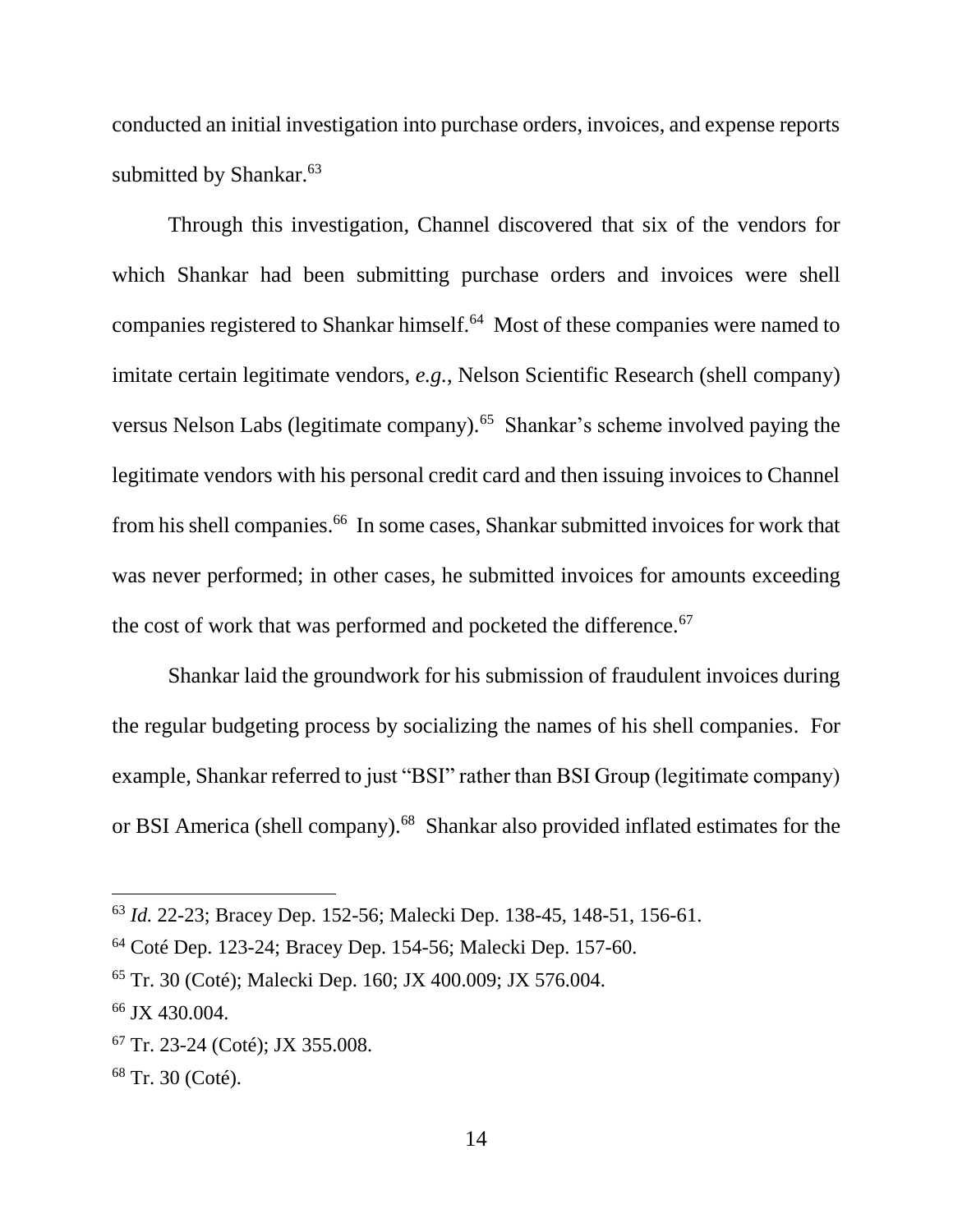costs of services during the budget process so that, when he later issued purchase orders from his shell companies seeking approval for those services, the amounts already appeared in Channel's budget and did not arouse suspicion.<sup>69</sup> The subsequent invoices for payment of those same amounts thus did not arouse suspicion either.<sup>70</sup>

Through this part of his scheme, Shankar stole just over \$2 million from Channel.<sup>71</sup> Separately, Shankar stole approximately \$577,000 from Channel by submitting fraudulent expense reports that purported to be from various vendors, both authentic and fake.<sup>72</sup> Most of Shankar's fraudulent invoices and expense reports—which account for "about 4 or 5%" of the total number submitted during his employment—were for amounts below \$10,000 such that, under Channel's policy at the time, CEO approval was not required for payment.<sup>73</sup> Shankar's deceit stunned Channel's management team. As Coté testified: "To say I was shocked would be an understatement. I'm still shocked."<sup>74</sup>

- <sup>72</sup> JX 415.005; JX 922.002.
- <sup>73</sup> Tr. 29-30 (Coté); JX 415.014-021.

<sup>69</sup> *Id.* 28.

<sup>70</sup> *Id.*

<sup>71</sup> JX 415.005; JX 922.002.

<sup>74</sup> Tr. 26 (Coté).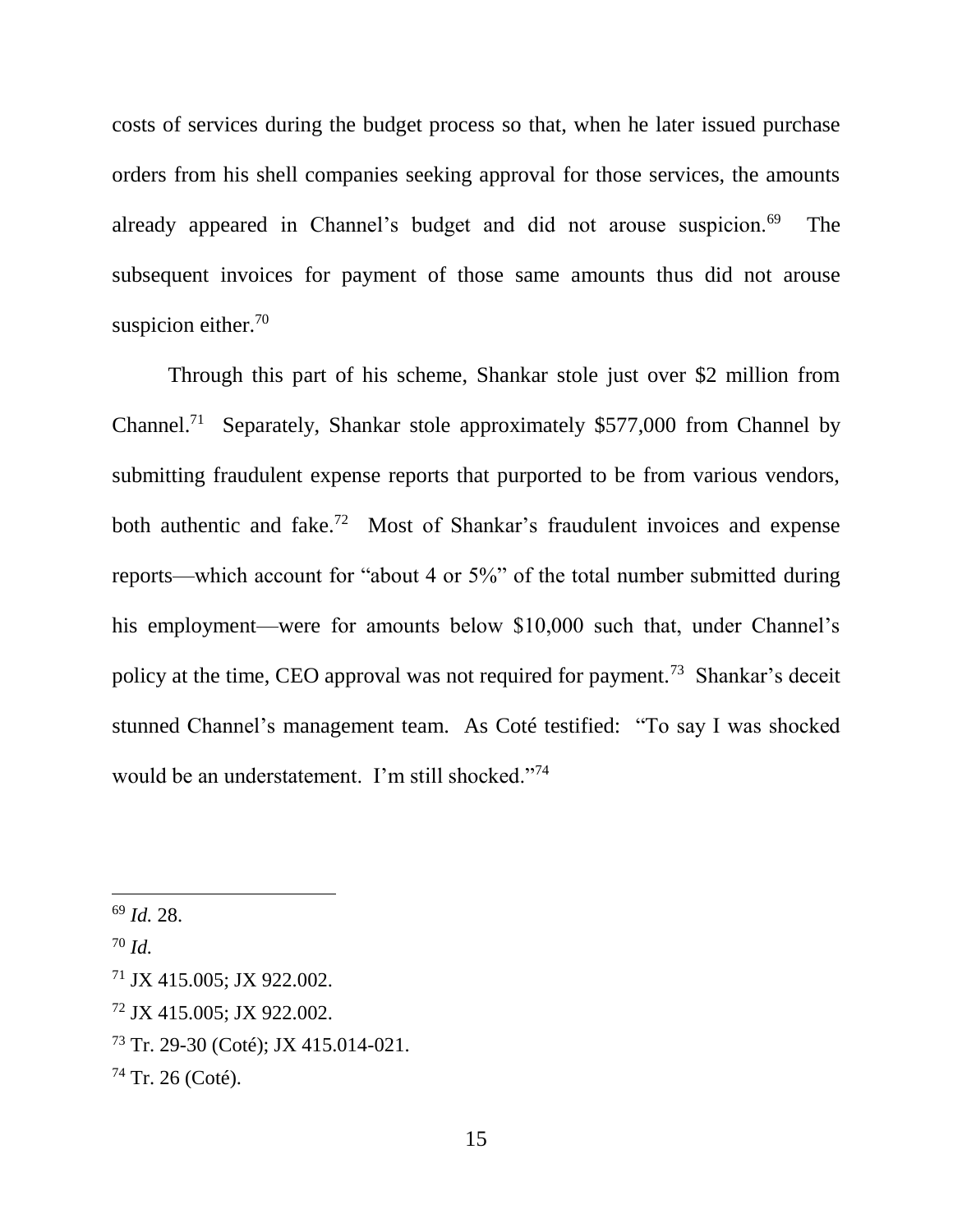An executive of Greenleaf Health, Inc. ("Greenleaf"), a healthcare regulatory and quality consulting firm that Channel retained to conduct an independent review, testified credibly that Shankar was "quite adept at [his] falsifications," which "were not apparent on the surface" of Channel's records.<sup>75</sup> During diligence, Boston Scientific itself requested and received purchase orders from certain entities (BSI America, Western Packaging, and ETC Engineering Services) that Channel later discovered were shell companies that Shankar created.<sup>76</sup> Neither the names, the amounts, nor anything else in those documents triggered any concerns at Boston Scientific, just as they had not at Channel. $^{77}$ 

On January 2, 2018, Channel confronted Shankar with the initial evidence of his wrongdoing, which Shankar eventually admitted.<sup>78</sup> Channel immediately placed Shankar on leave and terminated his employment shortly thereafter.<sup>79</sup>

## **G. Channel's Investigation and Remediation Efforts**

# **1. Channel's Internal Investigation**

After placing Shankar on leave, Channel continued to assess the scope and effects of his fraud. Channel retained Fenwick & West LLP to help with the

 $75$  Tr. 314-15 (Elder).

<sup>76</sup> JX 159.006.

<sup>77</sup> Tr. 977-78 (Morrison).

<sup>78</sup> Bracey Dep. 158; JX 239.003.

<sup>79</sup> Tr. 20-21 (Coté); JX 355.005.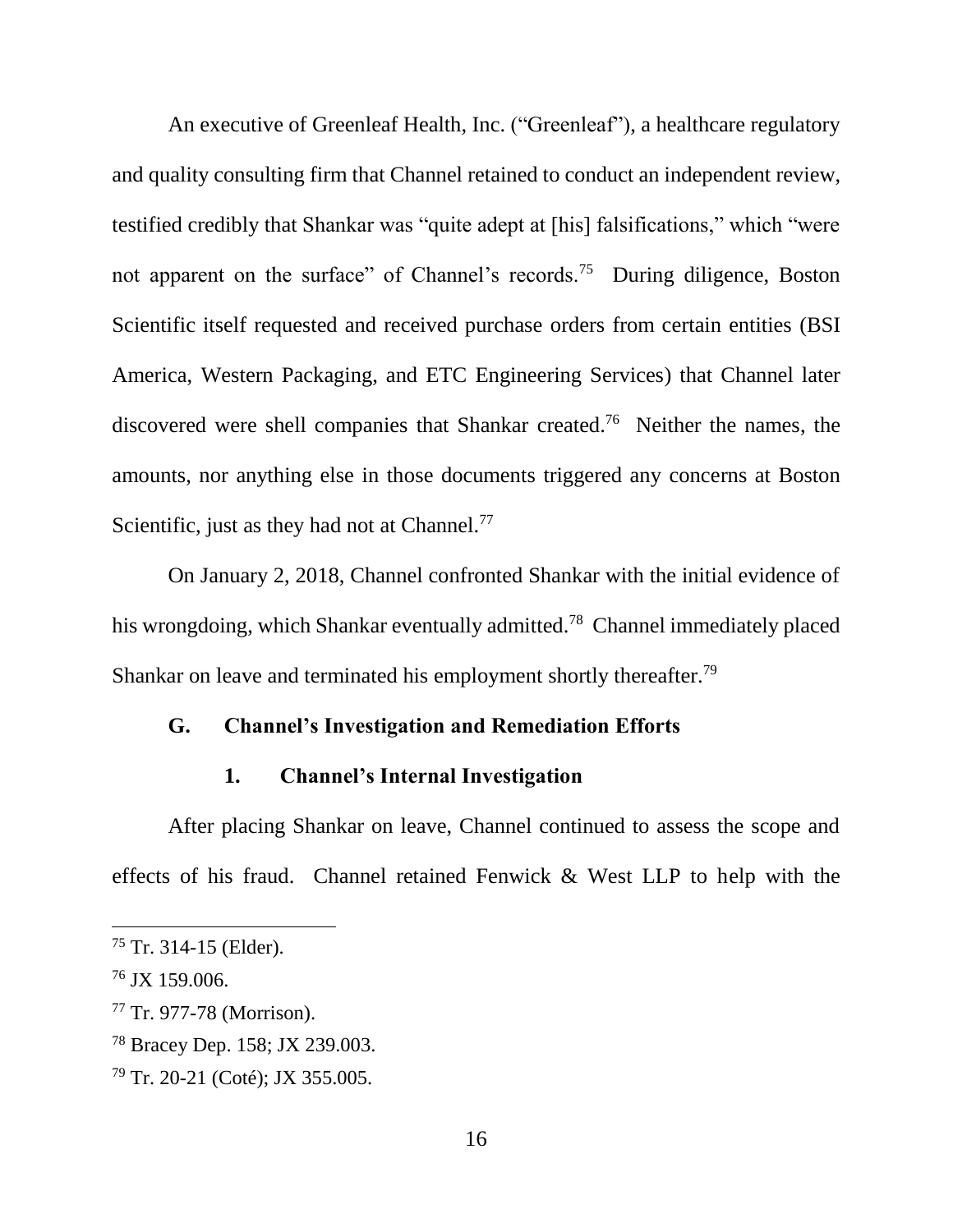investigative process.<sup>80</sup> In carrying out its investigation, Fenwick & West retained forensic accountants, Hemming Morse LLP, "to conduct an audit of all of the financials and the expenses and invoices of the company."<sup>81</sup> Hemming Morse confirmed that Shankar stole approximately \$2.57 million. $82$ 

Channel also contacted the legitimate vendors to obtain their original invoices and reports.<sup>83</sup> It then conducted line-by-line reviews of those documents and other records to identify information that Shankar falsified in whole or in part.<sup>84</sup>

Through its investigation, Channel discovered that, out of approximately 138 test reports that Channel submitted to the FDA in connection with its IDE and first two PMA modules, six reports contained information that Shankar falsified.<sup>85</sup> Channel also submitted four of these six reports to BSI, from which Channel was seeking a European Conformity ("EC") certificate for Cerene.<sup>86</sup> The EC certificate allows Channel to place a "CE Mark" on Cerene and to market the device in the

<sup>80</sup> JX 403.002.

<sup>81</sup> Tr. 44 (Coté); JX 430.005; JX 403.002; JX 279.005.

<sup>82</sup> JX 430.012; JX 403.002.

<sup>83</sup> *See, e.g.*, JX 251; JX 241.

<sup>84</sup> Tr. 37-38 (Coté); Tr. 136 (Yu); Tr. 187 (Patel); *see, e.g.*, JX 533.004 (listing discrete discrepancies).

 $85$  Tr. 38, 50 (Coté); Tr. 119-21 (Yu); JX 658.004-007.

<sup>86</sup> JX 581.004-005.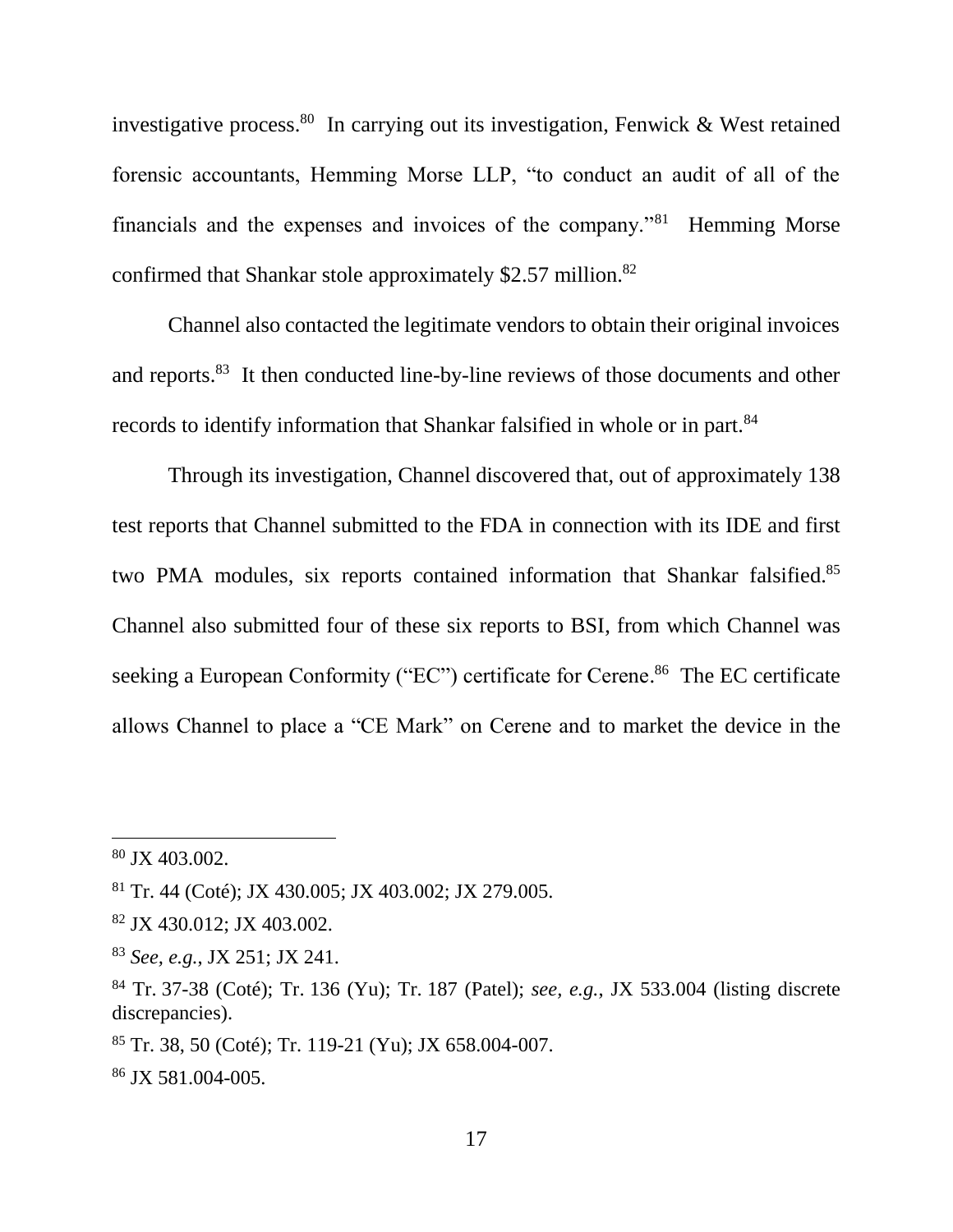European Union. Channel has yet to market Cerene in Europe and has no plans to do so. $87$ 

In addition to finding that Shankar falsified some records it submitted to the FDA, Channel discovered that Shankar falsified other records that were not submitted to the FDA involving (i) measurements of component parts and (ii) calibration certificates for equipment used in inspecting, manufacturing, and testing Cerene.<sup>88</sup> An April 2018 Board presentation, prepared while Channel was working to remediate the effects of Shankar's fraud, noted that certain other records, such as corrective and preventative action records ("CAPAs") and Management Reviews, also needed additional work to become compliant with FDA regulations.<sup>89</sup>

On January 17, 2018, Channel referred Shankar's fraud to the Department of Justice for potential prosecution.<sup>90</sup> The Department of Justice pursued criminal charges against Shankar, who pled guilty and is now in prison.<sup>91</sup> Shankar has since repaid almost all of the \$2.57 million he stole from Channel.<sup>92</sup>

 $\overline{a}$ 

<sup>92</sup> JX 917.007; Tr. 45 (Coté).

 $87$  Tr. 60 (Coté).

<sup>88</sup> *Id.* 38-40; Tr. 178-79, 188 (Patel); JX 580; JX 652.

<sup>89</sup> JX 427.011; Tr. 247-48 (Patel).

<sup>90</sup> Tr. 44-45 (Coté); JX 269; JX 271; JX 279.

<sup>&</sup>lt;sup>91</sup> Tr. 45-46 (Coté); JX 915; JX 916; JX 917.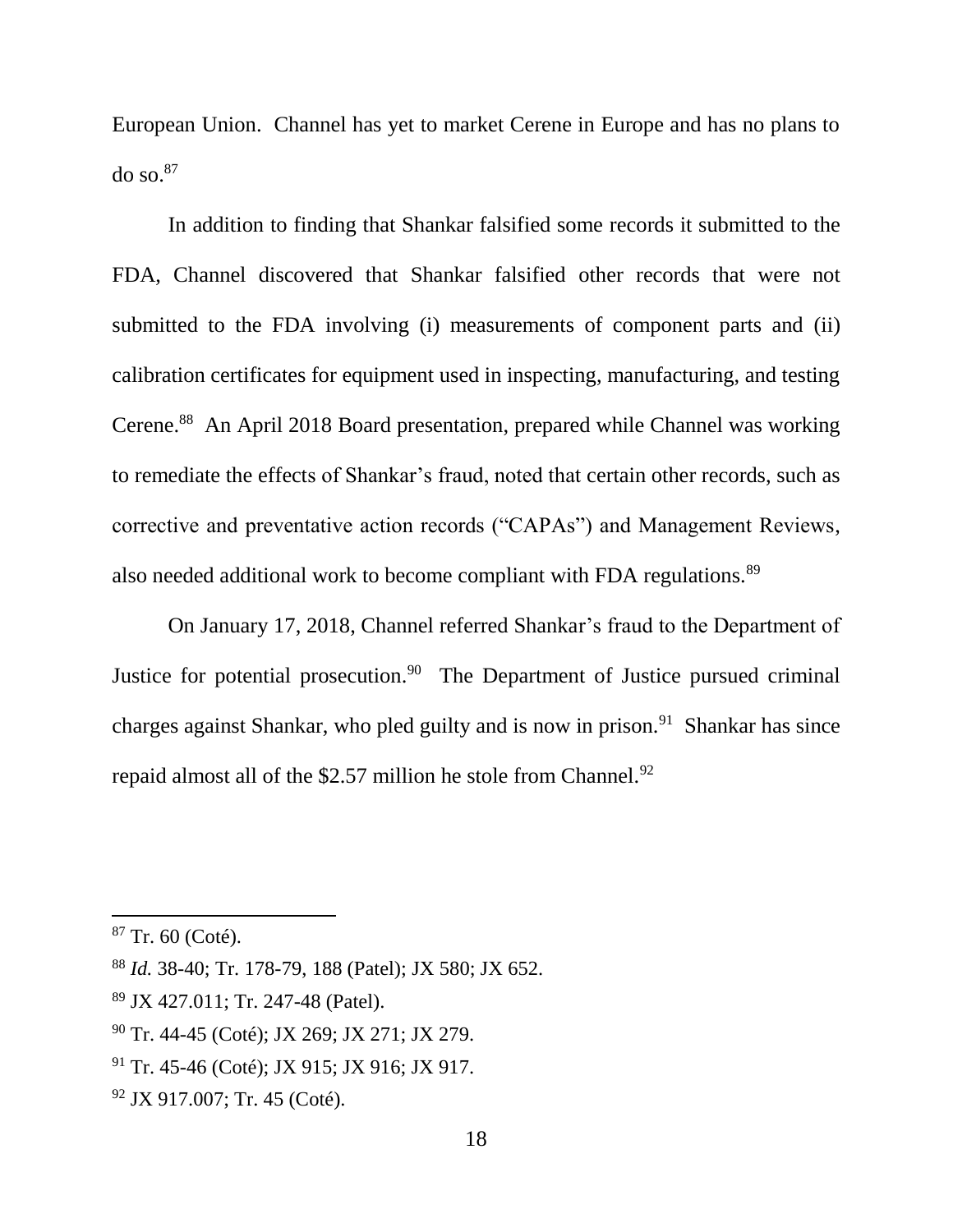### **2. Greenleaf's Initial Assessment**

As previously mentioned, Channel retained Greenleaf to conduct an independent assessment of (i) Channel's investigation of Shankar's fraud, and (ii) "Channel's quality system related to past operations and plans for future operations."<sup>93</sup> Two Greenleaf executives—former FDA officials David Elder and Michael Chappell—visited Channel's offices from February 5-8, 2018, to review Channel's processes, procedures, regulatory submissions, and records, and to interview Channel management.<sup>94</sup>

According to Elder, the purpose of Greenleaf's independent assessment was "[t]o bring an outside set of eyes to the work that Channel had done internally, to see if [Greenleaf] observed anything that perhaps [Channel] didn't notice, to verify that [Channel's] assessment was complete or, if [Greenleaf] found any gaps, to identify those gaps with the idea that [Channel] would review the gaps and take additional action, if needed."<sup>95</sup> Greenleaf documented its assessment in a report dated March 6, 2018 (the "Greenleaf Report").

The Greenleaf Report concluded that (i) Channel officials were "thorough" and "earnest[]" in their investigation, "open and forthcoming with information[,] and

<sup>93</sup> JX 355.006.

<sup>&</sup>lt;sup>94</sup> Tr. 258-59 (Elder); JX 355; JX 356.

<sup>&</sup>lt;sup>95</sup> Tr. 260-61 (Elder).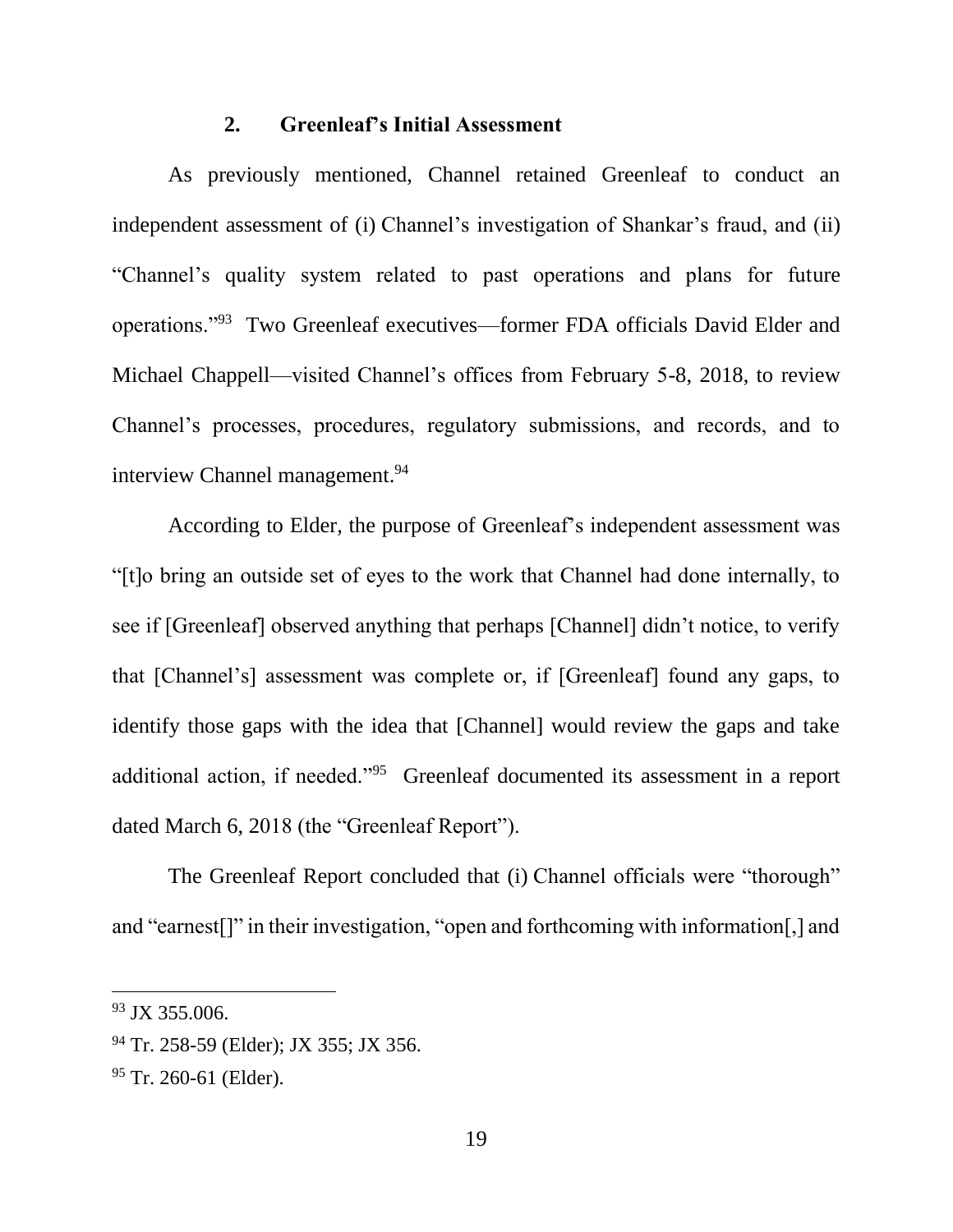placed no restrictions" on Greenleaf's access to information; (ii) Shankar "act[ed] in isolation"; and (iii) Shankar "was not directly involved in the collecting and reporting of clinical data."<sup>96</sup> Critically, Greenleaf did not find evidence that Shankar's conduct "affected the outcome of the clinical study or impacted safety and efficacy data from the study."<sup>97</sup>

The Greenleaf Report commented, however, "that each and every action, decision, and record with which [Shankar] was involved is suspect, particularly those with which he was solely involved,"<sup>98</sup> such that they should be "further investigated."<sup>99</sup> Greenleaf similarly noted that it "has no confidence in [Shankar] performing his routine responsibilities as VP of Quality Assurance  $(QA)$ ."<sup>100</sup> Greenleaf recommended ways for Channel to improve its quality system in light of deficiencies it observed in order to bring the system up to compliance with FDA regulations required for the PMA.<sup>101</sup> For example, "Greenleaf concluded that effective internal audits were not actually conducted" because they had been

<sup>96</sup> JX 355.006-007; Tr. 262-65 (Elder).

<sup>97</sup> JX 355.007.

<sup>98</sup> *Id.* .009.

<sup>99</sup> Tr. 271 (Elder).

 $100$  JX 355.009.

 $101$  Tr. 55 (Coté); JX 355.021-028.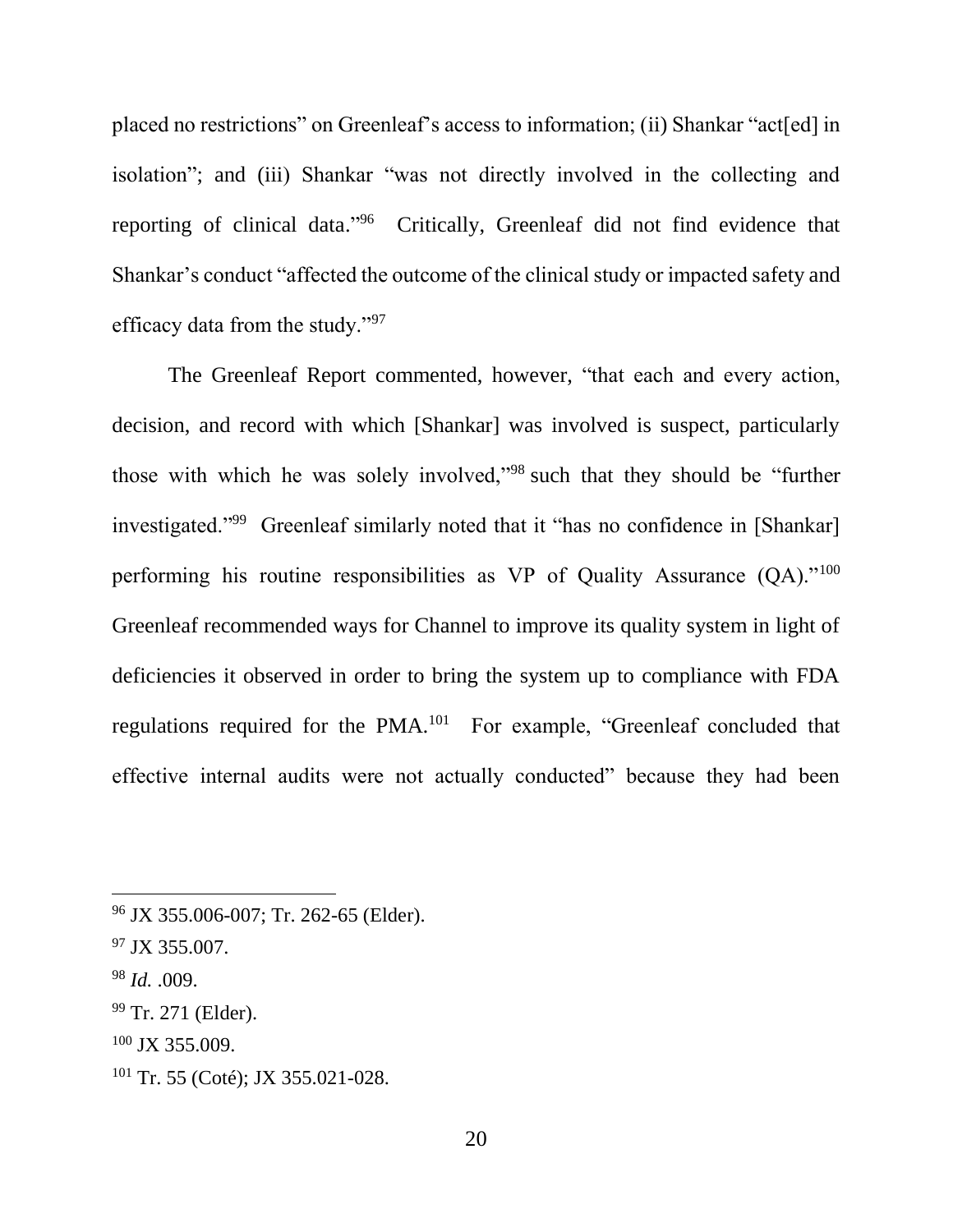Shankar's responsibility and that Shankar, on behalf of Channel, "failed to review cleanroom monitoring reports," which was required under the QSR.<sup>102</sup>

## **3. Channel's Fraud Implication Assessment Quality Plan**

After conducting its initial investigation and receiving the Greenleaf Report, Channel prepared a comprehensive Fraud Implication Assessment Quality Plan to identify and remediate the effect of Shankar's misconduct on Channel's quality system, which Channel implemented over much of 2018.<sup>103</sup> Channel's work consisted of both "top-down" and "bottom-up" assessments*.* 104

### **a. Top-Down Assessment**

To address the potential impacts of Shankar's fraud that were identified during Channel's initial investigation, Channel opened fourteen internal audit reports ("IARs"), each of which addressed a distinct area, including falsified supplier test reports and regulatory submissions, calibration records, and component inspection records.<sup>105</sup> Channel performed a risk assessment in connection with each IAR and

 $102$  JX 356.009. As discussed below, the parties dispute whether all of the regulations in the QSR applied to Channel as of the Agreement Date. The court concludes that they did not and that only the QSR's design control requirements applied to Channel at that time. *See infra* Part IV.A.1.a.

<sup>103</sup> JX 382; JX 576.

<sup>104</sup> Tr. 161 (Patel); JX 382; JX 576.

<sup>105</sup> Tr. 48-49 (Coté); Tr. 130-31 (Yu); Tr. 159, 174-75 (Patel); JX 380; JX 383; JX 576.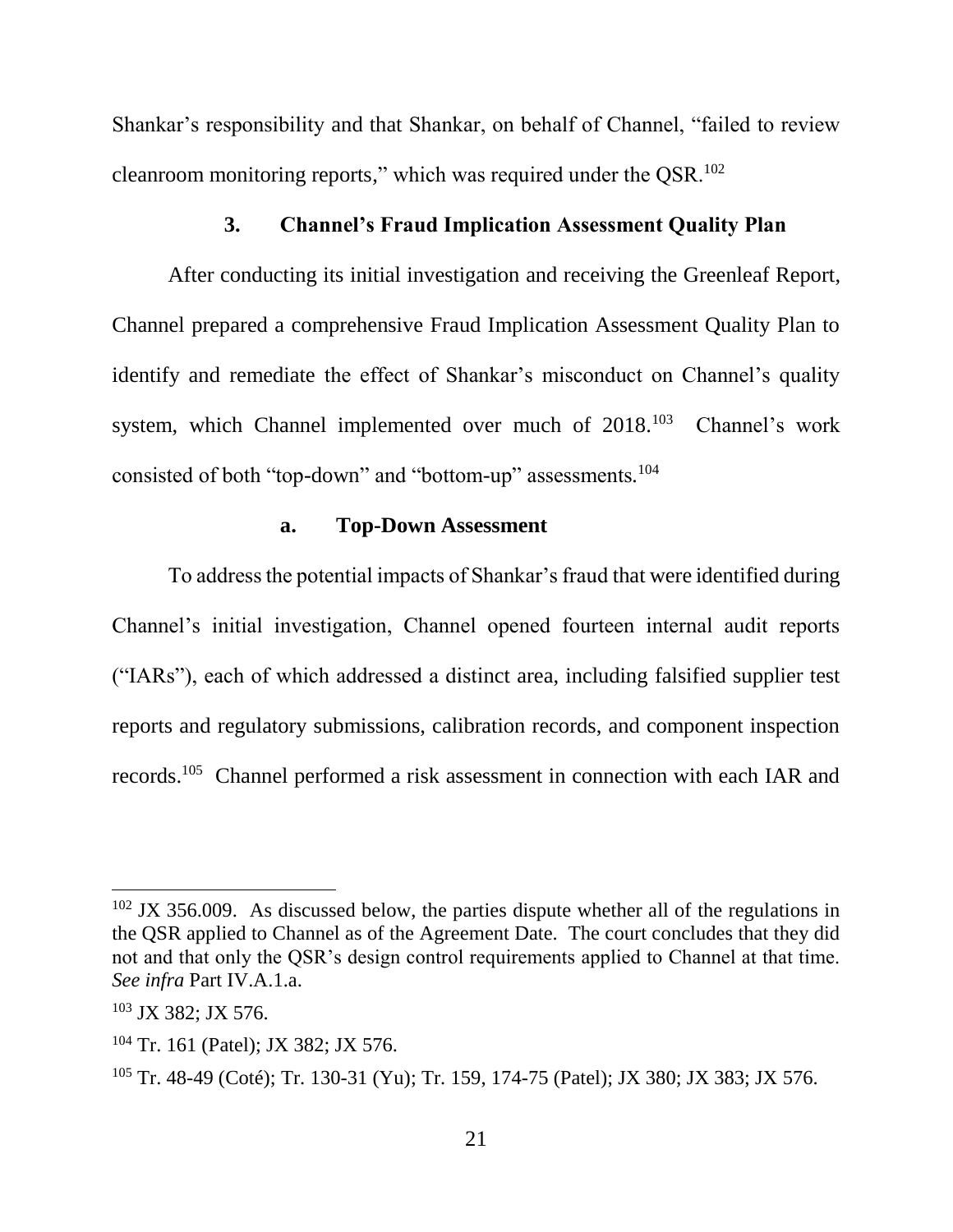identified necessary corrective actions, $106$  which included re-performing certain tests affected by Shankar's fraud.<sup>107</sup>

Greenleaf had identified two potential concerns involving the CLARITY study. The first was that unsterile devices could have caused patient infections during the study because Shankar fabricated certain sterility records. The second was that using torque wrenches that were in an unconfirmed state of calibration could have caused some devices in the study to suffer "out-of-box" failures because Shankar had fabricated calibration records.<sup>108</sup> Channel's subsequent investigation into these potential concerns found that Shankar's actions did not affect the CLARITY study.

**Sterility**. To address potential sterility concerns, Channel had Tim Achuff, an expert in microbiology, review the original, authentic, sterilization test report data from Nelson Laboratories.<sup>109</sup> Achuff determined that Cerene met sterilization requirements and his analysis confirmed that "[t]he sterility of the Cerene device was still intact."<sup>110</sup> In addition, Dr. Andrew Brill, Channel's medical liaison,

<sup>106</sup> *See, e.g.*, JX 652.005 (listing corrective actions related to Henry Servin & Sons); JX 533.005 (listing corrective actions related to sterilization); JX 580.004 (listing corrective actions related to equipment calibration).

<sup>107</sup> Tr. 40 (Coté).

<sup>108</sup> JX 355.008.

<sup>109</sup> JX 533.028-034; Tr. 58 (Coté).

<sup>110</sup> Tr. 126 (Yu); Tr. 376 (Woodard).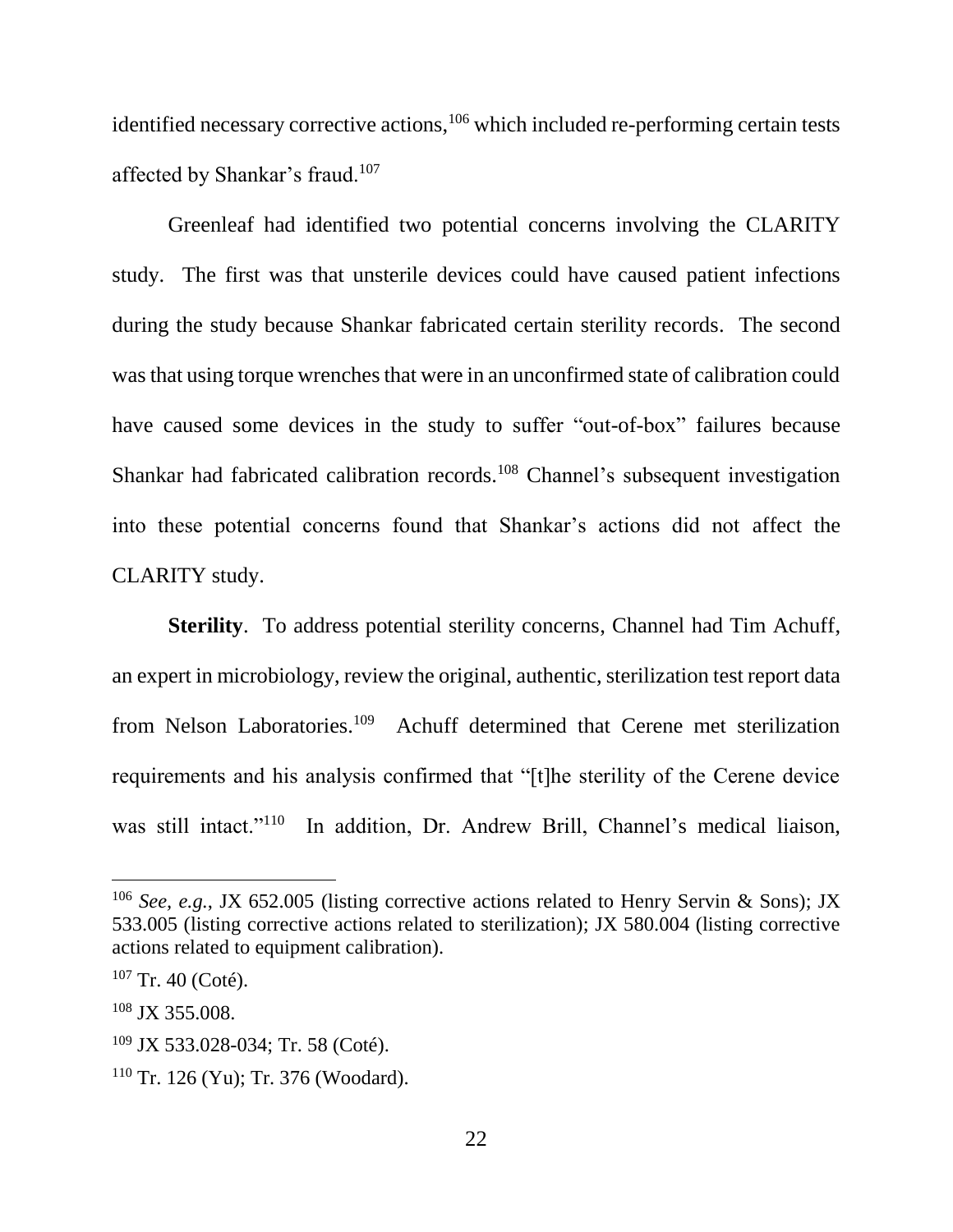reviewed infections of CLARITY patients and "corroborate[d] that there is no evidence that the integrity of the Cerene device packaging nor the sterility of the Cerene device was compromised."<sup>111</sup>

Boston Scientific's own quality expert, Richard Reeves, observed that "if you [use Cerene on] 200 patients and there's no traceable infection, that's pretty good evidence that there isn't a problem."<sup>112</sup> Reeves further testified that Brill's study "looked pretty good" and he had no reason to doubt Brill's conclusion.<sup>113</sup>

**Out-Of-Box Failures**. To address potential calibration issues, Channel sent the potentially affected equipment (*e.g.*, torque wrenches) back to the manufacturers for recalibration. The manufacturers found that the equipment "measured in calibration upon arrival" and satisfied their specifications.<sup>114</sup> Channel also obtained documentation from its suppliers confirming that the equipment does not go in and out of calibration.<sup>115</sup> This was important because if the equipment was properly

<sup>111</sup> JX 389; Tr. 57-58 (Coté); Tr. 376 (Woodard).

<sup>112</sup> Reeves Dep. 206.

<sup>113</sup> Tr. 829-31 (Reeves).

<sup>114</sup> Tr. 40-41 (Coté); Tr. 188-89 (Patel).

<sup>115</sup> Tr. 41 (Coté); Tr. 189 (Patel); Tr. 373 (Woodard); JX 580.007-008, 066-077. Contrary to Boston Scientific's assertion, Malecki did not admit "that there is no way to confirm that the tools used to make the devices used in the CLARITY trial were in calibration when they were being used to make the devices." Defs.' Br. 53. Malecki simply acknowledged the obvious point that it is not possible to go back in time as a general matter. *See* Malecki Dep. 261 (Q: "We can't go back in time and test the tools when they were actually used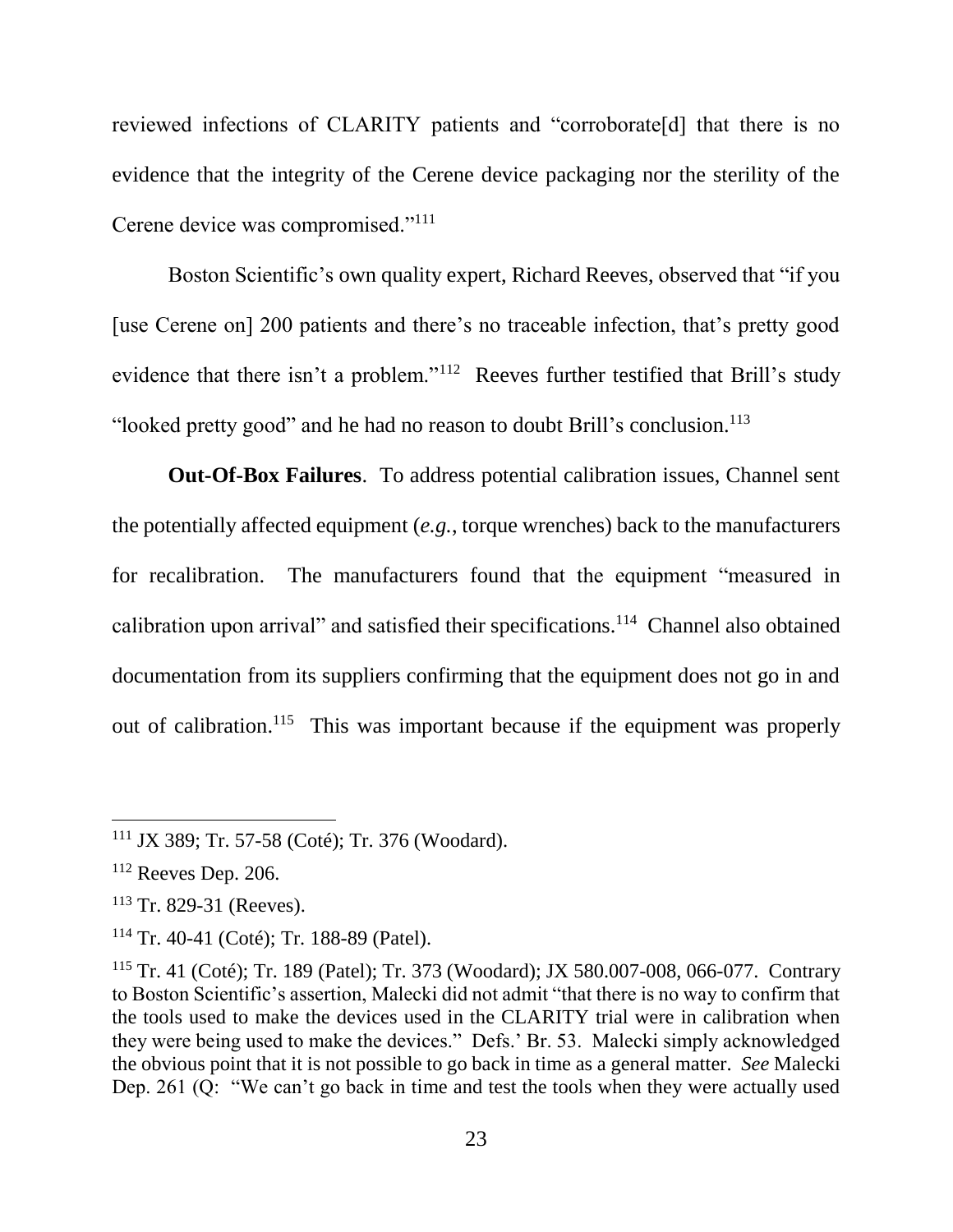calibrated when it was retested by the suppliers, the equipment would have functioned properly when used on the CLARITY devices. Channel further determined that it already had addressed any risks posed by out-of-calibration tools satisfactorily through its risk management process.<sup>116</sup> Channel therefore confirmed that falsified calibration records did not affect any CLARITY devices.<sup>117</sup>

In addition to addressing the two issues just discussed, Channel thoroughly investigated, among other issues, falsified component inspection records from one of its suppliers.<sup>118</sup> Specifically, Channel re-inspected components it had on hand from the same lots used in devices manufactured for CLARITY.<sup>119</sup> Channel then conducted a risk assessment of its manufacturing process, which included numerous inspections and functional performance tests of every device, and evaluated the risk of nonconforming components not fitting together.<sup>120</sup> The re-inspection and risk assessment found that "no new risks [were] introduced."<sup>121</sup>

to make . . . the product, right?" A: "We can't go back in time, period"); *see also* Malecki Dep. 260.

<sup>116</sup> Tr. 373 (Woodard).

 $117$  JX 580.005.

 $118$  JX 652.004-005.

<sup>119</sup> Tr. 180 (Patel).

<sup>120</sup> *Id.* 180-81; Tr. 374 (Woodard); JX 652.005, 015-068; JX 751 ¶ 131.

 $121$  Tr. 181 (Patel).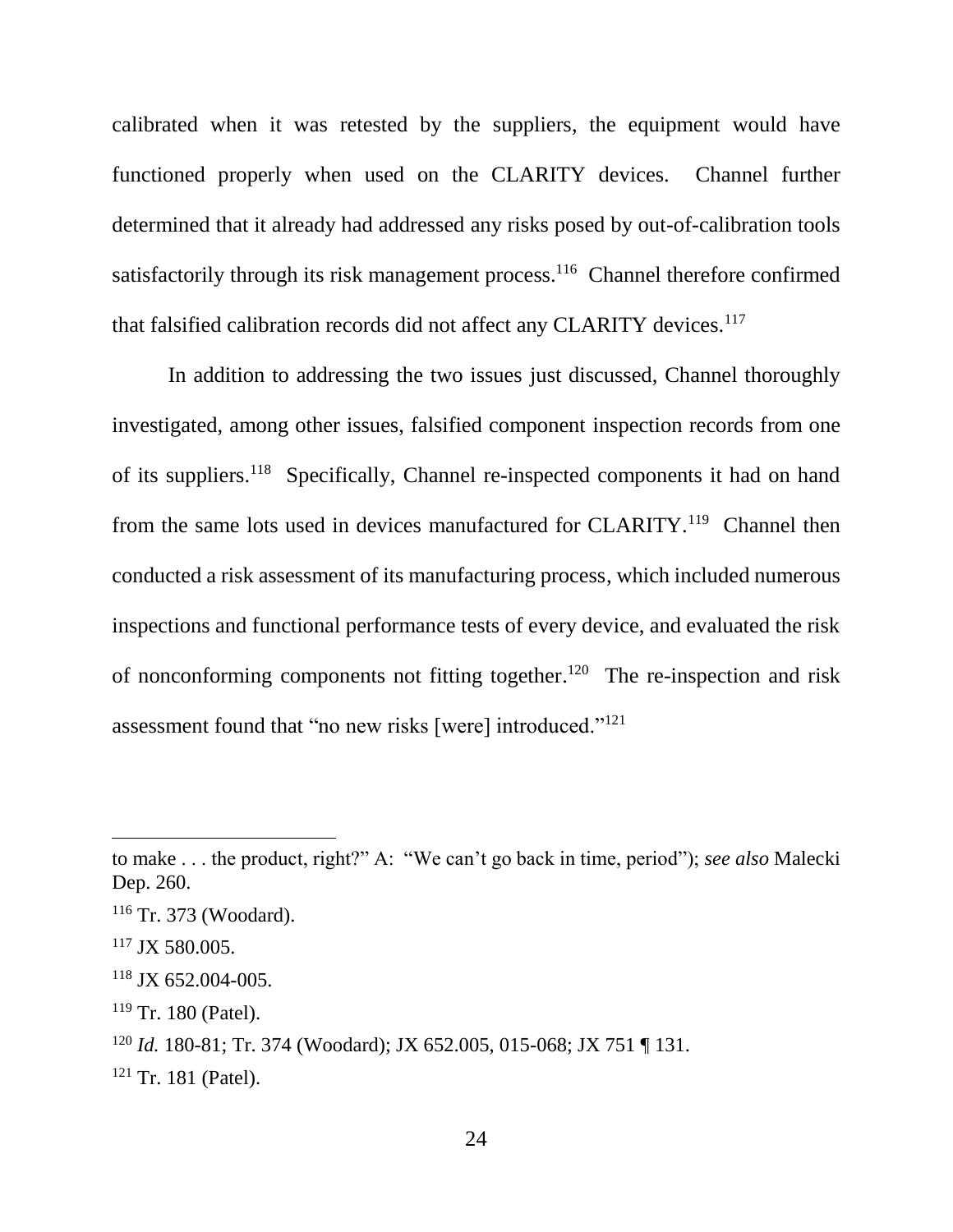## **b. Bottom-Up Assessment**

Channel also conducted a bottom-up assessment to address Greenleaf's concern that every area with which Shankar was involved was suspect. The bottomup assessment entailed assessing all aspects of Channel's quality system, and particularly those under Shankar's control.<sup>122</sup>

Channel classified its various types of quality system records into fifteen categories.<sup>123</sup> For thirteen of these categories, which ranged in number from four to 515 records, Channel reviewed every one of its records.<sup>124</sup> Included within this review, Channel reviewed all of the 515 lot history records documenting Channel's manufacturing processes for the devices used in the CLARITY study, and determined that Shankar's fraud did not impact manufacturing.<sup>125</sup>

The remaining two categories (document change orders and incoming inspection records) contained over 1,500 records, which made it impracticable to review every record.<sup>126</sup> For these two categories, Channel (i) reviewed all of the records generated by Shankar and (ii) conducted a random sampling of the remaining

<sup>124</sup> *Id.* .014.

 $\overline{a}$ 

<sup>125</sup> Tr. 374-75 (Woodard); JX 732.012.

<sup>122</sup> Tr. 49 (Coté); JX 576.003.

<sup>123</sup> JX 732.010-011.

<sup>126</sup> *See* JX 732.014.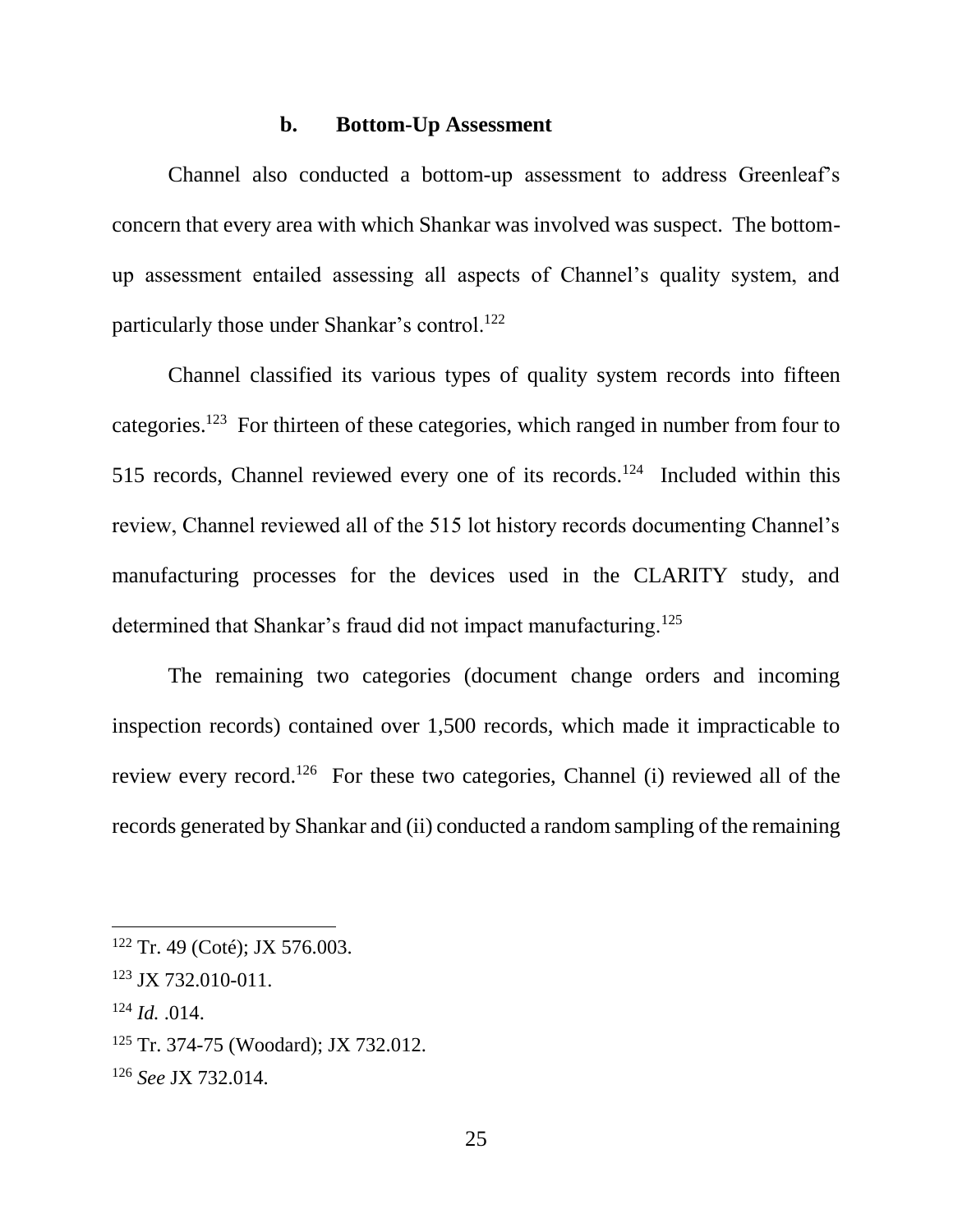records,<sup>127</sup> using a "nationally recognized" sample plan similar to one that the FDA uses.<sup>128</sup> Ultimately, although Channel identified certain issues with its quality system unrelated to Shankar's fraud, which it fully remediated, the bottom-up assessment revealed no additional issues relating to Shankar's fraud that could affect Cerene's safety and efficacy.<sup>129</sup>

## **4. Greenleaf's Follow-up Assessment**

In June 2018, Greenleaf conducted a follow-up, in-person assessment to review Channel's progress in addressing Greenleaf's prior recommendations.<sup>130</sup> Greenleaf's follow-up assessment is documented in a July 2018 report, which found that Channel had made an "appropriate level of progress" and "many recommended actions were completed and others were progressing appropriately."<sup>131</sup>

Greenleaf also analyzed the two potential connections between Shankar's conduct and the CLARITY issues it had previously identified concerning sterility and "out-of-box" failures. Greenleaf provided an update describing the work Channel had done to ensure that Shankar's actions had no impact on either issue.<sup>132</sup>

<sup>127</sup> Tr. 168-70, 205-11 (Patel); JX 732.010-011, 014.

<sup>&</sup>lt;sup>128</sup> Tr. 170, 208-11 (Patel); JX 576.003.

<sup>129</sup> Tr. 51-52 (Coté); Tr. 170-71 (Patel); Tr. 369 (Woodard); JX 732.012.

<sup>130</sup> Tr. 279 (Elder).

<sup>131</sup> JX 634.007, 010; Tr. 282-83 (Elder).

<sup>132</sup> JX 634.007-008.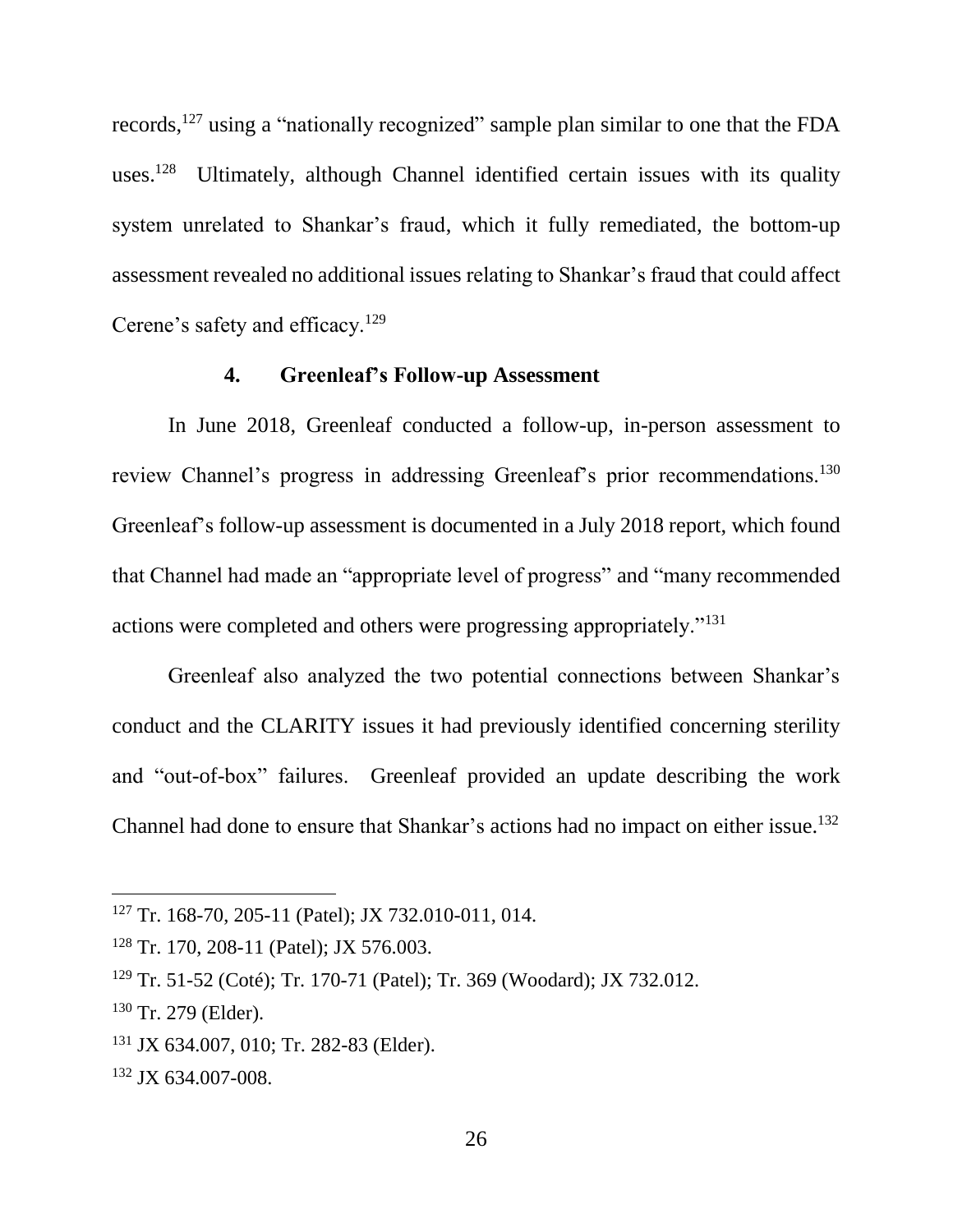In addition, Greenleaf and Channel discussed Channel's classification of the IARs Channel had prepared as part of its top-down assessment.<sup>133</sup> Channel had classified the IARs as "minor" based on the definitions in its internal audit process at the time.<sup>134</sup> Greenleaf disagreed. It believed that Channel should have classified certain IARs as "major."<sup>135</sup> Greenleaf also found that "the impact of the questionable classifications may be minimal since in the current environment all issues have received the appropriate visibility and prioritization within the company."<sup>136</sup> Channel later updated its definitions of "major" and "minor" based on Greenleaf's feedback.<sup>137</sup>

Boston Scientific contends that Channel classified issues as "minor" and used IARs instead of CAPAs to reduce "the likelihood that FDA would review them."<sup>138</sup> As noted below, however, Channel decided to provide all of the IARs (however classified) to the FDA.<sup>139</sup> Boston Scientific's quality expert (Reeves) acknowledged that the FDA did not raise any issues with Channel's classifications or its use of

<sup>133</sup> JX 592.

<sup>134</sup> Tr. 175-77 (Patel); JX 592.

<sup>135</sup> JX 592.

<sup>136</sup> JX 634.011; Tr. 287-88, 342-43 (Elder).

<sup>&</sup>lt;sup>137</sup> Tr. 253-54 (Patel).

<sup>138</sup> Defs.' Br. 15.

<sup>139</sup> Tr. 253 (Patel); Tr. 803 (Reeves); JX 380.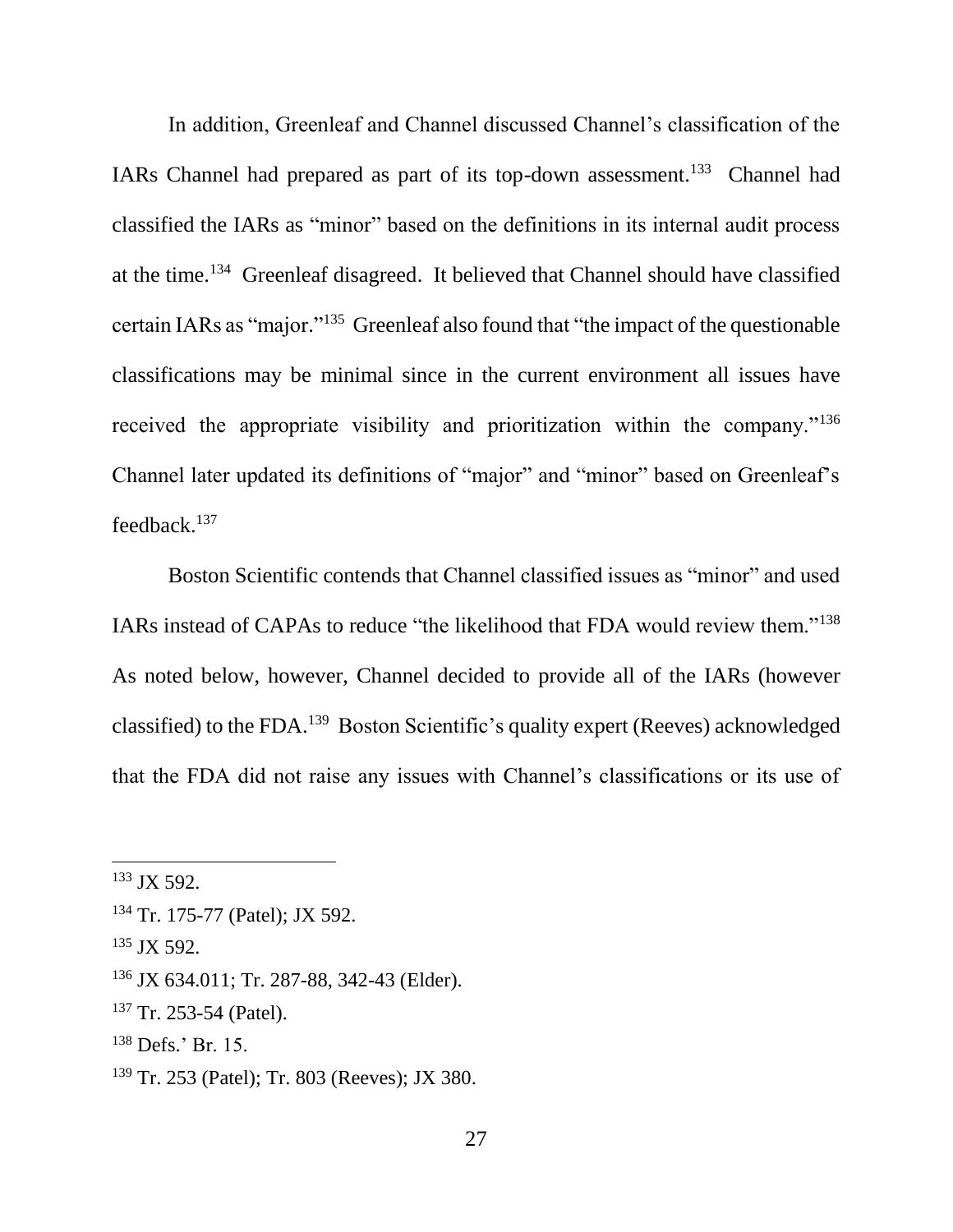IARs and that "the FDA is not shy when it believes that people should be doing things by way of CAPA."<sup>140</sup> He testified further "that the classification of minor or major was not intended to prevent the FDA from learning about the issues."<sup>141</sup>

## **H. Channel Promptly Discloses Shankar's Fraud to the FDA and BSI**

As Channel was investigating and remediating Shankar's misconduct, it also was communicating transparently with regulators about these issues.

#### **1. Disclosure to the FDA**

On January 11, 2018, Channel retained Greenleaf to advise it on its communications with the FDA, and in particular how best to provide the FDA with all relevant information about Shankar's misconduct.<sup>142</sup>

On January 22, 2018, Channel emailed the FDA's lead reviewer of its application for a PMA to request a call, which took place on January 25.<sup>143</sup> During that call, Channel informed the FDA of the basic facts about Shankar's fraud, and what steps Channel intended to take to remediate that fraud.<sup>144</sup> Channel told the FDA that Shankar falsified certain testing and other records, some of which it had

- <sup>142</sup> JX 262.015-024.
- <sup>143</sup> Tr. 126-27 (Yu); JX 270.
- <sup>144</sup> Tr. 127-28 (Yu); JX 279.

 $140$  Tr. 805 (Reeves).

<sup>141</sup> *Id.* 804.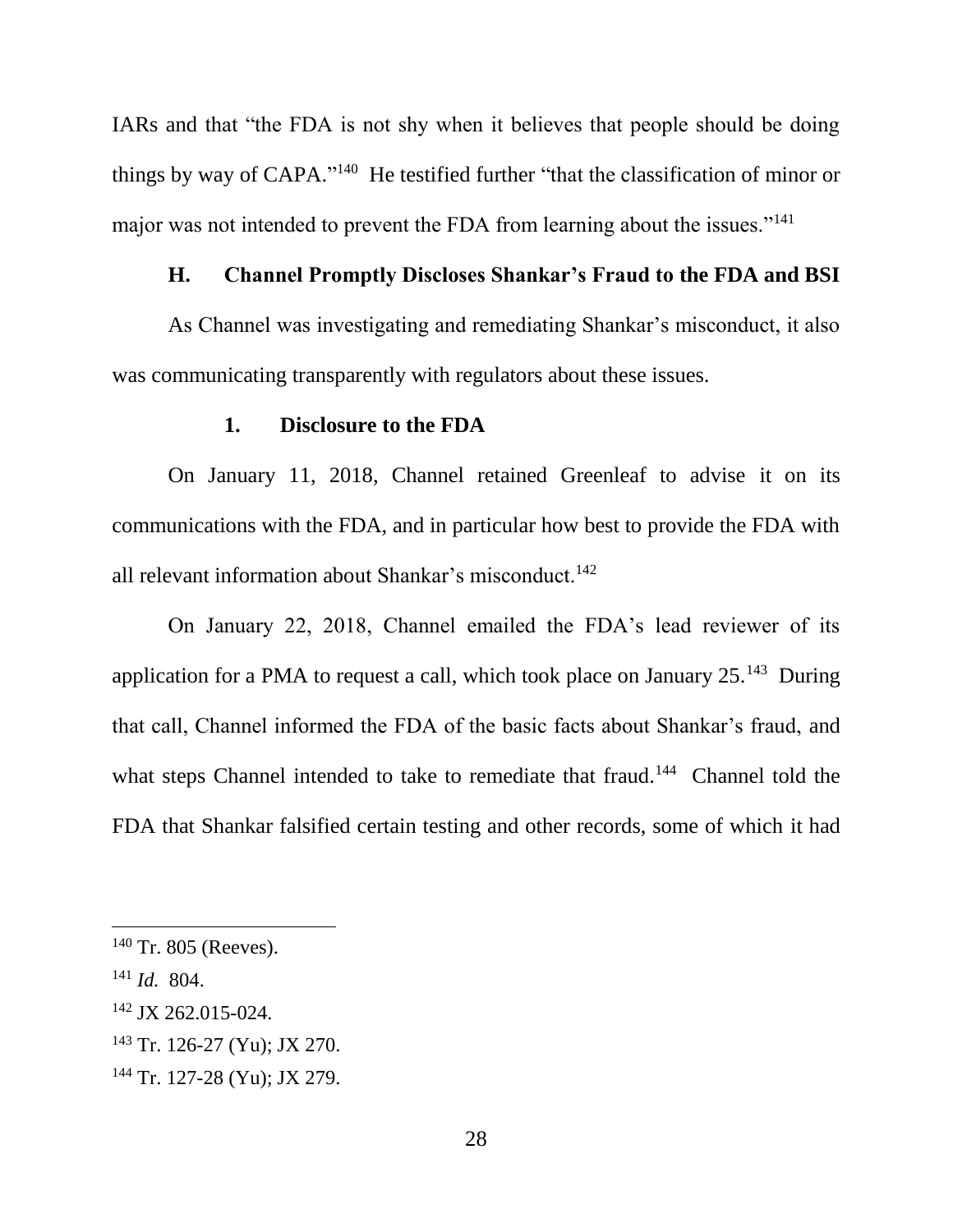submitted to the FDA.<sup>145</sup> On February 1, the FDA asked Channel to withdraw and re-submit PMA Module 2 with corrected records, which Channel did.<sup>146</sup>

On March 16, 2018, Channel management, accompanied by Brill and Elder of Greenleaf, met with the FDA.<sup>147</sup> Before the meeting, Channel provided the FDA with more than 250 pages of information about Shankar's fraud, including the Greenleaf Report, Channel's Fraud Implication Assessment Quality Plan, the 14 IARs addressing Shankar's fraud, and Brill's adverse event review.<sup>148</sup> At the meeting, Channel delivered a presentation on Shankar's misconduct, its scope and effects, and Channel's remediation plan.<sup>149</sup> The FDA asked a number of questions about these and other issues, which Channel answered.<sup>150</sup>

At the end of the March 16 meeting, the "FDA thanked the company for their transparency and for coming forward with the information quickly."<sup>151</sup> Elder asked the FDA if it "would be interested in subsequent discussions regarding the issues

 $145$  Tr. 128 (Yu).

<sup>146</sup> *Id.* 129; JX 294; JX 494.

<sup>147</sup> Tr. 64 (Coté); Tr. 129, 132-33 (Yu); JX 401.

<sup>148</sup> JX 380; *see* Tr. 64-65 (Coté); Tr. 130-31 (Yu).

<sup>&</sup>lt;sup>149</sup> Tr. 66 (Coté); Tr. 129-30 (Yu); JX 401.

<sup>150</sup> JX 401.002-004.

<sup>151</sup> *Id.* .004; Tr. 67 (Coté).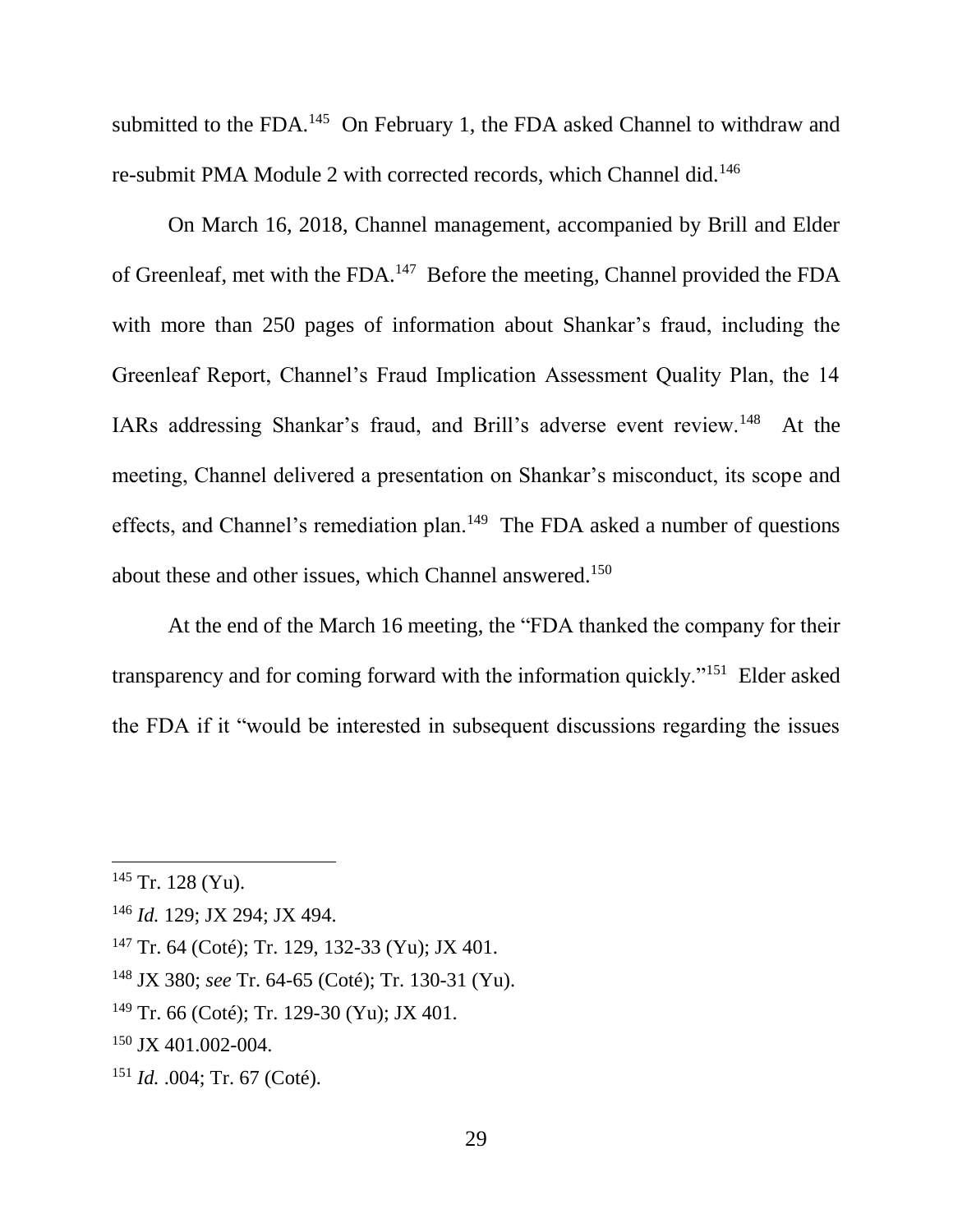and the status and progress of the company's remediation," to which the FDA responded: "follow-up would take place through the inspection process."<sup>152</sup>

On April 18, 2018, Channel had a follow-up call with the FDA.<sup>153</sup> The FDA told Channel that it "ha[d] addressed all of FDA's concerns and that the agency appreciate[d] the company's transparency and timeliness."<sup>154</sup> Since that date, the FDA has not sought any more information about Shankar's fraud.<sup>155</sup>

#### **2. Disclosure to BSI**

Channel also disclosed Shankar's misconduct to BSI.<sup>156</sup> Channel told BSI that the fraud affected some documentation Channel had submitted to it. 157 BSI told Channel that it would address the issue during its upcoming assessments.<sup>158</sup>

In the fall of 2018, BSI conducted two assessments—one relating to Channel's ISO 13485 quality certification and the other relating to Cerene's technical file.<sup>159</sup> The BSI representative who conducted the two assessments were

<sup>154</sup> JX 436.

<sup>152</sup> JX 401.004; Tr. 133-34 (Yu).

<sup>153</sup> Tr. 138 (Yu); JX 436.

 $155$  Tr. 139 (Yu).

<sup>156</sup> Tr. 61 (Coté); Tr. 191-93 (Patel); JX 581.

<sup>&</sup>lt;sup>157</sup> JX 581.014.

<sup>158</sup> Tr. 61-62 (Coté); Tr. 193-95 (Patel); JX 581.037.

<sup>159</sup> Tr. 195-97 (Patel); JX 709; JX 685.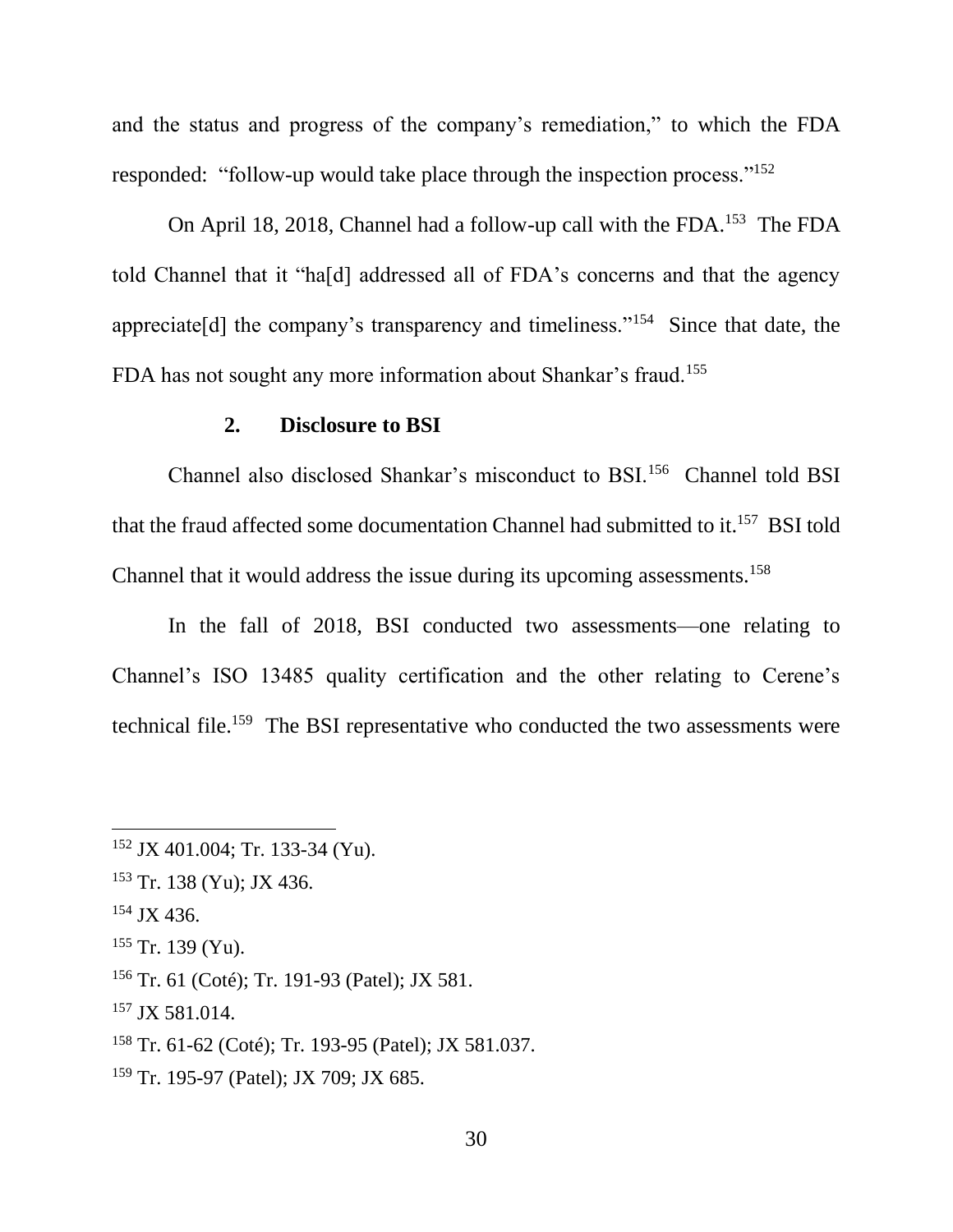the same individuals whom Channel had informed of Shankar's fraud.<sup>160</sup> During the assessments, BSI reviewed corrected reports for tests affected by Shankar's fraud.<sup>161</sup> BSI's own microbiologist also reviewed the corrected sterility test reports.<sup>162</sup>

BSI concluded that all ISO 13485 requirements "continue to be effectively implemented," that "[c]ontinued certification is confirmed," and that Channel's "EC certificate remains valid."<sup>163</sup> This meant, as Boston Scientific's quality expert (Reeves) acknowledged, that Channel at all times possessed a valid ISO 13485 and EC certificate.<sup>164</sup> At no point did BSI ever indicate that these certificates or Channel's CE Mark were invalid.<sup>165</sup>

After these assessments were completed, Channel was certified under the 2016 version of the ISO 13485 standard, which has "additional [quality system] requirements" and is "more rigorous" than the 2003 version under which Channel was previously certified.<sup>166</sup>

 $160$  Tr. 820-21 (Reeves).

<sup>161</sup> Tr. 196-97 (Patel); Tr. 821-23 (Reeves); JX 685.009-010.

<sup>&</sup>lt;sup>162</sup> Tr. 823-24 (Reeves); JX 685.003.

<sup>163</sup> Tr. 62-63 (Coté); Tr. 197-99 (Patel); JX 685.003; JX 709.004.

<sup>164</sup> Tr. 817-18, 825 (Reeves); *see* JX 751 ¶¶ 109-10.

 $165$  Tr. 63 (Coté).

<sup>166</sup> Tr. 197-99 (Patel); Tr. 816 (Reeves); JX 725.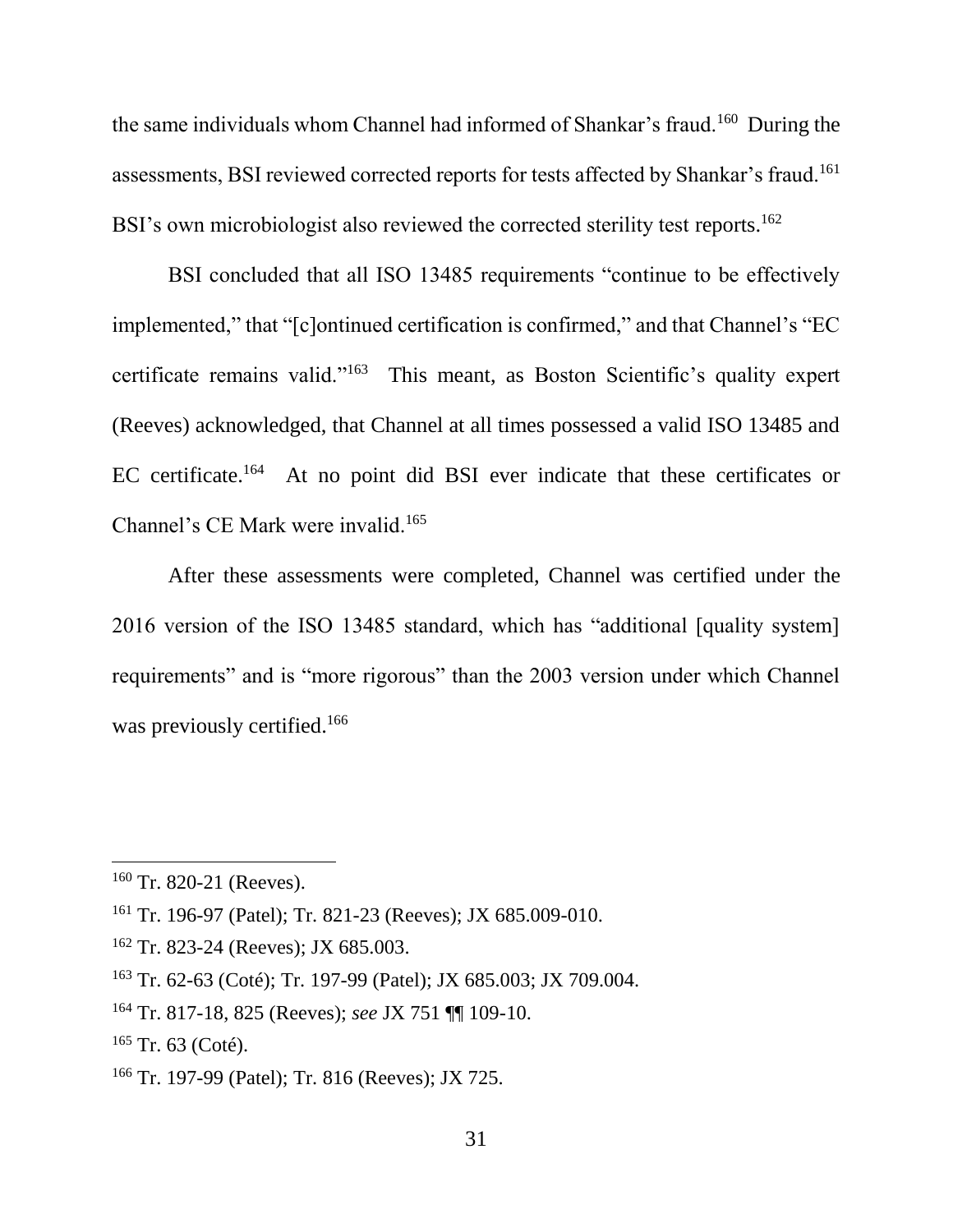### **I. Channel Keeps Boston Scientific Informed of Developments**

The trial evidence demonstrates that Channel also was transparent with Boston Scientific. Since discovering Shankar's fraud, Channel provided Boston Scientific with frequent and thorough updates about its investigatory and remediation work, often via Kaster and Robinson.<sup>167</sup>

In January 2018, Coté regularly called Kaster and Robinson to update them on Channel's investigation.<sup>168</sup> During this period, Kaster remained "very supportive and reiterated Boston's interest in Channel."<sup>169</sup> Robinson thanked Coté for his "continued transparency,"<sup>170</sup> and relayed the updates to senior executives of Boston Scientific, including Pierce.<sup>171</sup>

Robinson reported in early January, for example, that Shankar had been "invoicing for new [calibration] tests that did not take place," that numerous reports were "in question," that "they will obviously have to redo the calibration tests (which likely would have to happen in manufacturing move and [manufacturing] module

<sup>167</sup> Tr. 70-71 (Coté); *see, e.g.*, JX 238; JX 247; JX 258; JX 261; JX 271; JX 275; JX 279; JX 282; JX 288; JX 295; JX 321; JX 353.

<sup>168</sup> Tr. 42-43, 70-71 (Coté); JX 239; Kaster Dep. 188-89.

 $169$  JX 271.

<sup>170</sup> JX 261.

<sup>171</sup> JX 259; JX 264; Robinson Dep. 206.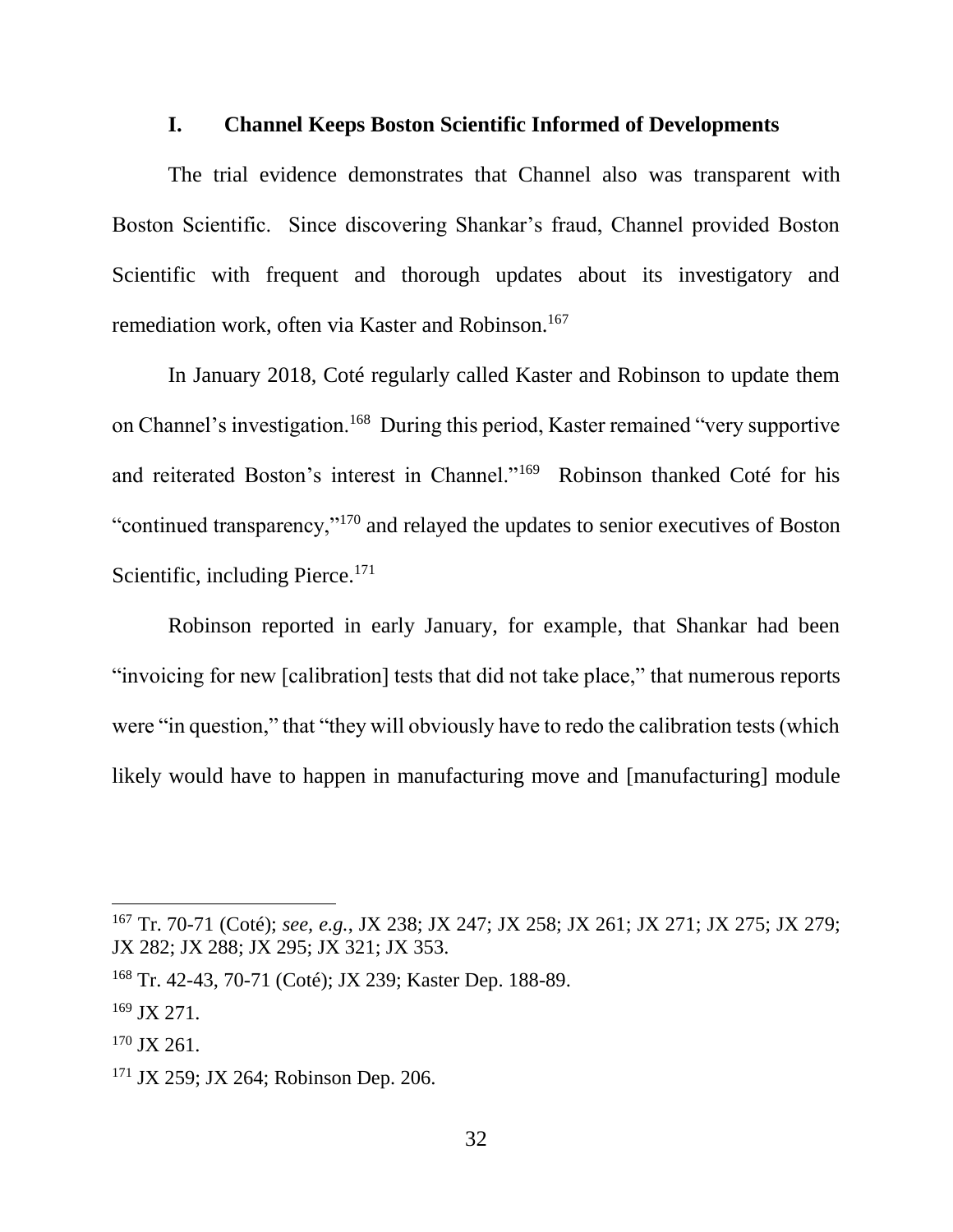submission anyway)," and that Channel was taking remedial actions.<sup>172</sup> Kaster commented: "Bottom line is that to the best of my knowledge this will not have a material impact on the FDA timelines," an assessment with which Robinson agreed.<sup>173</sup> A few days later, Robinson provided another update, which noted that Channel "will have to redo some tests—*e.g.*, residual sterilization bioburden."<sup>174</sup>

On January 25, 2018, Coté, Malecki, and Yu met with Robinson and Pierce.<sup>175</sup> Coté updated them on Channel's work and shared Channel's plans to meet with the FDA to discuss the Greenleaf Report, which occurred in March 2018.<sup>176</sup> Pierce did not express any concerns about the effects of Shankar's conduct on Channel's quality system, clinical trial data, or Cerene during this meeting.<sup>177</sup>

After the January 25 meeting, Coté repeatedly told Pierce and others at Boston Scientific: "Please do not hesitate to call me with any questions."<sup>178</sup> During the next three months, Boston Scientific never asked for any additional information relating

<sup>174</sup> *Id.*

 $\overline{a}$ 

<sup>178</sup> *See* JX 275.

<sup>&</sup>lt;sup>172</sup> JX 259.

<sup>173</sup> JX 264.

<sup>175</sup> Tr. 75 (Coté); Tr. 468 (Pierce); JX 275.

 $176$  Tr. 468-69 (Pierce); JX 456.

<sup>177</sup> Pierce Dep. 85-87, 100-01; *see also* Pierce Dep. 82 (agreeing that "[n]o one is suggesting [in January 2018] . . . that Mr. Shankar's fraud could impact the acquisition even if the FDA approves the product").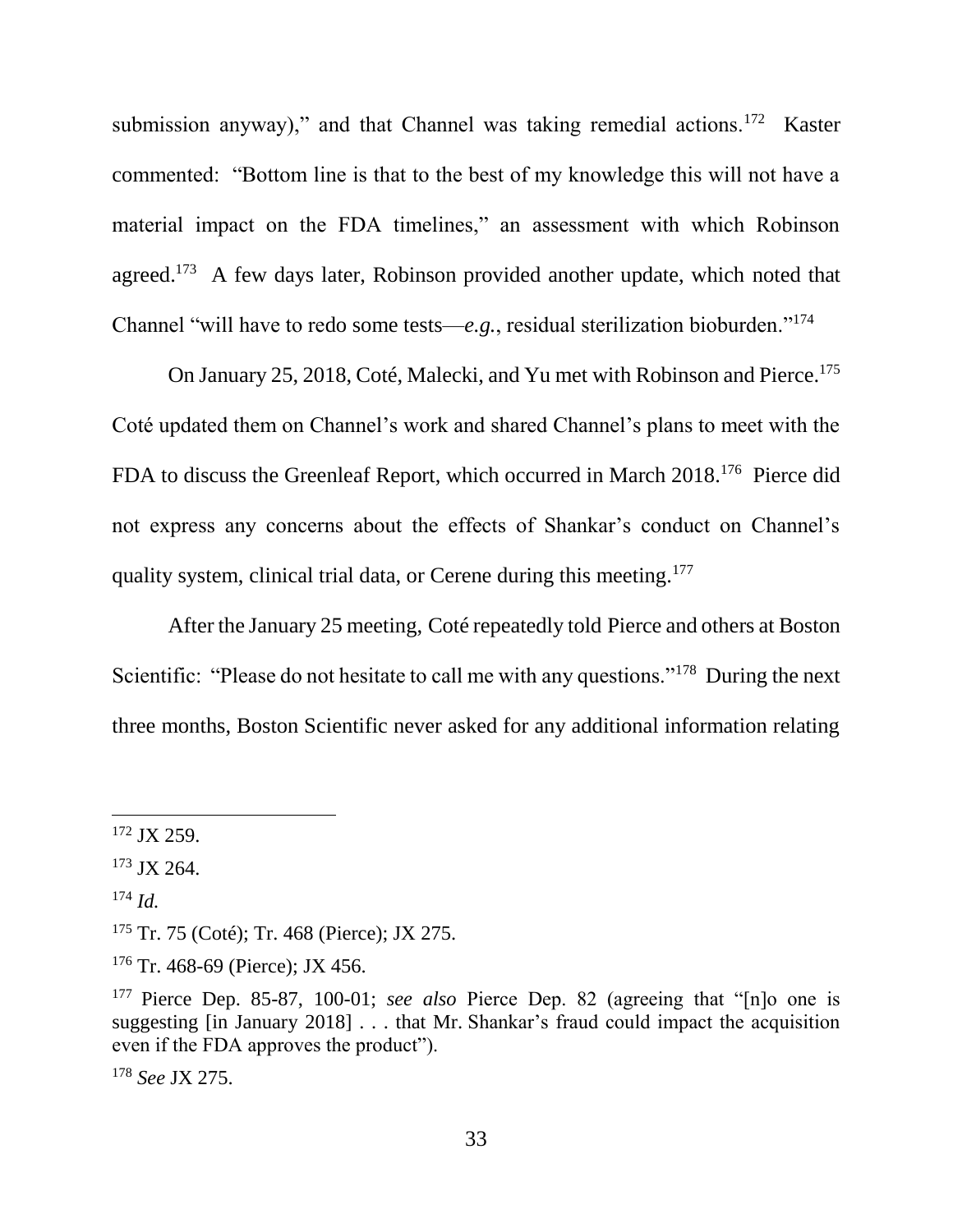to Shankar's conduct, Channel's remediation, or its communications with the FDA.<sup>179</sup> Instead, teams of Boston Scientific personnel pressed forward with their work on the integration of Channel without apparent regard for Shankar's fraud.<sup>180</sup>

On February 21 and 22, 2018, a Boston Scientific team visited Channel's headquarters as part of its integration work.<sup>181</sup> At the meeting, Coté updated Boston Scientific on the results from Greenleaf's assessment.<sup>182</sup> Nobody from Boston Scientific expressed any potential concerns about its acquisition of Channel.<sup>183</sup>

On March 6, 2018, the same day Channel received the Greenleaf Report, Coté provided a copy of the report to Boston Scientific and "suggest[ed] we schedule a call with the appropriate [subject matter experts] the week of the 19th to discuss the meeting with the FDA and to share updates as may be appropriate."<sup>184</sup> No one from Boston Scientific responded to Coté's suggestion. 185

<sup>&</sup>lt;sup>179</sup> Tr. 517, 520-24, 529 (Pierce).

<sup>180</sup> *Id.* 469, 517-19.

<sup>181</sup> JX 456.002; JX 302.

<sup>182</sup> Tr. 71 (Coté); JX 456; JX 366.

<sup>183</sup> Tr. 74 (Coté); Tr. 526-27 (Pierce).

<sup>184</sup> JX 353; JX 456.002; Tr. 72-73 (Coté).

<sup>185</sup> Tr. 516, 526-27 (Pierce).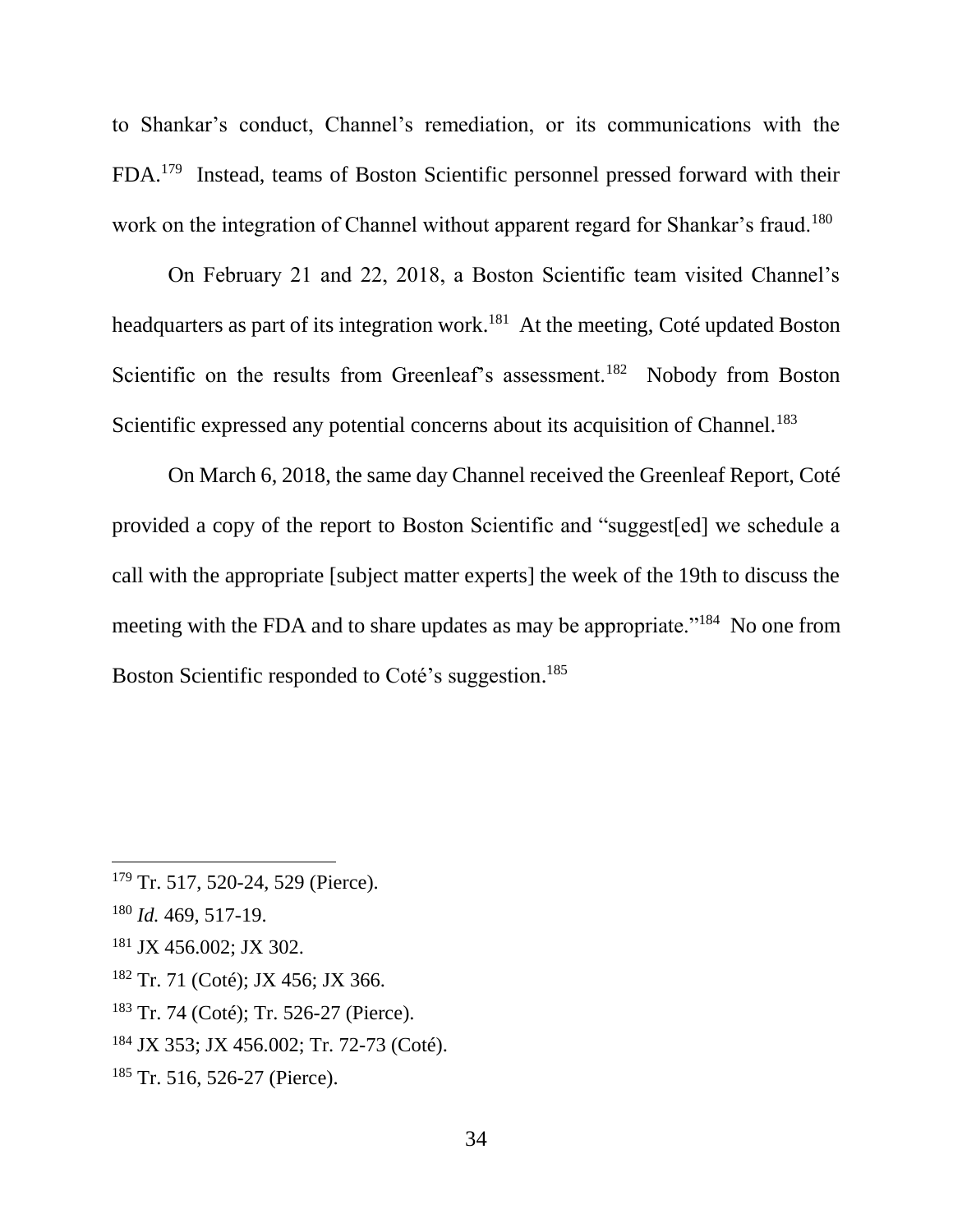On March 16, after meeting with the FDA, Coté "reached out [to Boston Scientific] several more times offering to provide an update on our dialogue with the FDA."<sup>186</sup> Again, no one from Boston Scientific responded.<sup>187</sup>

Boston Scientific employees uniformly testified that Channel was fully transparent with Boston Scientific in the aftermath of discovering Shankar's fraud. Kaster testified that Coté kept him "regularly updated as to what was going on with the company's investigation"<sup>188</sup> and he thanked Coté for the "thorough update[s]" and reassured him "[t]his will al[l] get resolved."<sup>189</sup> Robinson similarly testified he "always found Mr. Coté to be transparent in [his] interactions with him,"<sup>190</sup> and that Coté was "timely, forthcoming, transparent."<sup>191</sup> Pierce testified he had "no reason to doubt" that Channel was fully transparent with Boston Scientific at all times.<sup>192</sup>

<sup>&</sup>lt;sup>186</sup> JX 456.002.

<sup>187</sup> *Id.*

<sup>188</sup> Kaster Dep. 191.

<sup>189</sup> JX 257.

<sup>190</sup> Robinson Dep. 99.

<sup>191</sup> *Id.* 219.

<sup>192</sup> Tr. 533 (Pierce); *see also* Tr. 474-75 (Pierce).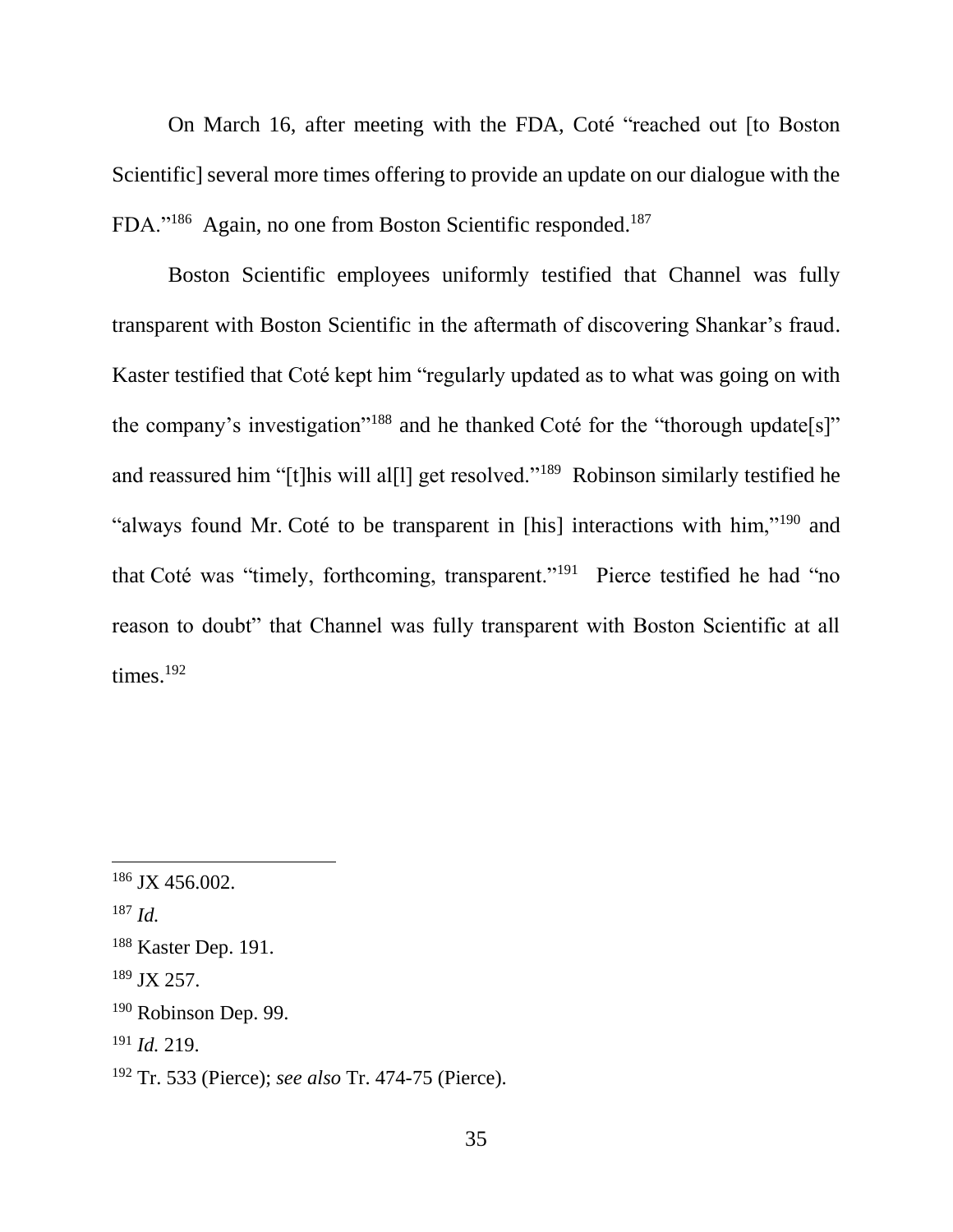#### **J. The FDA Accepts Channel's Remediation Plan**

On April 18, 2018, the FDA accepted Channel's remediation plan for its PMA application. This action strongly signaled that Shankar's fraud would not impede the FDA from approving the Cerene device and made premarket approval of the device a distinct possibility. Coté emailed Pierce the next day to report the good news. $^{193}$ 

Three days later, on April 22, Pierce replied and raised with Channel for the first time concerns about Shankar's fraud.<sup>194</sup> Pierce claimed that Boston Scientific found the "Greenleaf report to be extremely troubling," requested Channel's communications with the FDA and BSI, and explained that:

Candidly, we don't have confidence that, if all of the details set forth in the Greenleaf report (not to mention its obvious gaps) were fully disclosed to the FDA, the FDA would be acquiescing of the underlying facts or optimistic of a PMA submission based on existing study data.<sup>195</sup>

Despite suggesting in his April 22 email that Channel had not made full disclosure to the FDA, Pierce testified that he never meant to suggest that Channel had not been forthcoming with FDA.<sup>196</sup> Pierce and no one else at Boston Scientific ever identified the purported "obvious gaps" in the Greenleaf Report referenced in

<sup>193</sup> JX 456.002.

<sup>194</sup> Tr. 73 (Coté); Tr. 526-27 (Pierce).

<sup>&</sup>lt;sup>195</sup> JX 456.004.

<sup>196</sup> Tr. 530 (Pierce).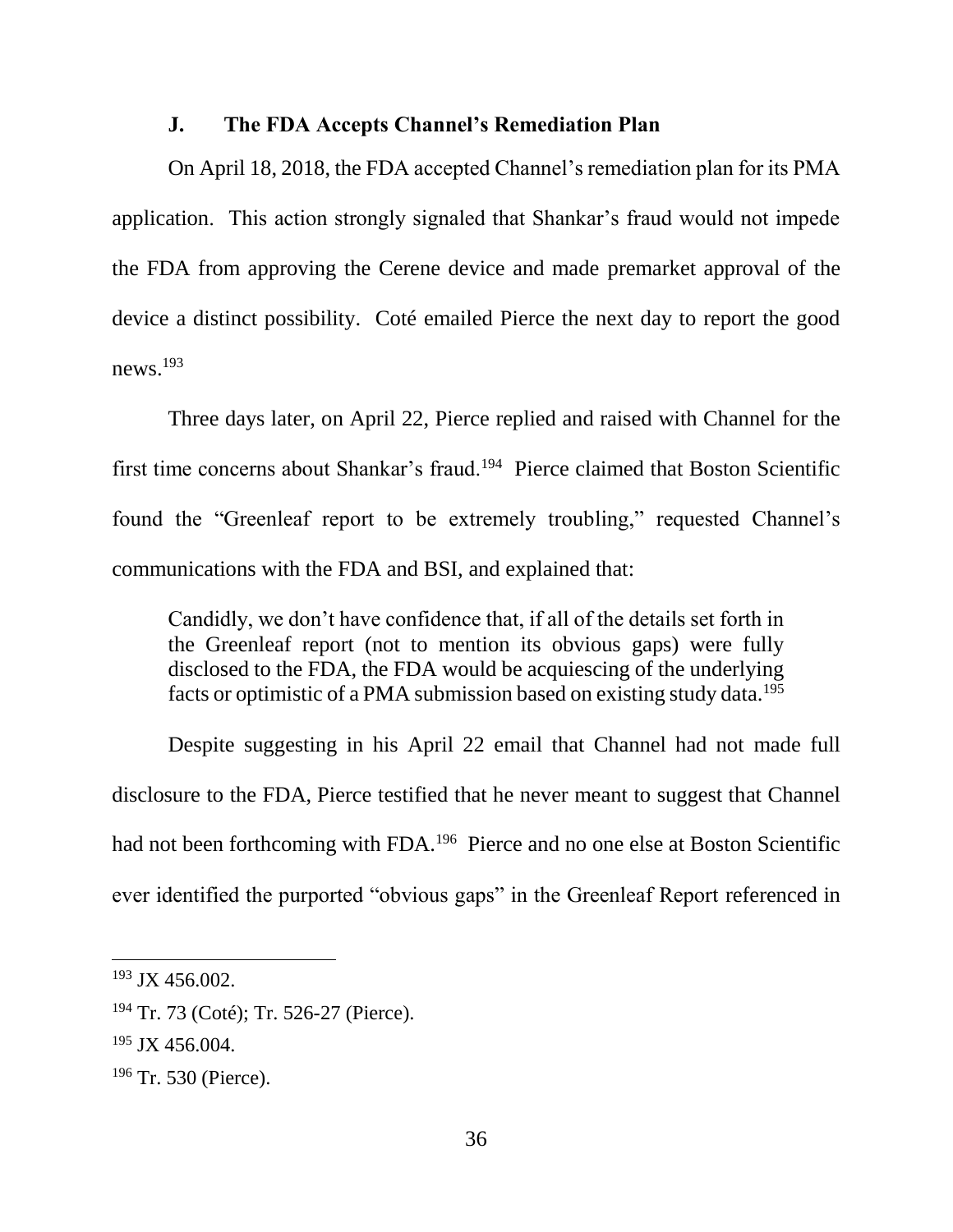his email.<sup>197</sup> Pierce acknowledged that the FDA had the Greenleaf Report and thus could draw its own conclusions about any such gaps.<sup>198</sup>

Surprised by Pierce's April 22 email, Coté asked for an in-person meeting as soon as possible.<sup>199</sup> Pierce did not respond.<sup>200</sup> Coté reached out to Boston Scientific five times trying to schedule a call or meeting.<sup>201</sup> No one responded.<sup>202</sup>

# **K. Boston Scientific Terminates the Agreement**

On May 11, 2018, Boston Scientific sent Channel a notice of termination. It

stated in relevant part that:

BSC hereby terminates [the Agreement] pursuant to Section 8.1(f), in light of multiple breaches of Channel's representations and warranties in Article III of the Agreement, and Section 8.1(i). The representations and warranties breached by Channel include, but are not limited to, those set forth in Sections  $3.18(c)$ ,  $3.22(a)$ ,  $3.22(c)$ ,  $3.22(f)$  of the Agreement. These representations and warranties were breached as of the date of the Agreement and are not curable. $203$ 

 $198$  *Id.* 

- $202$  Tr. 78-79 (Coté); Tr. 536 (Pierce).
- $203$  JX 475.

 $\overline{a}$ <sup>197</sup> *Id.* 531.

<sup>199</sup> Tr. 76 (Coté); JX 440; JX 456.002-003.

<sup>200</sup> Tr. 76 (Coté); Tr. 532-35 (Pierce).

<sup>201</sup> Tr. 536 (Pierce).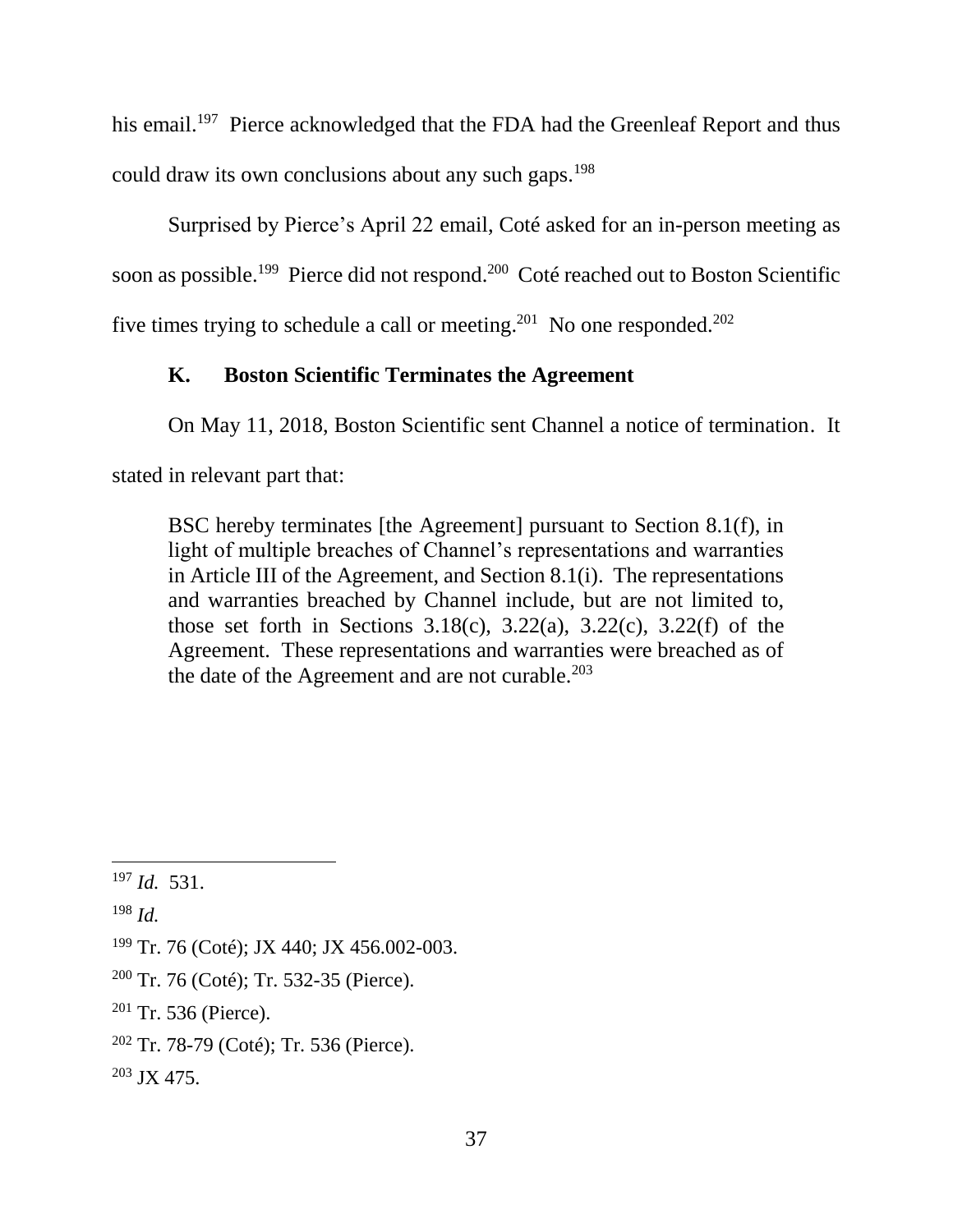Pierce made the decision on behalf of Boston Scientific to terminate the Agreement. In doing so, the sole documentary evidence he relied on was the Greenleaf Report.<sup>204</sup>

Pierce decided to terminate the Agreement after receiving feedback about the Greenleaf Report in a March 29 meeting with Carr, Donna Gardner, Boston Scientific's Vice President of Regulatory Affairs, the Vice President of Research and Development, and Pierce's legal counsel, Mark Myhra. 205 At this meeting, no one discussed any steps Boston Scientific could take to remediate Channel's quality system. $206$ 

### **L. The FDA Reviews Channel's PMA**

On August 10, 2018, Channel submitted its final PMA module to the FDA.<sup>207</sup> By that time, Channel had finished resubmitting the reports in earlier modules that Shankar's fraud had affected. 208

On August 28, 2018, the FDA accepted Channel's PMA application, which the FDA formally filed on September 6,  $2018<sup>209</sup>$  The filing took place about three

<sup>209</sup> *Id.* 140.

<sup>204</sup> Tr. 484, 522-23, 537 (Pierce).

<sup>205</sup> Tr. 471-74 (Pierce); Tr. 620 (Carr noting Mr. Sukthankar, the Vice President of Research and Development, was also in attendance).

<sup>206</sup> Carr Dep. 148-49; *see also* Tr. 640 (Carr).

<sup>207</sup> Tr. 139 (Yu).

<sup>208</sup> *Id.* 138-39.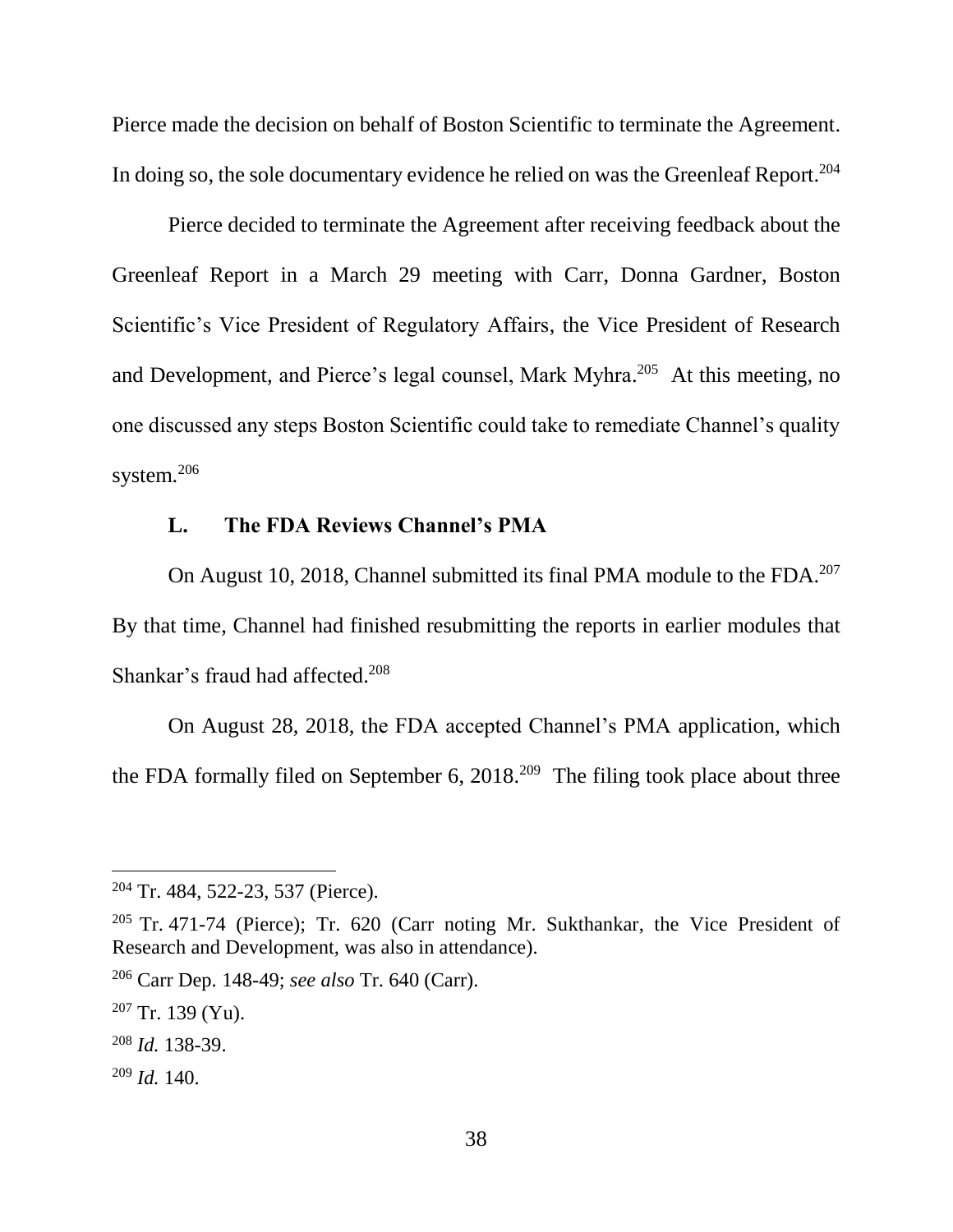months later than planned based on Channel's initial timeline for its PMA, which was prepared before discovery of Shankar's fraud.<sup>210</sup>

The FDA proceeded to review Channel's PMA substantively.<sup>211</sup> Boston Scientific's quality expert (Reeves) testified that, because of Shankar's fraud, the FDA would review Channel's PMA application "with more laser-like focus than they would if they were just reviewing this PMA as they normally do."<sup>212</sup> The FDA made numerous, detailed requests for additional information, none of which appeared to concern Shankar's fraud, to which Channel responded promptly.<sup>213</sup>

The FDA also completed four separate bioresearch monitoring inspections, one at Channel and three at separate CLARITY trial sites to evaluate, among other things, the quality and integrity of Channel's clinical trial data.<sup>214</sup> At the end of an FDA inspection, if inspectors observe regulatory violations, they identify them on a "Notice of Inspectional Observations" known as a "Form 483."<sup>215</sup> The FDA's

<sup>210</sup> JX 169 (estimating date of final PMA module to be June 1, 2018).

<sup>211</sup> Tr. 413 (Ulatowski); Tr. 683 (Carr); JX 755.007-011, 015-017.

<sup>212</sup> Reeves Dep. 211.

<sup>213</sup> Tr. 413 (Ulatowski); JX 755.015-017.

<sup>214</sup> Tr. 140 (Yu); Tr. 413-14 (Ulatowski); JX 711; JX 720; JX 755.016.

<sup>215</sup> Tr. 141 (Yu); JX 755.016.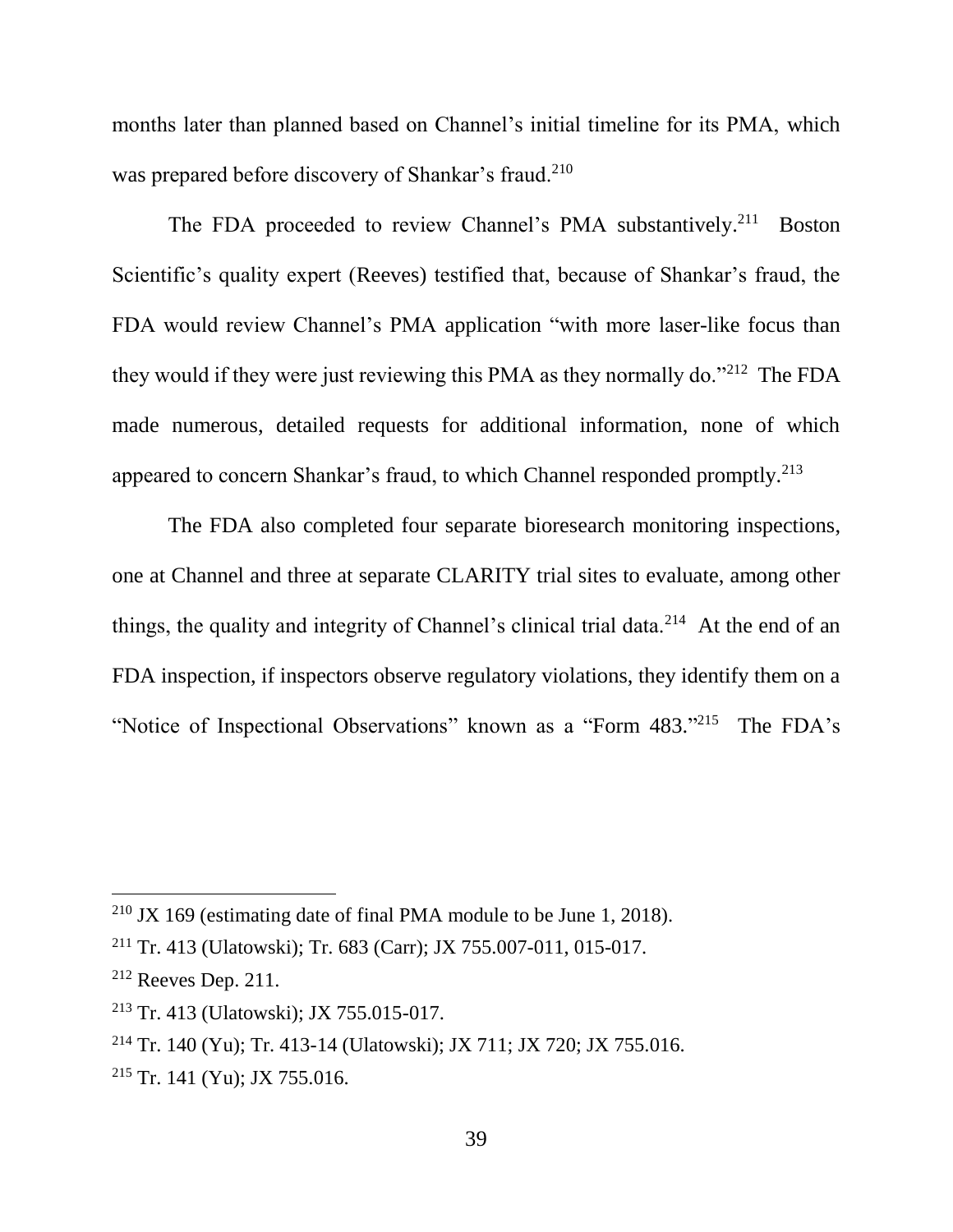inspectors did not issue any Form 483's after conducting their bioresearch monitoring inspections.<sup>216</sup>

From January 22 through February 1, 2019, the FDA conducted a pre-approval inspection of Channel, which lasted seven business days and included a detailed inspection of Channel's quality system.<sup>217</sup> The FDA inspector made two relatively minor observations (unrelated to Shankar's fraud) on a Form 483, to which Channel responded on February 22, 2019.<sup>218</sup>

#### **M. The FDA Approves Channel's PMA**

On March 28, 2019, the FDA approved Channel's application for premarket approval of the Cerene device.<sup>219</sup> Cerene therefore received FDA approval during the first quarter of 2019, as Boston Scientific originally contemplated before signing the Agreement, $220$  and six months ahead of the September 30, 2019 contractual deadline in the Agreement.<sup>221</sup> The FDA explicitly found that there is a "reasonable"

<sup>216</sup> Tr. 141 (Yu); Tr. 414-15 (Ulatowski); JX 711; JX 720; JX 755.016.

<sup>217</sup> Tr. 141 (Yu); Tr. 199-201 (Patel); JX 723.002-003; JX 755.016.

<sup>218</sup> Tr. 141-43 (Yu); Tr. 201 (Patel); JX 740; *see also* Tr. 369-70 (Woodard).

 $219$  JX 2.

<sup>220</sup> JX 187.006.

<sup>221</sup> Agreement § 10.2 (definition of "FDA Approval").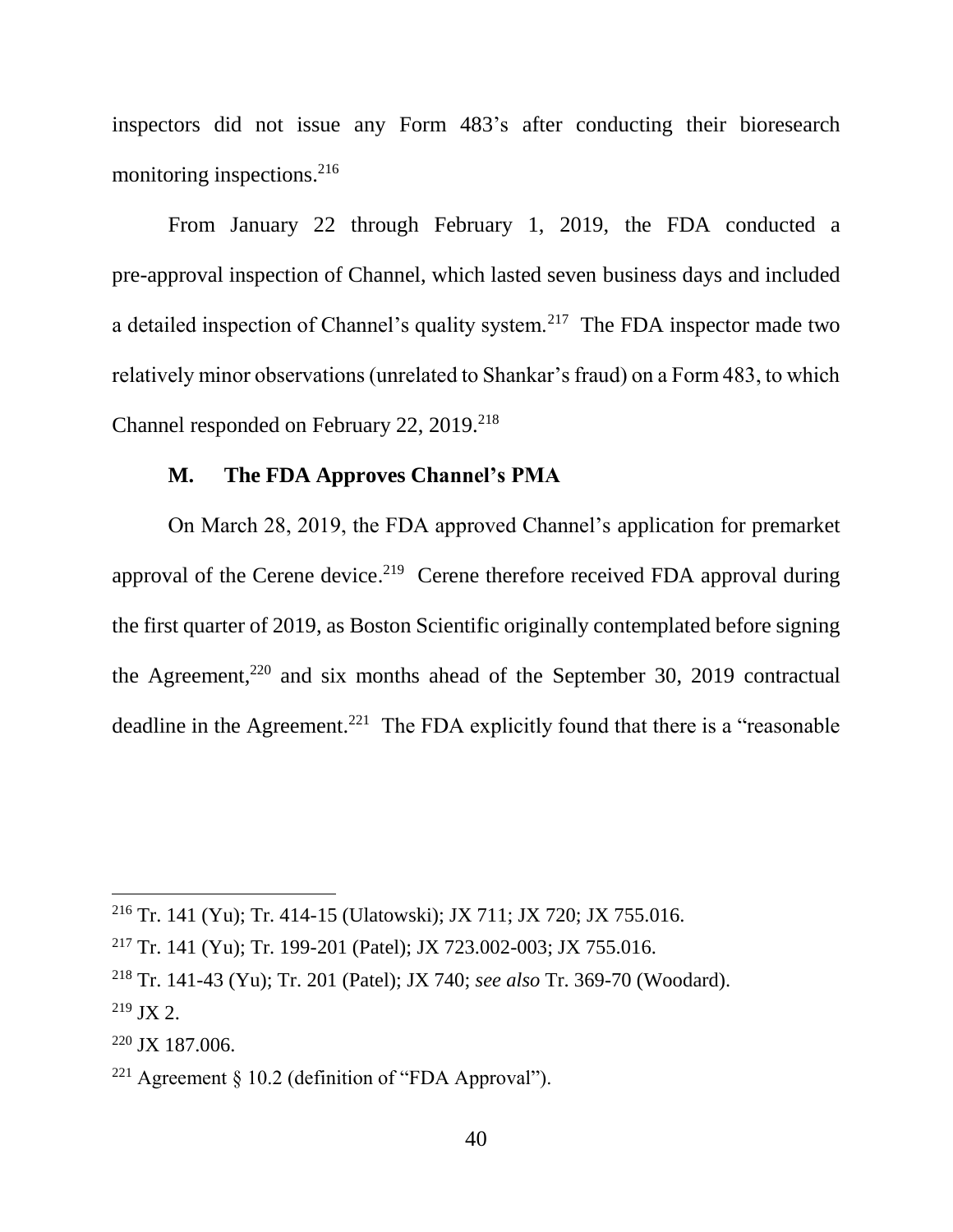assurance of the safety and effectiveness of [the Cerene] device." $222$  The FDA also found that Channel and its contract manufacturer comply with the FDA's QSR.<sup>223</sup>

Reeves confirmed that the FDA's approval necessarily reflects its conclusion that Cerene is safe and effective, that Channel's quality system is compliant with the QSR, and that its clinical data is reliable, describing FDA approval as "the proof in the pudding."<sup>224</sup> As a "former FDAer," Elder of Greenleaf was "pleased to see that Channel was transparent and provided FDA with information," particularly the Greenleaf Report that he worked on, before the FDA approved Cerene.<sup>225</sup> To Elder, this meant that the FDA "had all of the information [it] needed to make an informed decision" when approving Cerene.<sup>226</sup> Due to the FDA's approval, Channel can market Cerene in the United States immediately.<sup>227</sup>

#### **II. PROCEDURAL HISTORY**

On September 12, 2018, Channel filed a verified complaint asserting two claims. Its first claim asserts that Boston Scientific breached Section 6.3(b) of the Agreement "by declaring its intention to cease performing its obligations thereunder

<sup>222</sup> JX 757.029.

<sup>223</sup> *Id. .*030.

<sup>224</sup> Tr. 831, 844-49 (Reeves); Reeves Dep. 208.

 $225$  Tr. 290-91 (Elder).

<sup>226</sup> *Id.* 291.

<sup>227</sup> Tr. 560 (Pierce).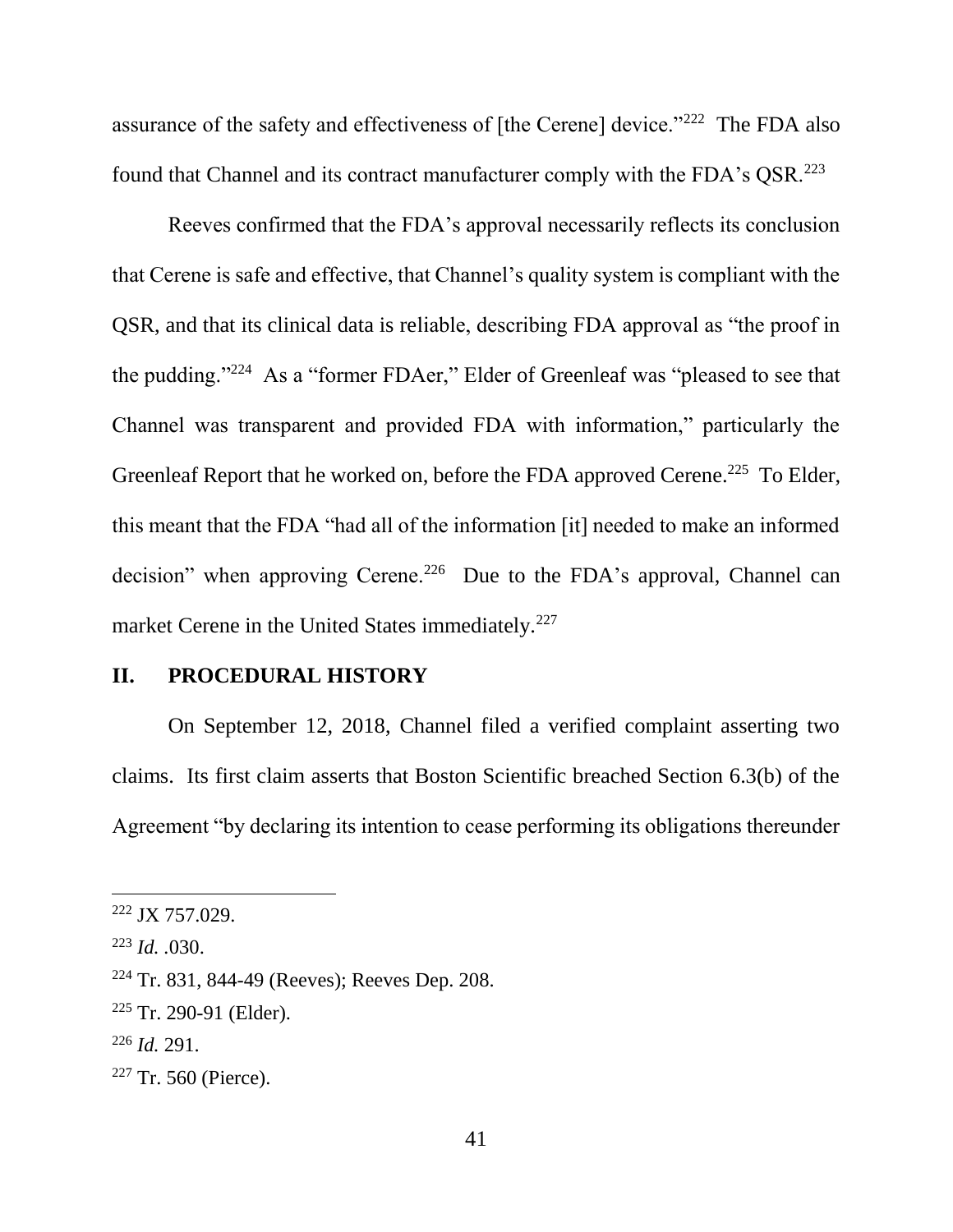and to terminate the [Agreement] without a valid basis," and seeks the remedy of specific performance under Section 10.6 of the Agreement.<sup>228</sup> Its second claim seeks a declaratory judgment that (i) Boston Scientific breached its obligations under the Agreement, (ii) no Material Adverse Effect ("MAE") occurred, (iii) Channel did not breach any representations or warranties that would reasonably be expected to have an MAE, and (iv) Boston Scientific had no right to terminate the Agreement.<sup>229</sup>

On October 3, 2018, Boston Scientific filed three counterclaims. Its first claim is for fraud in the inducement based on alleged misrepresentations and omissions about Channel's quality systems. Its second claim seeks rescission of the Agreement based on breaches of various representations and warranties. Its third claim seeks a declaratory judgment that Boston Scientific had the right to—and did—terminate the Agreement under Sections 8.1(f) and 8.1(i) of the Agreement.<sup>230</sup>

The court held a four-day trial in April 2019 and heard post-trial argument on July 26, 2019. At that hearing, the court requested supplemental briefing on an issue of contractual interpretation concerning Section 8.1(f) of the Agreement, which the parties completed on September 6, 2019.

<sup>228</sup> Dkt. 1 ¶¶ 89-90.

<sup>229</sup> *Id.* ¶ 101.

<sup>230</sup> Dkt. 25 ¶¶ 41-60.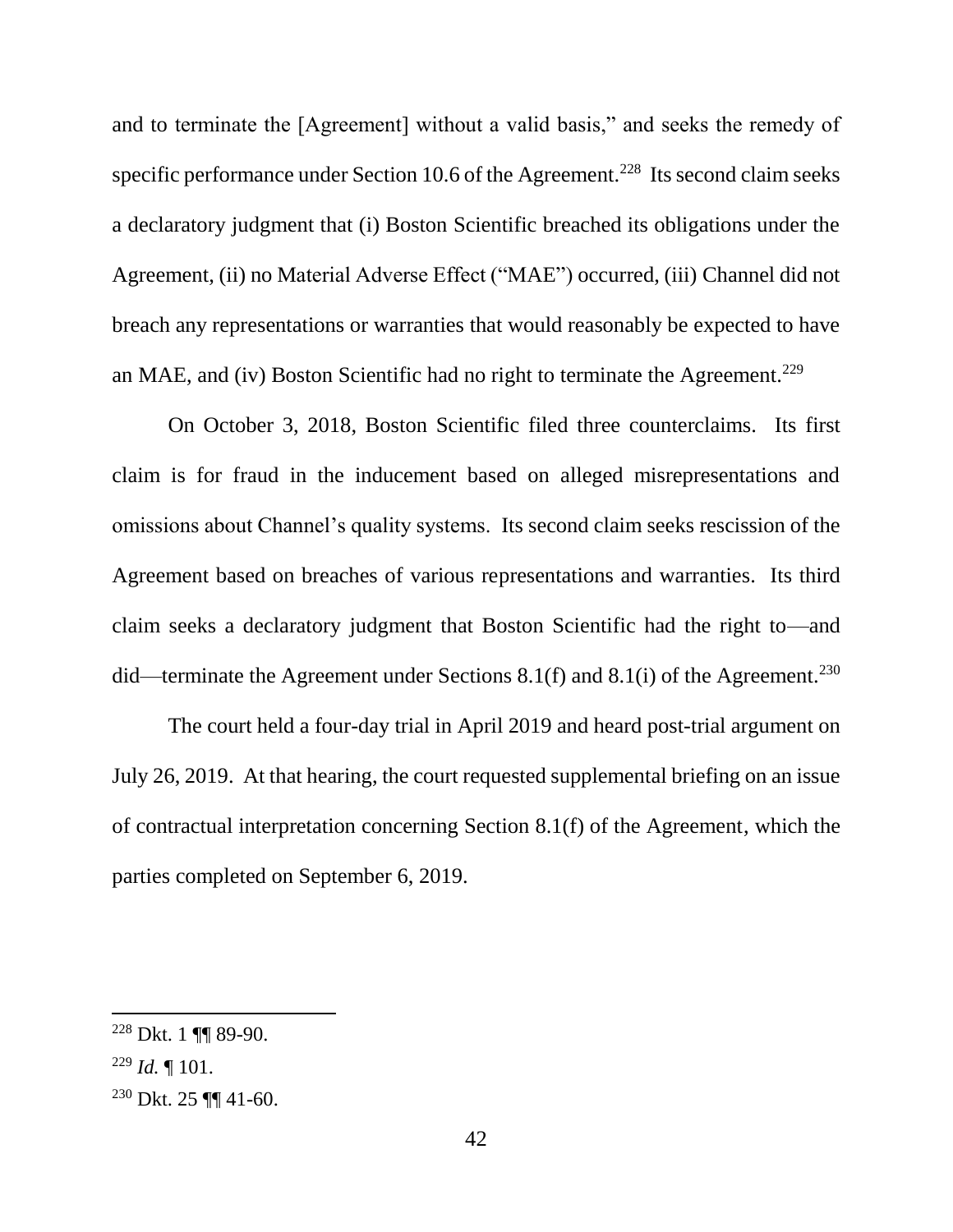### **III. FRAMEWORK OF THE ANALYSIS**

The parties' disputes are primarily contractual. Boston Scientific contends that it terminated the Agreement in accordance with its terms. Channel contends that Boston Scientific did not validly terminate the Agreement and seeks an order of specific performance to compel Boston Scientific to close the merger.

The analysis of the parties' claims focuses primarily on the following three

### provisions in the Agreement:

- Under Section 7.2(b), Boston Scientific's obligation to consummate the merger is subject to satisfaction of the condition that each of Channel's representations and warranties in the Agreement "shall have been true and correct at the time originally made . . . except to the extent that the failure of any such representations and warranties to be true and correct does not have and would not reasonably be expected to have a Material Adverse Effect" on Channel (the "Representations Condition").
- Under Section 8.1(f)(i), Boston Scientific can terminate the Agreement at any time if any of Channel's representations and warranties in the Agreement "shall be inaccurate or shall have been breached as of the Agreement Date . . . such that the condition set forth in Section 7.2(b) would not be satisfied."
- Under Section 6.3(b), from the "Agreement Date until the Effective Time," Boston Scientific "will take all further action that is necessary or desirable to carry out the purposes of this Agreement" and "shall use its commercially reasonable efforts to take all such action and refrain from taking any actions which would be reasonably expected to frustrate the essential purposes of the transactions contemplated by the Agreement."

Section 7.2(b) also contains a "bring-down condition" that requires that each

of Channel's representations and warranties in the Agreement "shall be true and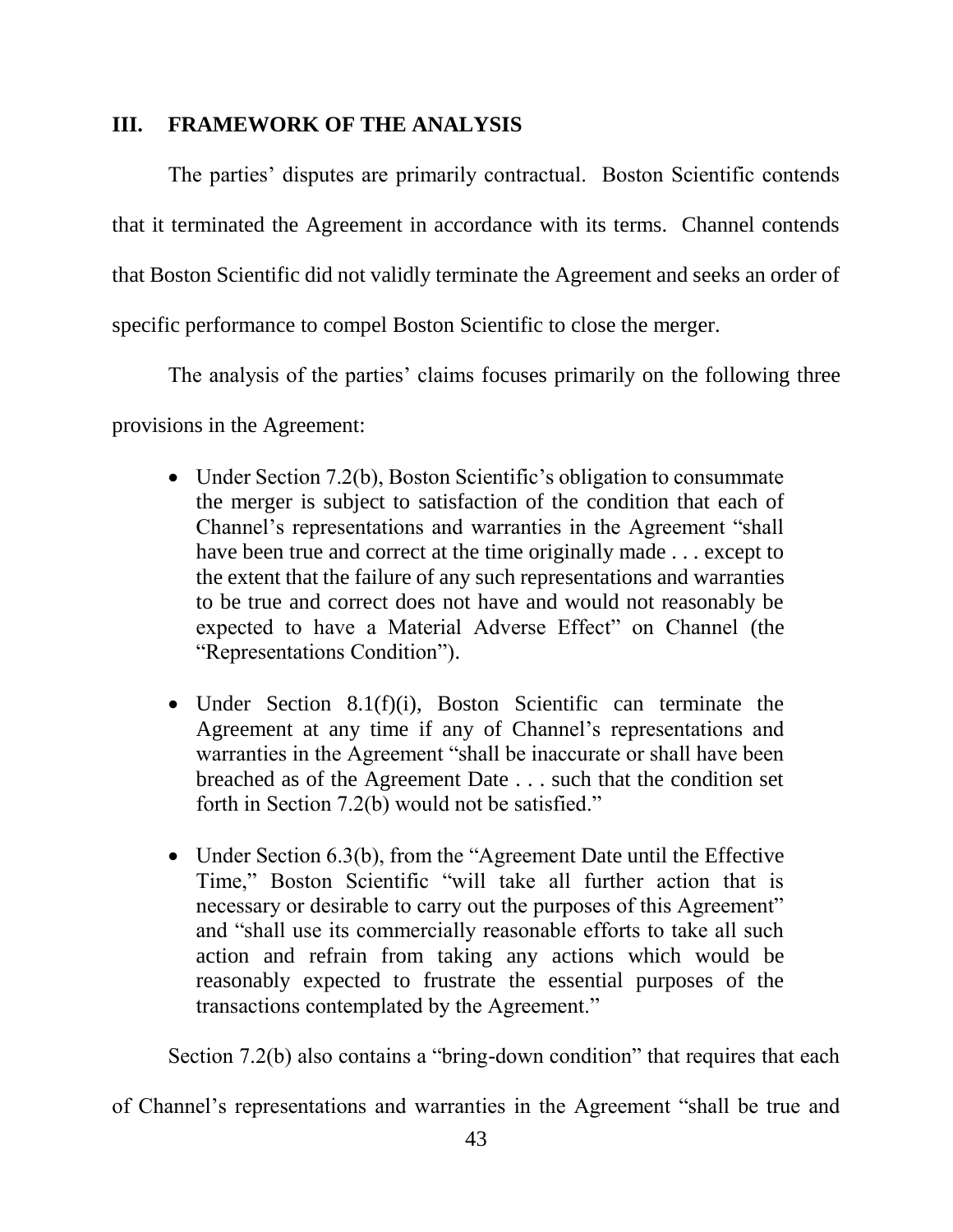correct as of the Effective Time," *i.e.*, when the merger closes.<sup>231</sup> That aspect of Section 7.2 is not at issue here. In this case, Boston Scientific relies on Section 7.2(b) *solely* for alleged inaccuracies in or breaches of Channel's representations and warranties as of the "Agreement Date," *i.e.*, November 1, 2017.

The termination right in Section 8.1(f) does not contain a cure provision for any inaccuracy in or breach of a representation and warranty as of the Agreement Date.<sup>232</sup> Section 8.1(f), however, incorporates the closing condition in Section 7.2(b), which has a built-in MAE requirement. Specifically, the closing condition in Section 7.2(b) "shall be deemed to be satisfied unless any failures of the representations and warranties . . . to be true and correct has or would reasonably be expected to have a Material Adverse Effect on [Channel]." Thus, the Representations Condition "examines the inaccuracy of specific representations and uses as its measuring stick whether the deviation between the as-represented condition and the actual condition would reasonably be expected to constitute a

<sup>231</sup> *See generally* Lou R. Kling & Eileen T. Nugent, *Negotiated Acquisitions of Companies, Subsidiaries and Divisions* § 1.05[2], at 1-41 (2019 ed.) (describing "the critical 'bringdown' condition").

<sup>&</sup>lt;sup>232</sup> Section 8.1(f) does contain a cure provision for "an inaccuracy in or breach of any representation or warranty of [Channel] as of a date subsequent to the date of this Agreement," but that provision is irrelevant to this case. Agreement  $\S 8.1(f)$ .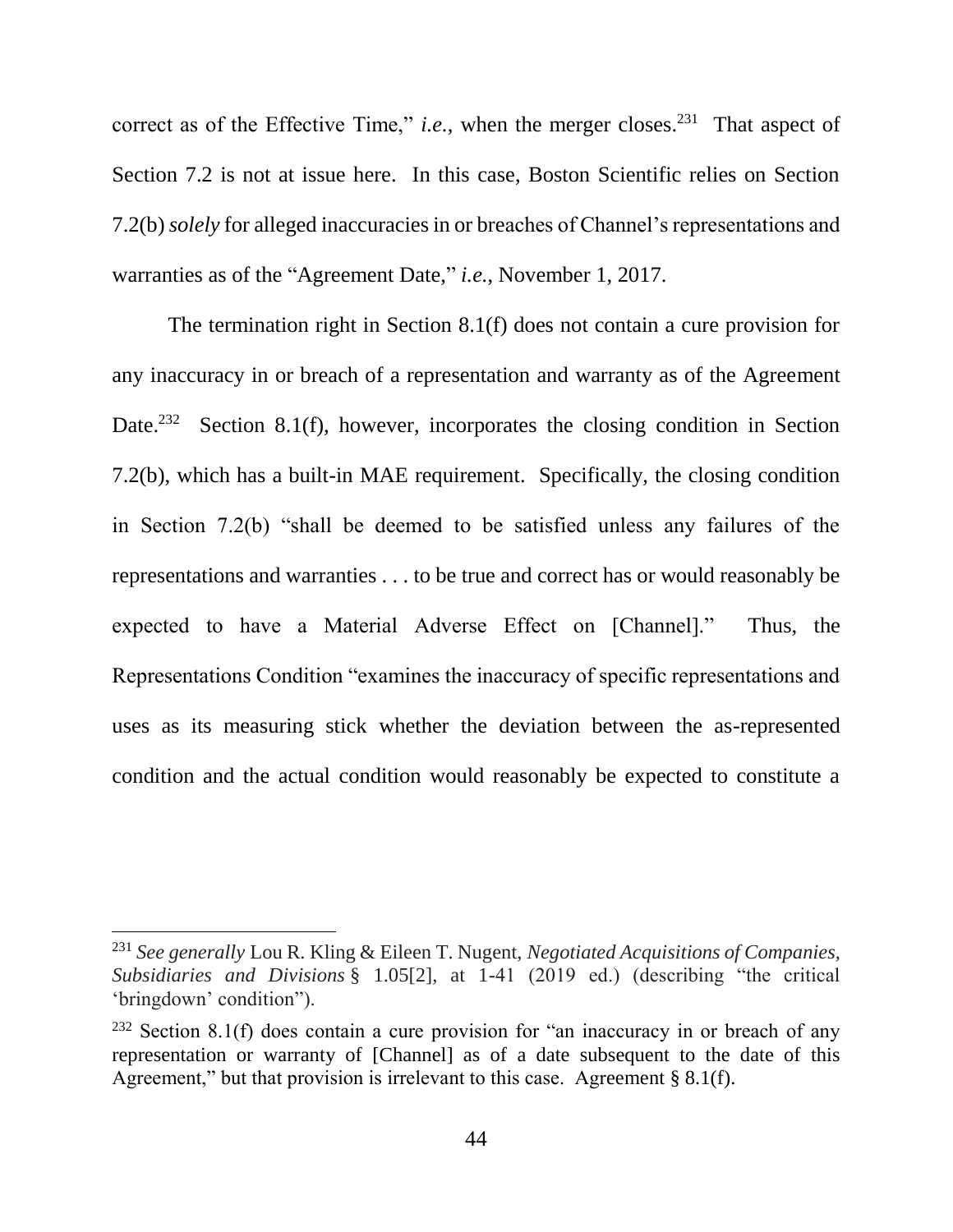Material Adverse Effect."<sup>233</sup> The "reasonably be expected" standard is an objective standard.<sup>234</sup>

In its termination notice, Boston Scientific also relied on Section 8.1(i) of the Agreement as a second ground for termination. Under Section 8.1(i), Boston Scientific can terminate the Agreement at any time if "there shall have occurred any Material Adverse Effect with respect to [Channel]." The termination right in Section 8.1(i) does not depend on the existence of an inaccuracy in or breach of any representation or warranty in the Agreement but is subject to a cure provision. By the time of trial, which occurred after the FDA approved the Cerene device, Boston Scientific's reliance on Section 8.1(i) was an afterthought that depended entirely on whether or not Boston Scientific could prove an MAE for purposes of Section 8.1(f).

The analysis of the claims that follows proceeds in five parts. Section IV analyzes whether Boston Scientific was entitled to terminate the Agreement under Section 8.1(f).<sup>235</sup> Section V addresses Boston Scientific's reliance on Section 8.1(i).

<sup>233</sup> *Akorn, Inc. v. Fresenius Kabi AG*, 2018 WL 4719347, at \*46 (Del. Ch. Oct. 1, 2018), *aff'd*, 198 A.3d 724 (Del. 2018).

<sup>234</sup> *See id.* at \*65 (citation omitted); *Frontier Oil* v. *Holly Corp.*, 2005 WL 1039027, at \*33 (Del. Ch. Apr. 29, 2005) ("The test—'would have' or 'would reasonably be expected to have'—is an objective one.").

<sup>&</sup>lt;sup>235</sup> When this decision refers to Boston Scientific's exercise of a right to terminate under Section 8.1(f), the court is referring to the first subsection of that provision, *i.e.*, Section 8.1(f)(i). In a footnote in its opening brief, Boston Scientific argued that the Agreement was properly terminated under Section 8.1(f)(ii) as well because Channel breached a covenant in Section 5.2 of the Agreement by manufacturing non-compliant devices that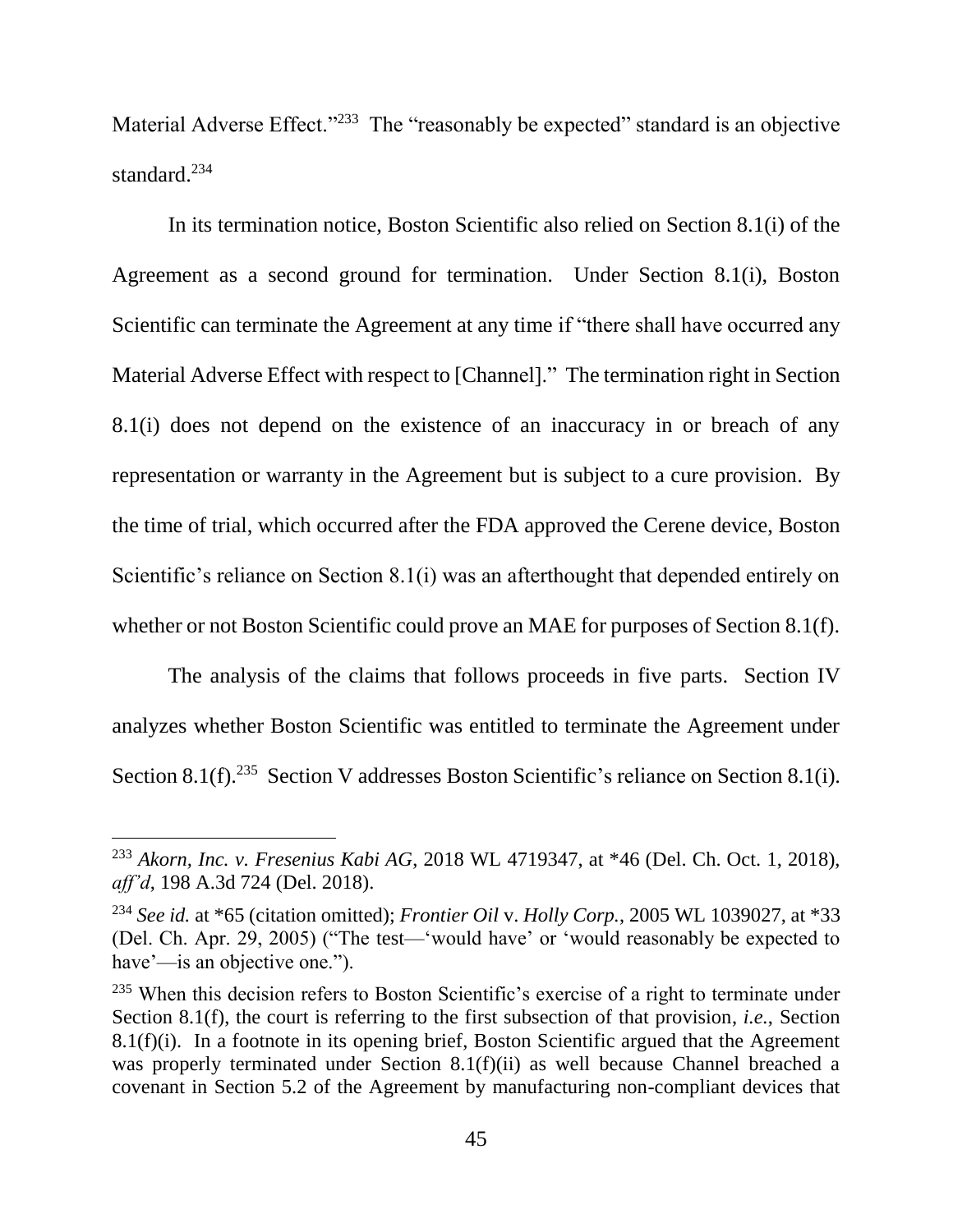Section VI analyzes whether Boston Scientific breached Section 6.3(b). Section VII analyzes whether Channel is entitled to the remedy of specific performance. Section VIII analyzes whether Boston Scientific is entitled to damages based on its fraudulent inducement claim.

#### **IV. BOSTON SCIENTIFIC'S TERMINATION UNDER SECTION 8.1(f)**

Boston Scientific's lead argument is that it properly terminated the Agreement under Section 8.1(f) based on certain representations in the Agreement that were inaccurate as of the date of the Agreement.<sup>236</sup> As just discussed, Section 8.1(f) permits Boston Scientific to terminate the Agreement at any time if any of Channel's representations in the Agreement "shall be inaccurate. . . such that the condition set forth in Section 7.2(b) would not be satisfied."<sup>237</sup> The Representations Condition in

were used in the CLARITY study. Defs.' Br. 42-43 & n.3. A covenant is a promise of future performance. *Akorn*, 2018 WL 4719347, at \*8. Channel finished manufacturing the CLARITY devices more than six months before entering into the Agreement. Tr. 331-33 (Elder). Thus, Channel could not have breached the covenant in question based on this conduct.

<sup>&</sup>lt;sup>236</sup> The parties frame their arguments in terms of "breaches" of representations. The court finds it more helpful to frame the alleged "breaches" of representations as "inaccuracies" because they are statements of fact. *See* Kenneth A. Adams, *A Manual of Style for Contract Drafting* 116 (4th ed. 2017) ("One breaches an obligation, but not a statement of fact (whether you call it that or a representation). Instead, a statement of fact is accurate or inaccurate. If Abigail says that it's Monday but in fact it's Tuesday, Abigail hasn't 'breached' anything. Instead, she's made an inaccurate statement.").

 $237$  Agreement § 8.1(f).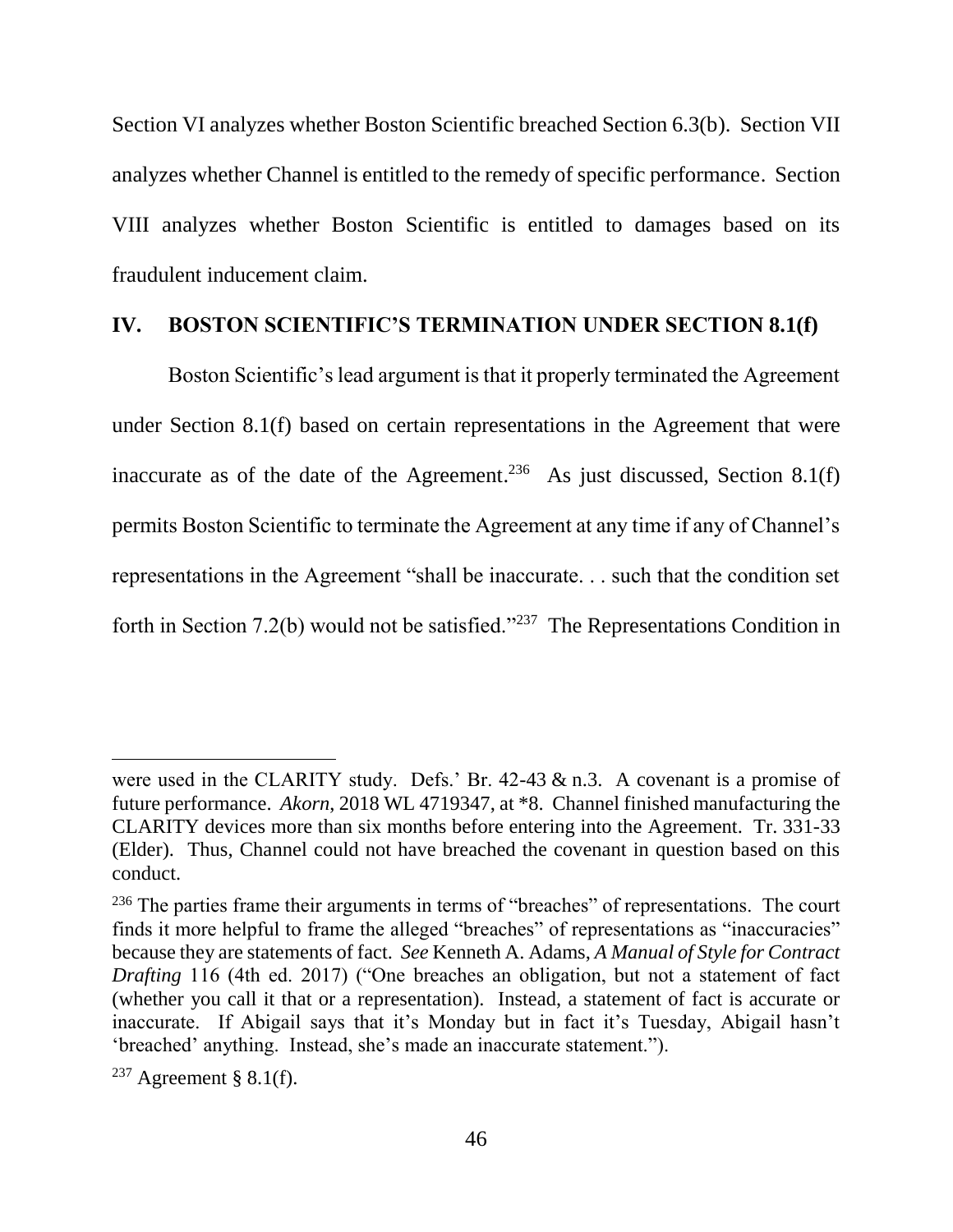Section 7.2(b) in turn provides that Boston Scientific must consummate the merger, subject to various other conditions, if:

Each of the representations and warranties of the Company contained in this agreement . . . shall have been true and correct at the time originally made, . . . *except* to the extent the failure of any such representations and warranties to be true and correct does not have and would not reasonably be expected to have a Material Adverse Effect.<sup>238</sup>

Boston Scientific bears the burden of "proving by a preponderance of the evidence the facts supporting the exercise of its termination rights."<sup>239</sup> Thus, to validate its termination of the Agreement under Section 8.1(f), Boston Scientific must prove that: (i) one or more of the representations in the Agreement was inaccurate as of the Agreement Date and (ii) the failure of such representation(s) to be true and correct "has or reasonably would be expected to have a Material Adverse Effect" on Channel.<sup>240</sup> The court analyzes these two issues next.

#### **A. Whether Any of Channel's Representations Was Inaccurate**

Boston Scientific argues that Shankar's fraud rendered a number of representations in the Agreement inaccurate as of the date of the Agreement. Each of the representations Boston Scientific contends was inaccurate contains a materiality qualifier. The parties did not analyze the meaning of the term "material"

<sup>238</sup> *Id.* § 7.2(b) (emphasis added).

<sup>239</sup> *Akorn*, 2018 WL 4719347, at \*4.

 $240$  Agreement § 7.2(b).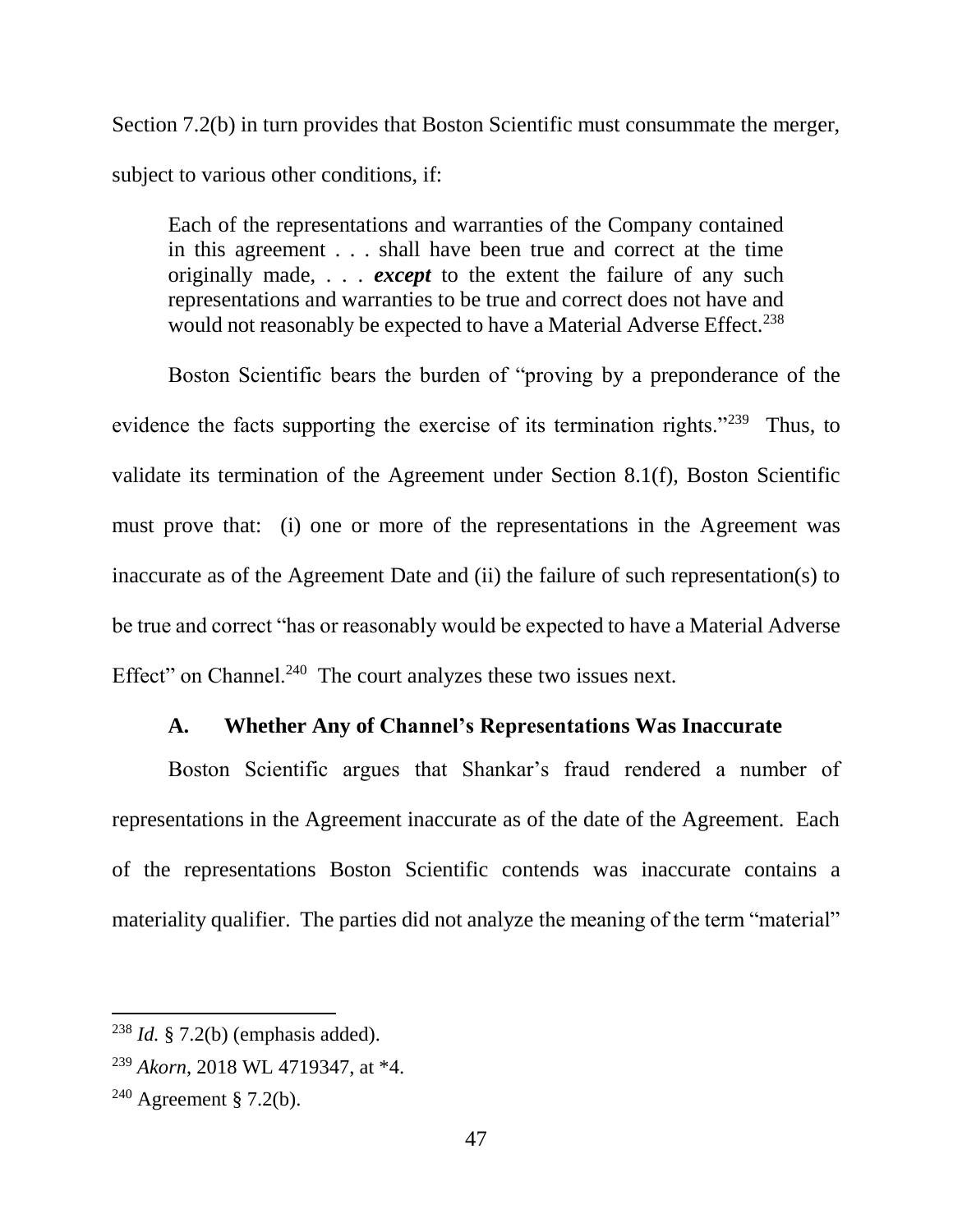or its variations (*e.g.*, "in all material respects") for purposes of assessing the accuracy of the representations in the Agreement in their own right.

In *Frontier Oil v. Holly Corp.*,<sup>241</sup> this court considered the meaning of the term "material" as used in a warranty in a merger agreement. The court explained that, "[i]n the context of the Merger Agreement, the concept of 'Material Adverse Effect' and 'material' are analytically distinct, even though their application may be influenced by the same factors." $242$  The court then applied a disclosure-based standard of materiality for purposes of interpreting the warranty.<sup>243</sup>

Last year, in *Akorn*, *Inc. v. Fresenius Kabi AG*, Vice Chancellor Laster carefully studied the meaning of the term "in all material respects" in a covenant in a merger agreement.<sup>244</sup> There, the acquirer (Fresenius) argued, based on *Frontier Oil*, "that the phrase 'in all material respects' requires only a 'substantial likelihood that the . . . fact [of breach] would have been viewed by the reasonable investor as having significantly altered the 'total mix' of information."<sup>245</sup> Although noting the

<sup>241</sup> 2005 WL 1039027.

<sup>242</sup> *Id.* at \*38.

<sup>&</sup>lt;sup>243</sup> *Id.* ("A fact is generally thought to be 'material' if [there] is 'a substantial likelihood that the … fact would have been viewed by the reasonable investor as having significantly altered the 'total mix' of information made available.'") (quoting *TSC Indus. v. Northway, Inc.*, 426 U.S. 438, 449 (1976)).

<sup>244</sup> *Akorn*, 2018 WL 4719347, at \*86.  $^{245}$  *Id.*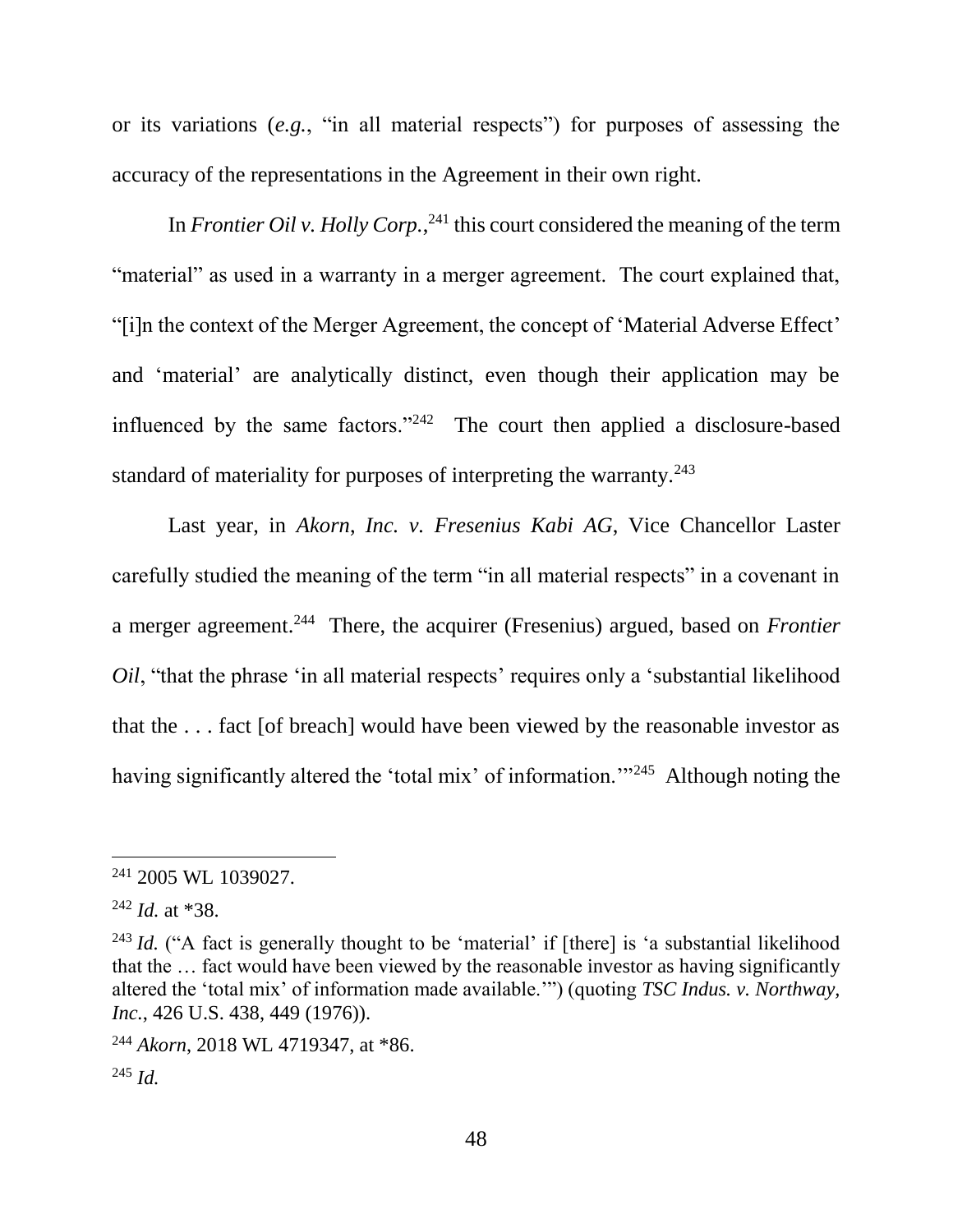"oddity of relying on a disclosure-based standard to evaluate contractual compliance," the court endorsed using the "the *Frontier Oil* test (as conceived by Fresenius)."<sup>246</sup> The court explained that the test "strives to limit the operation [of the covenants in question] to issues that are significant in the context of the parties' contract, even if the breaches are not severe enough to excuse a counterparty's performance under a common law analysis."<sup>247</sup> Based on the analysis in *Akorn*, the court will apply here the disclosure-based standard that *Akorn* endorses in evaluating the alleged inaccuracies of representations in the Agreement.

Boston Scientific argues that Shankar's fraud rendered three categories of representations inaccurate at signing. The court considers each of these categories in the three sections that follow.

#### **1. Compliance with Applicable Healthcare Laws**

Boston Scientific's primary argument is that Channel's representation in Section 3.22(a) of the Agreement was inaccurate as of the Agreement Date because

<sup>&</sup>lt;sup>246</sup> *Id.* Vice Chancellor Laster did not apply this test when analyzing the alleged inaccuracies of various regulatory compliance representations because the merger agreement in *Akorn* included a "materiality scrape" provision that "scrape<sup>[d]</sup> away those specific qualifiers [in the representations themselves] in favor of an aggregate MAE qualifier." *Id.* at \*64. The Agreement here does not contain such a provision.

<sup>247</sup> *Id.* at \*86.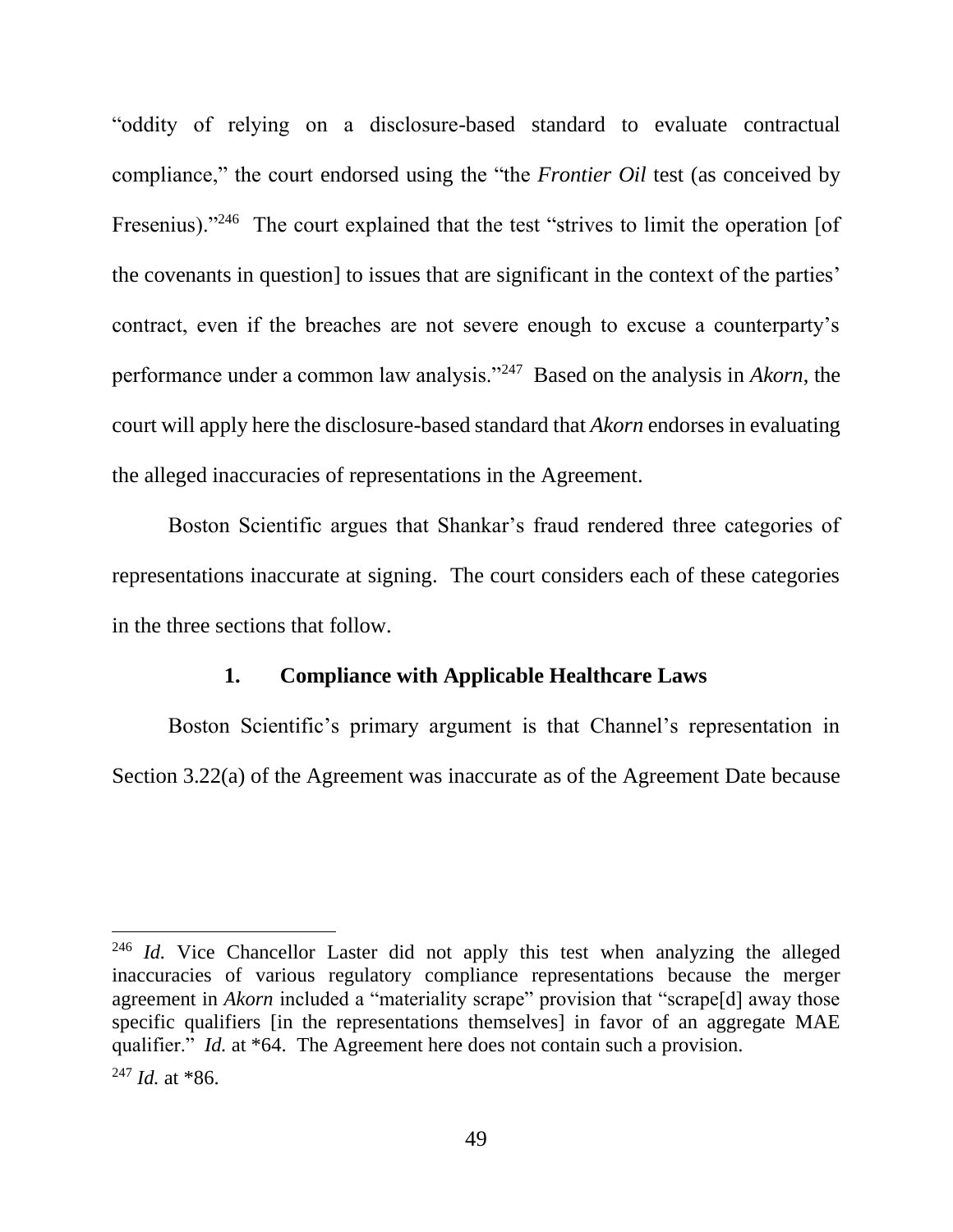Channel failed to design, manufacture, and test Cerene in material compliance with applicable "Healthcare Laws." In Section 3.22(a), Channel represented that:

The Company and its Subsidiaries are in material compliance with all Healthcare Laws applicable to the Company and is Subsidiaries, or the Company Business. The design, manufacture, testing, and distribution of the Products by or on behalf of the Company and its Subsidiaries is being conducted in compliance with all applicable Healthcare Laws, including, without limitation, the FDA's current good manufacturing practice regulations at 21 C.F.R. Part 820 for medical device products  $\cdots$ <sup>248</sup>

The "good manufacturing practice regulations" referenced at the end of this provision are known as the "Quality System Regulation" or "QSR." The QSR is a system of quality regulations "for medical devices that are commercially distributed [to] ensure that the product is reliable and developed correctly."<sup>249</sup> The QSR contains many subparts, one of which is 21 CFR § 820.30, entitled "Design Controls."250

As of the date of the Agreement, the FDA had not approved Channel to sell and distribute products in the United States but it had approved Channel to conduct its CLARITY clinical trial under an approved investigational device exemption

<sup>&</sup>lt;sup>248</sup> Agreement § 3.22(a).

<sup>249</sup> Tr. 358-59 (Woodard).

<sup>250</sup> *See* 21 CFR § 820.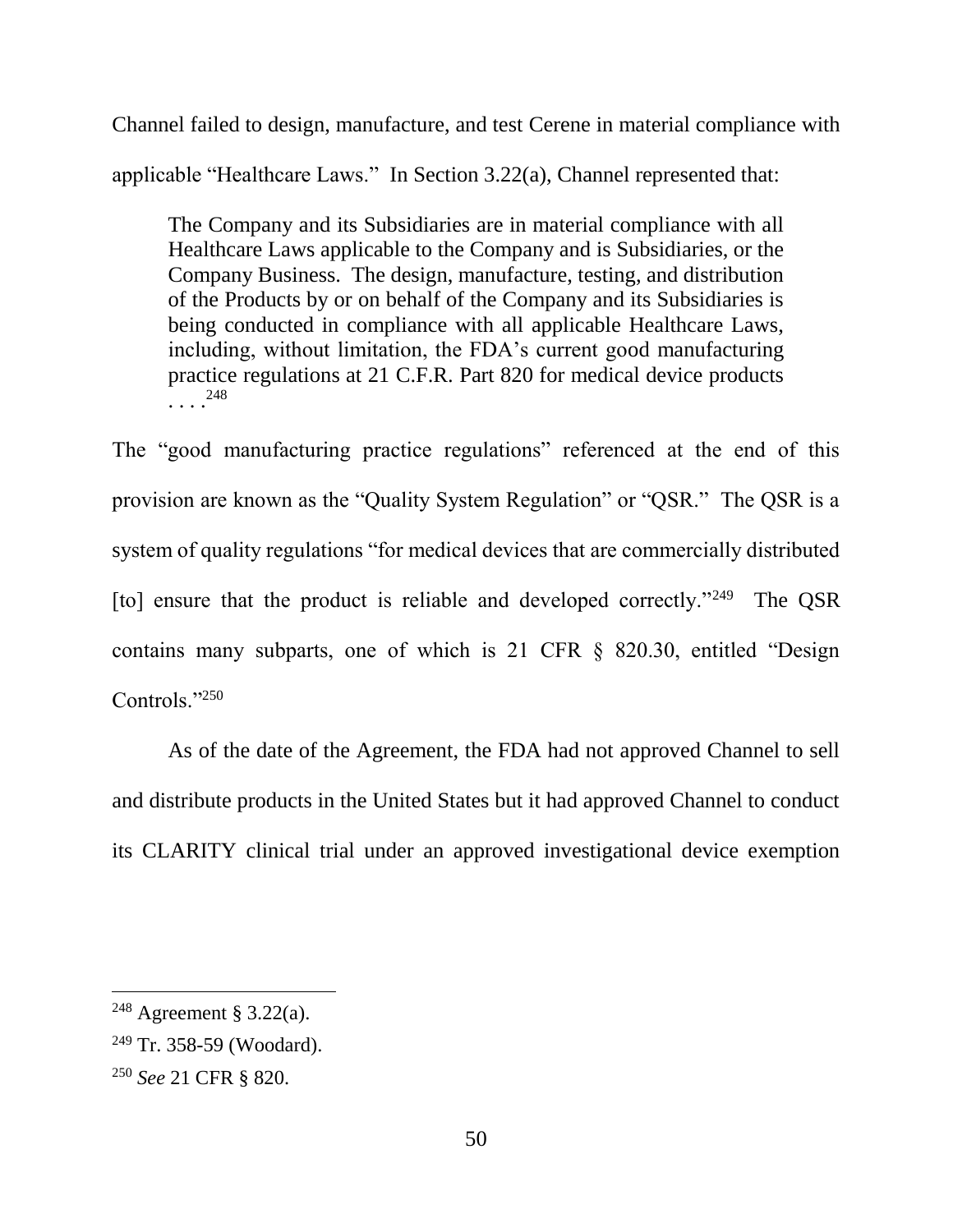$(IDE).<sup>251</sup>$  As a general matter, an approved IDE exempts a company "from all of the quality system regulations, with the exception of design controls."<sup>252</sup>

The exemption afforded to an approved IDE, however, contains an important qualification. Specifically, under 21 CFR § 812.1(a), an approved IDE "exempts a device from the . . . good manufacturing practice requirements under section 520(f) [of the Federal Food, Drug, and Cosmetic Act] except for the requirements found in § 820.30, if applicable (*unless the sponsor states an intention to comply with these requirements* under § 812.20(b)(3) or § 812.140(b)(4)(v))."<sup>253</sup> In other words, a sponsor who has obtained an approved IDE is only required to comply with the design control requirements of the QSR (Section 820.30) unless it elects to comply with other requirements of the OSR by stating an intention to do so.

Channel does not dispute that it did not comply with the entirety of the QSR as of the date of the Agreement.<sup>254</sup> Rather, Channel argues that it complied with the only subpart of the QSR that applied to the Cerene device when it entered into the Agreement (*i.e.*, the subpart for device controls) and that the rest of the QSR was inapplicable because Channel never stated an intention to comply with those other

<sup>251</sup> Tr. 359 (Woodard); *see also* JX 171 (referencing Cerene's IDE exemption # G160101). <sup>252</sup> Tr. 359 (Woodard)*.*

<sup>253</sup> 21 CFR § 812.1(a) (JX 782) (emphasis added).

<sup>254</sup> *See* Defs.' Reply Br. 10-12 (listing nine sections within six subparts of the QSR that Channel did not contest it did not comply with as of the date of the Agreement) (Dkt. 196).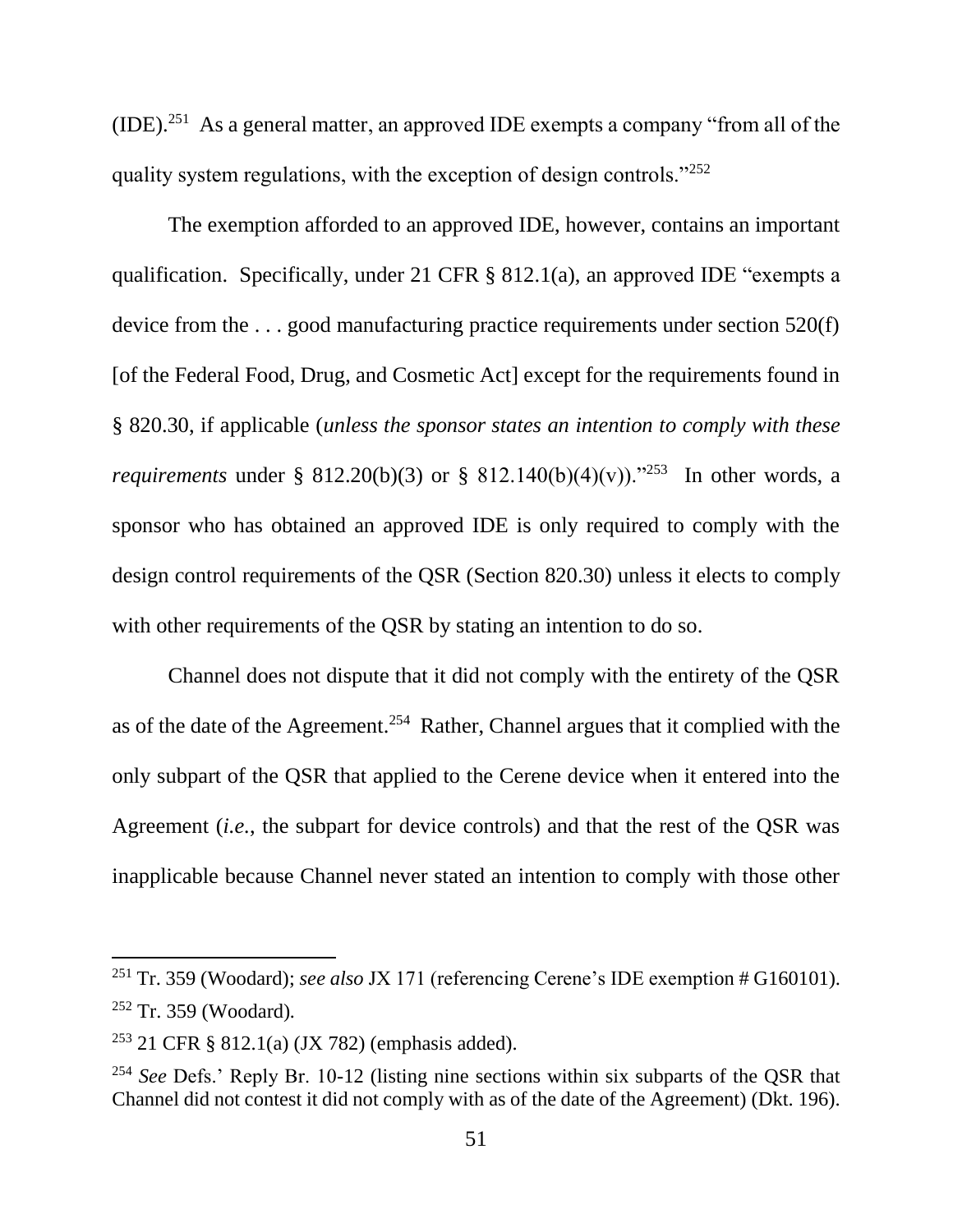requirements and thus was exempt from them. Boston Scientific counters that the entire QSR did apply to the Cerene device because Channel stated an intention to comply with those requirements and that, even if Channel did not, Channel materially failed to comply with the design control requirements in any event. The preponderance of the evidence supports Channel on the first point but supports Boston Scientific on the second. The court addresses those two issues next.

## **a. Channel Had to Comply Only with the QSR's Design Control Requirements as of the Agreement Date**

In support of its position that Channel expressed an intention to comply with all of the requirements of the QSR, Boston Scientific relies on certain statements in Channel's application for an IDE and in its quality manual. Boston Scientific first points to the following statements in Channel's IDE application:

- "All products are manufactured to Channel Medsystems quality system requirements"
- "All components in the Cerene device and the collection bag are purchased to approved specifications using standard operating procedures"
- "Critical material and component specifications are . . . inspected at Incoming Inspection"
- "Suppliers of these components/materials are monitored by use of an Approved Supplier List"
- $\bullet$  "sterilization of the Cerene device is performed by ProTech"<sup>255</sup>

<sup>255</sup> Defs.' Br. 36 (quoting JX 810 at CHANNEL-0016099).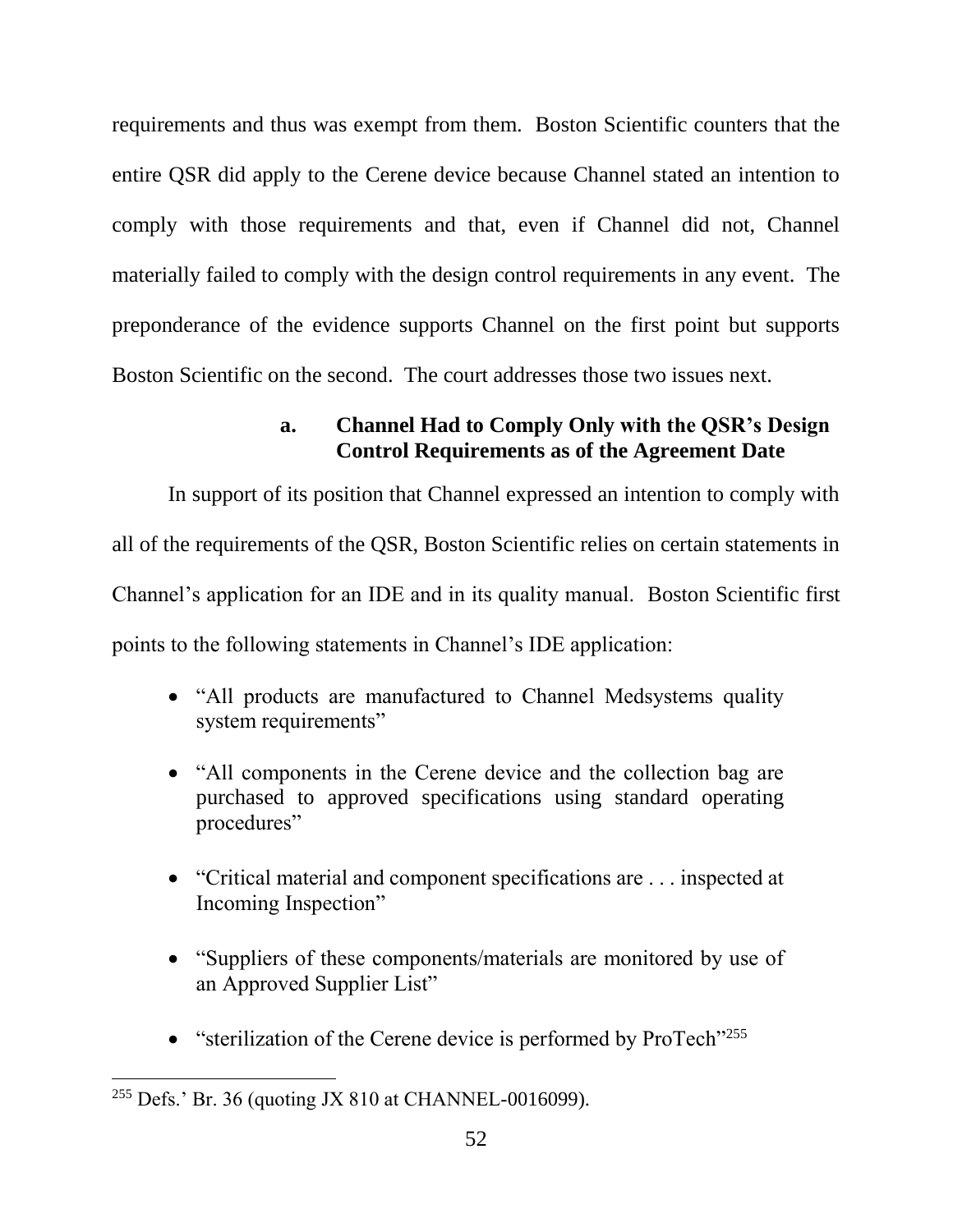Significantly, the statements quoted above appear to be ones that the FDA requires a sponsor to include in an IDE application. Specifically, 21 C.F.R. § 812.20(b)(3) provides, in relevant part, that an IDE application "shall include":

A description of the methods, facilities, and controls used for the manufacture, processing, packing, storage, and, where appropriate, installation of the device, in sufficient detail so that a person generally familiar with good manufacturing practices can make a knowledgeable judgment about the quality control used in the manufacture of the device. <sup>256</sup>

It would be illogical that statements made in an application for an IDE that the FDA requires a company to include in the application would preclude the company from obtaining the benefit of an IDE, *i.e.*, the benefit of developing a product before commercialization free of certain regulations. If that were the case, the IDE application process would preclude every company from receiving the benefit of an IDE. For this reason, the court concludes that the "states an intention" qualification to the exemption in Section 812.1(a) requires the sponsor to *expressly* state its intention to comply with the full QSR (or parts of it) for the exemption from the QSR (other than design controls) to not apply.

<sup>256</sup> 21 CFR § 812.20(b)(3) (JX 783).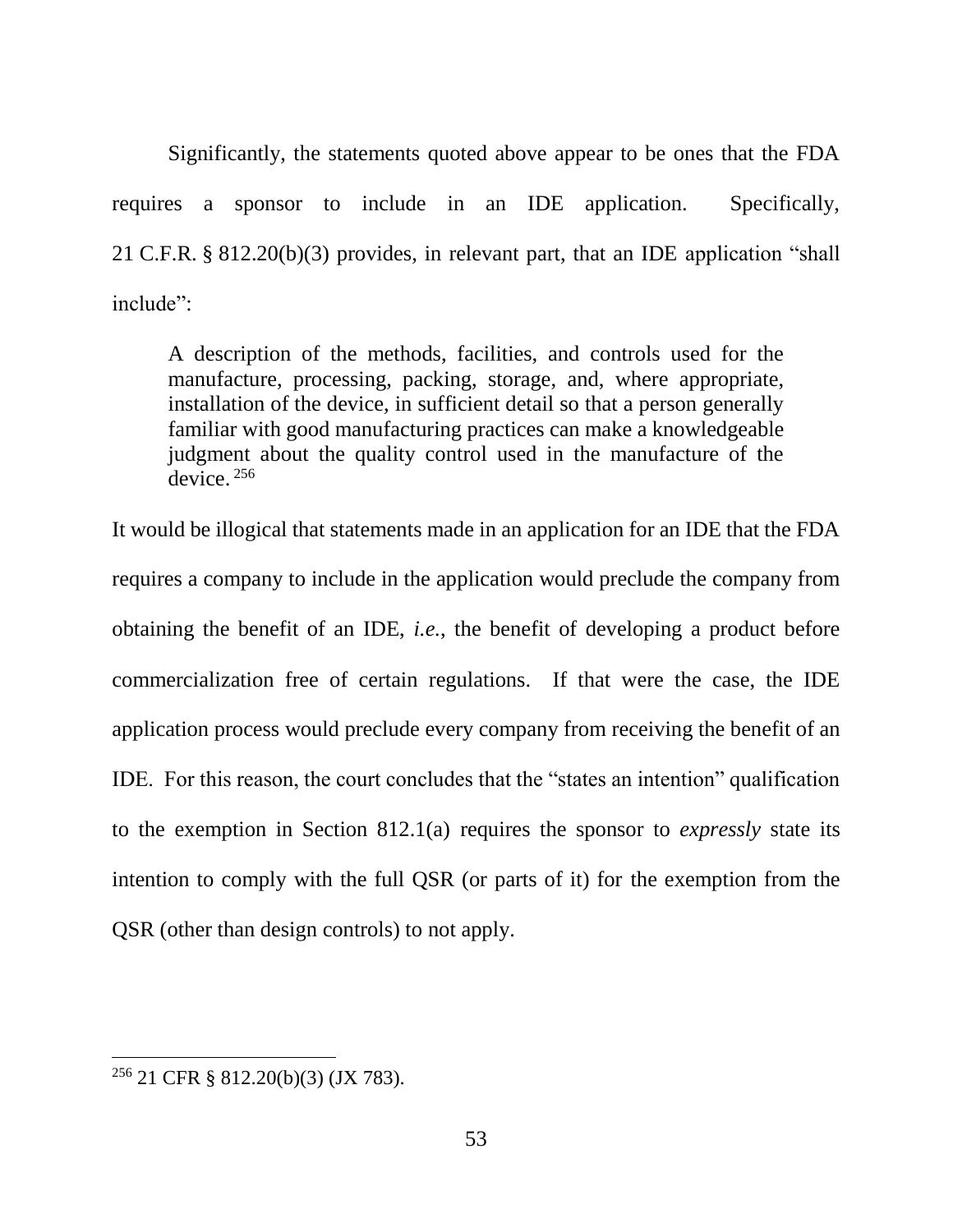Channel's FDA expert credibly testified that Channel's IDE application does not contain "any affirmative statements" that it intends to comply with all of the QSR,<sup>257</sup> and Boston Scientific has identified no such statement. Boston Scientific instead asks the court to look to the contents of Channel's quality manual for an expression of such an intention.

Specifically, Boston Scientific contends that Channel expressed an intention to comply with the entire QSR because Channel's "quality system requirements" which is referenced in the IDE application—are defined in its quality system manual to require compliance with the entire QSR. For support, Boston Scientific points to the following statement in the quality manual: "The Quality Department has full responsibility and authority for establishing, implementing and maintaining the Quality Management System in accordance with the requirements of . . . 21 CFR Part 820 Quality System Regulation."<sup>258</sup>

<sup>257</sup> Tr. 420 (Ulatowski).

<sup>258</sup> Defs.' Br. 36-37 (quoting JX 45.003). Boston Scientific also contends that the reference in the quality manual to 21 C.F.R. Part 820 must have been intended to refer to the entire QSR because the quality manual lists as "not applicable to [Channel's] products and processes" one section of the QSR (21 C.F.R. § 820.170) pertaining to "installation activities." *Id.* at 37-38. As the quality manual itself makes clear, this regulation would never apply to Channel because there "are no installation activities" for the Cerene device. *See* JX 45.004. Thus, one cannot infer from the reference to Section 820.170 in the quality manual that Channel was attempting to make an affirmative statement of a present intention to comply with all of the other requirements of the QSR.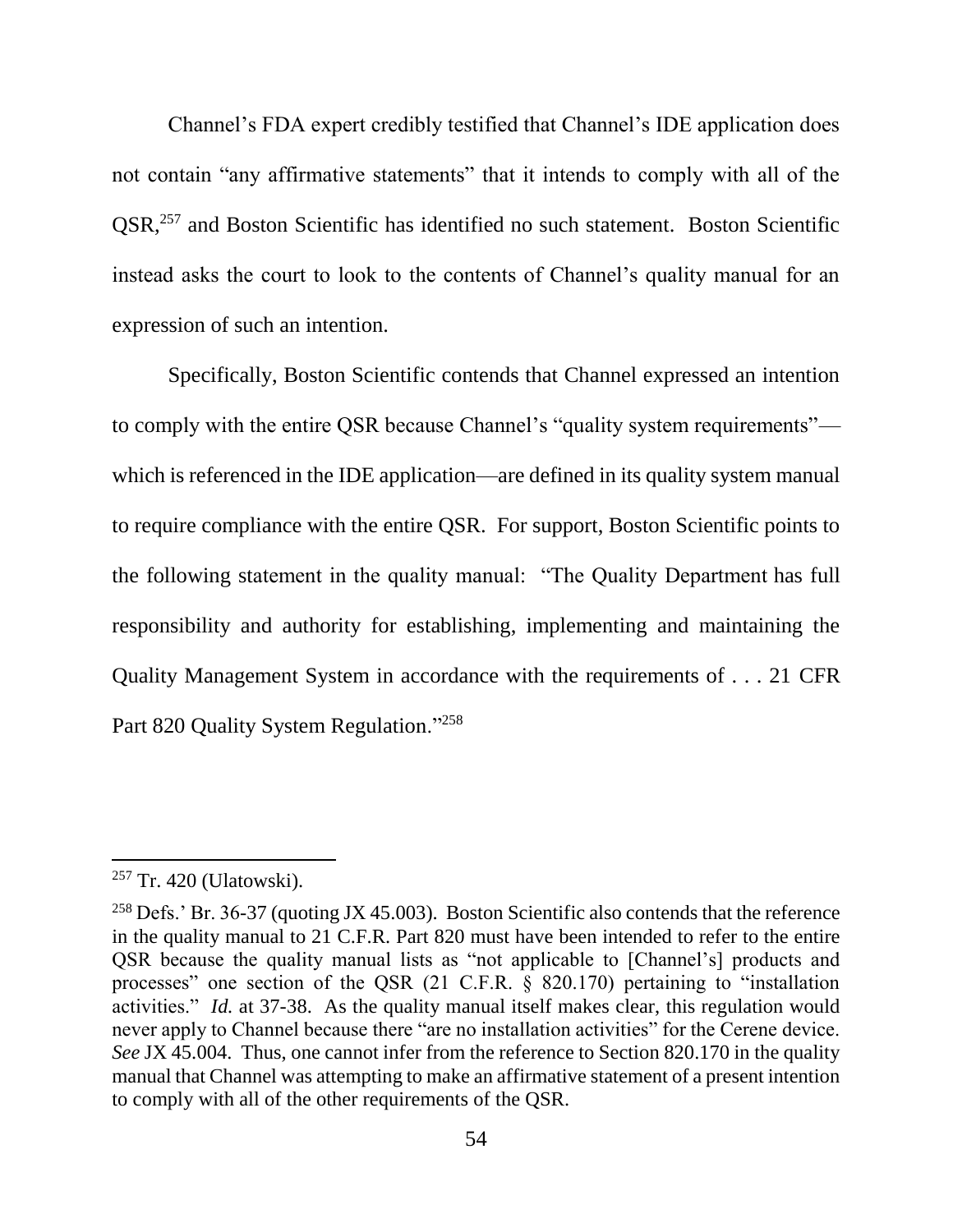The statement in the quality manual quoted above, however, does not reflect a *present* intention to comply with all of the QSR requirements. Rather the statement implies that the full QSR was not in effect at the time, thus the reason the Quality Department was responsible for "establishing" and "implementing" such a system. Lori-Ann Woodard, Channel's quality expert, testified knowledgeably and credibly that a single-device start-up company like Channel would begin by complying with the design control requirements in Section 820.30 and then ramp up to full compliance by the time it applies for premarket approval (PMA) and begins marketing its product.<sup>259</sup> The statement of the Quality Department's responsibility and authority in the manual is consistent with this approach.

Apart from the lack of any affirmative statement of a present intention to comply with the QSR in Channel's quality manual, Boston Scientific's reliance on the manual fails for a separate reason. Inherent in the "states an intention" exception to the exemption in Section 812.1(a), the sponsor must make the statement to the FDA. Boston Scientific concedes that Channel did not submit its quality manual to the FDA in its IDE application but maintains that the manual was still subject to

<sup>259</sup> Tr. 360-61 (Woodard).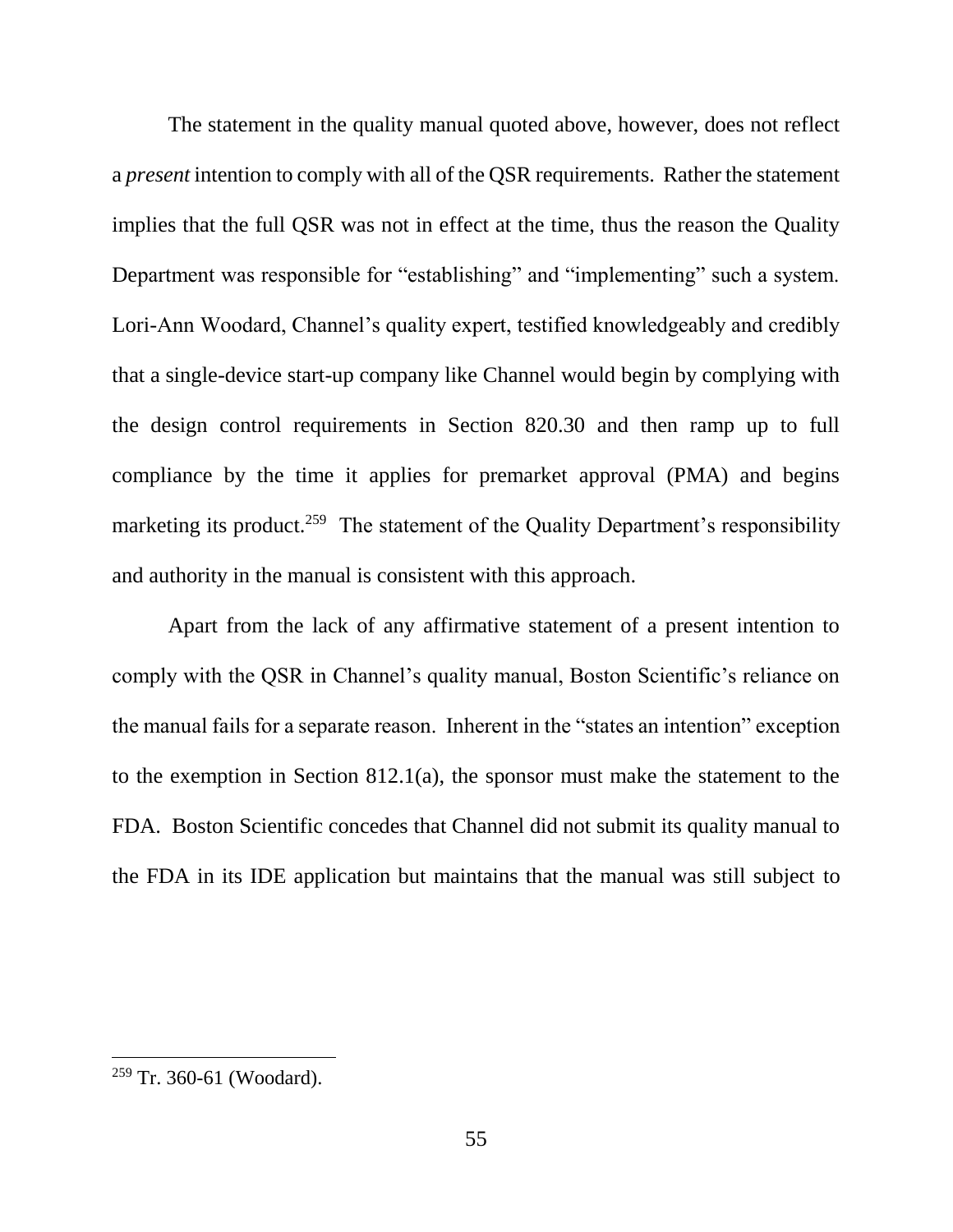inspection by the FDA. $^{260}$  The FDA, however, only engages in such inspections for the PMA application process, not the IDE application process.<sup>261</sup>

Finally, Boston Scientific elicited expert testimony that Section 812.1 only exempts the *device* receiving the IDE from the QSR and not the *company*, and therefore, Channel was still required to comply with the rest of the QSR.<sup>262</sup> FDA guidance, however, specifically and clearly states the contrary: "Sponsors of IDE's are also exempt from the Quality System (QS) Regulation except for the requirements for design controls."<sup>263</sup> The court credits the agency's guidance over the proffered testimony.<sup>264</sup> For this and the other reasons discussed above, the court concludes that Channel only needed to comply with the design controls section of the QSR (21 C.F.R. § 820.30) when it entered into the Agreement.

## **b. Channel's Representation in Section 3.22(a) was Inaccurate as of the Agreement Date**

The court turns next to whether Channel's representation under Section 3.22(a) of the Agreement was inaccurate because it was not in material compliance with 21 C.F.R. § 820.30, the design control requirements. Under those requirements,

 $260$  Defs.' Reply Br. 15.

<sup>261</sup> JX 736 ¶ 25; *compare* 21 C.F.R. § 814 (PMA), *with* 21 C.F.R. § 812 (IDE).

 $262$  Tr. 706-07 (Reeves).

<sup>263</sup> JX 791.001.

<sup>264</sup> Tr. 700 (Reeves).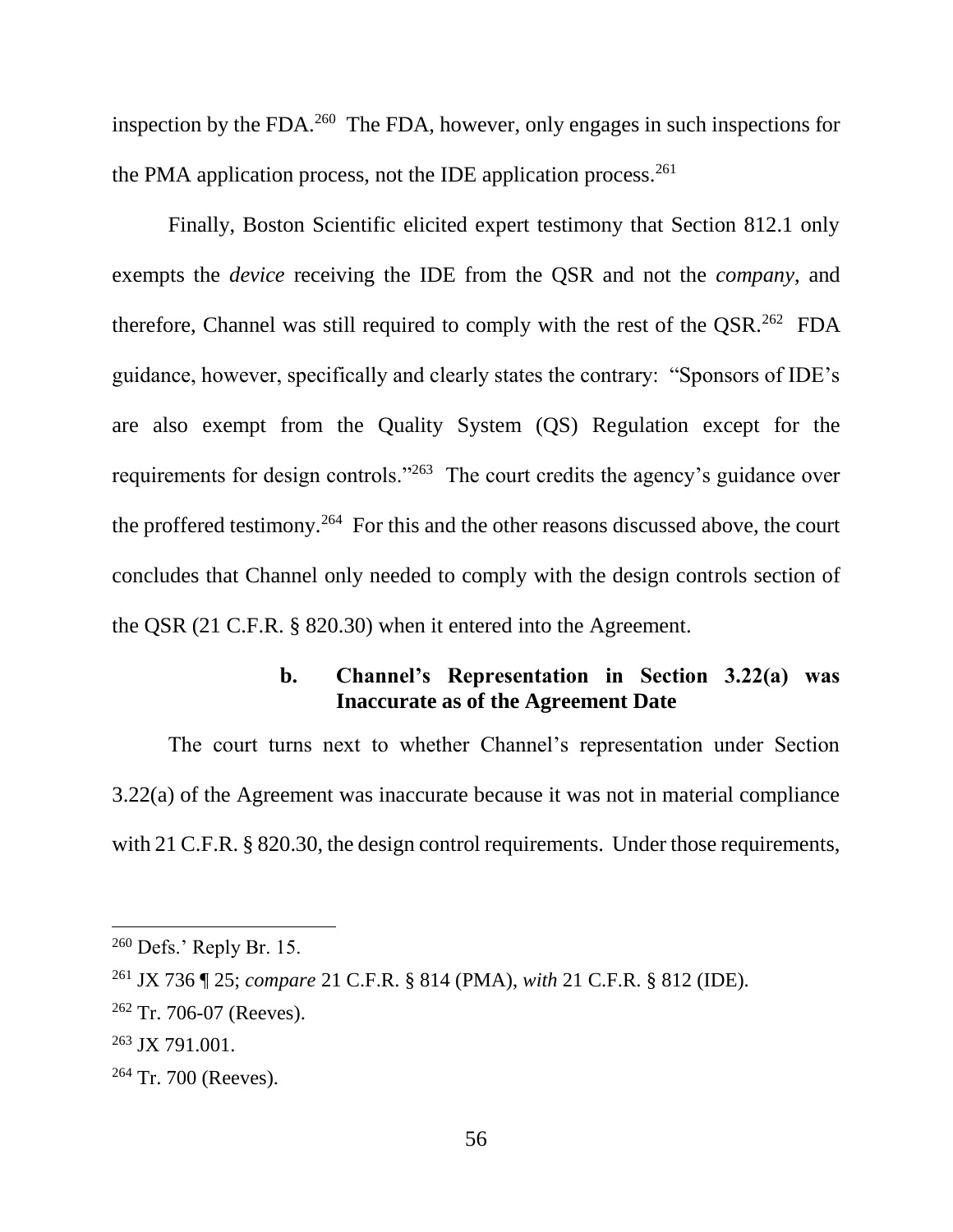Channel must "establish and maintain procedures to control the design of the device in order to ensure that specified design requirements are met."<sup>265</sup> Specifically, Channel was required to establish and maintain procedures for, among other things, design verification, design validation, and the documentation and approval of design changes before their implementation.<sup>266</sup> The results of design verification and validation had to be included in a design history file, which "each manufacturer shall establish and maintain . . . for each type of device."267

Boston Scientific focuses on two issues:

- According to the Greenleaf Report, "the rationale and the internal discussions that resulted in the decision to institute [changes to Cerene] in the design history file were not always detailed,"<sup>268</sup> despite such detail being required under Section 820.30.<sup>269</sup>
- Shankar's falsified test records impacted verification and validation testing, which is done under the design control requirements of Section 820.30.<sup>270</sup>

 $265$  21 C.F.R. § 820.30(a)(1).

 $266$  21 C.F.R. § 820.30(f)-(g), (i).

 $267$  21 C.F.R. § 820.30(f)-(g), (j).

<sup>268</sup> JX 356.010; *see* JX 356.024 (noting "there were only a few incidents where there was a record of the elements of the findings that resulted in the decision to make changes in the device" and "documentation of the reason for the change was commonly not available").

<sup>269</sup> JX 736.030 (Reeves Expert Report); JX 356.023.

<sup>270</sup> Tr. 396 (Woodard); Tr. 306 (Elder).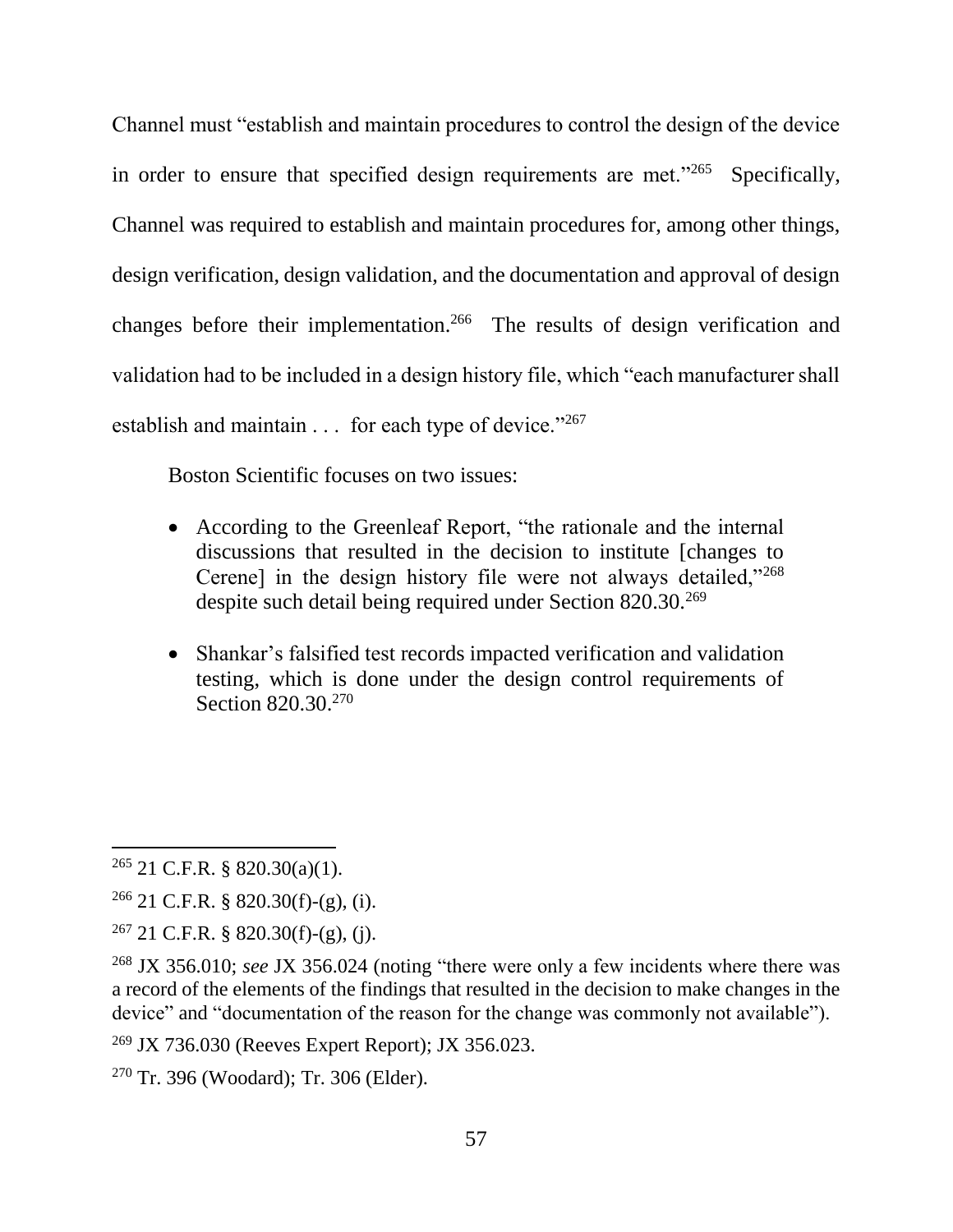As to the first issue, Boston Scientific argues that the lack of documentation on the reasons for implementing changes to the device is contrary to Section 820.30's requirement that manufacturers adhere to procedures for "identification, documentation, validation, . . . review, and approval of design changes before their implementation."<sup>271</sup> Channel counters that even if that is the case, it is not material because the Greenleaf Report further states that "Channel maintains a robust design control program with detailed device evolutional changes well documented in change control documentation and detailed engineering drawings."<sup>272</sup> Considered alone, the lack of detail in the design history file noted in the Greenleaf Report would not be significant to the parties in the context of the Agreement. Combined with the presence of falsified records in the design history file, however, the court finds that Channel's noncompliance with the design control requirements was material.

The parties focus on the fact that Shankar falsified seven records on sterilization validation and package seal integrity that appeared in six reports.<sup>273</sup> As Elder explained and as documented in the Greenleaf Report, these falsified

<sup>271</sup> 21 C.F.R. § 820.30(i).

 $272$  JX 356.010.

<sup>273</sup> *See* JX 356.014-016 (documenting "false records submitted in regulatory filings to FDA"); JX 658.004-007 (listing "altered . . . reports that were submitted to FDA"). The record also reflects that Shankar falsified records concerning (i) measurements of at least four component parts and (ii) instrument and equipment calibration, which Channel did not submit to the FDA. JX 356.016-019.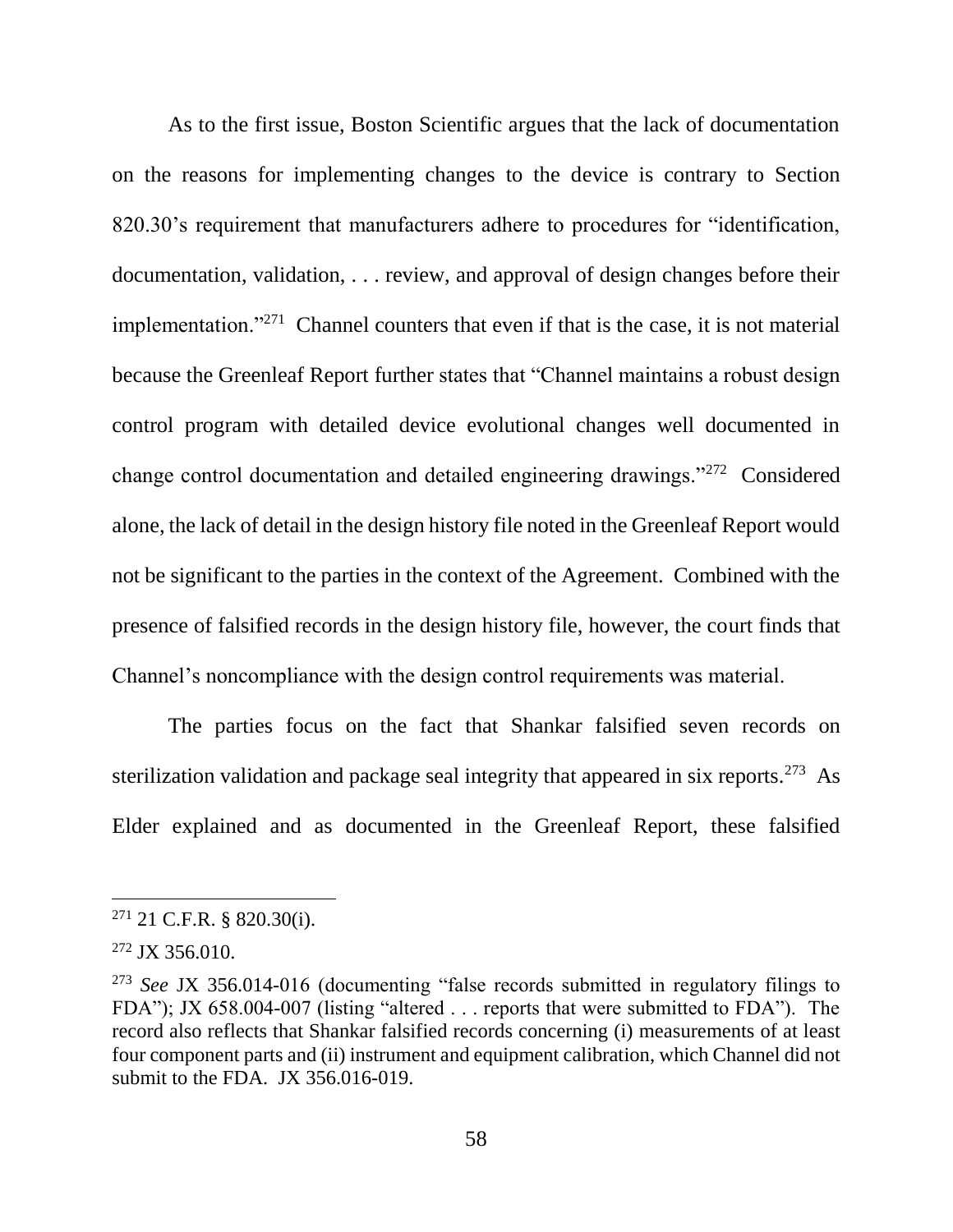documents were used in verification and validation testing<sup>274</sup> and, by Channel's own admission six of these documents were included in the design history file as of the date the Agreement was signed.<sup>275</sup> Elder further testified that Channel's quality system had "significant issues" that "resulted in fraudulent documents being created,"<sup>276</sup> and Channel's own quality expert acknowledged that a design history file that contains false test reports cannot comply with Section 820.30.<sup>277</sup>

Channel counters that because the design history file included numerous other records, the presence of only six test reports containing falsified documents was not material.<sup>278</sup> For materiality purposes, however, the small percentage of affected test reports is not determinative. Depending on the circumstances, a single test report generated from falsified content may be significant enough to establish material noncompliance with Section 820.30.

 $274$  Tr. 305-06 (Elder) (confirming that Shankar had "falsified records of dimensional inspections conducted [of] components used in the production of medical devices . . . used in verification and validation testing."); *see also* JX 356.016-017.

<sup>&</sup>lt;sup>275</sup> Pl.'s Resp. Br. 73 ("Of the numerous records contained in the [design history file] as of November 1, 2017, six were inauthentic.") (Dkt. 193).

<sup>276</sup> Tr. 320 (Elder); JX 637.001-002.

<sup>277</sup> Tr. 396 (Woodard).

<sup>&</sup>lt;sup>278</sup> Tr. 50 (Coté); Tr. 119-20 (Yu). In January 2018, Channel had approximately 170 quality records in its quality system, 138 of which were submitted to the FDA in connection with Channel's IDE and first two PMA modules. Tr. 119-20 (Yu). The second PMA module was filed with the FDA after the Agreement was entered into on November 1, 2017, and thus it is unclear how many of these records were in the design history file as of the Agreement Date.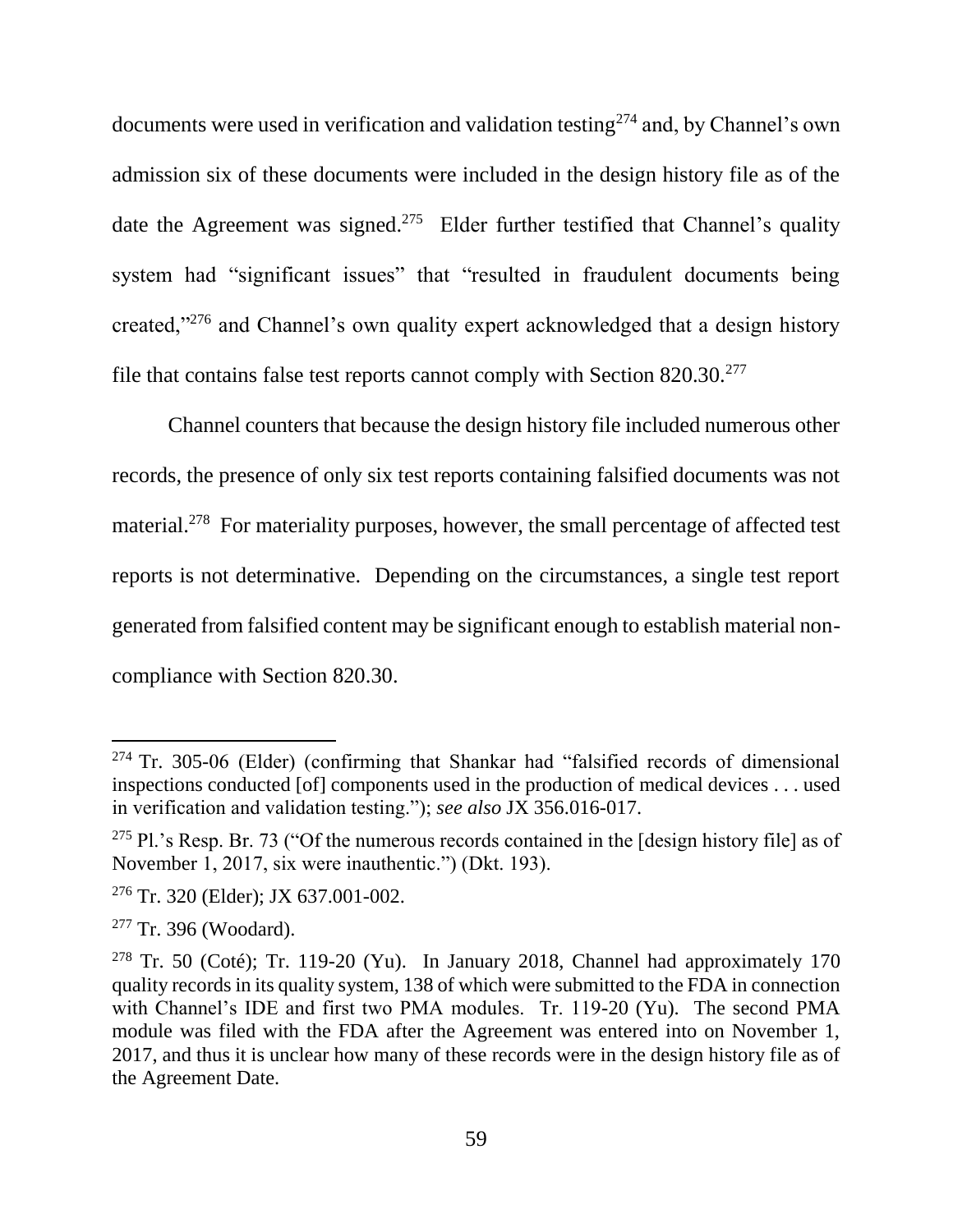Focusing on the contents of the reports, Channel asks the court to consider as part of the total mix of information the results of its internal investigation, which validated the conclusions in the six affected test reports and found after "a really deep dive" that "Shankar had no impact."<sup>279</sup> The fact that Channel's investigation determined that the falsified documents did not alter the conclusions of the affected test reports, however, does not mean that the presence of falsified quality records could not be significant to a reasonable acquirer for other reasons—for example, as presenting a potential obstacle to obtaining FDA approval for the Cerene device.

Although a close call, having carefully considered the evidence of record, the preponderance of the evidence demonstrates that a reasonable investor/acquirer would view the manner in which Channel failed to comply with the design control requirements of Section 820.30 "as having significantly altered the 'total mix' of information."<sup>280</sup> In particular, the lack of compliance with a portion of the quality system regulation due to the creation of false records concerning equipment calibration, sterility, and device packaging used in verification and validation testing of the device likely would be significant to a reasonable acquirer. Even if the falsified records did not impact the integrity of the design history file, the very fact that there were falsified records in the design history file would call into question

 $279$  Tr. 405-06 (Woodard).

<sup>280</sup> *Akorn*, 2018 WL 4719347, at \*86.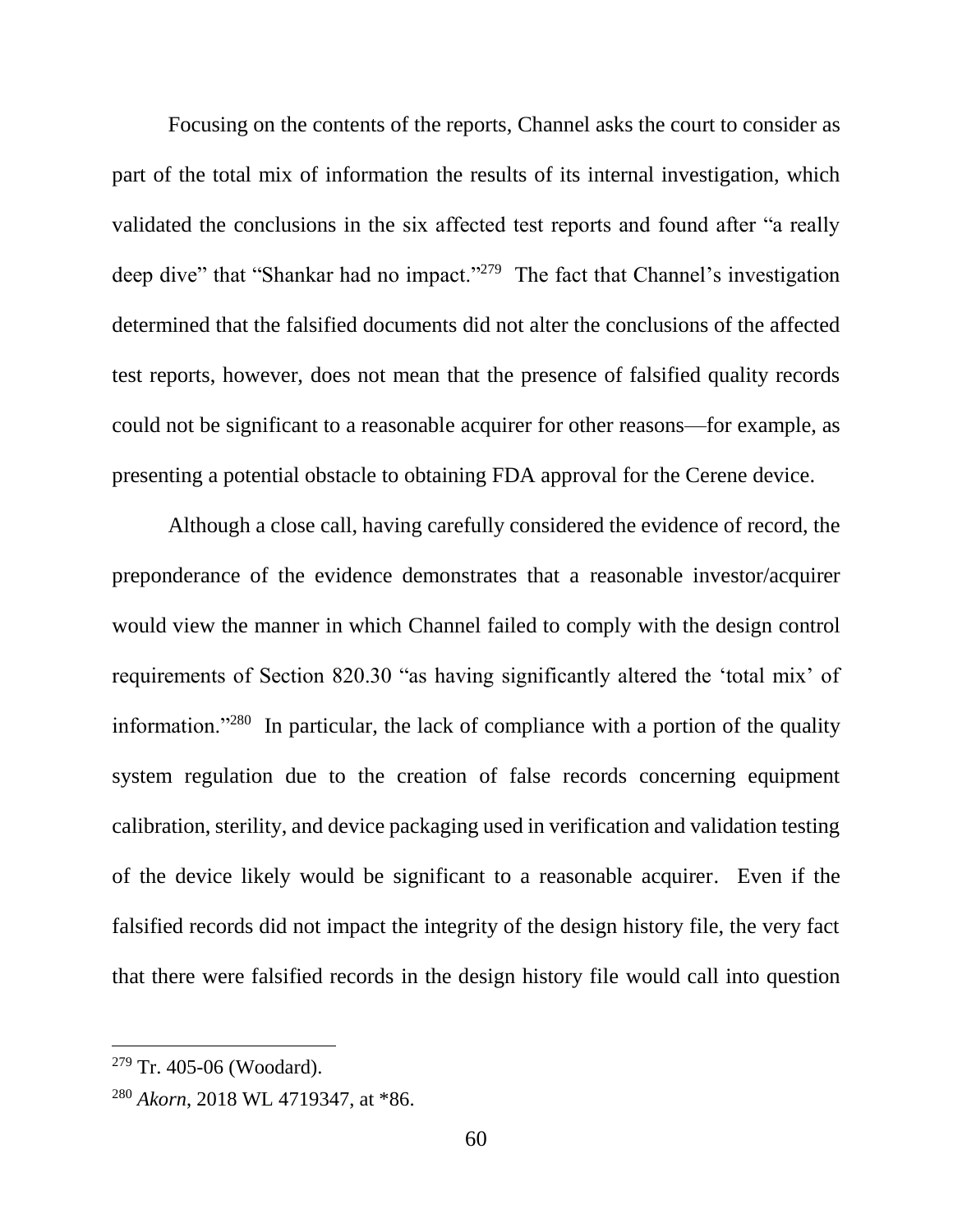Channel's ability to secure FDA approval. Accordingly, the court finds that the representation in Section 3.22(a) was inaccurate as of the date of the Agreement.

## **2. Clinical Study Device Compliance**

In its second category, Boston Scientific argues that Channel breached Sections 3.22(f), 3.32(b), and 3.32(c) as of the date of the Agreement, because "all of the devices used in the CLARITY clinical trial were manufactured under a noncompliant quality system, when Shankar was the sole quality assurance employee."<sup>281</sup> In Section 3.22(f), Channel represented and warranted that all of its clinical trials complied in all material respects with applicable healthcare laws:

All preclinical and clinical trials . . . that have been or are being conducted by or on behalf of, or sponsored by, [Channel] . . . have been conducted in compliance in all material respects with standard medical and scientific research procedures and the experimental protocols, procedures, and controls pursuant to applicable Healthcare Laws . . . . <sup>282</sup>

In Section 3.32(b), Channel represented and warranted that the goods and services

Channel supplied complied in all material respects with applicable laws:

The goods and services supplied by [Channel] have complied, in all material respects, with all Laws and with all government, trade association and other mandatory and voluntary requirements, specifications and other forms of guidance.<sup>283</sup>

<sup>281</sup> Defs.' Br. 42-43.

<sup>282</sup> Agreement § 3.22(f).

<sup>283</sup> *Id.* § 3.32(b).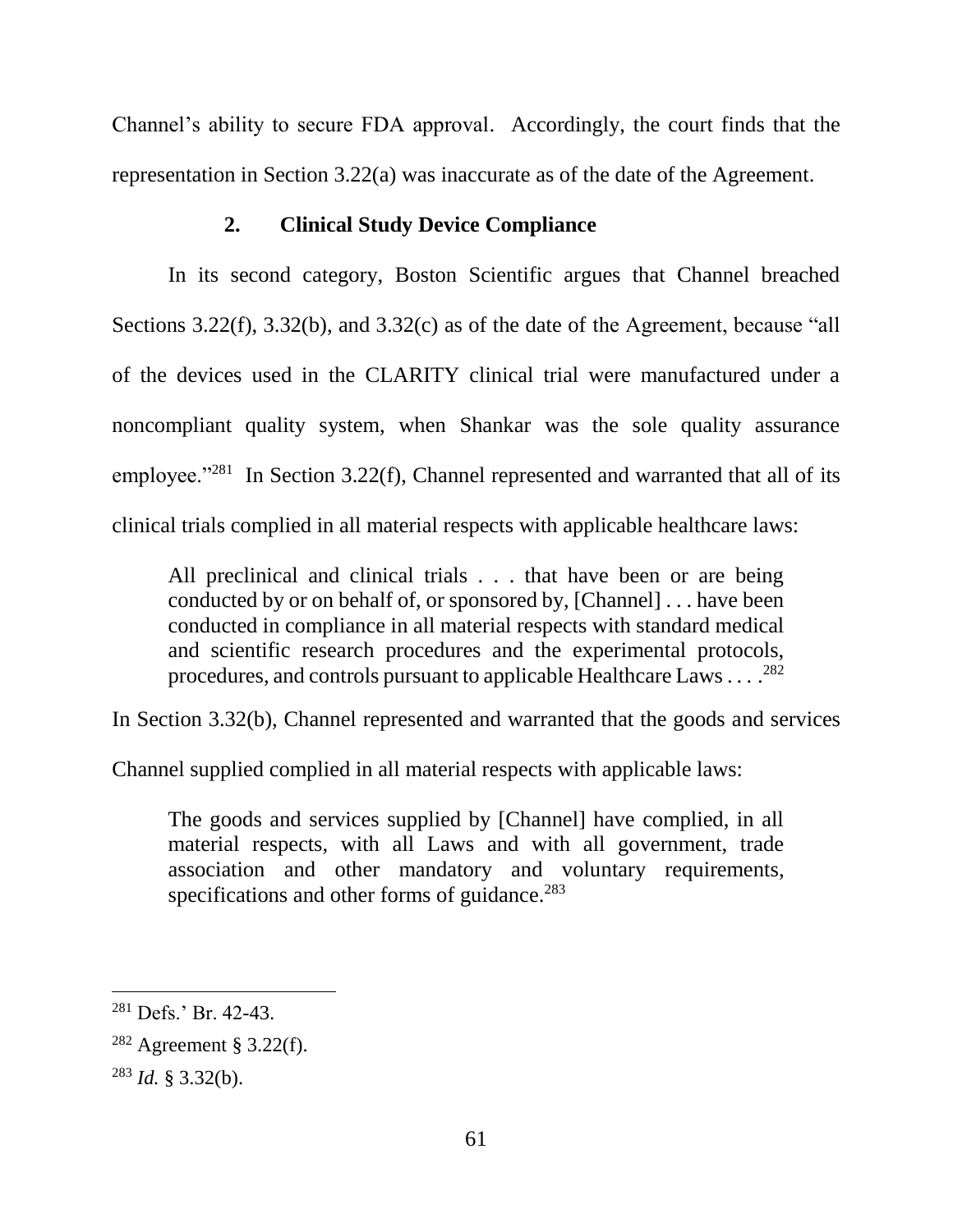In Section 3.32(c), Channel represented and warranted that its products did not contain any material defect:

None of the Products developed, used, manufactured or sold by [Channel] prior to the Closing contained any material quality, design, engineering, manufacturing or safety defect.<sup>284</sup>

With respect to Sections 3.22(f) and 3.32(b), Boston Scientific has not identified any applicable laws or requirements that Channel failed to comply with, other than design control requirements of the QSR. Boston Scientific also has not identified any evidence relevant to these representations other than the records Shankar falsified concerning "components used in the production of medical devices used in the human clinical study."<sup>285</sup> In other words, Boston Scientific's argument concerning the inaccuracy of Sections 3.22(f) and 3.32(b) duplicates the argument it made concerning Section 3.22(a), discussed in the previous section. Thus, for the same reasons that the representation in Section 3.22(a) was inaccurate, Boston Scientific has proven by a preponderance of the evidence that Sections 3.22(f) and 3.32(b) also were inaccurate as of the date of the Agreement.

With respect to Section 3.32(c), which focuses on whether device itself was defective, Boston Scientific argues in essence that because the Greenleaf Report

<sup>284</sup> *Id.* § 3.32(c).

 $285$  Tr. 305-06, 309 (Elder); JX 356.016-018.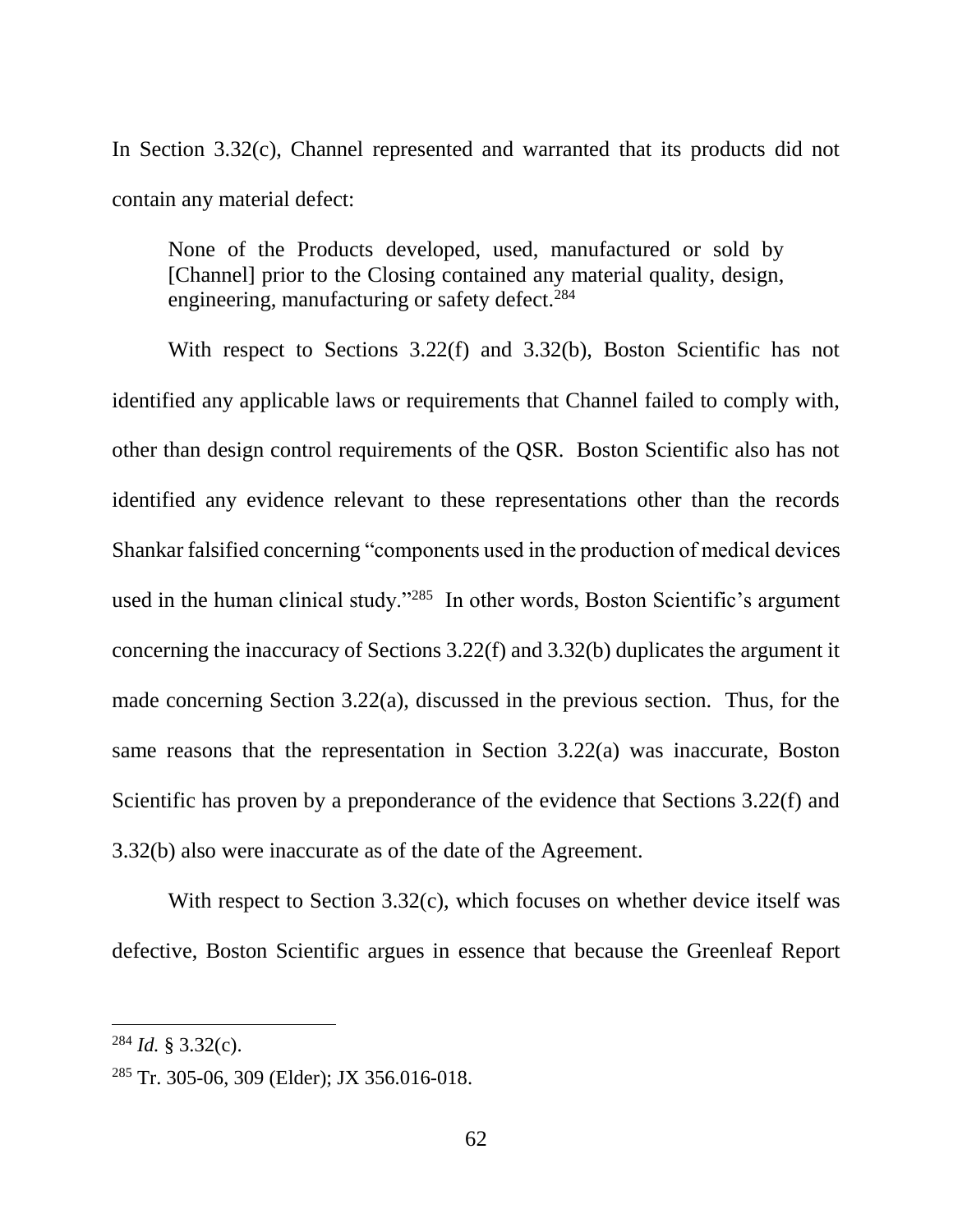said, "all of the devices in the [CLARITY clinical] study had been manufactured under a noncompliant quality system," those devices must have been materially defective.<sup>286</sup> Noncompliance with certain validation and verification testing requirements, however, does not mean that the Cerene device necessarily was defective and, critically, Boston Scientific has failed to identify any evidence of an actual material defect. For this reason, the court finds that Boston Scientific failed to prove by a preponderance of the evidence that the representation in Section 3.32(c) was inaccurate as of the date of the Agreement.

#### **3. Statements to the FDA**

Boston Scientific's final category of alleged inaccurate representations focuses on the veracity of Channel's communications with and submissions to the FDA, which implicates Sections 3.18(c), 3.22(c), and 3.22(h) of the Agreement. Section 3.22(c) provides that Channel's regulatory filings were true and correct:

All applications, notifications, submissions, information, . . . and filings . . . , when submitted to the FDA or any other Governmental Authority, were true, accurate and complete in all material respects as of the date of submission.<sup>287</sup>

In Section 3.22(h), Channel represented and warranted that Channel had not "made an untrue statement of material fact to the FDA or any other Governmental

<sup>286</sup> Defs.' Br. 19; *see also id.* 42-46.

 $287$  Agreement § 3.22(c).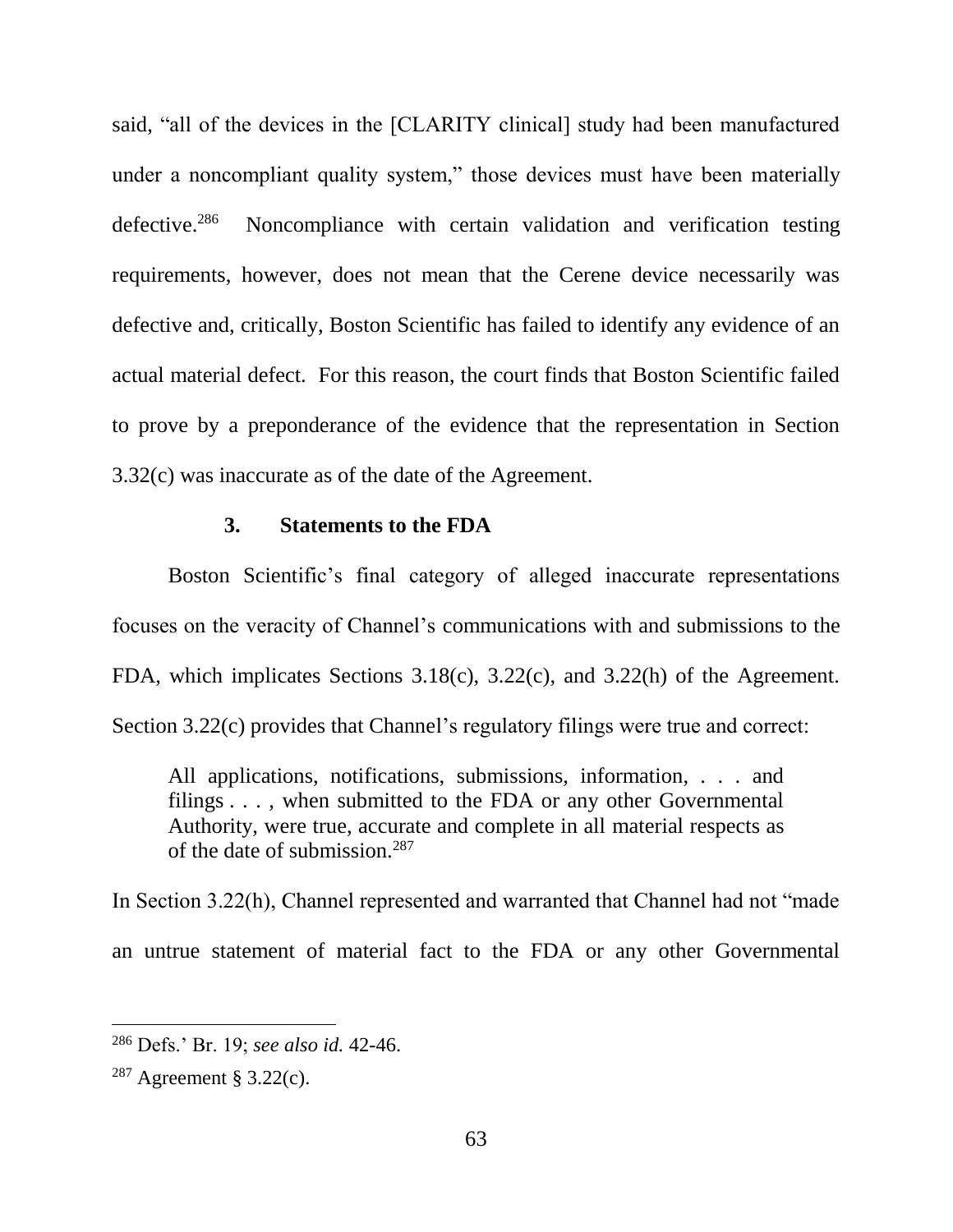Authority" or done anything that "would reasonably be expected to provide a basis" for the FDA to invoke its "Fraud Policy."<sup>288</sup> Section 3.18(c) addresses more generally applications and submissions in support of "Permits" and requires them to be "true, complete and correct in all material respects."<sup>289</sup> The term "permits" is defined as "permits, licenses, franchises, approvals, authorizations, registrations, clearances, and exemptions . . . necessary for [Channel] to . . . carry on its business."<sup>290</sup>

As of the date of the Agreement, Channel had made submissions to the FDA for its IDE and Module 1 of its PMA application, which included three of the six test reports that contained information that Shankar falsified.<sup>291</sup> These three test reports included the sterilization validation and package seal integrity records discussed above.<sup>292</sup> Boston Scientific argues that the false records in Channel's IDE and Module 1 submissions were material because, as Channel's own expert (Timothy Ulatowski) testified, "[w]hen submitted, [Channel's submissions] were significant

<sup>288</sup> *Id.* § 3.22(h).

<sup>289</sup> *Id.* § 3.18(c).

 $^{290}$  *Id.* § 3.18(b)(i).

<sup>&</sup>lt;sup>291</sup> Tr. 114, 119-21 (Yu); Tr. 38 (Coté); JX 356.014 (Greenleaf report confirming that Shankar "caused false information to be submitted in regulatory filings to FDA"). Channel submitted Module 2 for the PMA to the FDA on November 21, 2017, after signing the Agreement, and withdrew it later. Tr. 129 (Yu).

<sup>292</sup> JX 658.004-006.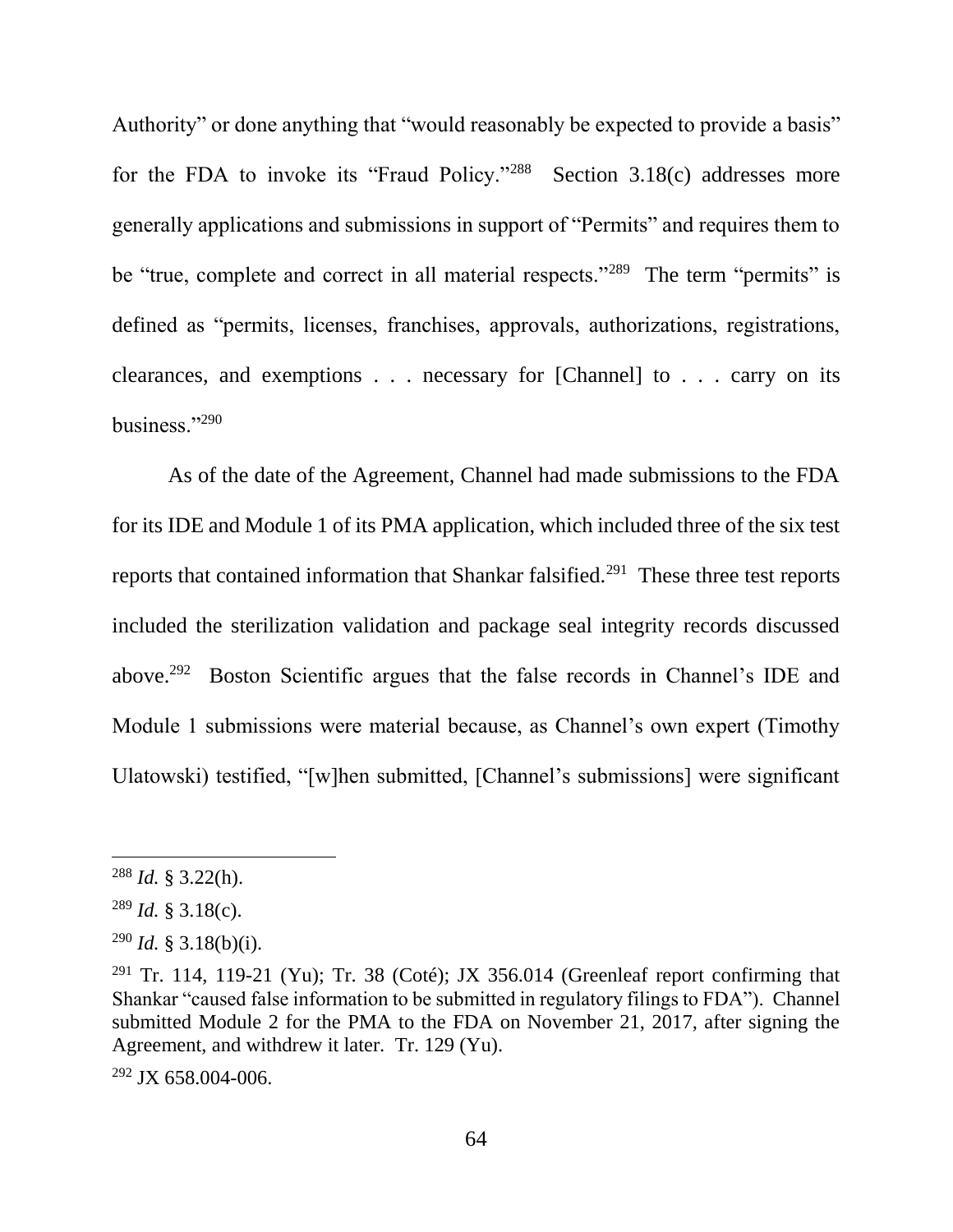in regard to, for example, approval of the IDE."<sup>293</sup> Boston Scientific also contends that the severe consequences for filing any false statement with the government such as criminal liability under 18 U.S.C. § 1001, an injunction, or invocation of the FDA's Fraud Policy undermines any contention that filing false information with the FDA would be insignificant to a reasonable acquirer.<sup>294</sup>

Channel counters, once again, that the results of its investigation negate the materiality of these test reports. As discussed above, however, a reasonable acquirer would find the fact that falsified reports were submitted to the FDA to alter the total mix of information for other purposes, namely to call into question Channel's ability to secure FDA Approval. For this reason, Boston Scientific has proven by a preponderance of the evidence that the false information submitted to the FDA before the Agreement Date was "material." Thus, Sections 3.18(c), 3.22(c), and 3.22(h) were inaccurate as of the date of the Agreement.<sup>295</sup>

<sup>293</sup> Tr. 437-38 (Ulatowski).

<sup>294</sup> Defs.' Br. 48.

<sup>&</sup>lt;sup>295</sup> With respect to Sections  $3.22(c)$  and  $3.22(h)$ , Boston Scientific asserts that Channel also provided falsified information to BSI because the "technical information submitted by [Shankar] through upload . . . to BSI's website portal for review included some of the same false information that had been submitted to FDA." Defs.' Br. 41-42 (quoting JX 356.019). In making this argument, Boston Scientific did not identify which specific laws or legal requirements govern submissions to BSI, which is necessary to determine if Channel committed a violation. Regardless, for the reasons explained above, Boston Scientific has proven that the representations in Sections 3.22(c) and 3.22(h) were inaccurate based on Channel's submissions to the FDA, making any further violations of those provisions based on its submissions to BSI cumulative.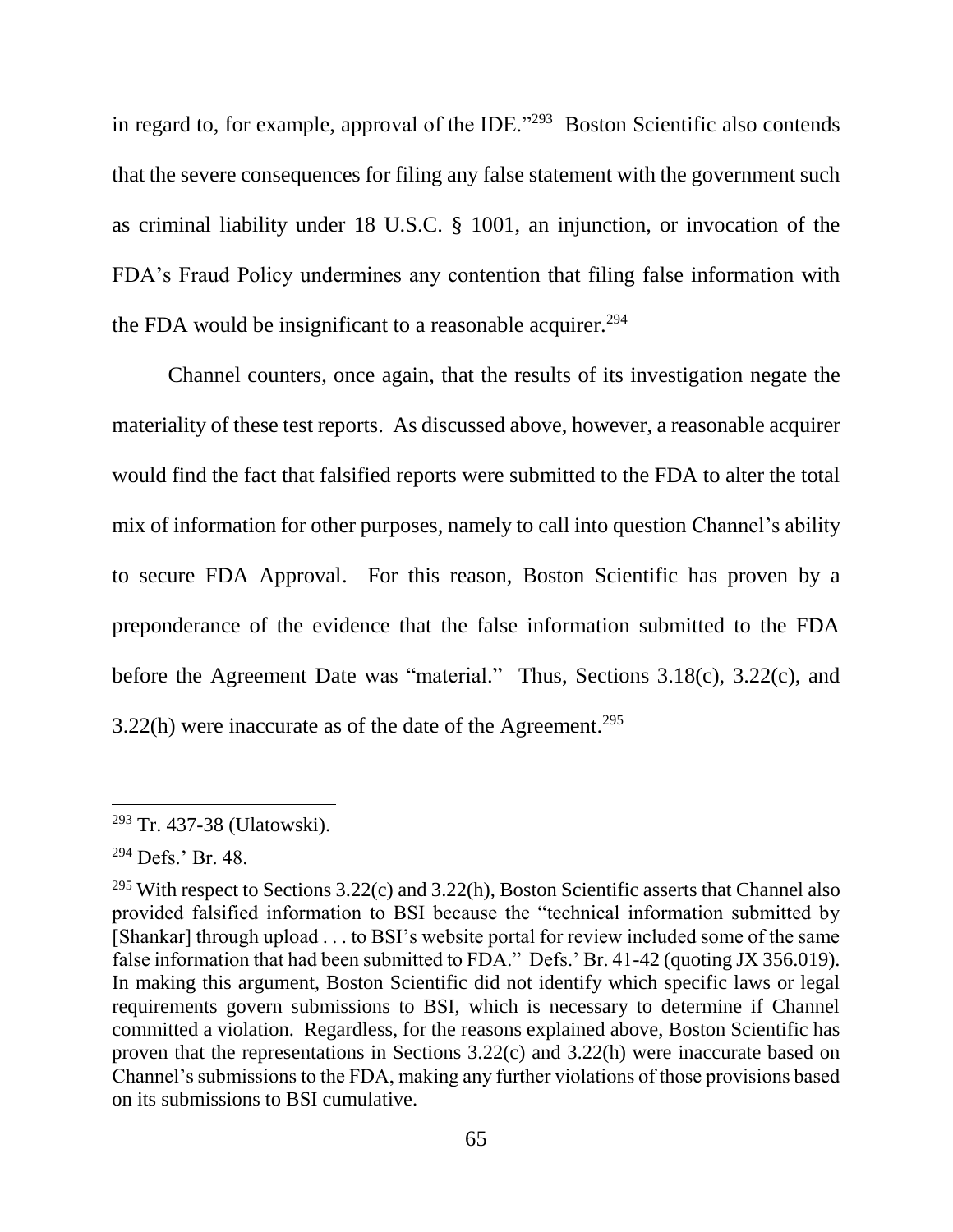\* \* \* \* \*

In sum, for the reasons discussed above, Boston Scientific has proven by a preponderance of the evidence that Channel's representations in Sections 3.18(c), 3.22(a), (c), (f), (h), and 3.32(b) of the Agreement were inaccurate at signing but failed to prove the inaccuracy of Section 3.32(c).

## **B. Whether Channel's Inaccurate Representations in the Agreement Would Reasonably Be Expected to Result in an MAE**

Having determined that a number of the representations in the Agreement were inaccurate as of the Agreement Date, the next question is whether Boston Scientific has proven that the failure of those representations "to be true and correct has or would reasonably be expected to have a Material Adverse Effect" on Channel.<sup>296</sup> Before turning to consider the evidence on this question, the court addresses several legal issues relevant to how the termination provision in Section 8.1(f) operates.

<sup>&</sup>lt;sup>296</sup> Agreement § 7.2(b).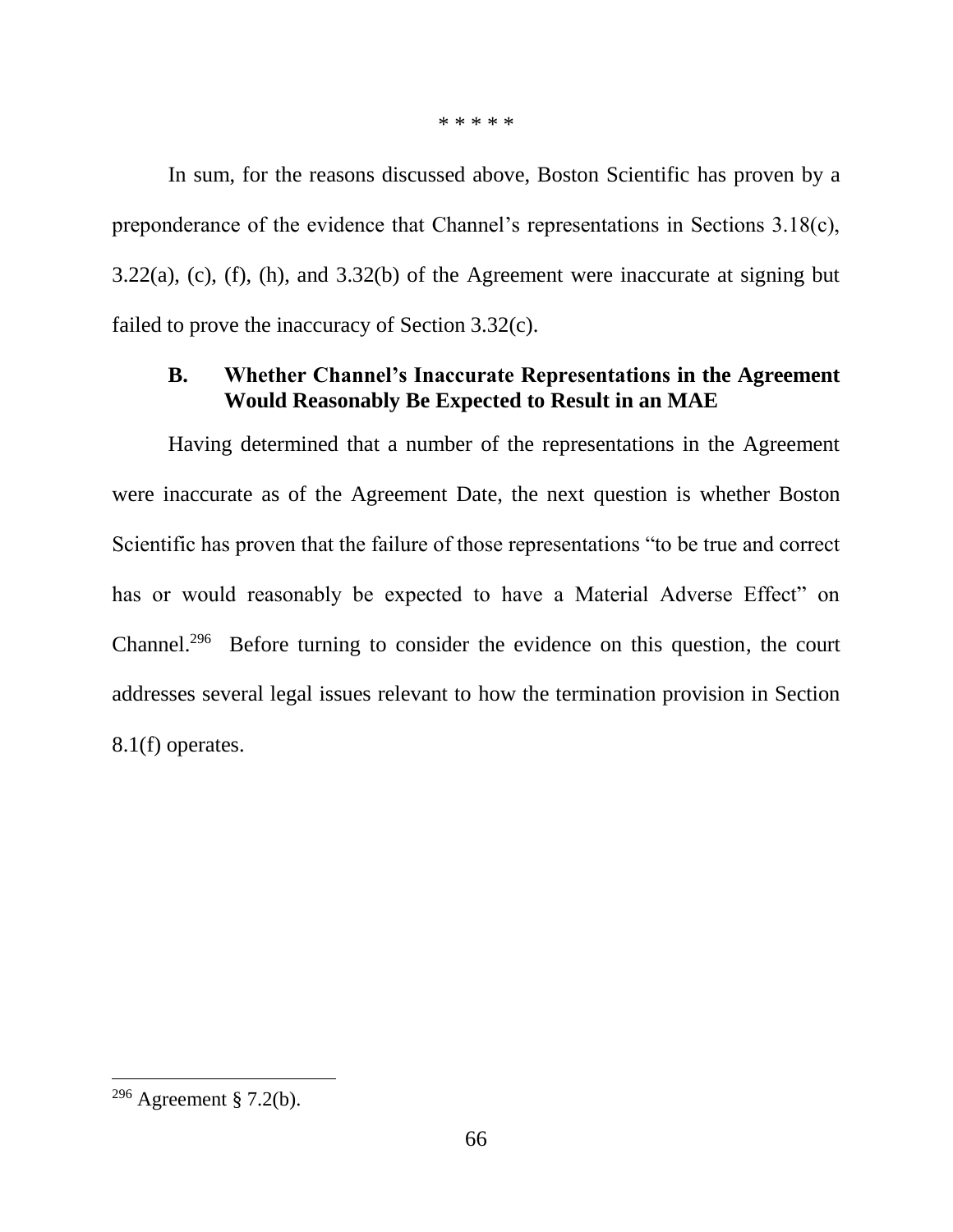### **1. Legal Framework of Section 8.1(f)**

The Agreement defines "Material Adverse Effect" in relevant part, as follows:

"Material Adverse Effect" means with respect to [Channel], any change or effect occurring after the Agreement Date that, when taken individually or together with all other adverse changes or effects occurring after the Agreement Date, is materially adverse to the business, results of operations, assets or financial condition of [Channel].<sup>297</sup>

The definition in the Agreement goes on to enumerate a series of carve-outs, but none of them are relevant to this case.

As is typical with MAE clauses, the Agreement does not define what "material" means for purposes of an MAE.<sup>298</sup> In the absence of such a definition, Delaware courts applying MAE clauses—including, most recently, in *Akorn*—have held that the "effect should 'substantially threaten the overall earnings potential of the target in a durationally-significant manner."<sup>299</sup>

Seizing on a different part of the *Akorn* decision, discussed above, where the court considered the standard for a covenant that used "in all material respects" language, Boston Scientific suggests that the court should apply a disclosure-based standard of materiality in determining whether there has been a Material Adverse

<sup>297</sup> *Id.* § 10.2.

<sup>298</sup> *See Akorn*, 2018 WL 4719347, at \*48 (citations omitted).

<sup>299</sup> *Id.* at \*53 (quoting *In re IBP, Inc. S'holders Litig.*, 789 A.2d 14, 68 (Del. Ch. 2001)); *see also Hexion*, 965 A.2d at 738; *Frontier Oil*, 2005 WL 1039027, at \*34.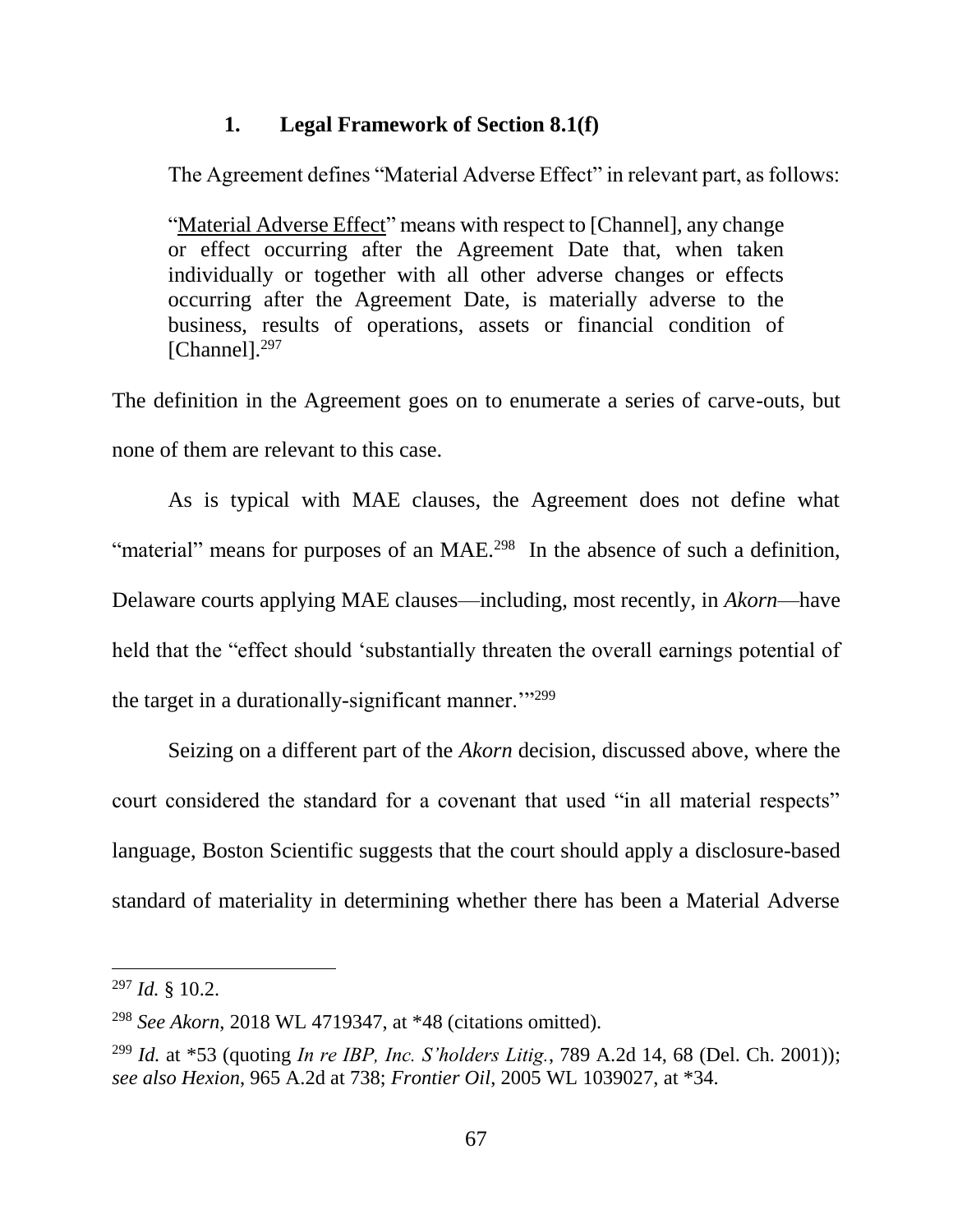Effect.<sup>300</sup> According to Boston Scientific, the operative question should be whether "the fraud would have been important to BSC's decision to enter into the Agreement."<sup>301</sup> This position is devoid of merit. The "concept of 'Material Adverse Effect' and 'material' are analytically distinct." <sup>302</sup> And, as just mentioned, *Akorn* itself applied the significantly higher standard of materiality that Delaware courts have used in the past in the absence of a contractual definition of materiality when applying MAE clauses.

In *Akorn*, based on a thorough review, Vice Chancellor Laster summarized other teachings from our law relevant to applying an MAE clause, as follows:

A buyer faces a heavy burden when it attempts to invoke a material adverse effect clause in order to avoid its obligation to close. A shortterm hiccup in earnings should not suffice; rather the Material Adverse Effect should be material when viewed from the longer-term perspective of a reasonable acquirer. In the absence of evidence to the contrary, a corporate acquirer may be assumed to be purchasing the target as part of a long-term strategy. The important consideration therefore is whether there has been an adverse change in the target's business that is consequential to the company's long-term earnings power over a reasonable period, which one would expect to be measured in years rather than months.<sup>303</sup>

<sup>300</sup> Defs.' Br. 83-84.

<sup>301</sup> *Id.* 83.

<sup>302</sup> *Frontier Oil*, 2005 WL 1039027, at \*38.

<sup>303</sup> *Akorn*, 2018 WL 4719347, at \*53 (citations omitted).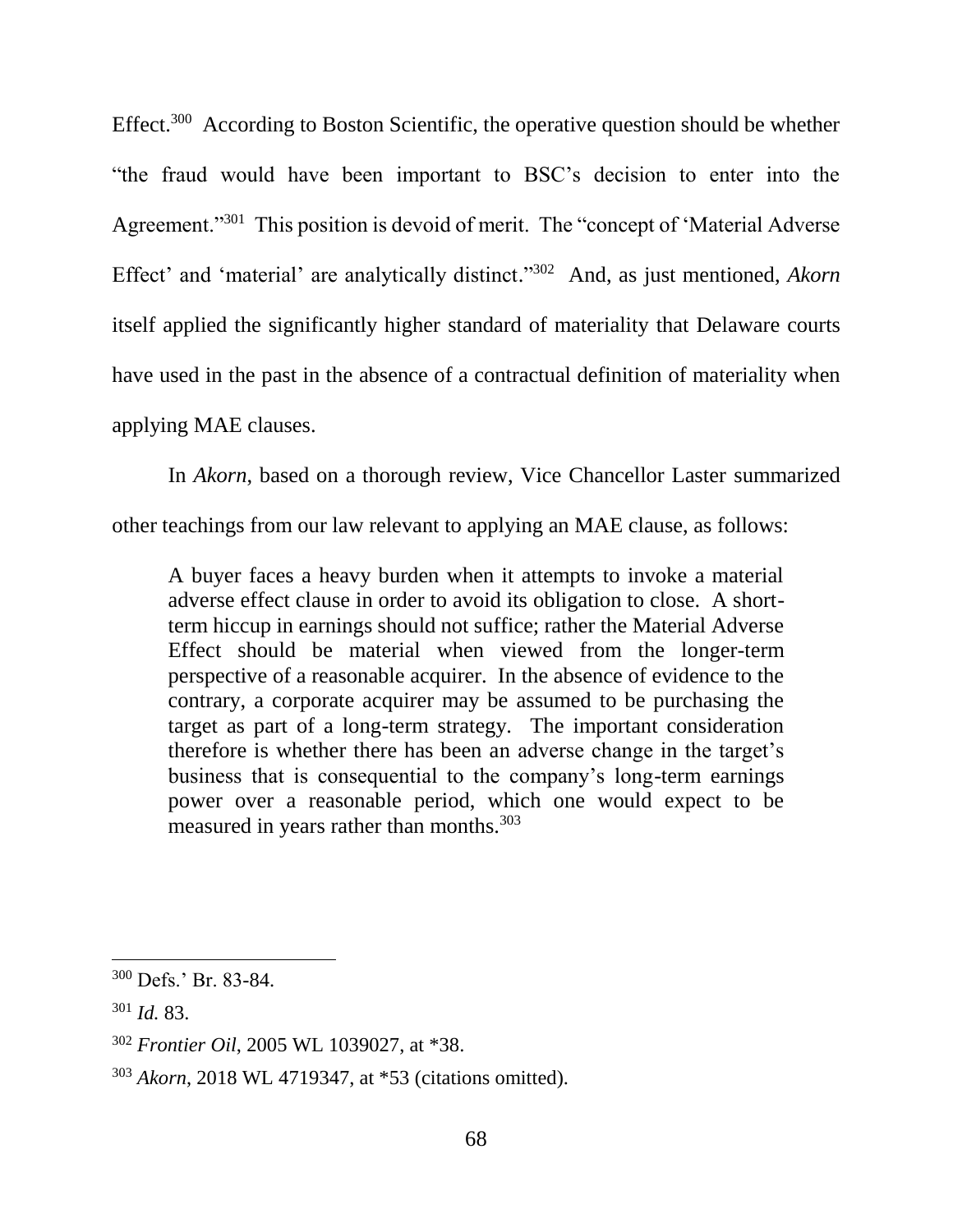"The 'reasonably be expected to' standard is an objective one."<sup>304</sup> "Future" occurrences qualify as material adverse effects" and "an MAE can have occurred without the effect on the target's business being felt yet."<sup>305</sup> But "a mere risk of an MAE cannot be enough."<sup>306</sup> "There must be some showing that there is a basis in law and in fact for the serious adverse consequences prophesied by the party claiming the MAE."<sup>307</sup> When determining if something would reasonably be expected to result in an MAE, the court considers "quantitative and qualitative aspects."<sup>308</sup>

During post-trial argument, the parties disagreed on how the termination provision in Section 8.1(f) interacts with the Representations Condition in Section 7.2(b), which contains the forward-looking "would reasonably be expected" MAE requirement. The court requested supplemental briefing on that dispute, which

<sup>304</sup> *Id.* at \*46 (internal quotation marks omitted).

<sup>305</sup> *Id.* 

<sup>306</sup> *Id.* at \*65; *see also* Kling & Nugent, *supra* note 231, § 11.04[9], at 11-60 n.102 (discussing the "reasonably be expected to" standard).

<sup>307</sup> *Akorn*, 2018 WL 4719347, at \*65 (quoting *Frontier Oil*, 2005 WL 1039027, at \*36 n.224). Vice Chancellor Laster noted that one commentator "argues that the 'would reasonably be expected' formulation is best thought of as meaning 'likely to happen,' with the likely, in turn, meaning a 'degree of probably greater than five on a scale of ten,'" which the Vice Chancellor equated to "more likely than not." *Id.* at \*65 n.646 (citations omitted).

<sup>308</sup> *Id.* at \*65 (citing *Frontier Oil*, 2005 WL 1039027, at \*37).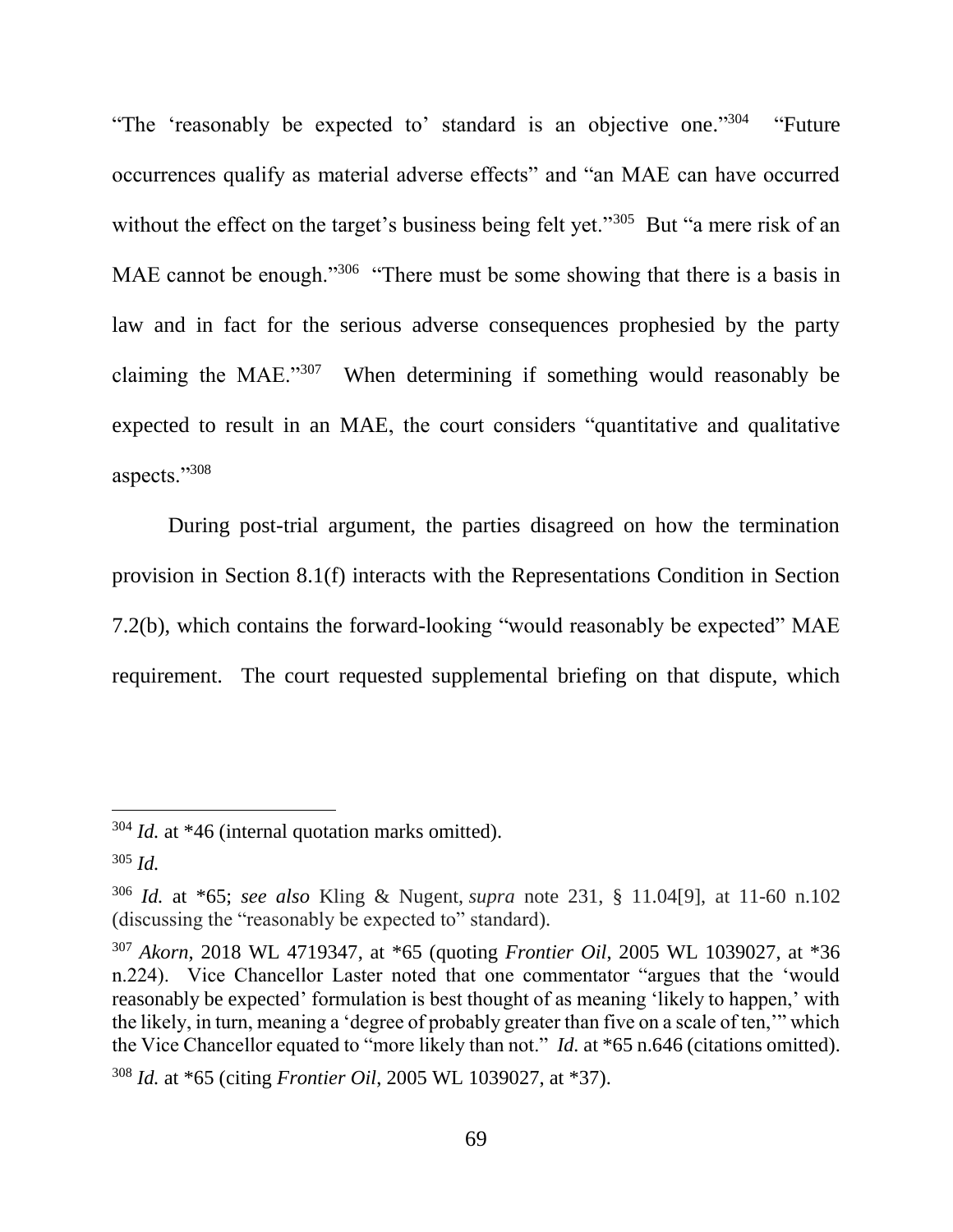highlighted two temporal issues concerning the interplay of those provisions. The court addresses these temporal issues next.

To repeat, under Section 8.1(f), Boston Scientific may terminate the Agreement "at any time prior to the Effective Time" if "any representation or warranty of [Channel] contained in this Agreement shall be inaccurate or shall have been breached as of the Agreement Date . . . such that the [Representations Condition] would not be satisfied."<sup>309</sup> The Representations Condition in Section 7.2(b), including the preface, states in relevant part:

7.2 Conditions to the Obligation of [Boston Scientific] and Merger Sub. The obligations of [Boston Scientific] to consummate the Merger after delivery of . . . a Put Option Election Notice by [Channel] are subject to the satisfaction of the following further conditions . . . :

\* \* \*

(b)(i) Each of the representations and warranties of [Channel] contained in this Agreement . . . shall have been true and correct at the time originally made . . . except to the extent the failure of any such representations and warranties to be true and correct does not have and would not reasonably be expected to have a Material Adverse Effect on [Channel]. . . . For clarity, it is agreed that the condition set forth in clause (b)(i) of this paragraph shall be deemed to be satisfied unless any failures of the representations and warranties identified in clause (b)(i) to be true and correct has or would reasonably be expected to have a Material Adverse Effect on Channel.<sup>310</sup>

<sup>309</sup> Agreement § 8.1(f).

<sup>310</sup> *Id.* § 7.2.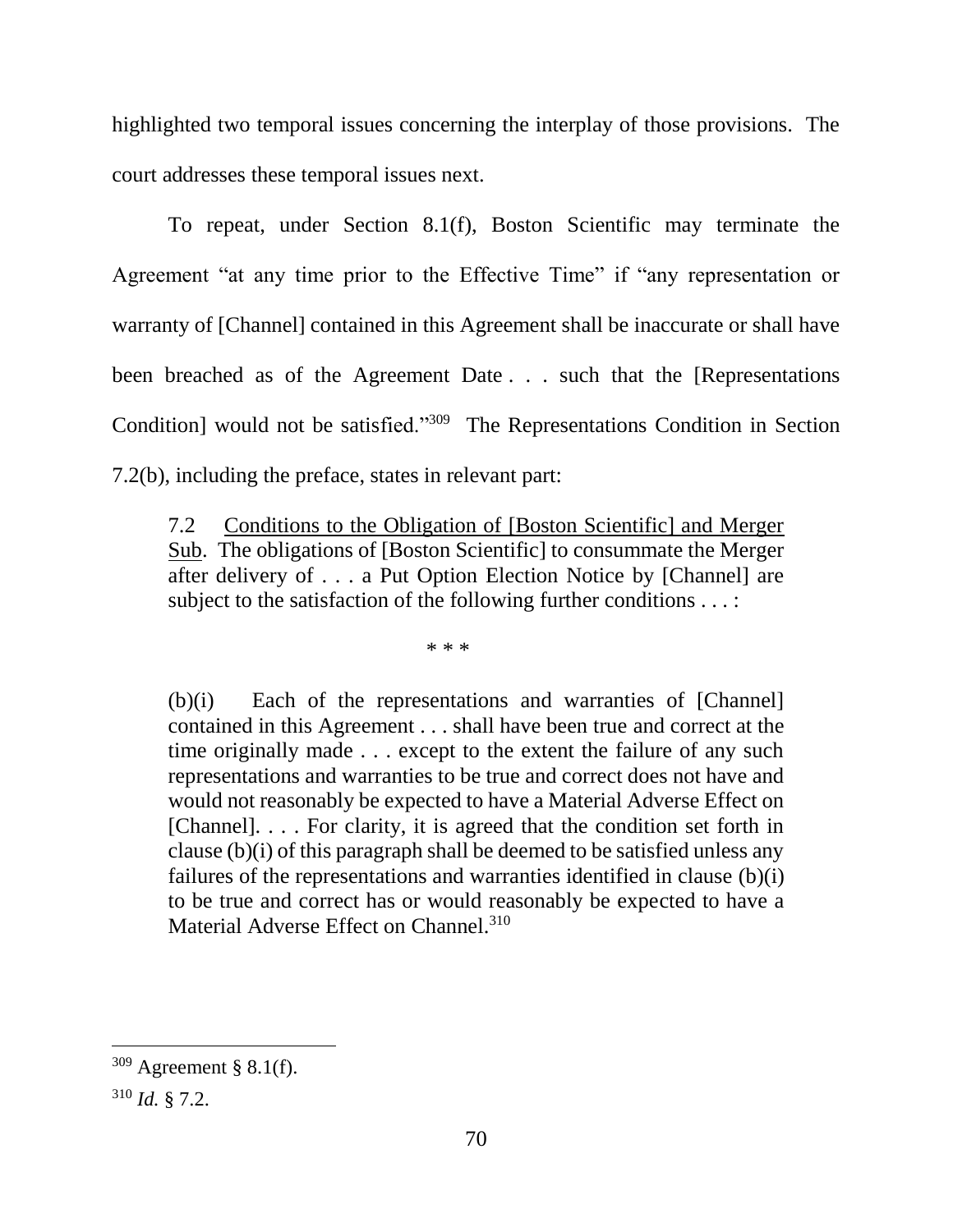The first temporal issue arising from reading these two provisions together is determining what date the court should look to in assessing whether there was a reasonable expectation that an MAE would occur at some point in the future. The second issue is at what point in time, as of that date, an MAE "would reasonably be expected" to occur.

With respect to the *first* issue, Channel contends that Section 8.1(f) requires the court to evaluate whether there was a reasonable expectation of an MAE as of the date Boston Scientific provided its notice of termination, *i.e.*, on May 11, 2018.<sup>311</sup> Boston Scientific agreed during post-trial argument that the termination date was the relevant date, $312$  but then changed its position. It now asserts that the relevant date is "shortly after March 6, 2018" because that is when Boston Scientific read the Greenleaf Report and "formed the expectations that led to termination."<sup>313</sup> This flip of position is odd given Boston Scientific's stance at post-trial argument that the two-month difference between March and May of 2018 is immaterial to whether it was entitled to terminate the Agreement under Section  $8.1(f).<sup>314</sup>$  In any event, the court finds that the appropriate date to use is the termination date.

<sup>311</sup> Pl.'s Supp. Answering Br. 1, 18 (Dkt. 207).

<sup>312</sup> *See* Post-Trial Tr. 25, 43 (July 26, 2019) (Dkt. 203).

<sup>313</sup> Defs.' Supp. Opening Br. 13 (Dkt. 206).

 $314$  Post-Trial Tr. 43 ("So what – the logical way to read the contract is at the time you terminate – because you can terminate at any time – was there a reasonable expectation of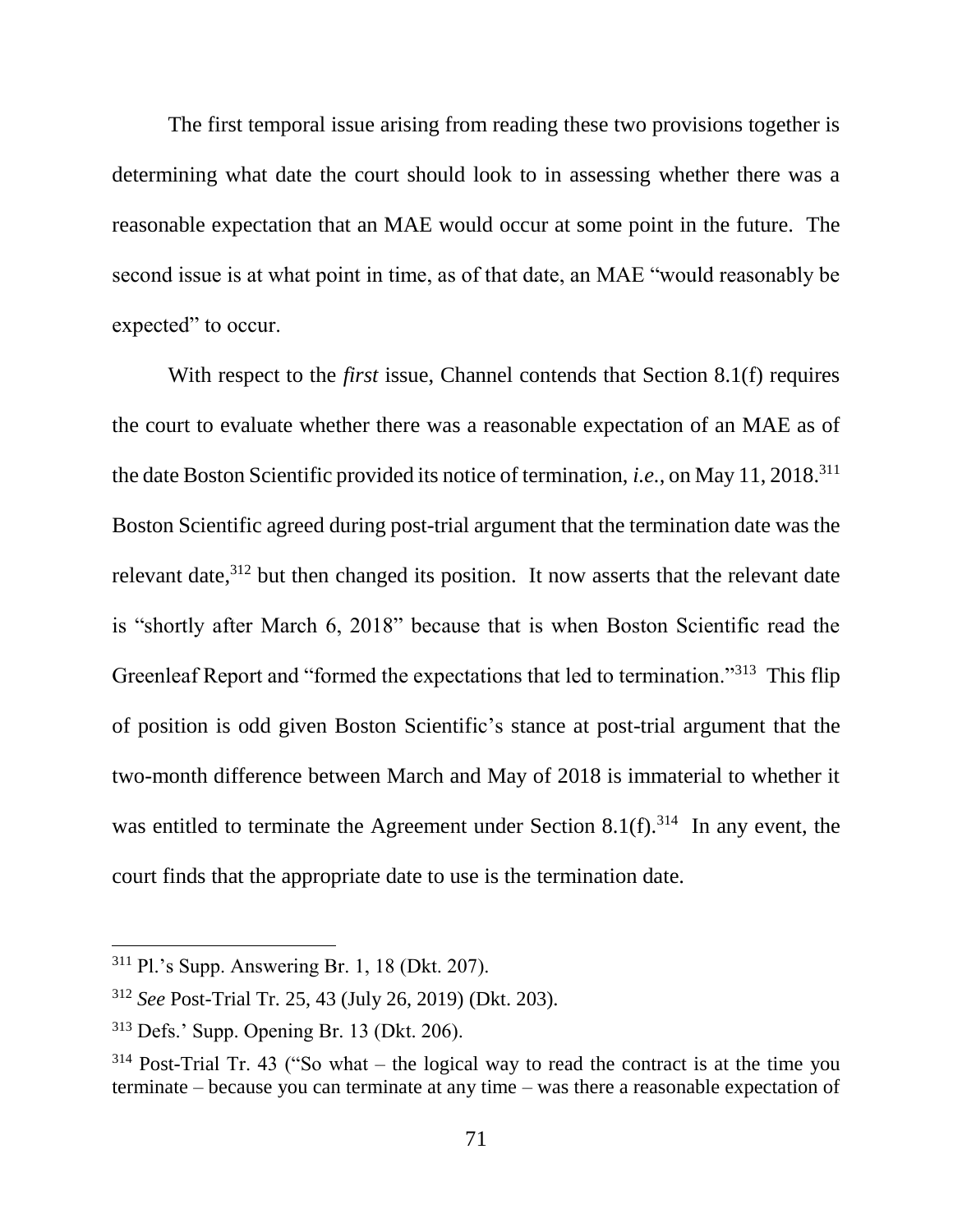The critical language of the MAE provision in Section 7.2(b) is that an MAE must "reasonably be expected"—an objective standard. As a matter of common sense, the logical time to test whether a party had an objective right to terminate under Section 8.1(f) is to examine the facts and circumstances when the party actually took action to terminate. This approach is not only logical, it provides precision by fixing a specific date to apply the terms of the contract, whereas using an earlier date invites guesswork and imprecision on what date to use. Boston Scientific advances no persuasive reason for using an earlier date and the court can conceive of none. To the contrary, Boston Scientific's change of position appears to be a pretext to try to elide evidence unhelpful to its case (*i.e.*, the FDA's approval of Channel remediation plan in April 2018) even though Boston Scientific did not have the strength of its convictions to terminate the Agreement before Channel received that approval. Based on the foregoing, the court finds that the most sensible way to read the Agreement is to consider, as of the termination date, whether there was a reasonable expectation of an MAE.

With respect to the *second* issue, Channel contends that Section 8.1(f) requires Boston Scientific to prove, as of termination, that any inaccuracies in Channel's representations were such that an MAE would reasonably be expected as of the time

an MAE. So May-March, I mean, it doesn't matter because there was – nothing happened materially between  $-$  ").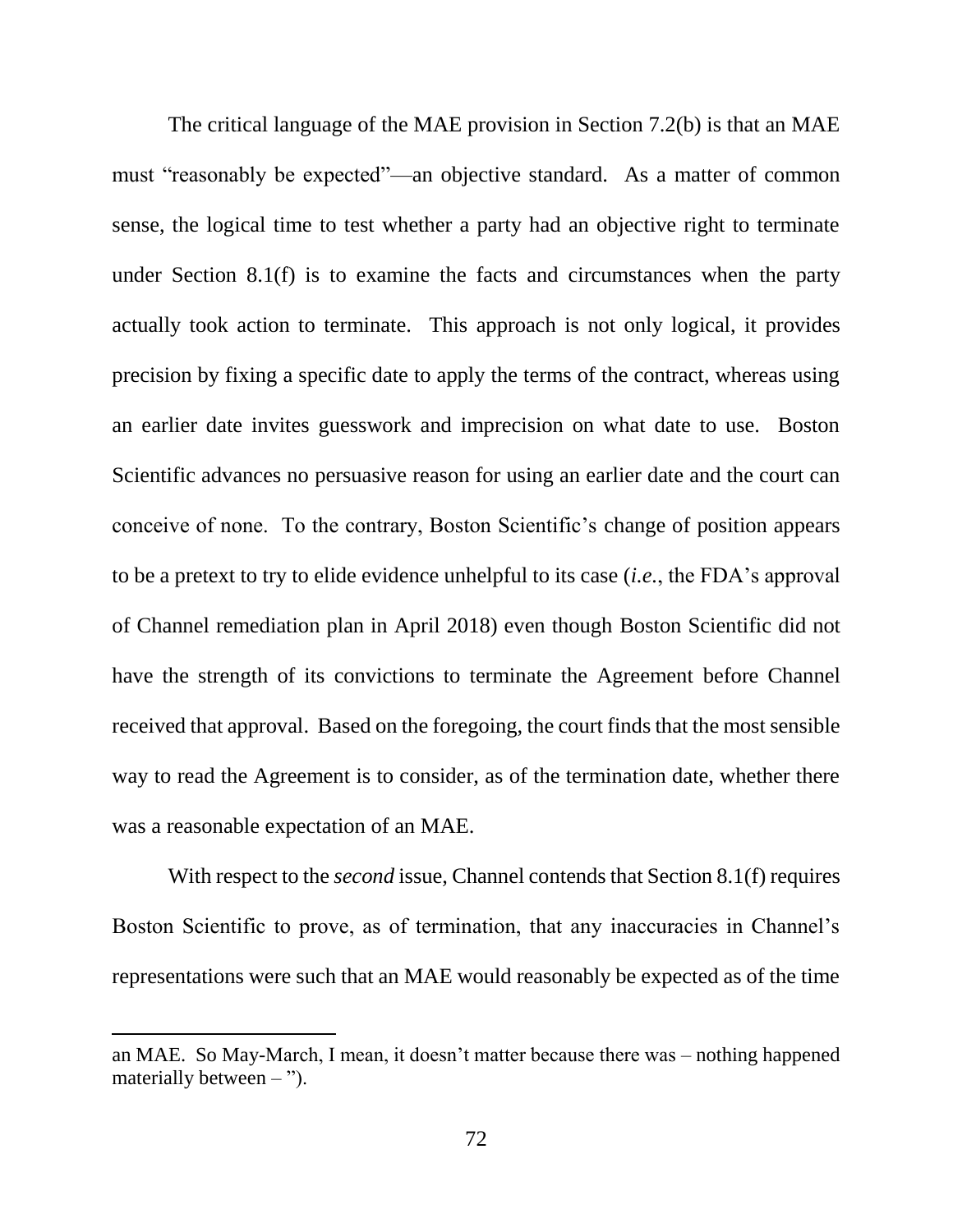of the anticipated closing.<sup>315</sup> Boston Scientific agrees that the "reasonably be expected" language in Section 7.2(b) is "an inherently forward-looking concept,"<sup>316</sup> but it is silent on what time frame the court should consider in applying Section 8.1(f), which means the inquiry would be open-ended.<sup>317</sup> For the reasons explained below, the court agrees with and adopts Channel's interpretation.

A key difference between the parties' interpretations is their treatment of the preface to Section 7.2(b), quoted above, as it relates to Section 8.1(f). Before considering where the parties disagree about the preface, it is useful to review what is not in dispute. The Agreement makes clear that: (i) Channel could only exercise its put-right if Cerene received FDA approval on or before September 30, 2019; (ii) upon receipt of FDA approval, Channel had twenty-one days to deliver a Put Option Election Notice; and (iii) upon delivery of the Put Option Election Notice, Boston Scientific would be obligated to close within  $15 \text{ days}$ .<sup>318</sup> The record also shows that, when the parties entered into the Agreement, they expected that FDA would approve Cerene in the first quarter of 2019.<sup>319</sup> All of this means that the parties expected the transaction to close in April or May of 2019.

<sup>315</sup> Pl.'s Supp. Answering Br. 1.

<sup>316</sup> Defs.' Supp. Reply Br. 9 (Dkt. 209).

 $317$  *Id.* 6.

<sup>318</sup> Agreement §§ 1.1(b), (d), 10.2 (definitions of "FDA Approval" and "Put Period"). <sup>319</sup> JX 437; JX 438; JX 297.004-005, 011-012.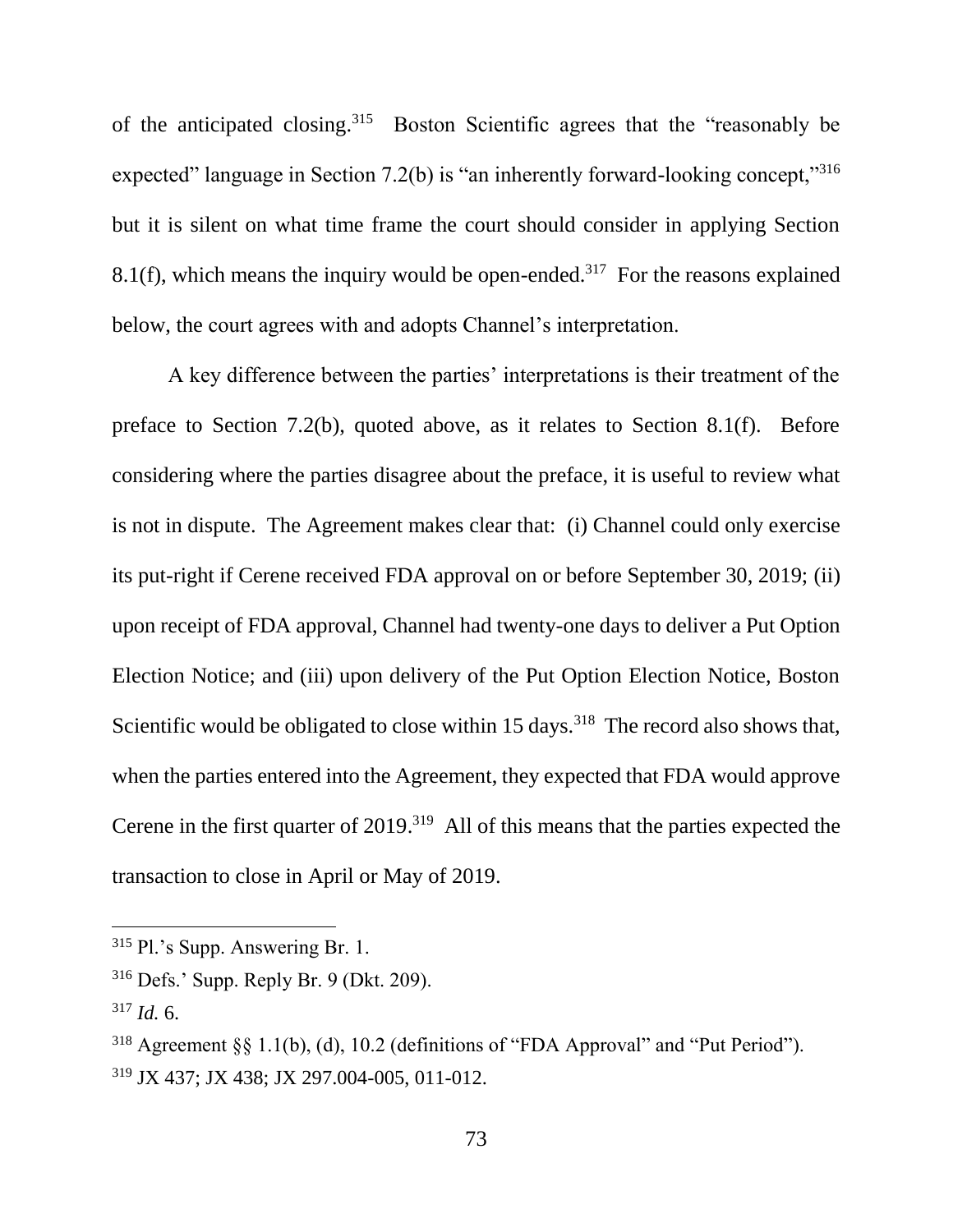Turning to the parties' areas of disagreement, Channel contends that because "Section 7.2(b) is a closing condition  $\dots$  whether it 'would not be satisfied'  $\dots$ therefore must be assessed at the expected time of closing." $320$  For the reasons just explained, the way the preface operates supports this timing.

As an interpretative matter, Channel argues that the preface "is a necessary and indispensable part of the section" both "grammatically and logically" because they are "both part of the same sentence" and "without the preface, Section 7.2(b) contains nothing more than an abstract statement."<sup>321</sup> The court agrees. Indeed, the ability to terminate "at any time prior to the Effective Time"—language upon which Boston Scientific relies heavily—itself appears in the preface of Section 8.1(f).<sup>322</sup> It would be illogical to construe one of the two provisions at issue (Section 8.1(f)) in tandem with its preface while disregarding the preface for the other (Section 7.2(b)).

Boston Scientific makes essentially two other arguments opposing Channel's interpretation. Both are without merit.

First, Boston Scientific argues that Channel's interpretation would require it "to delay the exercise of its termination rights until the issuance of a Put Option Election Notice" and thus render meaningless the language in the preamble of

<sup>320</sup> Pl.'s Supp. Answering Br. 1.

 $321$  *Id.* 6.

<sup>322</sup> The preface of Section 8.1 is quoted in full in Part V below.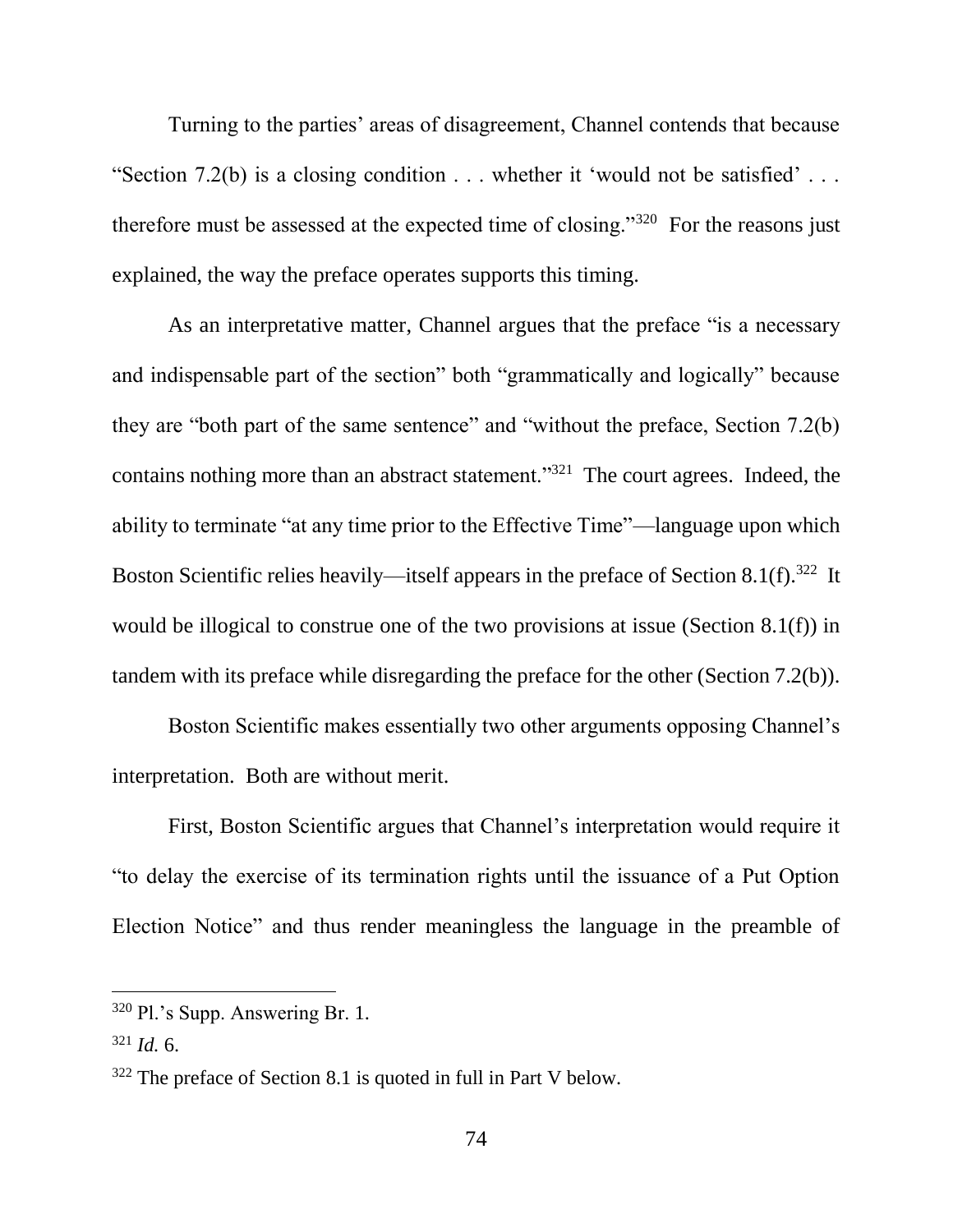Section 8.1 allowing it to terminate "at any time."<sup>323</sup> This is incorrect. Requiring Boston Scientific to prove, as of termination, that any inaccuracies in Channel's representations would reasonably be expected to have a Material Adverse Effect as of an *anticipated* closing date, does not mean that Boston Scientific would have to wait to terminate until after the issuance of a Put Election Option. Boston Scientific *can* terminate "at any time prior to the Effective Time"—whether or not Channel has delivered a Put Option Election Notice. To do so under Section 8.1(f) without violating the other terms of the Agreement simply means that Boston Scientific must show there was an inaccurate representation that, as of termination, would reasonably be expected to have a Material Adverse Effect as of when the parties anticipated the merger would close. Interpreting the Agreement in this manner gives meaning to all parts of Sections 7.2(b) and 8.1(f).

Second, Boston Scientific argues that Channel's interpretation would "render meaningless the cure provision in Section 8.1(f)," $324$  which is limited to "an inaccuracy in or breach of any representation . . . of [Channel] as of a date subsequent to the date of this Agreement."<sup>325</sup> This is a *non sequitur*. The fact that Boston Scientific could not validly terminate the Agreement under Section 8.1(f) unless the

<sup>323</sup> Defs.' Br. 1-5; Defs.' Supp. Reply Br. 9.

 $324$  Defs.' Supp. Reply Br. 10.

 $325$  Agreement § 8.1(f).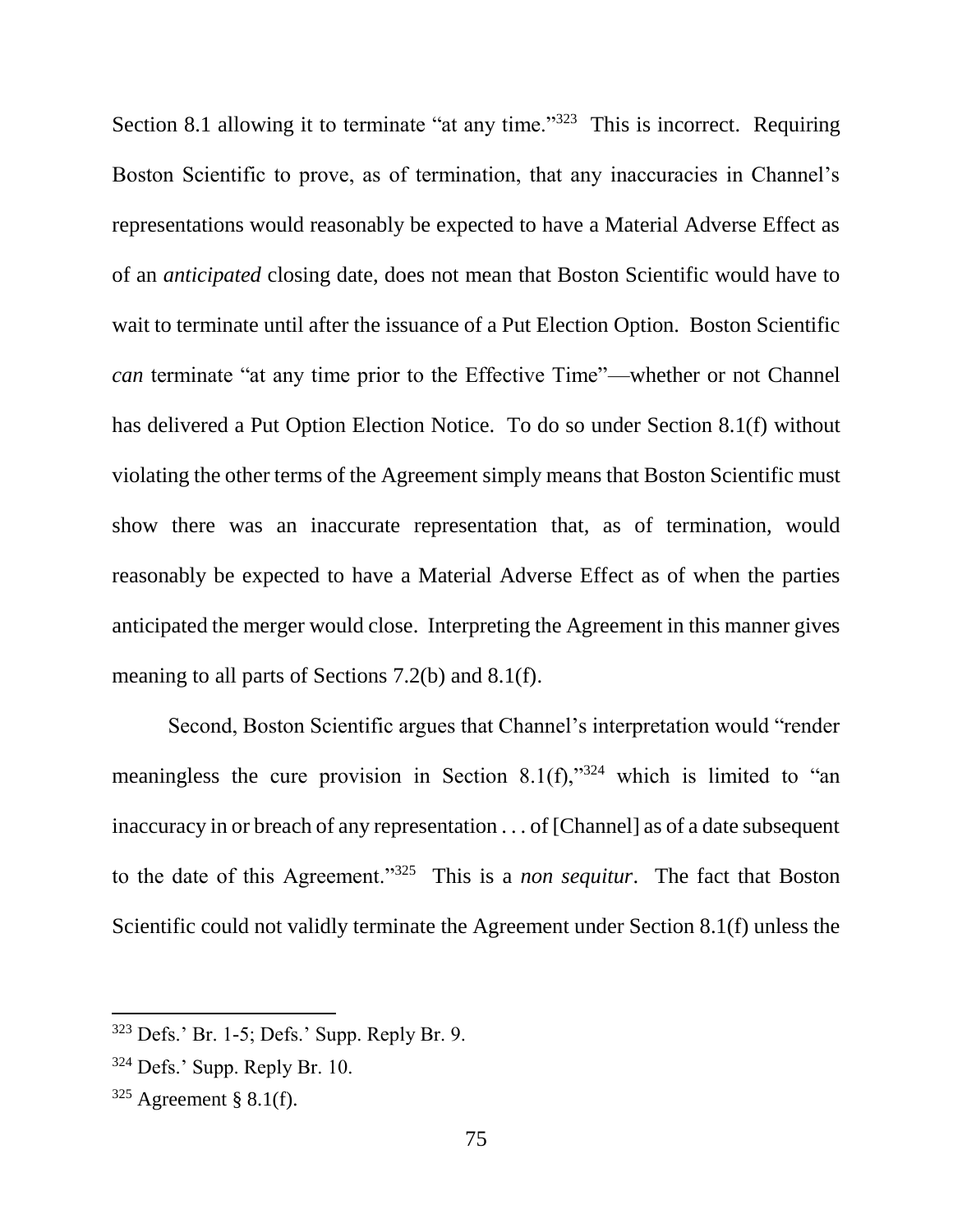alleged breach of representation reasonably would be expected to have a Material Adverse Effect has nothing to do with the cure provision in Section 8.1(f). Indeed, Channel does not dispute that it has no contractual right to cure a representation that was inaccurate as of the Agreement Date, which is logical because one cannot go back in time to fix a representation made as of a date in the past.<sup>326</sup> But that does not mean that Boston Scientific is exempted from having to establish that such an inaccuracy would reasonably be expected to have a Material Adverse Effect in order to terminate under Section 8.1(f). Nor does it mean that Boston Scientific may not have other recourse, such as indemnification rights, for inaccurate representations that would not reasonably be expected to rise to the level of a Material Adverse Effect. $327$ 

#### \* \* \* \* \*

For the reasons explained above, the court concludes that Boston Scientific has the burden to prove that, as of the termination date, the inaccurate representations in the Agreement would reasonably be expected to have a Material Adverse Effect

 $326$  Post-Trial Tr. 77 ("[Y]ou can't cure a breach of rep at signing because you can't go back and make it true at signing").

<sup>&</sup>lt;sup>327</sup> *See* Agreement § 9.2(a) (Channel "shall . . . indemnify, defend and hold harmless [Boston Scientific] . . . from and against . . . any breach by [Channel] of any representation [or] warranty . . . made by [Channel] in this Agreement."); *see also* Kling & Nugent *supra* note 231, § 1.05[2] at 1-41 ("If a representation is false when made, that is, when the agreement is executed, the representing party may be liable for damages whether or not the transaction closes.").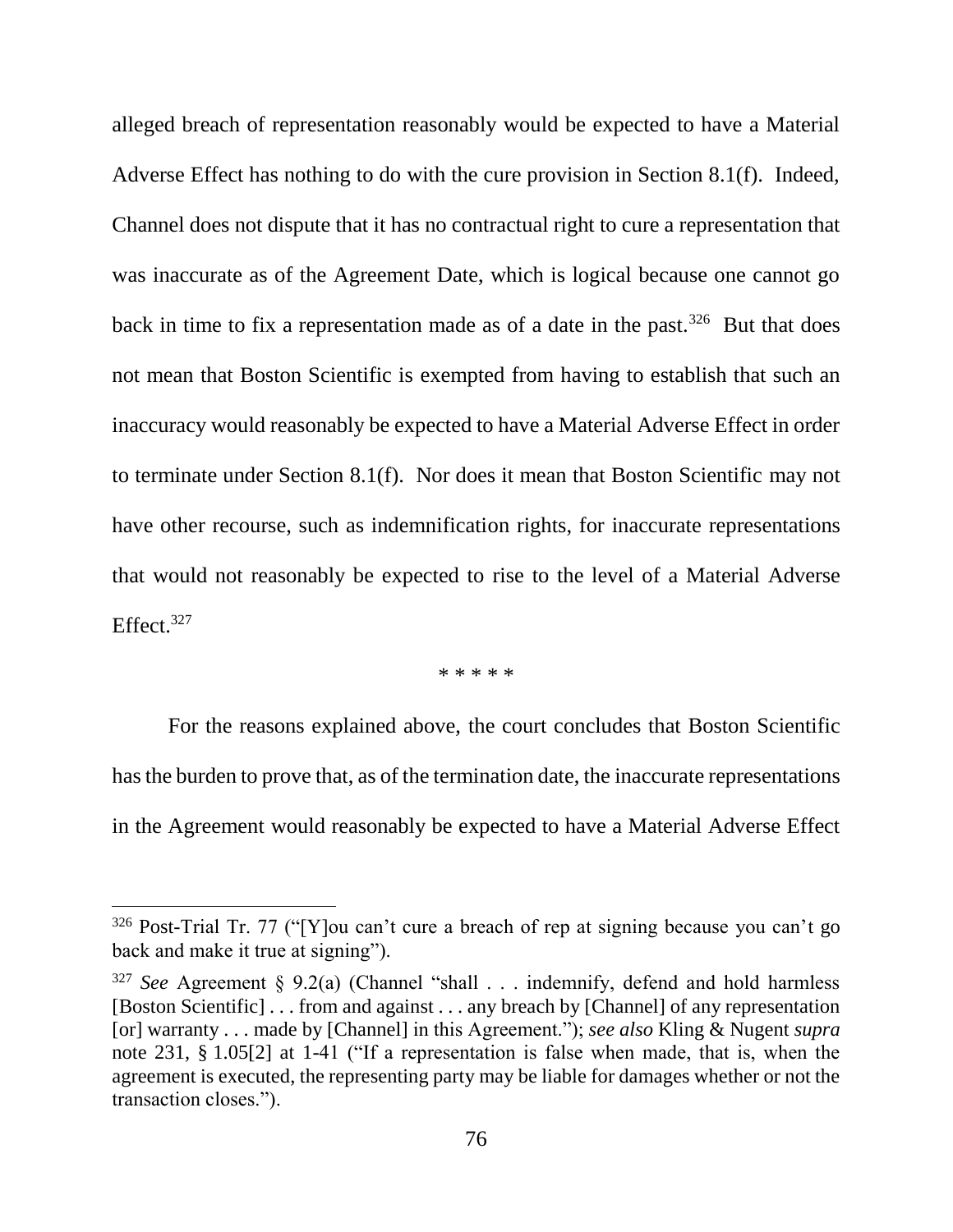on Channel around the time the parties' expected the merger to close. As it turns out, the precise timeframe in the future for examining whether an MAE would reasonably be expected ends up being of little consequence in this case. That is because, as discussed in the next section, the court finds that Boston Scientific has not proven that, as of the termination date, the inaccurate representations would reasonably be expected to have a Material Adverse Effect at any future point in time.

### **2. Boston Scientific's Evidence of an MAE**

On June 19, 2018, about one month after terminating the Agreement, Boston Scientific asserted in a letter to Channel that its "submission of false information to regulators has placed the approval of Cerene in jeopardy, thereby substantially threatening Channel's overall earnings potential."<sup>328</sup> This assertion flew in the face of many facts known to Boston Scientific when it terminated the Agreement several weeks earlier, on May 11, 2018—most significantly, the FDA's acceptance of Channel's remediation plan for premarket approval on April 18, 2018.<sup>329</sup> That action was the culmination of the following series of events:

• In late January 2018, Channel met with the FDA and made it aware of Shankar's fraud, including the six falsified reports submitted to the FDA. $330$ 

<sup>328</sup> JX 514.006.

<sup>329</sup> JX 456.005.

<sup>330</sup> Tr. 126-28 (Yu); JX 270; JX 279.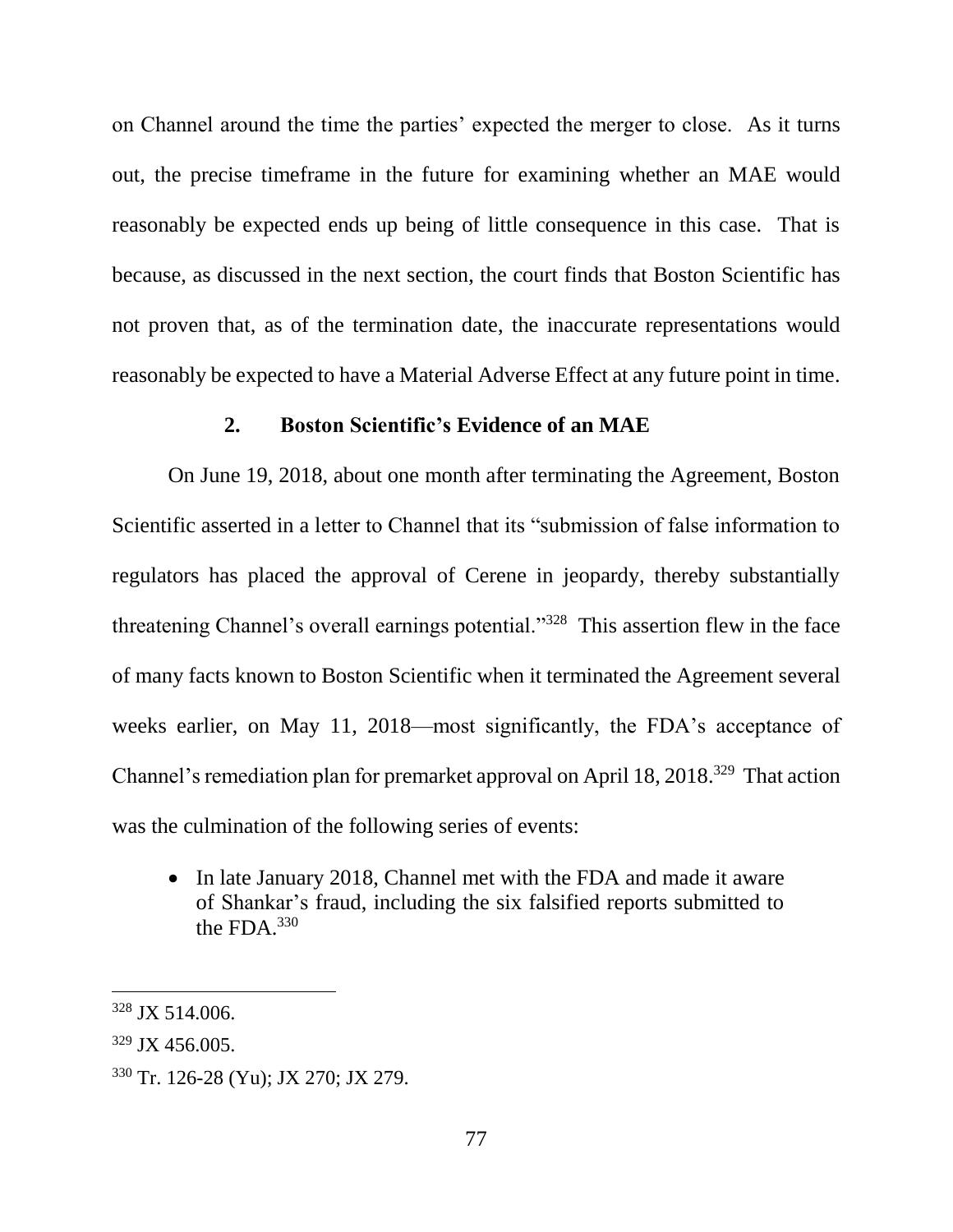- In February 1, 2018, the FDA asked Channel to withdraw and re-submit PMA Module 2 with corrected records, which Channel did. $331$
- In March 16, 2018, Channel and representatives of Greenleaf met with the FDA.<sup>332</sup> One week before that meeting, Channel provided the FDA with more than 250 pages of information about Shankar's fraud, including: (i) the Greenleaf Report, (ii) Channel's Fraud Implication Assessment Quality Plan, (iii) the fourteen IARs addressing Shankar's fraud, (iv) Brill's adverse event review, and (v) a lengthy report summarizing Channel's investigation and remediation efforts related to its IDE and PMA Module 1.<sup>333</sup>
- After receiving this information, "the FDA thanked the company for their transparency and for coming forward with the information quickly."<sup>334</sup> When asked if the FDA "would be interested in subsequent discussions regarding the issues and the status and progress of the company's remediation," the FDA responded that "follow-up would take place through the inspection process."335
- On April 18, 2018, the FDA told Channel that it "ha[d] addressed all of FDA's concerns and that the agency appreciate[d] the company's transparency and timeliness."<sup>336</sup> Since that date, the FDA did not seek any more information about Shankar's fraud.<sup>337</sup>
- Also on April 18, 2018, the FDA and Channel discussed the schedule for continuing to submit the remaining modules of the PMA and to complete the process by July—only one month later than the originally forecasted submission date of June.<sup>338</sup>

- $337$  Tr. 139 (Yu).
- <sup>338</sup> *Id.* 138; JX 436.

<sup>331</sup> Tr. 129 (Yu); JX 294; JX 494.

<sup>332</sup> Tr. 64 (Coté), 129, 132-33 (Yu); JX 401.

<sup>333</sup> JX 380; *see* Tr. 64-65 (Coté); Tr. 130-31 (Yu).

<sup>334</sup> JX 401.004; Tr. 67 (Coté).

<sup>335</sup> JX 401.004; Tr. 133-34 (Yu).

<sup>336</sup> JX 436.001.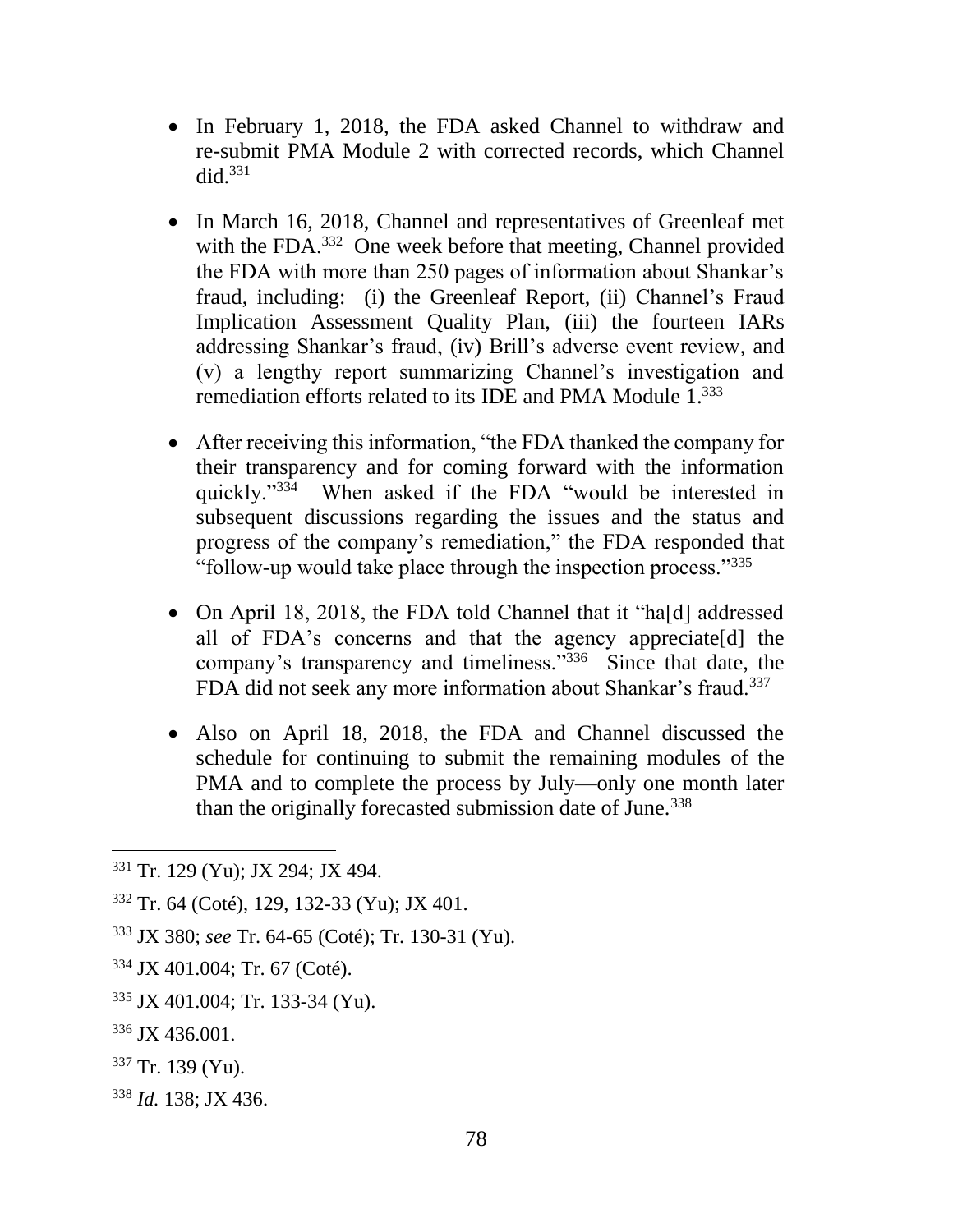The FDA's acceptance of Channel's remediation plan on April 18, 2018 strongly signaled that Shankar's fraud would not be the cause of any failure of the FDA to provide premarket approval of the Cerene device and made receipt of premarket approval—the triggering event for Channel to exercise its put-right under the Agreement to close the merger—a distinct possibility. Indeed, the FDA approved Channel's PMA application on March 28, 2019, consistent with the timeframe Boston Scientific expected before it signed the Agreement. That approval occurred a few weeks before trial. The court considers next the qualitative and quantitative aspects of the evidence of an MAE that Boston Scientific offered at trial.

#### **a. Qualitative Significance**

Presumably because Channel received FDA approval for Cerene, Boston Scientific did not press at trial its initial explanation for a reasonably expected MAE, *i.e.*, that Shankar's fraud substantially threatened Channel's overall earnings potential *by jeopardizing its chances of obtaining FDA approval*. Rather, Boston Scientific shifted its strategy to argue that Shankar's fraud was reasonably expected to have a Material Adverse Effect *notwithstanding Channel's receipt of FDA approval* on the theory that Boston Scientific would still need to remediate and retest the product before placing Cerene on the market.

Pierce, who read the Greenleaf Report in early March 2018, testified he made the decision on behalf of Boston Scientific to terminate the Agreement after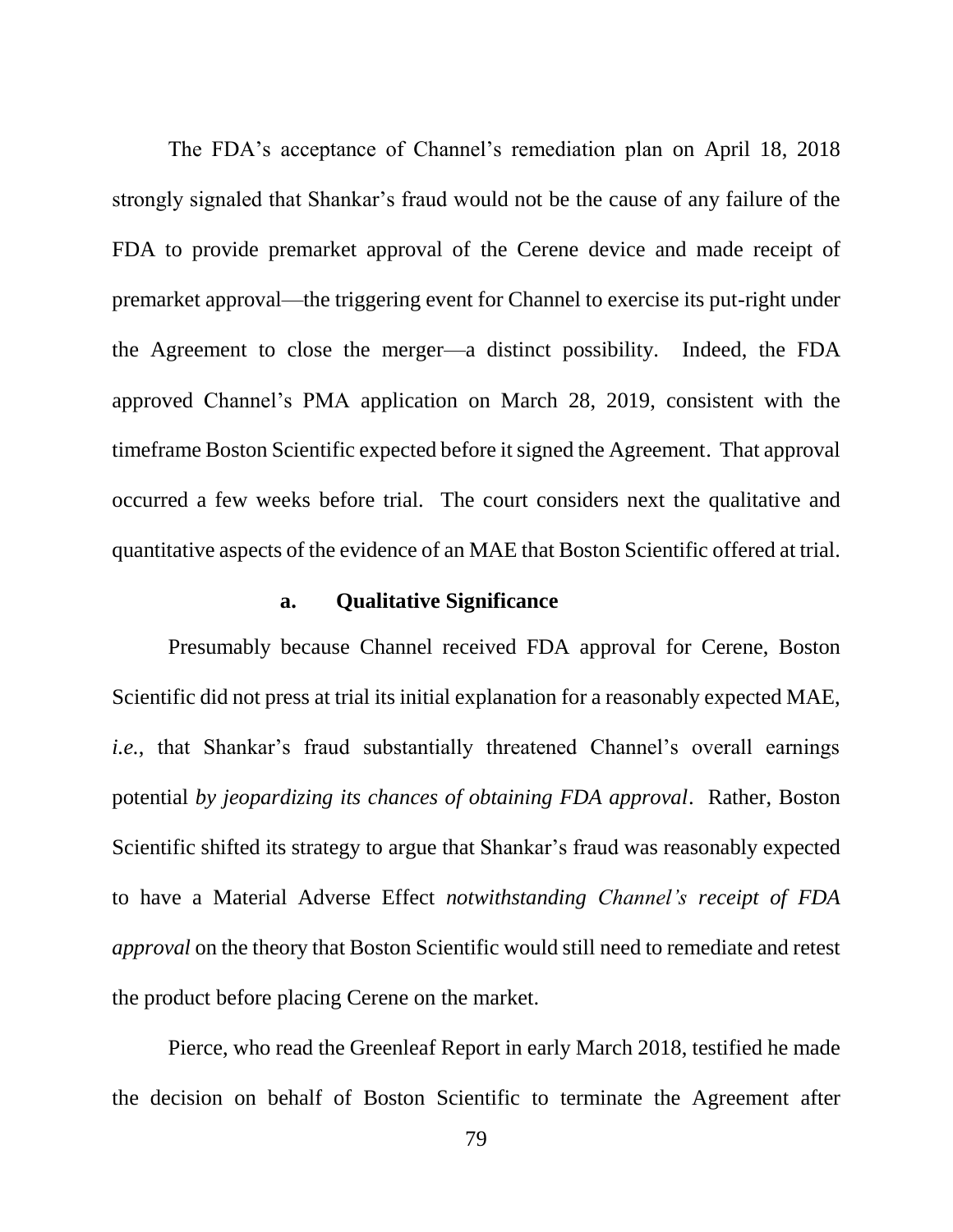receiving feedback about the Greenleaf Report from several Boston Scientific executives during a March 29 meeting.<sup>339</sup> The Greenleaf Report was the sole documentary evidence Pierce relied on in deciding to terminate the Agreement.<sup>340</sup> According to Pierce, the report made it clear to him that Boston Scientific "could only market [Cerene] in good faith by going all the way back to the beginning and redoing the entire design history file, redoing the IDE submission, reconducting the clinical trial, and ultimately resubmitting the PMA."<sup>341</sup> This stated belief is not credible, however, given the circumstances surrounding Pierce's decision to terminate the Agreement.

To start, Pierce already had received the information contained in the Greenleaf Report through the periodic updates Channel was providing Kaster and Robinson.<sup>342</sup> Pierce also oddly purported to rely on the Greenleaf Report in deciding to terminate the Agreement while ignoring Greenleaf's fundamental conclusion—

<sup>339</sup> Tr. 471-73, 478-79 (Pierce).

<sup>340</sup> *Id.* 537.

<sup>341</sup> *Id.* 472-73, 537; *see also id.* 485-86. Carr testified that he and other executives at the meeting shared Pierce's view, but Pierce was the one who made the decision and the other executives to which Carr referred (Gardner and Sukthankar) did not testify at trial. Tr. 620-21 (Carr).

<sup>342</sup> *See supra* Part I.I.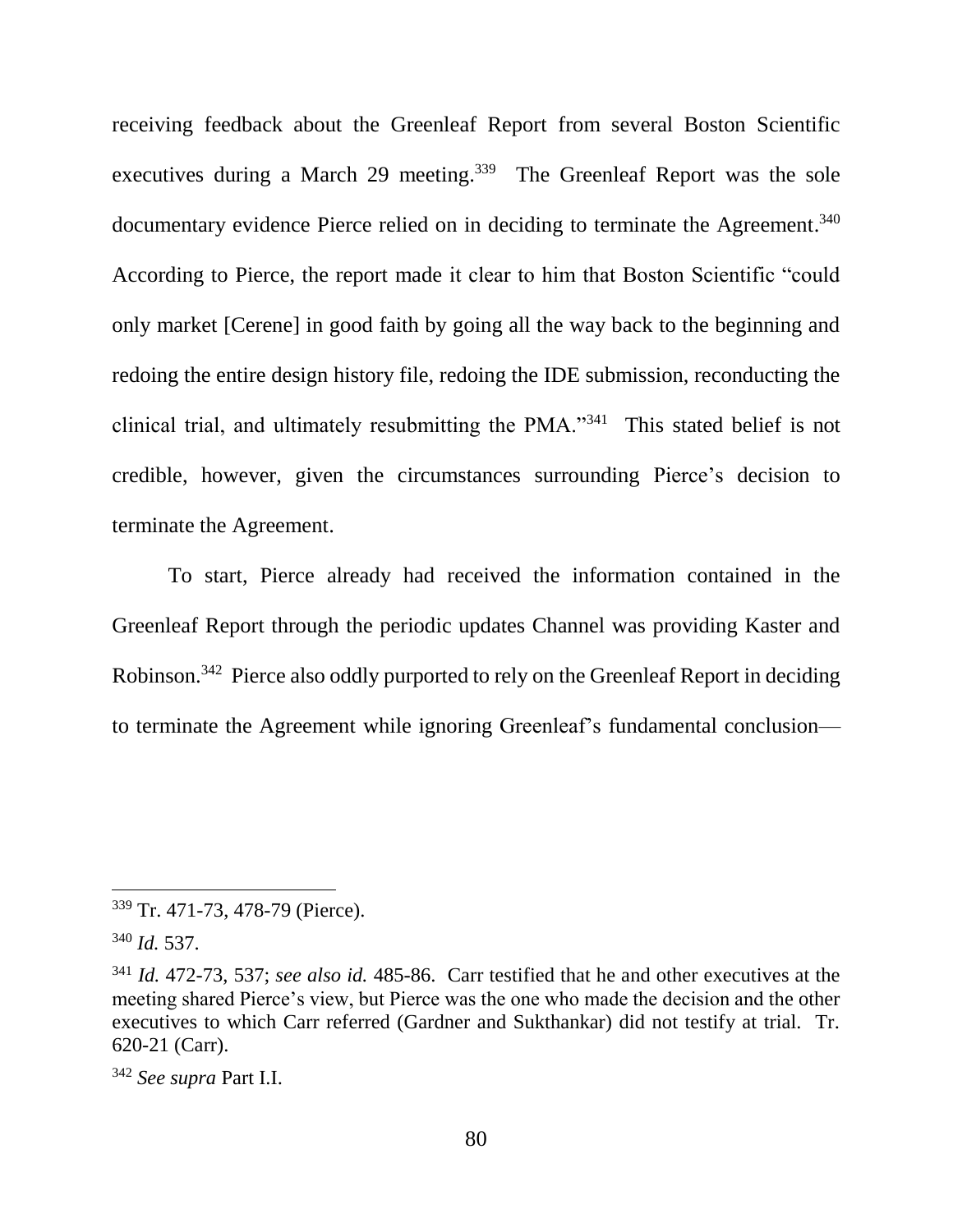that it did not find evidence that Shankar's activities had any impact on Channel's clinical data. 343

Significantly, Pierce decided to terminate the Agreement without taking any number of actions one reasonably would have expected him to take before making such a consequential decision. For example, before Pierce terminated the Agreement, no one at Boston Scientific: (i) spoke with Greenleaf or Channel about the findings in the Greenleaf Report; $344$  (ii) used an outside consultant to examine the effect of Shankar's fraud;<sup>345</sup> (iii) quantified the costs of remediating Channel's quality systems;<sup>346</sup> or (iv) made any effort to understand what Channel had done to improve its quality systems since discovering Shankar's fraud.<sup>347</sup>

Pierce also did not confer with a number of executives whose perspectives on Channel and terminating the Agreement would seem highly relevant. Pierce did not consult with Boston Scientific's Head of Quality or its Chief Medical Officer, whose "major responsibility is the clinical work associated with Boston Scientific's products and also understanding the clinical risks and benefits of Boston Scientific's

<sup>345</sup> *Id.* 522-23.

*<sup>347</sup> Id.* 642.

<sup>343</sup> JX 355.006-007.

<sup>344</sup> Tr. 516 (Pierce).

<sup>346</sup> Tr. 640 (Carr).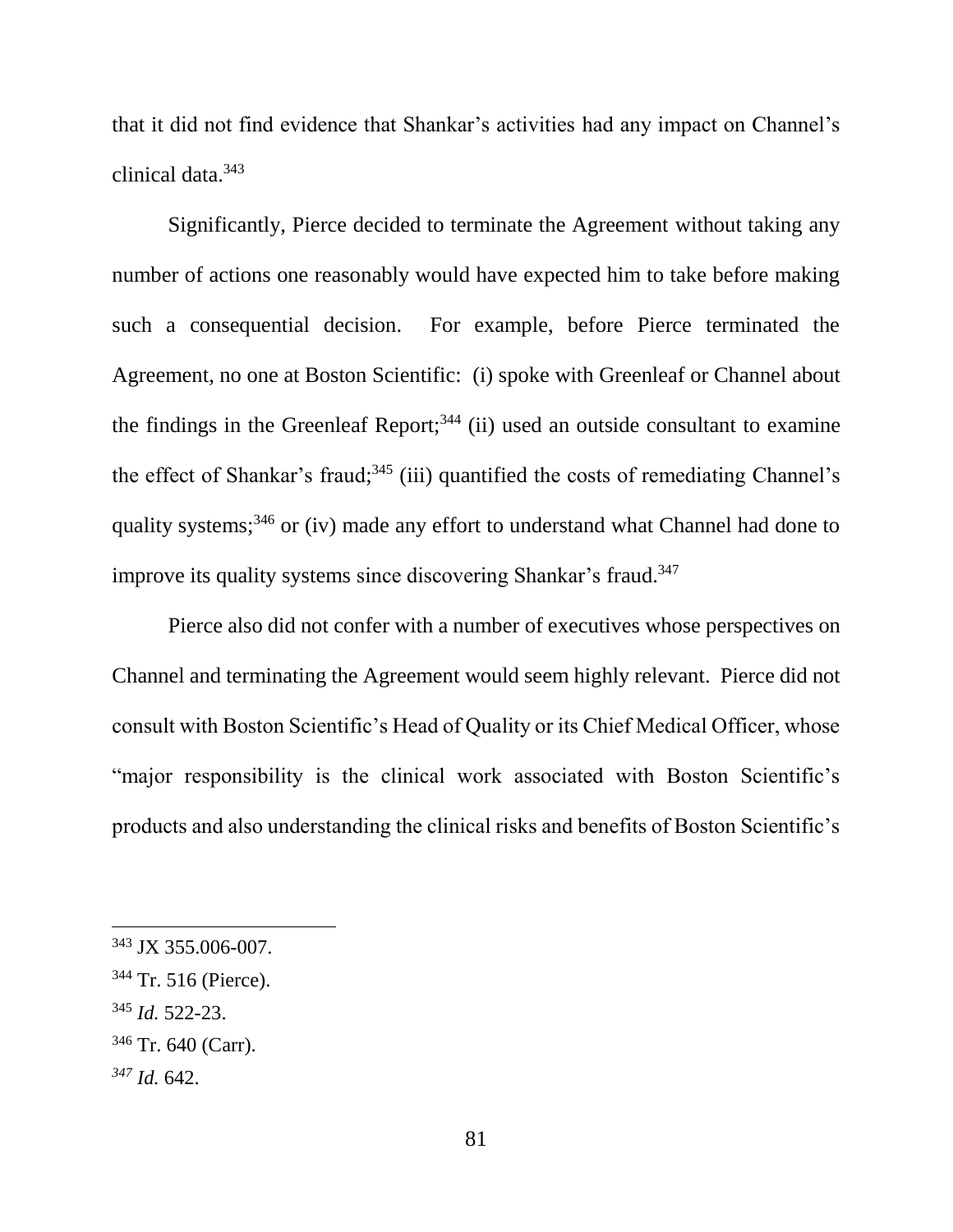products."<sup>348</sup> He also did not consult with Kaster, Boston Scientific's designee to Channel's Board and long-time Board observer, whom Pierce acknowledged knew more about Channel than he did.<sup>349</sup> At the time, Kaster believed, based on the regular Board updates he was receiving, that Shankar's fraud was "more or less" a "non-issue":

- Q. So your reaction initially upon learning this was you thought this was all a non-issue unless any of his actions impacted the data, and by "data," in your mind, when you conveyed that you were talking about human patient data?
- A. Yes.
- Q. Okay. And you know today, or at least based on what you know today, none of his actions impacted human patient data?
- A. Correct.
- Q. And I think it's fair to say based on this you still feel this is all a non-issue; correct?
- A. More or less, yeah.<sup>350</sup>

Nor did Pierce consult with Robinson, Channel's Board observer.<sup>351</sup>

Boston Scientific has no written record of the March 29 meeting and, incredibly, it did not generate a "single scrap of paper" assessing the impact of Shankar's fraud on Channel's quality system after it received the Greenleaf

<sup>348</sup> Pierce Dep. 46; Tr. 541 (Pierce).

<sup>349</sup> Tr. 538-39 (Pierce).

<sup>350</sup> Kaster Dep. 214 (objections omitted); Tr. 539-40 (video of Kaster deposition testimony); *see also* Kaster Dep. 85 (Kaster "did not have doubts" that Channel "fix[ed] whatever problems there were" arising from "Shankar's fraudulent activities on Channel and its quality systems.").

<sup>&</sup>lt;sup>351</sup> Tr. 516 (Pierce).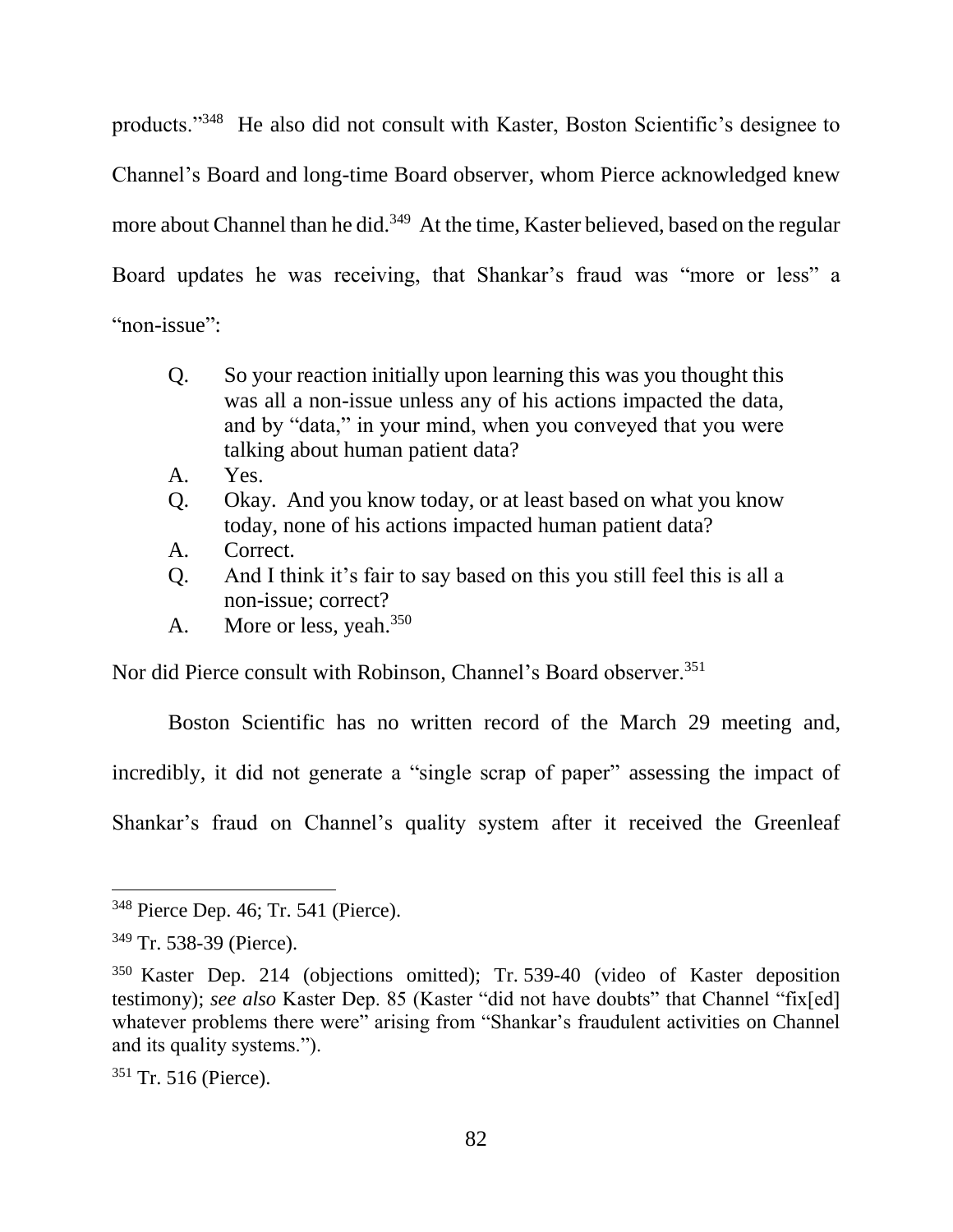Report.<sup>352</sup> The lack of any such documentation not only casts doubt on the bona fides of the termination decision, it belies Pierce's representation to Coté in an April 22 email that Boston Scientific was "thoroughly assessing the entire impact of Dinesh Shankar's actions on your quality systems, pre-clinical and clinical data as well as the putative product."<sup>353</sup>

When asked how he could justify scrapping all the work Channel had done on the Cerene device and essentially starting from scratch even after the FDA approved the device, Pierce testified that it was "based upon Boston Scientific's expectations of quality" and not an action another company necessarily would take under the same circumstances. <sup>354</sup> The weight of the evidence before the court, however, shows that Pierce's explanation is inconsistent with how Boston Scientific itself has acted in the past and that Boston Scientific's litigation position of the need to start from scratch to remediate Cerene is not objectively reasonable.

The record demonstrates, and the court finds, that FDA approval of Cerene, which appeared likely when Boston Scientific terminated the Agreement, undercuts Boston Scientific's assertion that it would need to keep Cerene off the market while it engages in its own remediation efforts and potentially conducts an additional

<sup>352</sup> *Id.* 528.

<sup>353</sup> JX 456.004.

<sup>354</sup> Tr. 476-77, 478 (Pierce).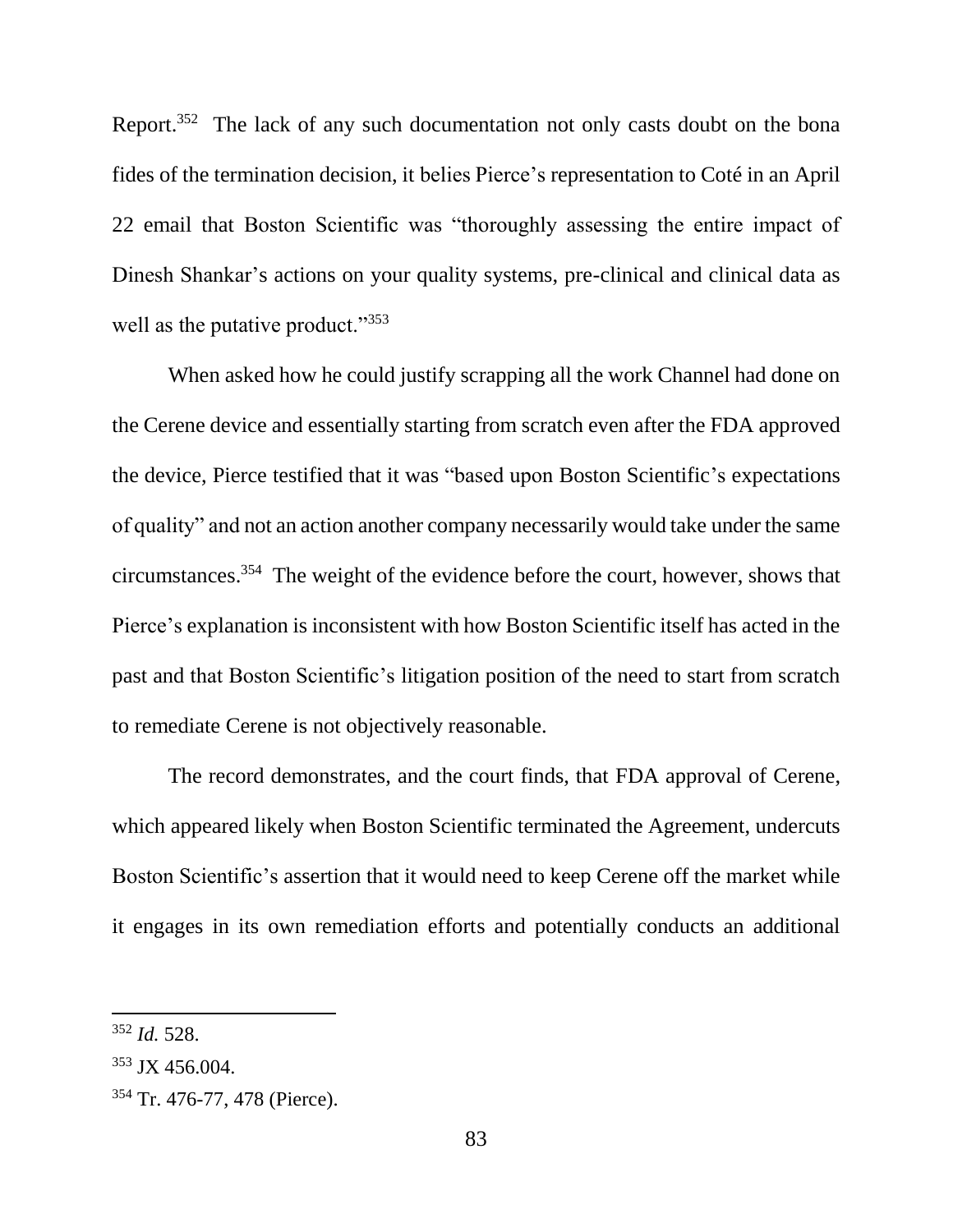clinical trial. Channel's receipt of FDA approval meant that the FDA—a highly respected neutral third party—had meticulously examined Channel's PMA submission and found that there is "reasonable assurance" that Cerene is "safe and effective."355

Testimony from Boston Scientific's own employees confirm the importance of FDA approval. For example, Carr, a senior member of Boston Scientific's quality staff who participated in the March 29 meeting with Pierce,<sup>356</sup> testified:

Q. The PMA approval progress is rigorous. Correct?

A. That's correct.

Q. And approval of a PMA indicates that FDA believes a product is safe and effective. Correct?

A. Correct.

Q. FDA would not approve a product that doesn't meet its high standards. Correct?

A. I would believe that to be true, yes.  $357$ 

Boston Scientific's corporate representative Lisa Sullivan similarly endorsed the significance of FDA approval. She testified that Boston Scientific has repeatedly contended in "thousands of product liability cases" that FDA approval demonstrates that products are safe and effective and that Boston Scientific has always been willing to rely on the FDA's statements.<sup>358</sup> In 2018, for example, in response to a

<sup>355</sup> JX 757.029-030.

<sup>356</sup> Tr. 578-79, 620-21 (Carr).

<sup>357</sup> *Id.* 683.

<sup>358</sup> Sullivan Dep. 46.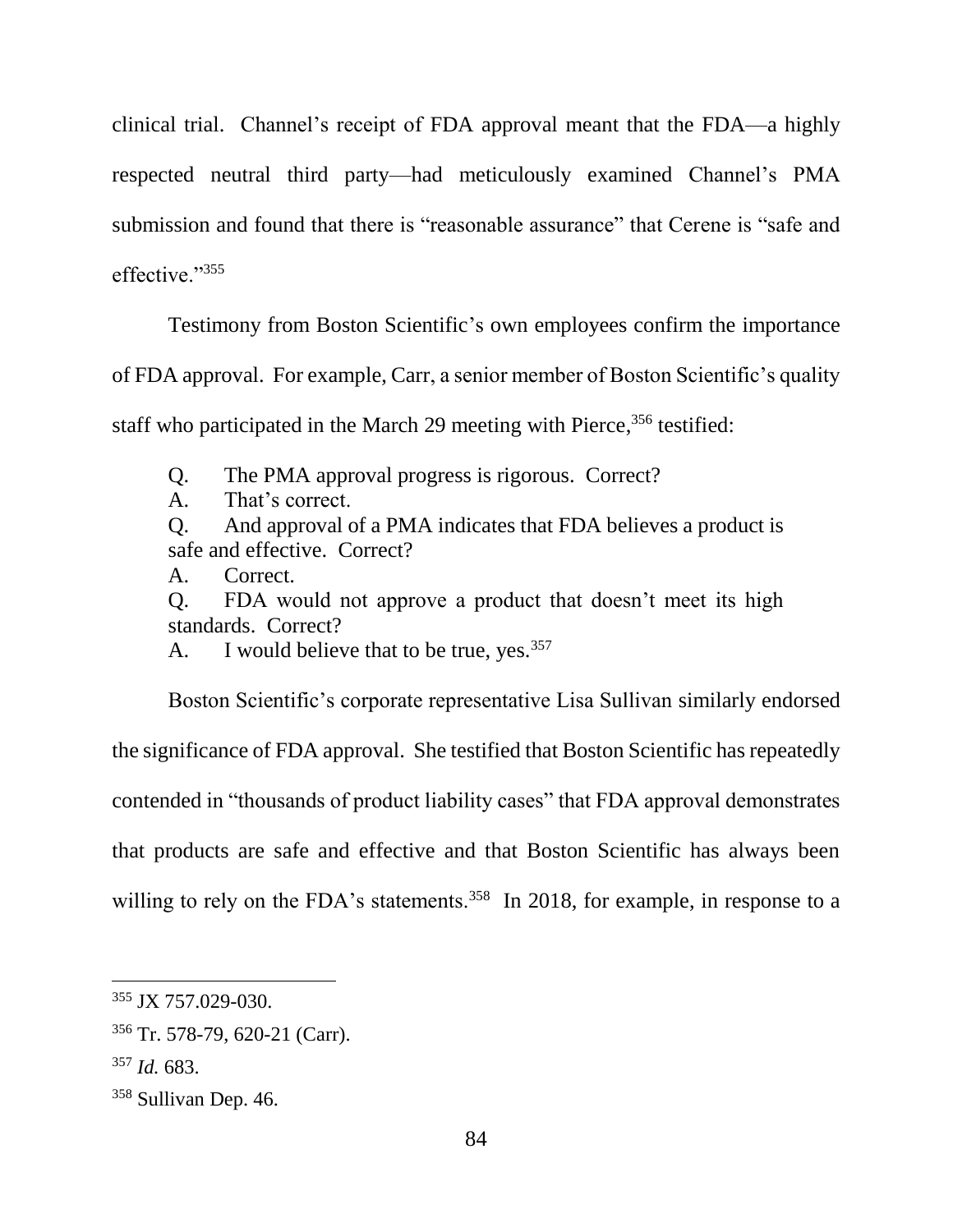60 Minutes investigatory piece about Boston Scientific's transvaginal mesh products, Boston Scientific stated that "[a]ny allegations [that] continu[e] to question the integrity or legitimacy of [the] resin [used in these products] are false and irresponsible" because the FDA had determined that a change in the resin supplier "did not raise any new safety or effectiveness concerns."<sup>359</sup>

Boston Scientific's quality expert (Reeves) could not identify any instance where Boston Scientific—or any other company—voluntarily rebuilt a quality system for a device from scratch and redid its clinical testing after receiving FDA approval.<sup>360</sup> To the contrary, Reeves acknowledged that even after one of his clients had received multiple warning letters from the FDA and had been advised to rebuild its quality system, the client continued to market the product during remediation.<sup>361</sup>

Boston Scientific offered no fact testimony of any instance where it voluntarily rebuilt a quality system from scratch and/or redid clinical testing for an FDA-approved device without prompting from the FDA, and evidence of its own past practices belies that this would be necessary before marketing Cerene. In 2015, Boston Scientific acquired American Medical Systems ("AMS"), a men's health products company, which had recently received a warning letter from the FDA

<sup>359</sup> JX 327.004.

<sup>360</sup> Tr. 837-38 (Reeves).

<sup>361</sup> *Id.* 836-37.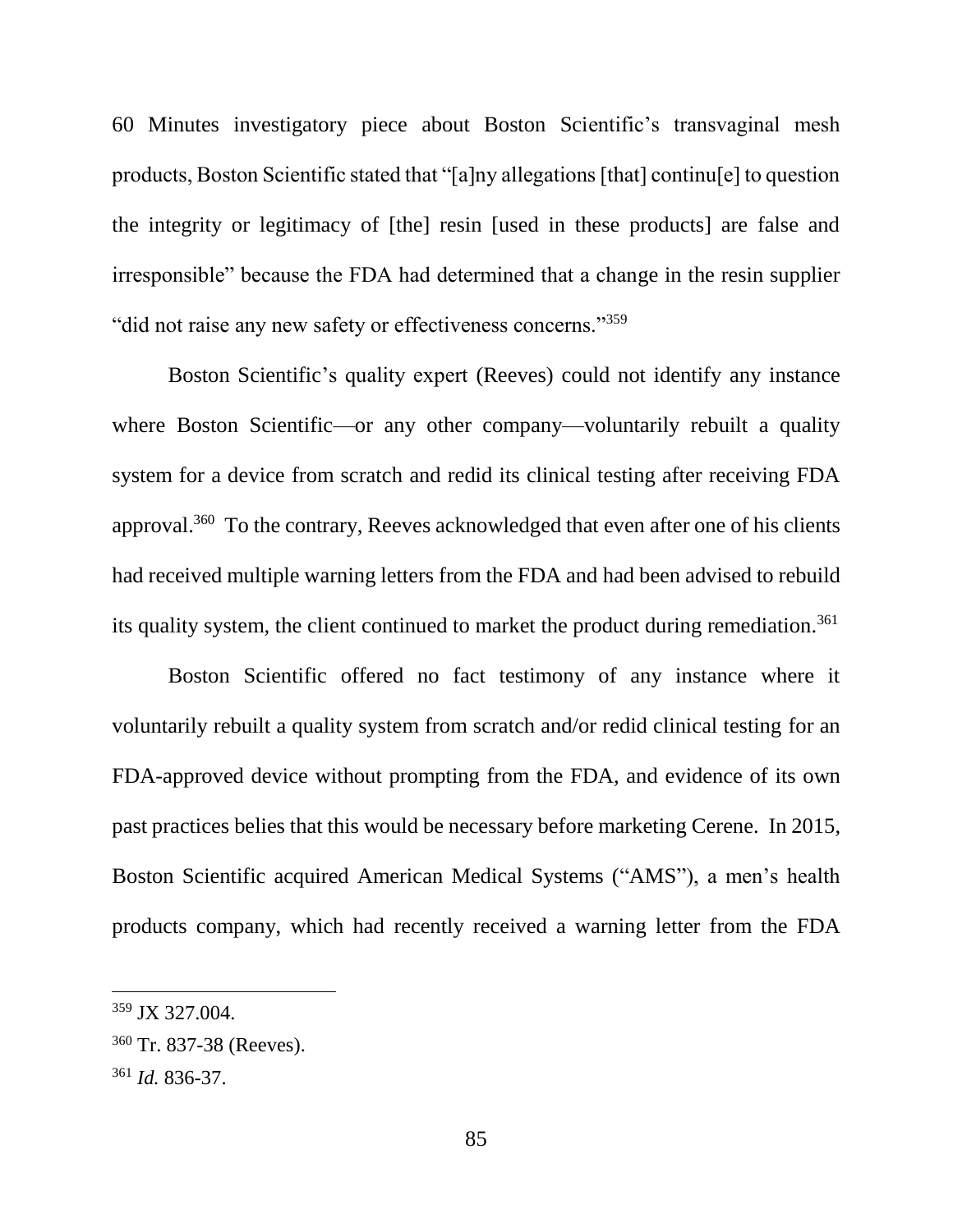concerning validation issues.<sup>362</sup> As discussed below, Boston Scientific identifies AMS as its best comparable to Channel for the cost of remediation. Yet Boston Scientific kept AMS's products on the market throughout the AMS remediation process, despite having received an FDA warning letter—something Channel has never received. 363

Boston Scientific argues that even with FDA approval, Shankar's fraud would reasonably be expected to have a Material Adverse Effect because completion of the merger would expose Boston Scientific to products liability litigation, competitive harm, and future regulatory action.<sup>364</sup> Each of these concerns is a risk that a businessperson legitimately would consider, although—to repeat—there is not a "single scrap of paper" that Boston Scientific actually analyzed any of these risks when Pierce made the termination decision.<sup>365</sup> Rather, the evidence about these concerns consists of seemingly after-the-fact rationalizations, is highly speculative and does not come close to proving that, as of the termination, Boston Scientific reasonably expected that these concerns would rise to the level of a Material Adverse Effect.

<sup>362</sup> Tr. 611 (Carr); JX 738.013.

<sup>363</sup> Tr. 675-78 (Carr).

<sup>364</sup> Defs.' Br. 58-62.

<sup>365</sup> Tr. 528-29 (Pierce).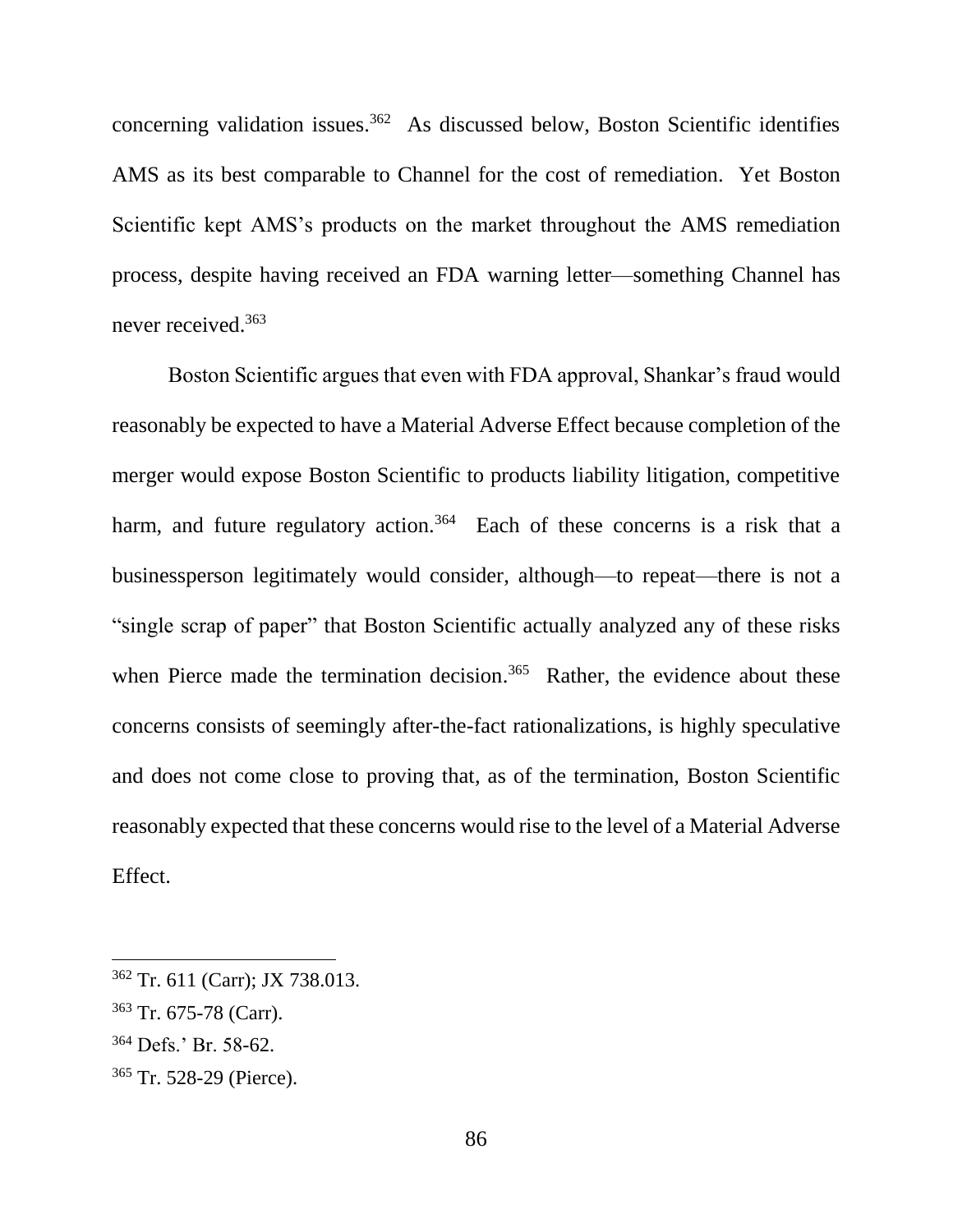With respect to product liability claims, Boston Scientific elicited testimony that details about Shankar's fraud and Channel's remediation likely would be "significant fodder" for plaintiff's attorneys in a hypothetical product liability case. 366 Boston Scientific, however, failed to identify any defect or substantive problem with Cerene that could form the basis of a products liability claim and it made no effort to quantify the increased risk of such hypothetical claims.

In *Frontier Oil*, this court declined to find that a *pending* toxic tort litigation that "could be catastrophic" for the company caused an MAE where the buyer had not "demonstrated (or even seriously tried to demonstrate) the likelihood" of an MAE resulting from the litigation or to give the court "the basis to make a reasonable and an informed judgment of the probability of an outcome on the merits."<sup>367</sup> The court noted that "the mere existence of a lawsuit cannot be determinative" of an MAE but rather "[t]here must be some showing that there is a basis in law and in fact for the serious adverse consequences prophesied by the party claiming the MAE."<sup>368</sup>

Here, Boston Scientific's product liability concerns are far weaker than the concerns that were found deficient in *Frontier Oil* because there is no pending

<sup>366</sup> Tr. 434-35 (Ulatowski); Tr. 480-81 (Pierce).

<sup>367</sup> *Frontier Oil*, 2005 WL 1039027, at \*12, \*36.

<sup>368</sup> *Id.* at \*36 n.224.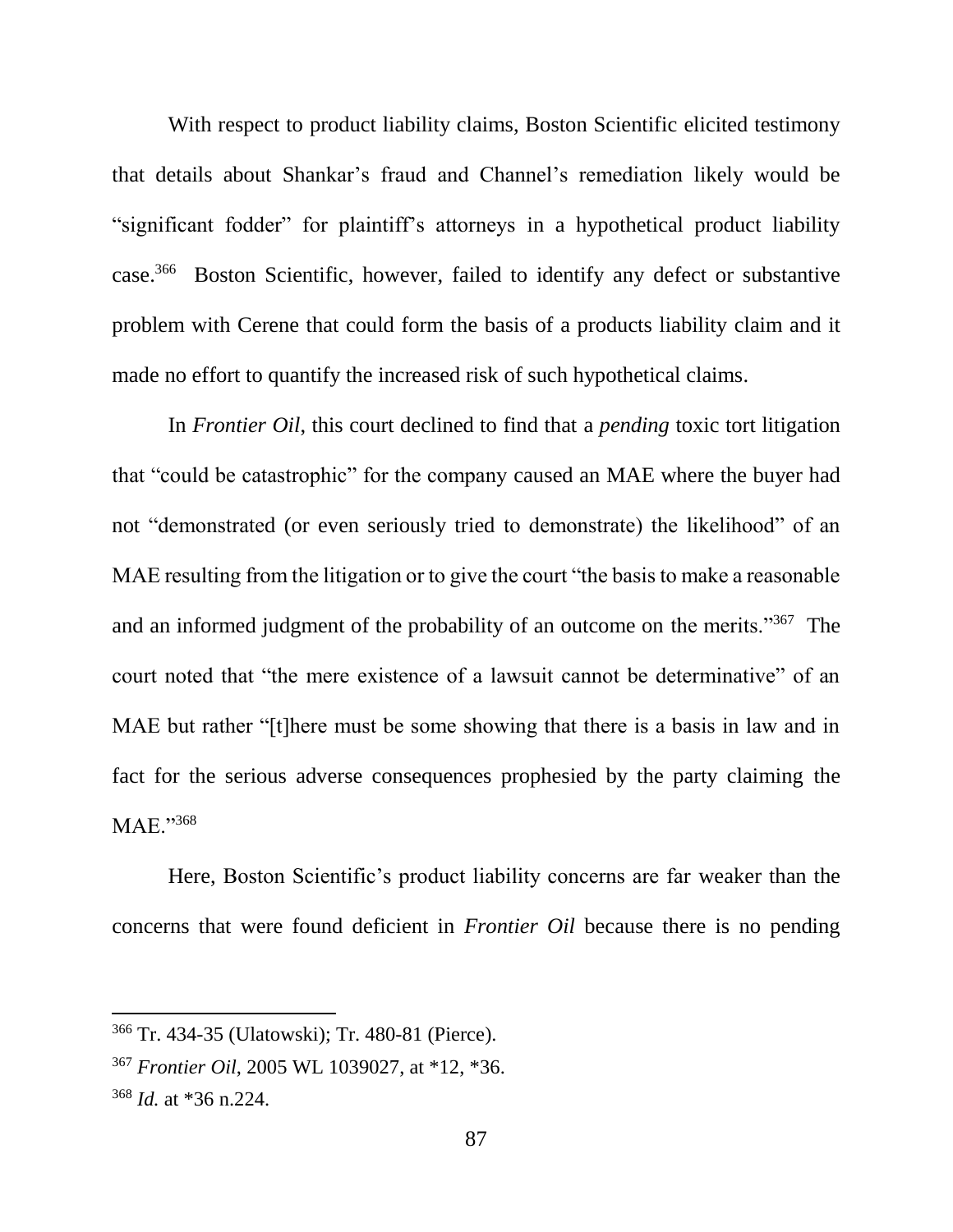litigation, there is no identified product defect or articulated basis for a product liability claim, and no showing has been made about the likelihood of any exposure or the costs involved. In short, there is no basis here "in law and in fact" for the serious consequences about which Boston Scientific is now professing concern.

With respect to competitive harm, Pierce testified that "the idea of fraud could and would be used by competitors to try to establish doubt around" Cerene.<sup>369</sup> Competitors undoubtedly will seize upon whatever debating points they think will help them gain market share but it is not self-evident that focusing on Shankar's fraud would have a material impact on Cerene sales given the imprimatur of FDA approval. Apart from simply identifying the risk of competitive harm, Boston Scientific did not present any evidence showing how Cerene's projected sales would be reduced because of Shankar's fraud if it proceeded to sell the product upon receiving FDA approval, let alone reduced so significantly as to cause a Material Adverse Effect.<sup>370</sup>

Finally, Boston Scientific argues that if the deal closes, Boston Scientific would be "susceptible to future regulatory action" on Cerene because Channel failed

<sup>369</sup> Tr. 481 (Pierce).

<sup>&</sup>lt;sup>370</sup> The only impact on sales for which Boston Scientific provided evidence was an analysis by its valuation expert. He analyzed the projected impact of delaying sales of Cerene for two to four years to re-remediate the product and, potentially, to conduct a new clinical trial. This analysis is discussed in Part IV.B.2.b.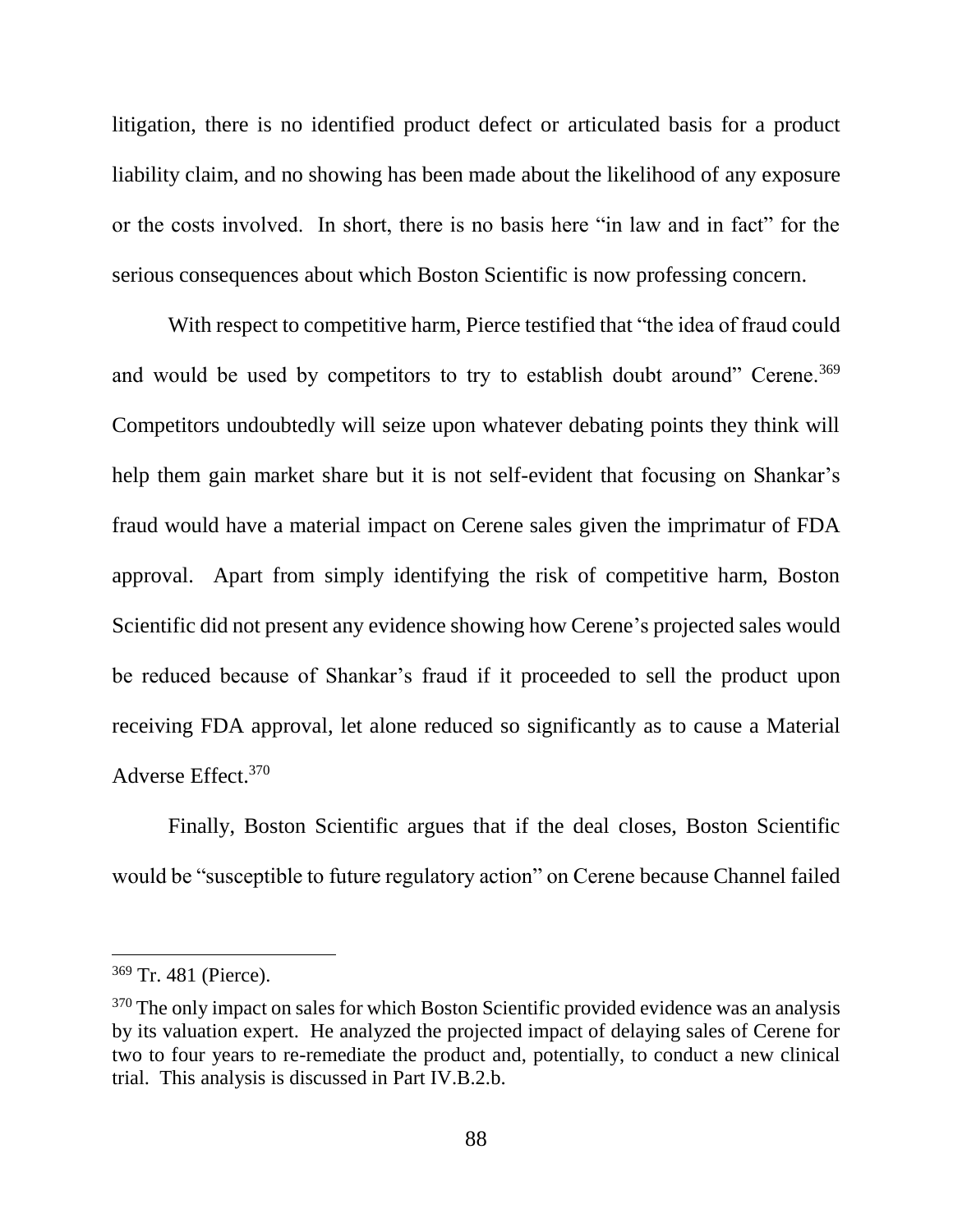to submit two documents to the FDA that were created after the FDA accepted Channel's remediation plan: the second Greenleaf report, prepared in June 2018, and an internal audit of Channel's quality management system conducted by a consultant (Linda Lovett) in September  $2018<sup>371</sup>$  It stands to reason that the introduction of any new healthcare product inherently carries a risk of future regulatory action, thus Boston Scientific must show that Shankar's fraud would reasonably be expected to significantly increase this risk. It has not done so.

Channel's FDA expert (Ulatowski) credibly testified that the FDA would not have expected Channel to produce either of these documents unsolicited.<sup>372</sup> Ulatowski explained (and the record confirms) that the FDA stated at its March 2018 meeting with Channel that the FDA inspector would follow up at the premarket approval inspection about anything the inspector thought was important to review, which is the FDA's usual procedure.  $373$  The contents of the two documents in question also do not raise any red flags concerning Shankar's fraud.

As to the second Greenleaf report, Boston Scientific focuses on its reference to a "new data integrity issue" concerning a vendor, Henry Servin & Sons, which inspected certain components. The cited data integrity issue, however, concerned

<sup>371</sup> Defs.' Br. 15, 61.

<sup>372</sup> Tr. 423-24 (Ulatowski).

<sup>373</sup> *Id.* 423-25; JX 401.004.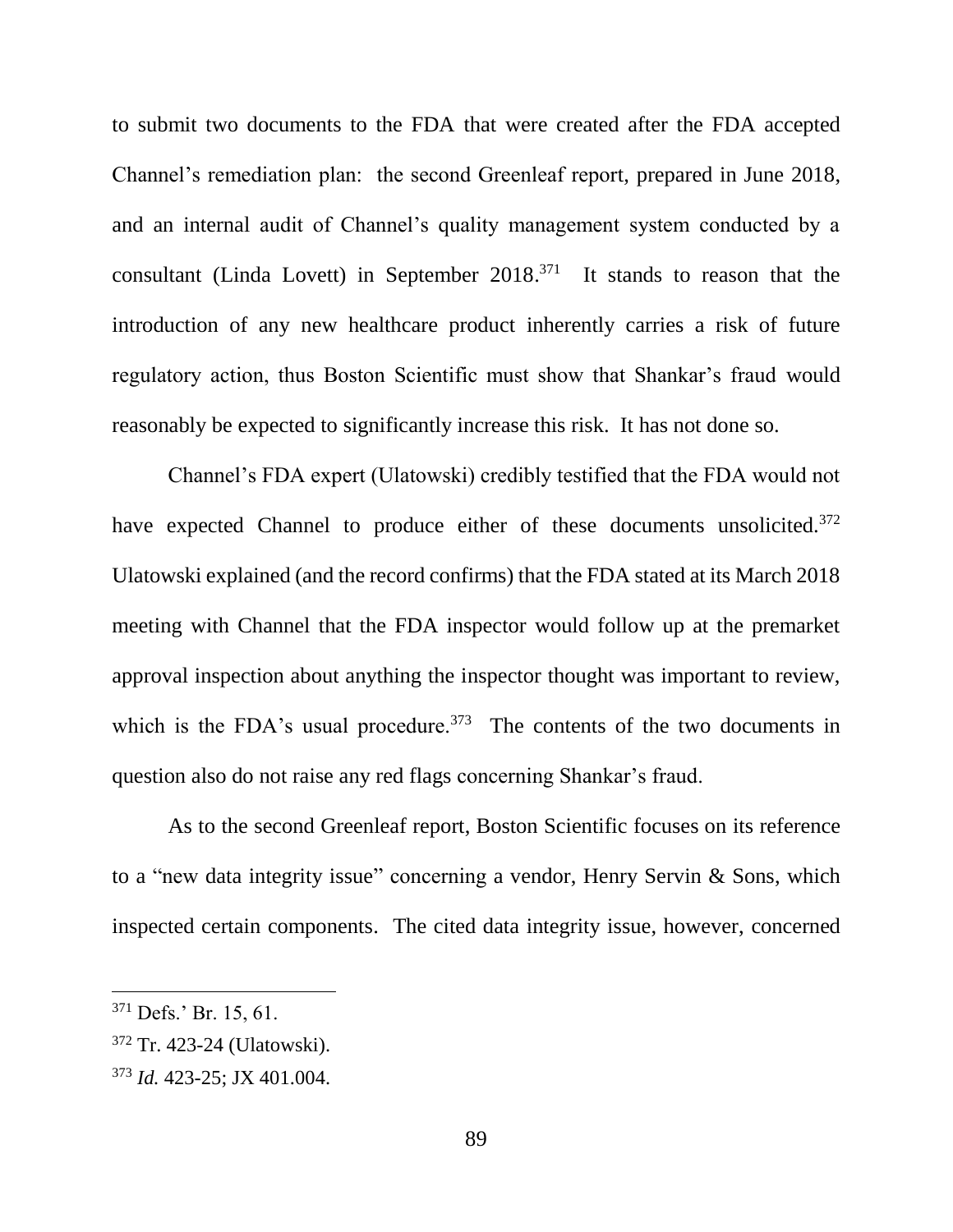the vendor's own computer server and was completely unrelated to Shankar's fraud.<sup>374</sup> Boston Scientific also draws attention to Greenleaf's recommendation in its second report that Channel ensure that its classification of the IARs it opened to investigate Shankar's fraud as "minor" is supportable. Each of these IARs was provided to the FDA and, importantly, the second Greenleaf report specifically found that "the impact of the questionable classifications may be minimal since in the current environment, all issues have received the appropriate visibility and prioritization within the company."375

As to the Lovett audit, which was a regularly scheduled internal audit that the FDA normally would not receive,<sup>376</sup> Boston Scientific does not contend that any of its observations or concerns pertained to Shankar's fraud. The audit, furthermore, provided an overall positive assessment of Channel's quality system: "continued

 $374$  When investigating Shankar's fraud, Channel discovered that Henry Servin & Sons had sold its server, which "housed all of the raw data for not only Channel, but for some other clients as well." Tr. 179 (Patel). In response, Channel (i) informed the FDA about the issue in an IAR it provided to the FDA, (ii) opened a CAPA, (iii) terminated the vendor, (iv) re-inspected components that the vendor inspected, and (v) conducted a risk assessment that did not identify any additional risks. *Id.* 179-85; JX 380.073; JX 652.004- 005.

 $375$  JX 634.011.

<sup>376</sup> *See* JX 595.076 ("The audit was completed to identify gaps and/ or opportunities in the company's quality management system according to the internal audit schedule[]."); Tr. 281-82 (Elder) (explaining that the FDA normally permits a company to maintain confidentiality of internal audits "to make sure it's done well so the company can identify their deficiencies and take corrective action to address them outside of an FDA inspection.").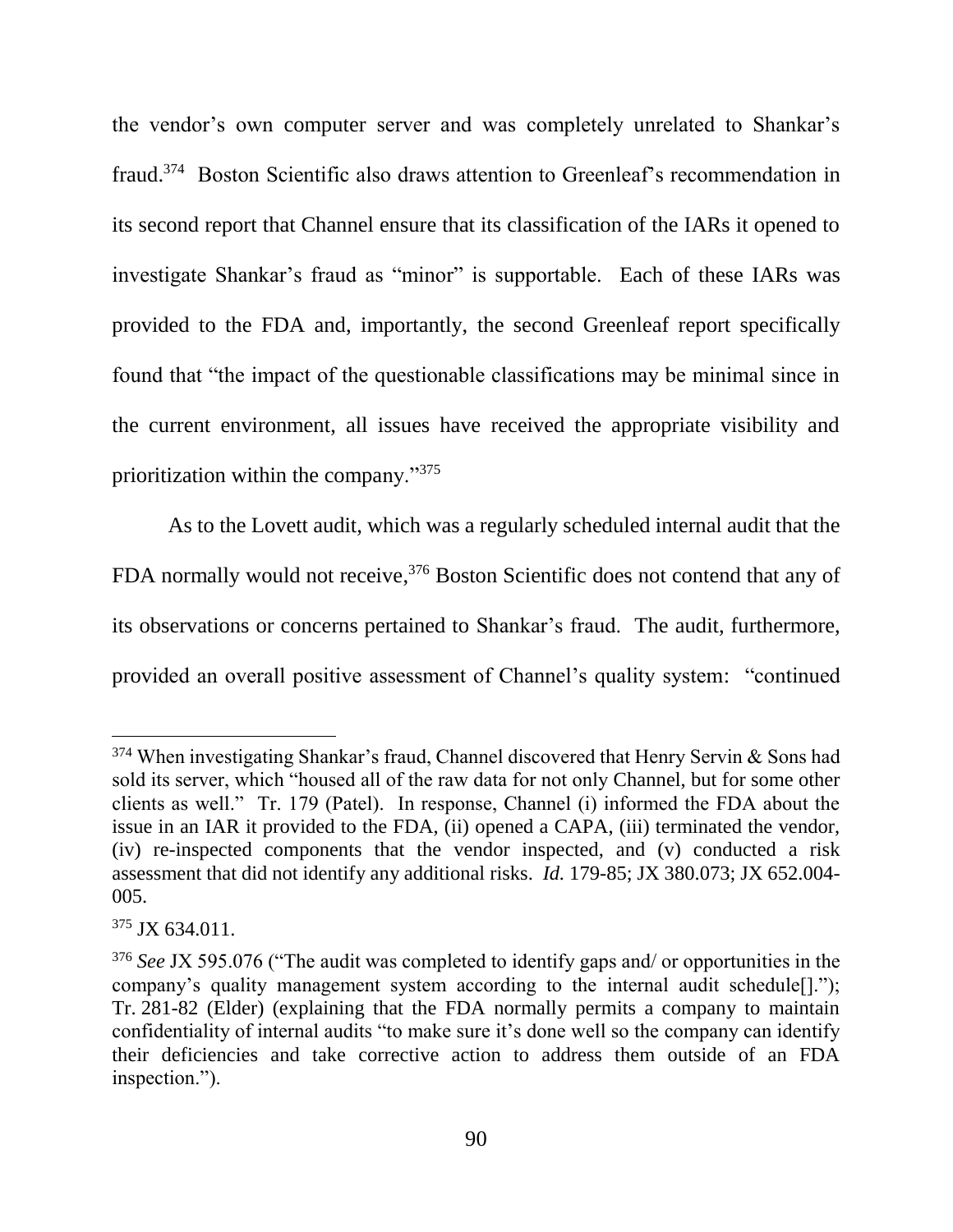enhancement and implementation is encouraged to assure the associated [Quality System] controls and procedures *continue to demonstrate* full compliance to applicable regulations [and] standards."<sup>377</sup>

In sum, the weight of the evidence demonstrates convincingly that Boston Scientific's professed need—notwithstanding FDA approval of the Cerene device to remediate and retest Cerene before placing it on the market is not objectively reasonable, and that Boston Scientific's concerns about potential products liability litigation, competitive harm, and future regulatory action are based on little more than unsubstantiated speculation. The court next turns to the quantitative aspects of the evidence of an MAE that Boston Scientific presented at trial.

#### **b. Quantitative Significance**

Boston Scientific asserts that Shankar's fraud and the related inaccurate representations in the Agreement made it "reasonable to expect that the value of Channel had been substantially impaired."<sup>378</sup> There is no bright-line test for determining an MAE based on quantitative considerations. As discussed in *Akorn*, one influential treatise observes "that most courts which have considered decreases in the 40% or higher range found a material adverse effect to have occurred."<sup>379</sup> The

<sup>377</sup> JX 595.077 (emphasis added).

<sup>378</sup> Defs.' Br. 13.

<sup>379</sup> *Akorn*, 2018 WL 4719347, at \*53 (citing Kling & Nugent, *supra* note 231, §11.04[9], at 11-66).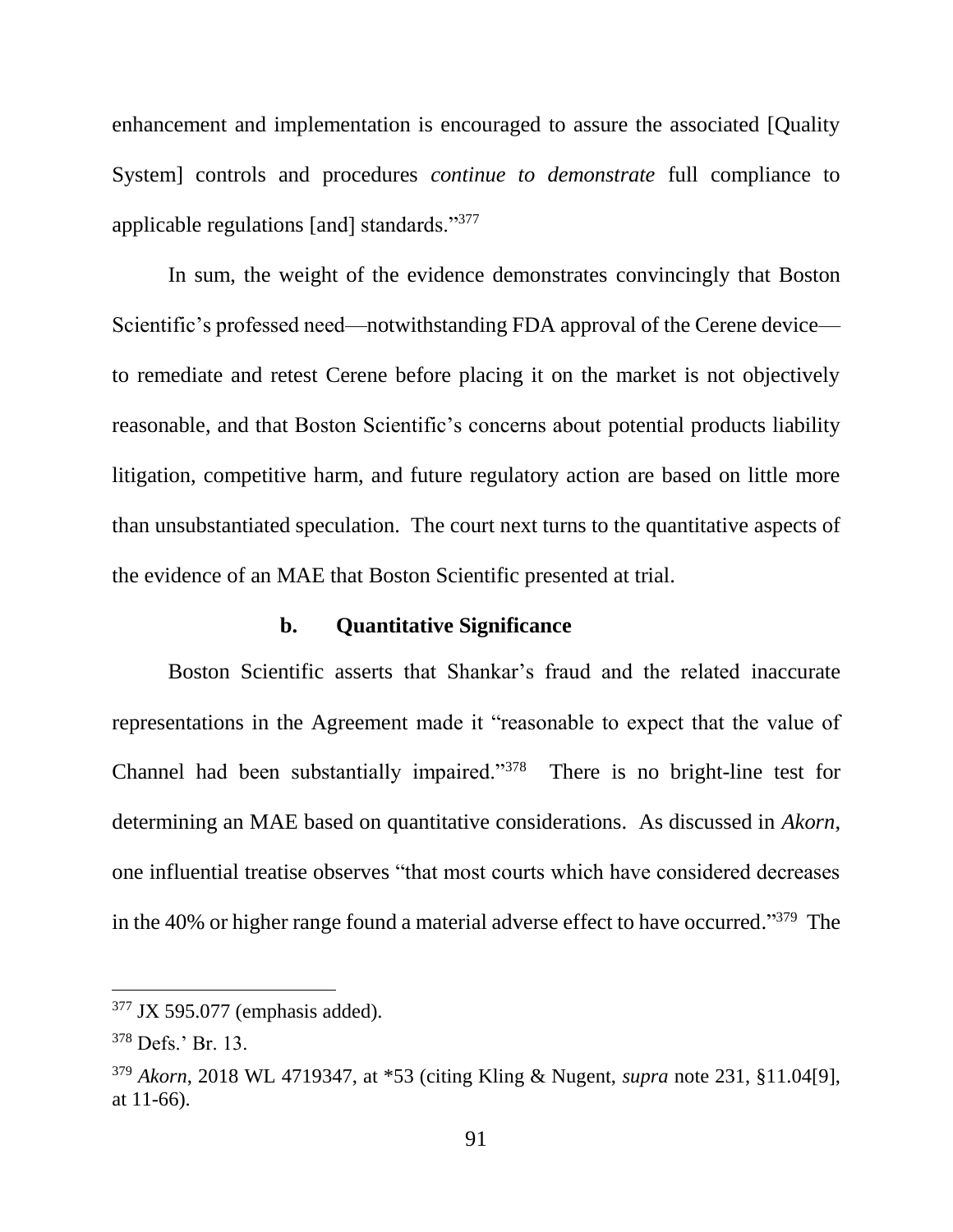*Akorn* decision itself found that remediation costs that equated to approximately 21% of the target's standalone equity value implied by the merger agreement "would be 'material when viewed from the longer-term perspective of a reasonable acquiror."<sup>380</sup> <sup>380</sup> For the reasons explained below, Boston Scientific failed to demonstrate any material decline in Channel's value.

Boston Scientific based its quantitative case for proving an MAE on testimony from its expert, Tim Cummins, a managing director of Stout Risius Ross, LLC.<sup>381</sup> Cummins assessed the impact of Shankar's fraudulent activities "on the value to [Boston Scientific] of Channel . . . as of November 1, 2017."<sup>382</sup> To do so, Cummins estimated the value of Channel to Boston Scientific based on the information available at signing. He then compared this value to his estimate of "the value of Channel to [Boston Scientific] had [Boston Scientific] been aware of Mr. Shankar's actions and been able to incorporate the expected costs and time delays necessary to remediate Channel's quality assurance system and perform new clinical trials for Channel's only product, the Cerene Cryotherapy Device."383

<sup>380</sup> *Id.* at \*74 (quoting *IBP*, 789 A.2d at 68).

<sup>381</sup> Tr. 994 (Cummins).

<sup>382</sup> JX 738.004; Tr. 998 (Cummins).

<sup>383</sup> JX 738.006.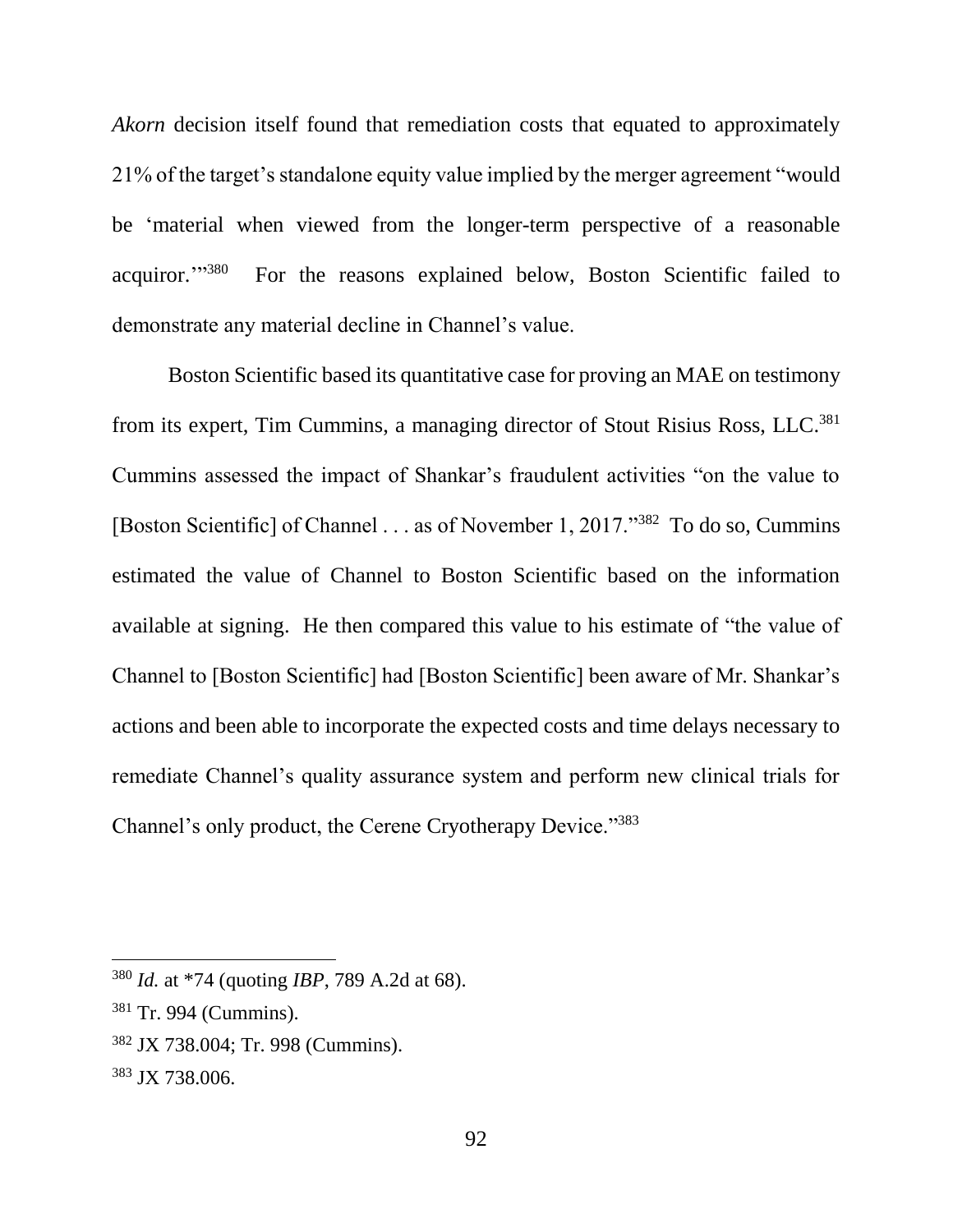Starting with Boston Scientific's pre-agreement deal model, Cummins adjusted (i) the time and cost required to remediate Channel's quality system and, potentially, to conduct a new clinical trial and (ii) the discount rate.<sup>384</sup> Cummins analyzed three potential scenarios, which forecasted delays in realizing cash flows of two, three, four years, respectively: (i) a two-year remediation process with no new clinical trial, (ii) one year of remediation followed by a new two-year clinical trial, and (iii) two years of remediation followed by a new two-year clinical trial.<sup>385</sup> He applied two different discount rates to these three scenarios: the 13% discount rate used by Boston Scientific in its pre-Agreement deal model and a 15% discount rate "to incorporate a scenario that included . . . some additional assumption of risk in those cash flows."<sup>386</sup> As depicted below, Cummins estimated that Channel's value to Boston Scientific decreased by 24% to 54% under these six scenarios from the value of \$488 million that Boston Scientific's initial deal model placed on Channel: 387

<sup>384</sup> Tr. 998-99 (Cummins).

<sup>385</sup> *Id.* 1019, 1030.

<sup>386</sup> *Id.* 1025-26.

<sup>387</sup> *Id.* 1001, 1010, 1029-30.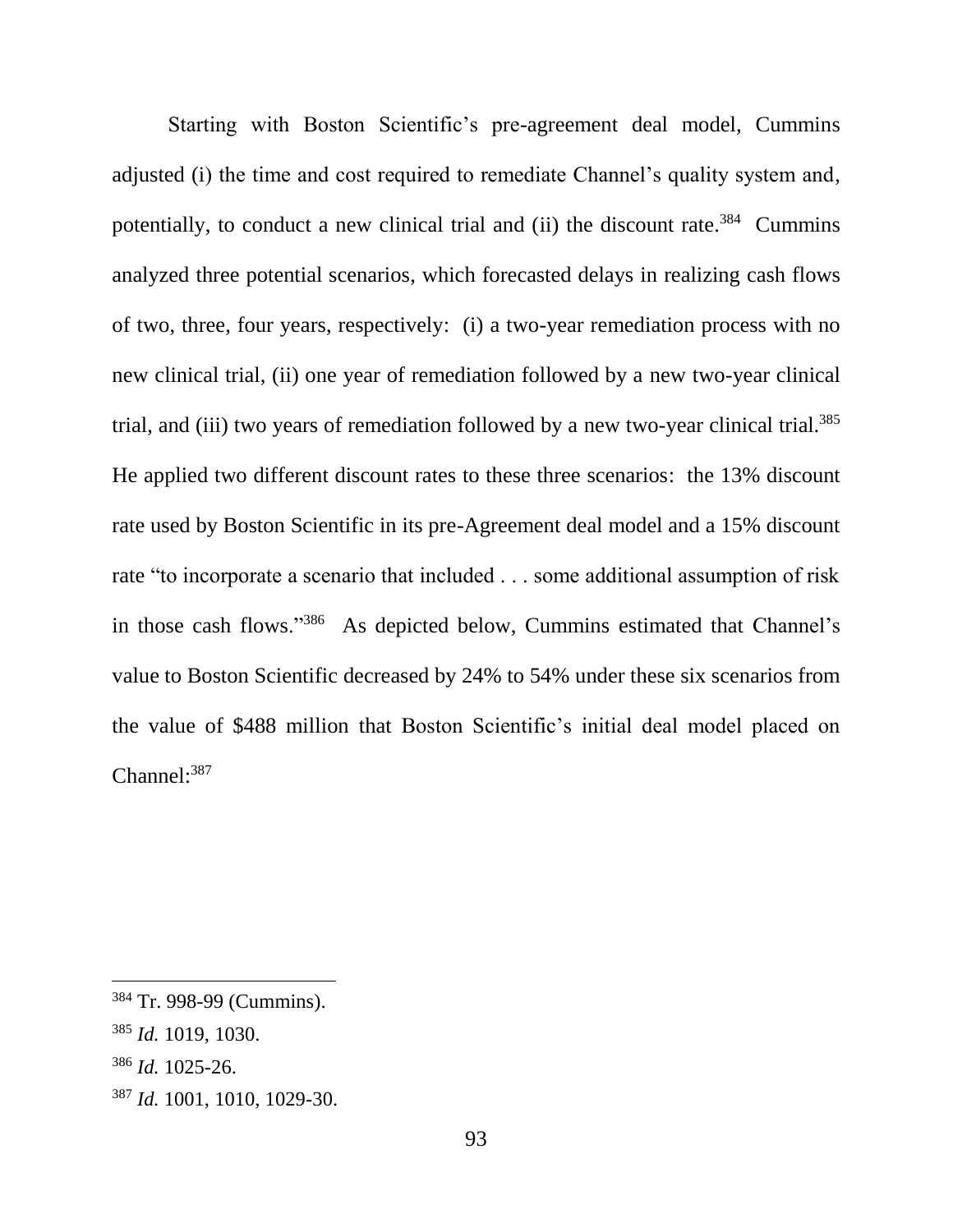|                     | 13% Discount Rate               | <b>15% Discount Rate</b>        |
|---------------------|---------------------------------|---------------------------------|
| 2-Year Delay        | $-24\%$ (\$115 million decline) | $-37\%$ (\$180 million decline) |
| <b>3-Year Delay</b> | $-33\%$ (\$163 million decline) | $-46\%$ (\$225 million decline) |
| 4-Year Delay        | $-42\%$ (\$203 million decline) | $-54\%$ (\$262 million decline) |

The court does not credit this analysis for numerous reasons discussed next.

First, and foremost, Cummins premised his analysis on the assumption that Boston Scientific would need to shelve Cerene for two to four years while it rebuilt Channel's quality systems and possibly undertakes a new clinical trial. This assumption came from "perspectives" that Boston Scientific employees provided in the midst of litigation that Cummins did not attempt to validate independently.<sup>388</sup> As discussed above, Boston Scientific failed to offer any persuasive evidence to establish that this assumption is objectively reasonable. Indeed, as discussed above, Boston Scientific's own track record and the testimony of its own witnesses belie the contention that it was necessary to remediate and retest Cerene before placing it on the market given the FDA's approval of the device.<sup>389</sup>

The valuation impact of shelving Cerene for two to four years is massive. Channel's valuation expert, Kenneth Lehn, a finance professor at the University of

<sup>388</sup> *Id.* 1042-43.

<sup>389</sup> *See* Part IV.B.2.a.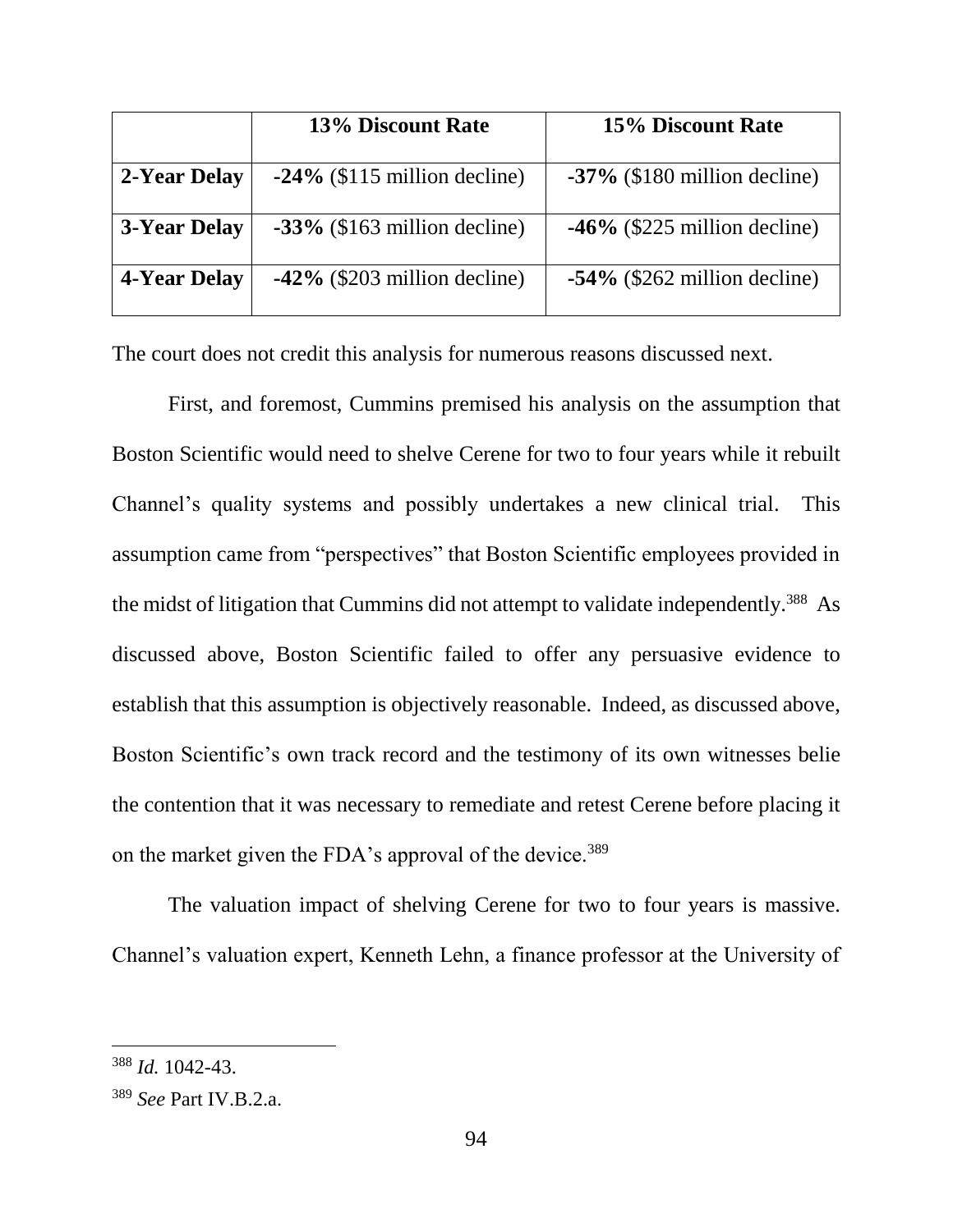Pittsburgh, testified credibly and without contradiction that, depending on the scenario, between 91% and 95% of the reduction in Channel's value modeled by Cummins' analysis is attributable to delaying Channel's cash flows into the future by two to four years.<sup>390</sup> Cummins' failure to provide a reliable basis for putting these cash flow delays into his model undermines the soundness of the key driver of his model. 391

Second, Cummins' model analyzed the putative change in Channel's value to Boston Scientific, which incorporated merger synergies,<sup>392</sup> instead of analyzing any reduction in the standalone value of Channel. This decision flies in the face of this court's uniform approach to valuing a target on a standalone basis in determining whether an MAE has occurred.<sup>393</sup> Boston Scientific also has not argued—nor could

<sup>390</sup> Tr. 1075, 1090-93, 1097 (Lehn); JX 749 ¶¶ 40-42, 47.

<sup>391</sup> *See* Tr. 1096 (Lehn) (stating that "to say that in perpetuity all those free cash flows get pushed out, to me, requires some reliable basis. And Mr. Cummins has provided none.").

<sup>392</sup> Tr. 1064 (Cummins); *see also* Morrison Dep., February 26, 2019, 66-69 (discussing synergies included in BSC's pre-agreement deal model); Morrison Dep., March 13, 2019, 39-40, 45-46, 48, 53, 62 (same).

<sup>393</sup> *Akorn*, 2018 WL 4719347, at \*56 ("[E]very prior decision has looked at changes in value relative to the seller as a standalone company."). Boston Scientific argues that using synergies would be beneficial *to Channel* because, as the court in *Akorn* noted, "it increases the denominator for purposes of any percentage-based comparison." Defs.' Reply Br. 24 (quoting *Akorn*, 2018 WL 4719347, at \*56). The point here, however, is that the refusal to use a standard methodology again calls in to question the reliability of Cummins' work. *See Akorn*, 2018 WL 4719347, at \*56 ("Akorn's desire to include synergies is understandable . . . but it is not supported by the Merger Agreement or the law.").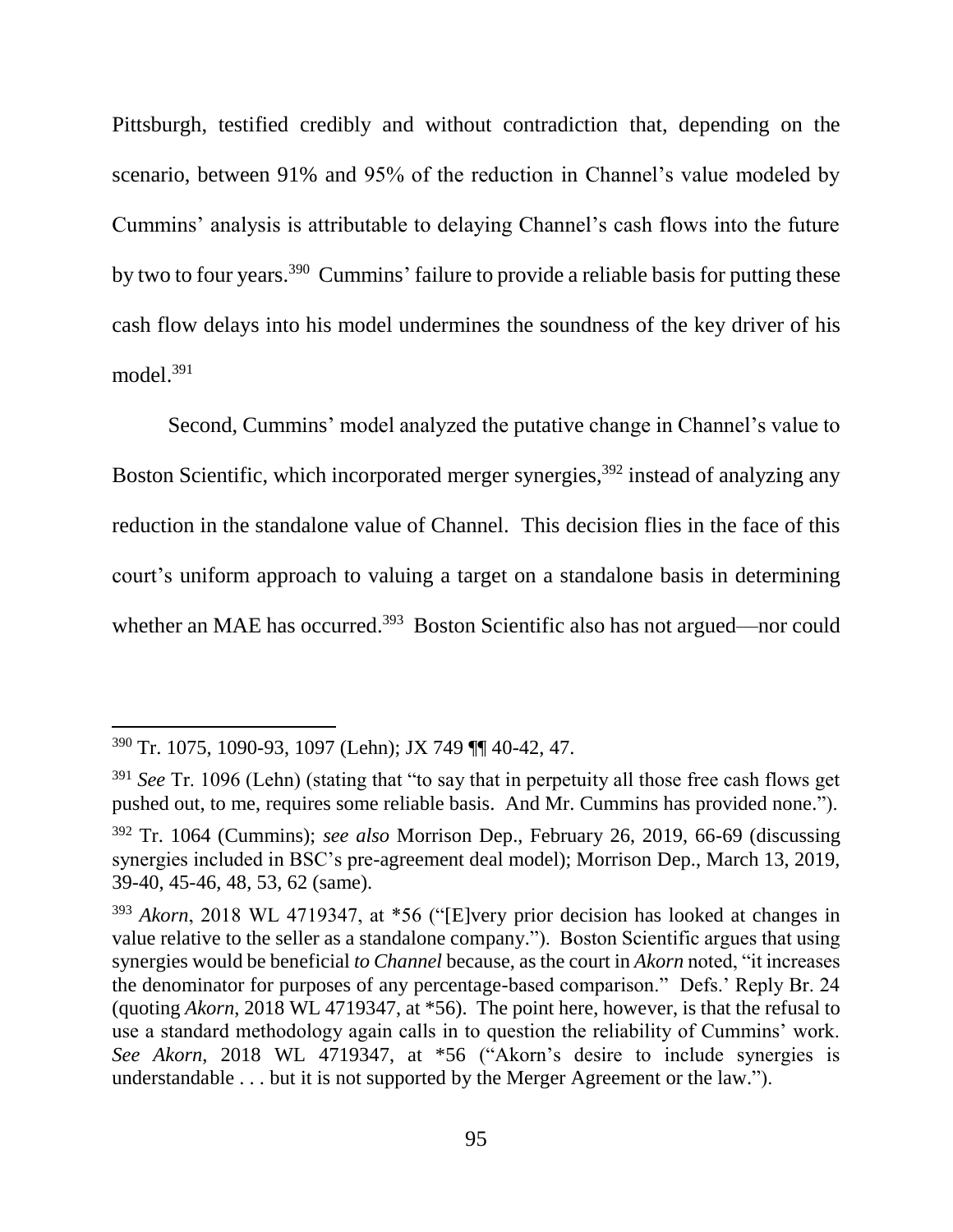it—that the text of the Agreement compels use of a different approach here.<sup>394</sup> More broadly, Cummins adopted the rest of Boston Scientific's model without considering whether the inputs were appropriate and did not alter its base model even when he believed it made assumptions that "didn't seem likely."<sup>395</sup>

Third, Cummins uncritically accepted an assumption for remediation costs that Boston Scientific provided to him. Specifically, Cummins used a \$17 million estimate for remediation costs he received from Carr based on Boston Scientific's purchase of AMS. 396 But Cummins made no effort to consider if this comparison was valid. He just "took the word of Boston Scientific employees about AMS being an appropriate example without attempting to independently validate that."<sup>397</sup>

Had Cummins inquired, he might (and should) have questioned whether AMS was a relevant comparable. Carr testified that he "didn't do any specific research"

<sup>394</sup> *See* Agreement §10.2 (defining "Material Adverse Effect" to refer, in relevant part, to "any change or effect occurring after the Agreement Date that . . . is materially adverse to the business, results or operations, or assets or financial condition *of the Company*," *i.e.*, Channel.).

<sup>&</sup>lt;sup>395</sup> Cummins Dep. 108 ("Q: So even if the BSC's model was incorrect, you were still going to use that? A: As the baseline, yes."), 112-13 ("A: [T]hey had no working capital investment assumption in year 1 of their model, which didn't seem likely. Q: And did you go back and ask why they had no working capital and investment assumption? A: I did. Q: What was the response? A: They didn't have a great answer to that."); Tr. 1082-89 (Lehn); Tr. 1051-52 (Cummins); JX 749 ¶¶ 44-46 (Lehn Expert Report).

<sup>396</sup> JX 766; Tr. 610-13 (Carr); Tr. 1014-17 (Cummins).

<sup>397</sup> Tr. 1051 (Cummins); *see also* Tr. 1050 (Cummins) ("Q: So aside from what BSC employees told you, you have no reason to think Channel's quality system remediation work would be similar to AMS's quality system remediation. Correct? A: Correct.").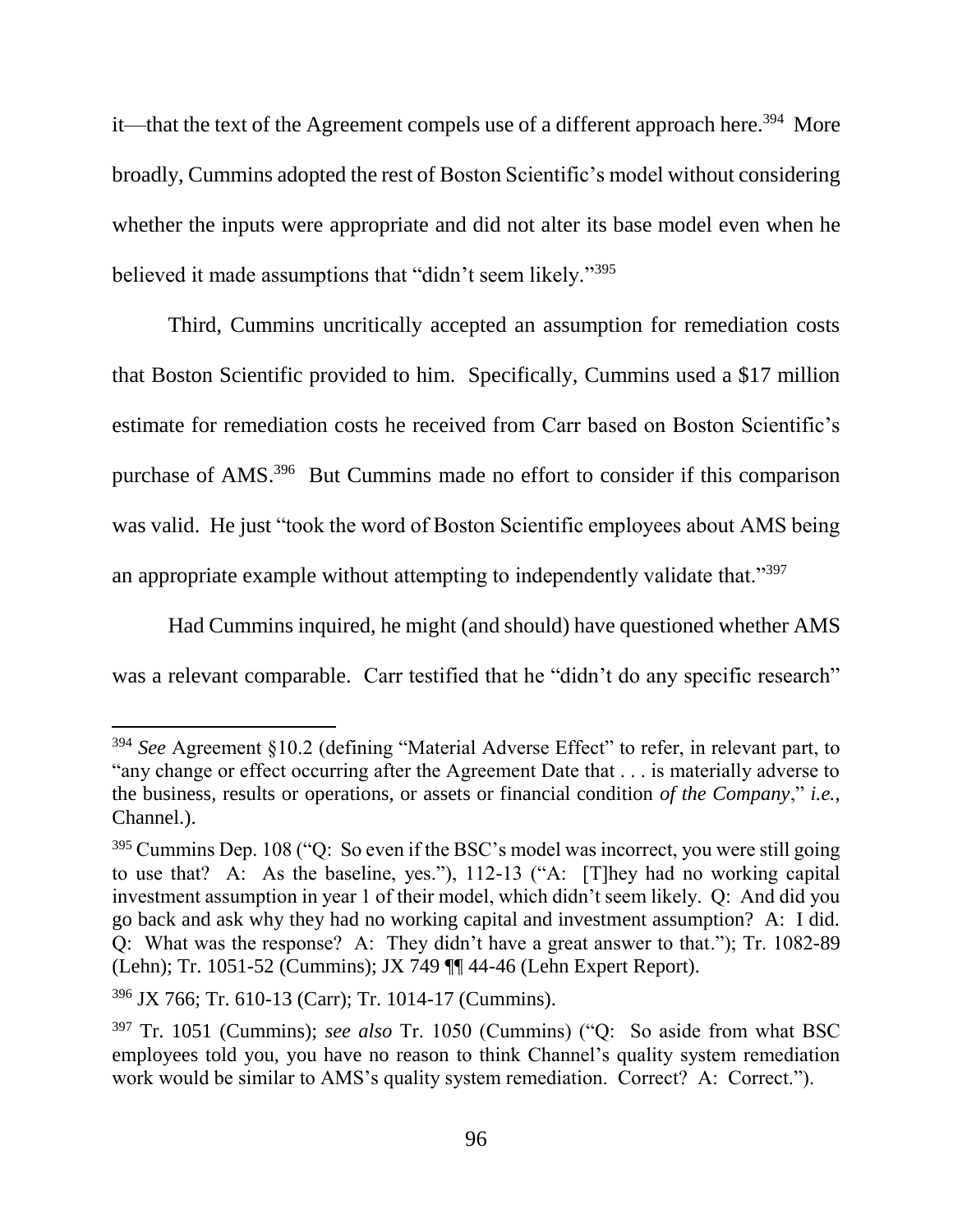as to what comparable would be the best for Cummins to use and he admitted that AMS—which had four product families with multiple products in each—was the most expensive remediation he ever oversaw at Boston Scientific.<sup>398</sup> On the eve of trial, Boston Scientific was compelled to produce remediation costs for four recent remediation efforts of single-device start-up companies, which ranged from \$1.88 million to \$3.52 million.<sup>399</sup> Yet Cummins never reviewed any of them in performing his analysis to see if they were more suitable for making a comparison.<sup>400</sup>

Fourth, in three of the six scenarios in his model, Cummins increased the discount rate by two percentage points to account for increased competition once Boston Scientific introduced the product after performing two to four years of remediation and, potentially, a new clinical trial. $401$  Cummins testified he would have preferred another approach to address the "increased risk profile," essentially admitting that the increase to the discount rate was little more than a non-rigorous "fudge factor."<sup>402</sup>

<sup>398</sup> Tr. 673, 675 (Carr).

<sup>399</sup> JX 925; JX 926.

<sup>400</sup> Tr. 1054-55 (Cummins).

<sup>401</sup> *Id.* 1034-35.

<sup>402</sup> *Id.*; *see also* Tr. 1086 (Lehn testifying that this discount rate manipulation "becomes a fudge factor. There's no empirical basis for increasing the base discount rate of 13 percent by 2 percentage points").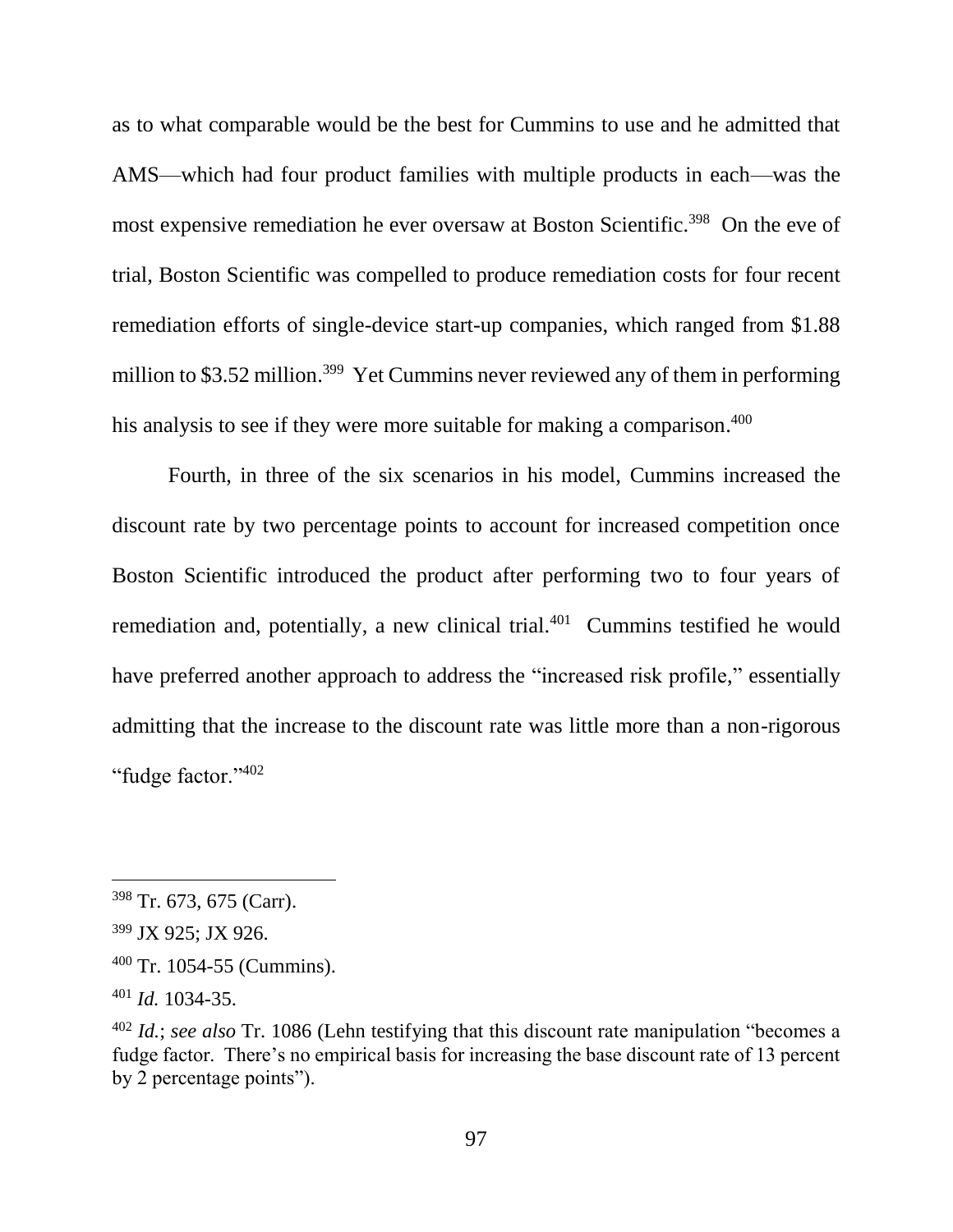Boston Scientific takes Channel's valuation expert (Lehn) to task for criticizing Cummins' analysis without providing his own opinion on valuation. It is Boston Scientific, however, not Channel, who bears the burden to prove an MAE. Boston Scientific also relies on Lehn's testimony that "it is reasonable to believe, at least directionally" that the fraud reduced Channel's value compared to its value as represented in the Agreement. 403 Lehn testified, credibly, that this belief was reasonable but he did not opine on "how significant" any reduction would be.<sup>404</sup> Lehn's acknowledgement of a "directional" reduction in value of unknown significance does not satisfy Boston Scientific's significant burden to prove an MAE.

The only expert who provided an opinion that an MAE would reasonably be expected was Cummins. For the reasons explained above, the court finds that Cummins' analysis is not reliable and does not credit it. As such, Boston Scientific failed to provide any quantitative evidence of a reasonably expected MAE.

\* \* \* \* \*

For the reasons explained above, Boston Scientific failed to prove based on both qualitative and quantitative factors that it was entitled to terminate the Agreement under Section 8.1(f).

<sup>403</sup> Tr. 1107-08 (Lehn).

<sup>404</sup> *Id.*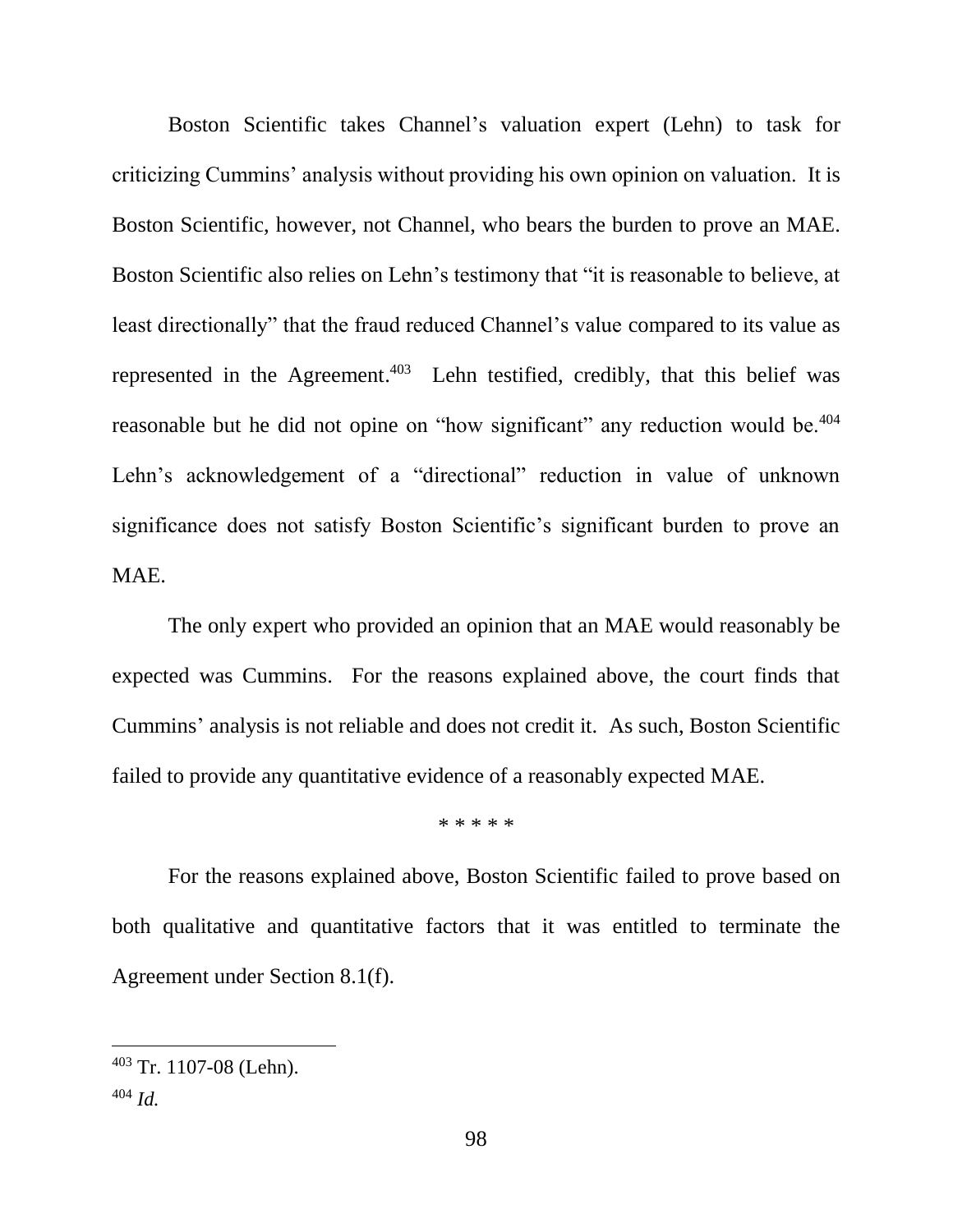# **V. BOSTON SCIENTIFIC'S TERMINATION UNDER SECTION 8.1(i)**

Boston Scientific's notice of termination invoked Section 8.1(i) as a second

ground for terminating the Agreement in addition to Section  $8.1(f)$ .<sup>405</sup> Under Section

8.1(i), Boston Scientific can terminate the Agreement at any time, subject to a cure

provision, if an MAE with respect to Channel shall have occurred:

8.1 Termination of Agreement. This Agreement may be terminated and the Merger may be abandoned at any time prior to the Effective Time, notwithstanding the delivery of a Put Option Election Notice or Call Option Election Notice or any requisite approval and adoption of this Agreement and the transactions contemplated hereby by the Company Stockholders:

(i) by [Boston Scientific], if there shall have occurred any Material Adverse Effect with respect to [Channel] . . . provided, however, that if the circumstances giving rise to such Material Adverse Event are capable of being ameliorated or cured prior to the Termination Date, then for so long as the party that has experienced a Material Adverse Event continues to exercise commercially reasonable efforts to ameliorate or cure the circumstances giving rise to such Material Adverse Event, this Agreement may not be terminated pursuant to this Section 8.1(i) prior to the Termination Date  $\dots$ .<sup>406</sup>

The termination right in Section 8.1(i) does not depend on the existence of any

inaccuracy in or breach of any representation in the Agreement.

 $405$  JX 475.

 $406$  Agreement § 8.1(i) (emphasis added). The Termination Date is 90 calendar days after the date of delivery of an option election notice, which may be extended up to 30 days if the parties are still seeking "any other governmental approvals or authorizations as may be reasonably necessary in connection with the closing of the merger." *Id.* § 8.1(b).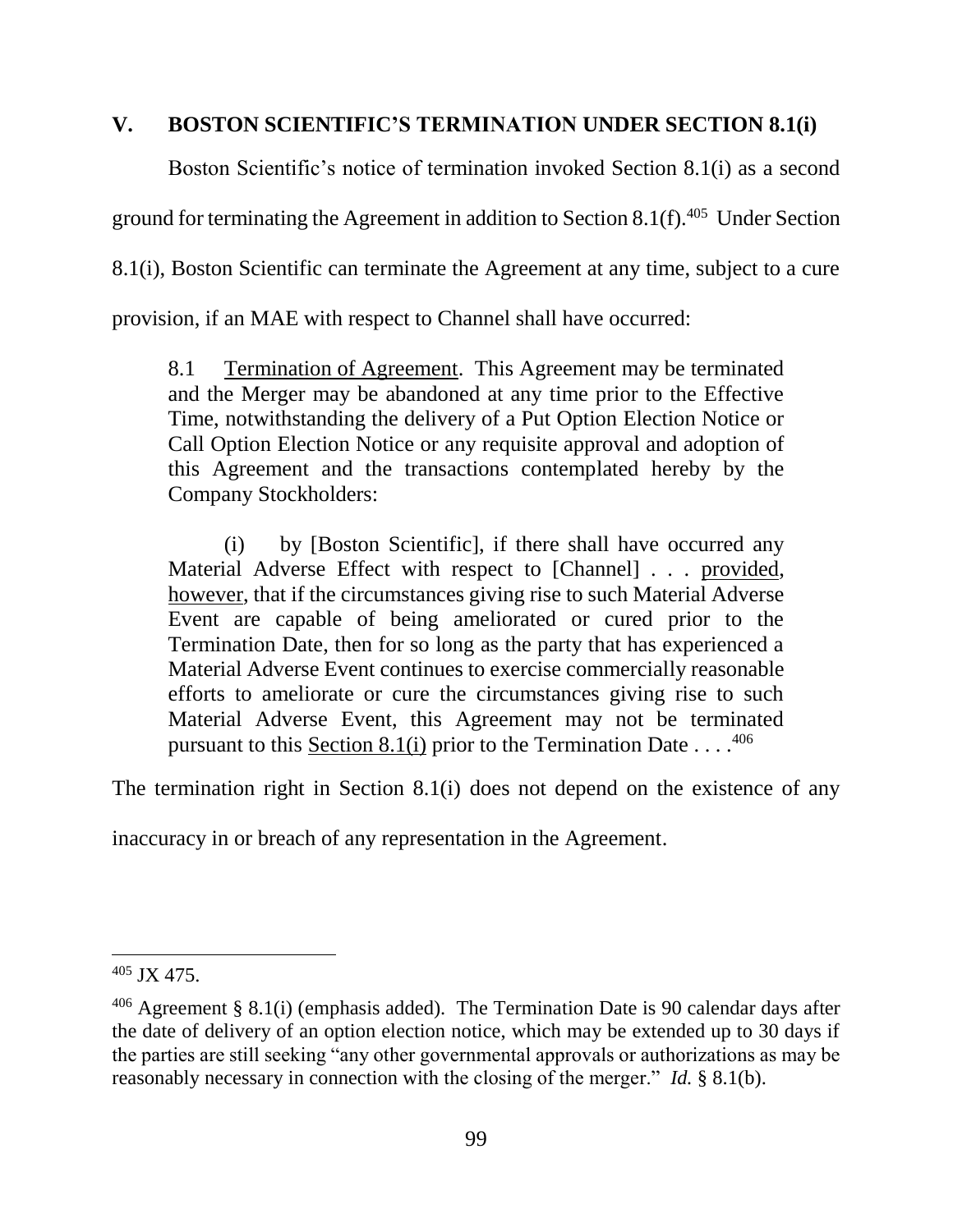By the time of trial, which occurred after FDA approval of Cerene, Boston Scientific's reliance on Section 8.1(i) became an afterthought. Apart from quoting the provision, Boston Scientific devoted literally one sentence of its opening posttrial brief to the issue, which simply refers back to its argument for proving an MAE under Section 8.1(f). $407$  Accordingly, for all the reasons discussed previously for why Boston Scientific failed to prove an MAE for purposes of terminating the Agreement under Section 8.1(f), it also failed to do so under Section 8.1(i).

## **VI. CHANNEL'S CLAIM FOR BREACH OF SECTION 6.3**

Channel asserts that, apart from failing to prove an MAE under Sections 8.1(f) or 8.1(i), Boston Scientific could not terminate the Agreement for the independent reason that it breached its obligation to use "commercially reasonable efforts"' to consummate the merger. In Section 6.3(b) of the Agreement, Boston Scientific covenanted to:

Take all further action that is necessary or desirable to carry out the purposes of this Agreement, and . . . use its commercially reasonable efforts to take all such actions and . . . refrain from taking any actions which would be reasonably expected to frustrate the essential purposes of the transactions contemplated by this Agreement, if [Boston Scientific] were to deliver a Call Option Election Notice or [Channel] were to deliver a Put Option Election Notice.<sup>408</sup>

<sup>407</sup> Defs.' Br. 87.

 $408$  Agreement § 6.3(b).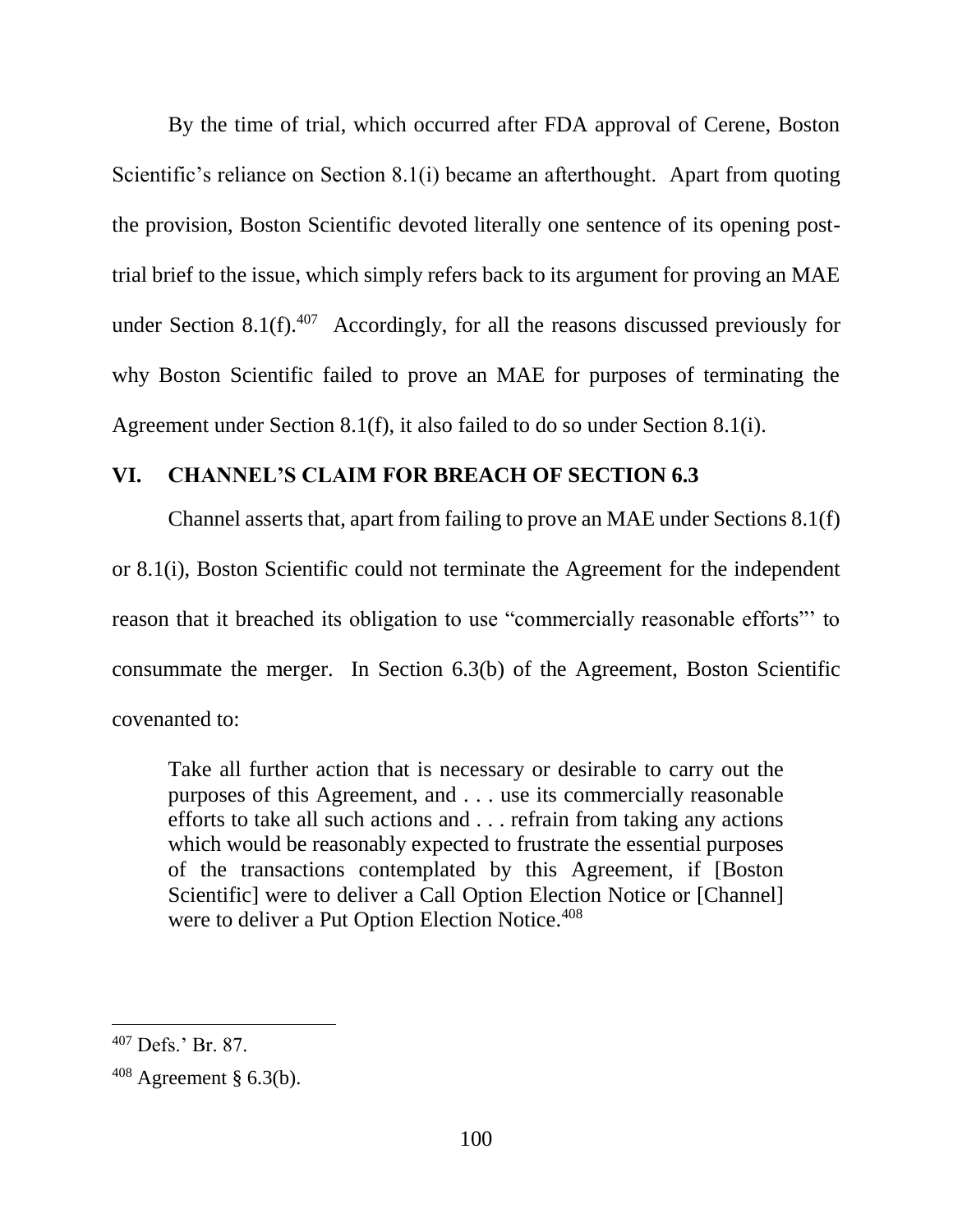Our Supreme Court interpreted a similar covenant to "impose obligations to take all reasonable steps to solve problems and consummate the transaction."<sup>409</sup> "When evaluating whether a merger partner has used reasonable best efforts, this court has looked to whether the party subject to the clause (i) had reasonable grounds to take the action it did and (ii) sought to address problems with its counter party."<sup>410</sup> Channel bears the burden of proving by the preponderance of the evidence that Boston Scientific breached Section 6.3(b) of the Agreement.<sup>411</sup>

Channel asserts that Boston Scientific violated the obligations it owed under Section 6.3(b) "through its cursory, careless and unreasonable actions in purporting to terminate the Agreement for no valid basis with no meaningful consideration." $412$ The court agrees. For the reasons discussed above, Boston Scientific did not have reasonable grounds to terminate the Agreement when it did, particularly given that

<sup>412</sup> Pl.'s Resp. Br. 88.

<sup>409</sup> *Williams Cos. v. Energy Transfer Equity, L.P.*, 159 A3d 264, 272 (Del. 2017).

<sup>410</sup> *Akorn*, 2018 WL 4719347, at \*91. Although the Agreement here refers to the use of "commercially reasonable efforts" while the provision in *Akorn* referred to the use of "reasonable best efforts," Delaware "case law [contains] little support for . . . distinctions" between these two clauses. *Id.* at \*87 & n.796.

<sup>&</sup>lt;sup>411</sup> *See id.* at \*4 (the party alleging improper exercise of termination by a counterparty because that party was in material breach of its own obligations bears the burden of proving by a preponderance of the evidence the facts necessary to establish its claim that the exercising party could not exercise those rights).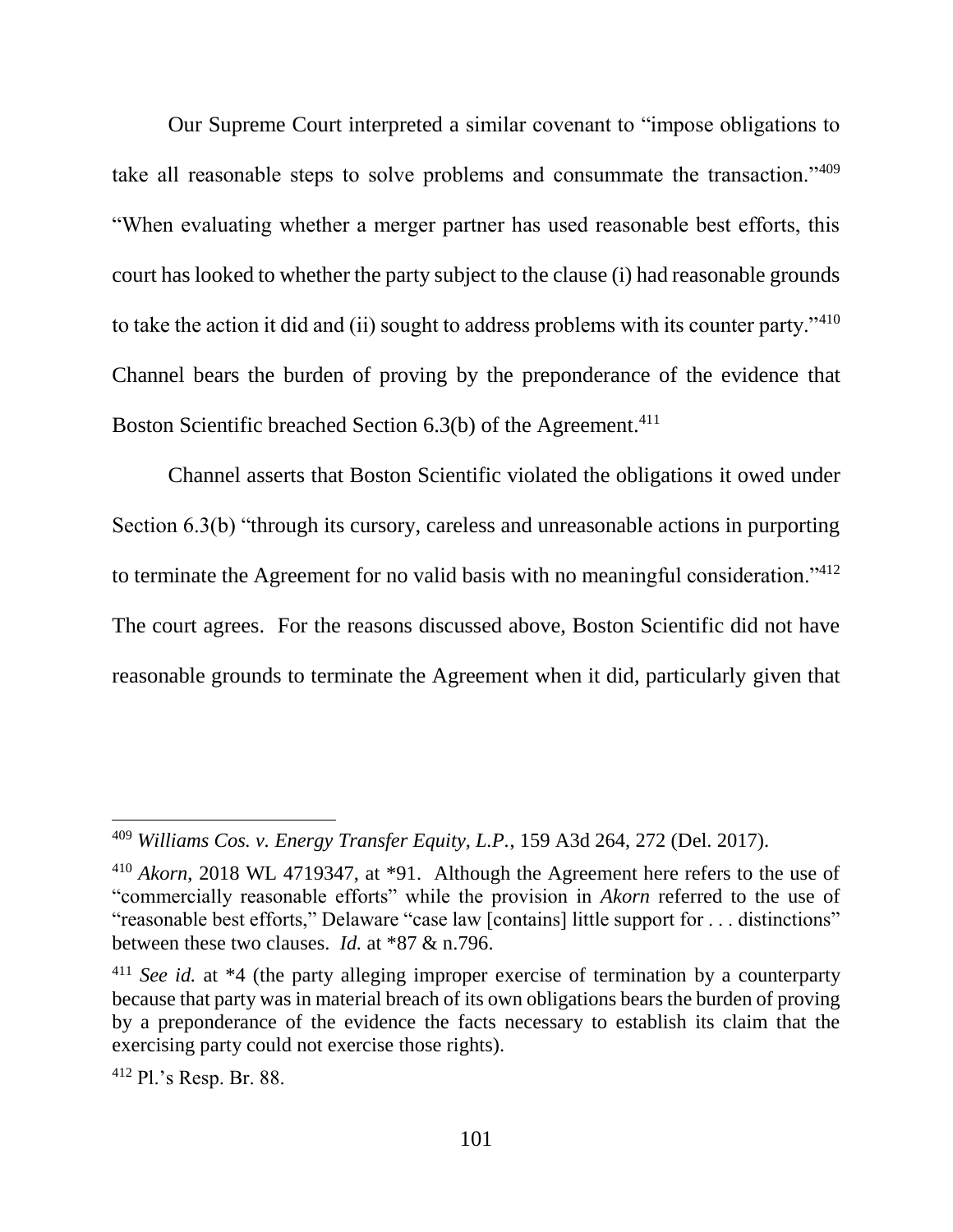the FDA already had accepted Channel's remediation plan, which made it likely Channel would receive premarket approval for the Cerene device.<sup>413</sup>

Boston Scientific claims its receipt of the Greenleaf Report in early March was the pivotal moment that made it realize the need to terminate the Agreement, but the record shows that Boston Scientific made no reasonable efforts to engage with Channel or to take other appropriate actions to attempt to keep the deal on track after that point. Specifically:

- After receiving the Greenleaf Report on March 6, Boston Scientific did not exercise its right under the Agreement to obtain additional information from Channel and did not raise any concerns with Channel for six weeks.<sup>414</sup>
- On April 22—after learning three days earlier that the FDA had accepted Channel's remediation plan—Boston Scientific emailed Channel claiming there were "obvious gaps" in the Greenleaf Report but Boston Scientific did not identify what they were.<sup>415</sup>
- After receiving Pierce's April 22 email, Channel provided the information Boston Scientific had requested in the email, and Coté reached out to Pierce or other Boston Scientific representatives five times trying to schedule a call or meeting—but no one from Boston Scientific responded to his requests.<sup>416</sup>
- On May 11, Boston Scientific terminated the Agreement without ever (i) raising any concerns, or seeking to communicate with

<sup>413</sup> *See supra* Part IV.B.2.

<sup>414</sup> Tr. 516-17, 526-27 (Pierce).

<sup>415</sup> JX 456.004.

<sup>416</sup> Tr. 74 (Coté); Tr. 531-37 (Pierce).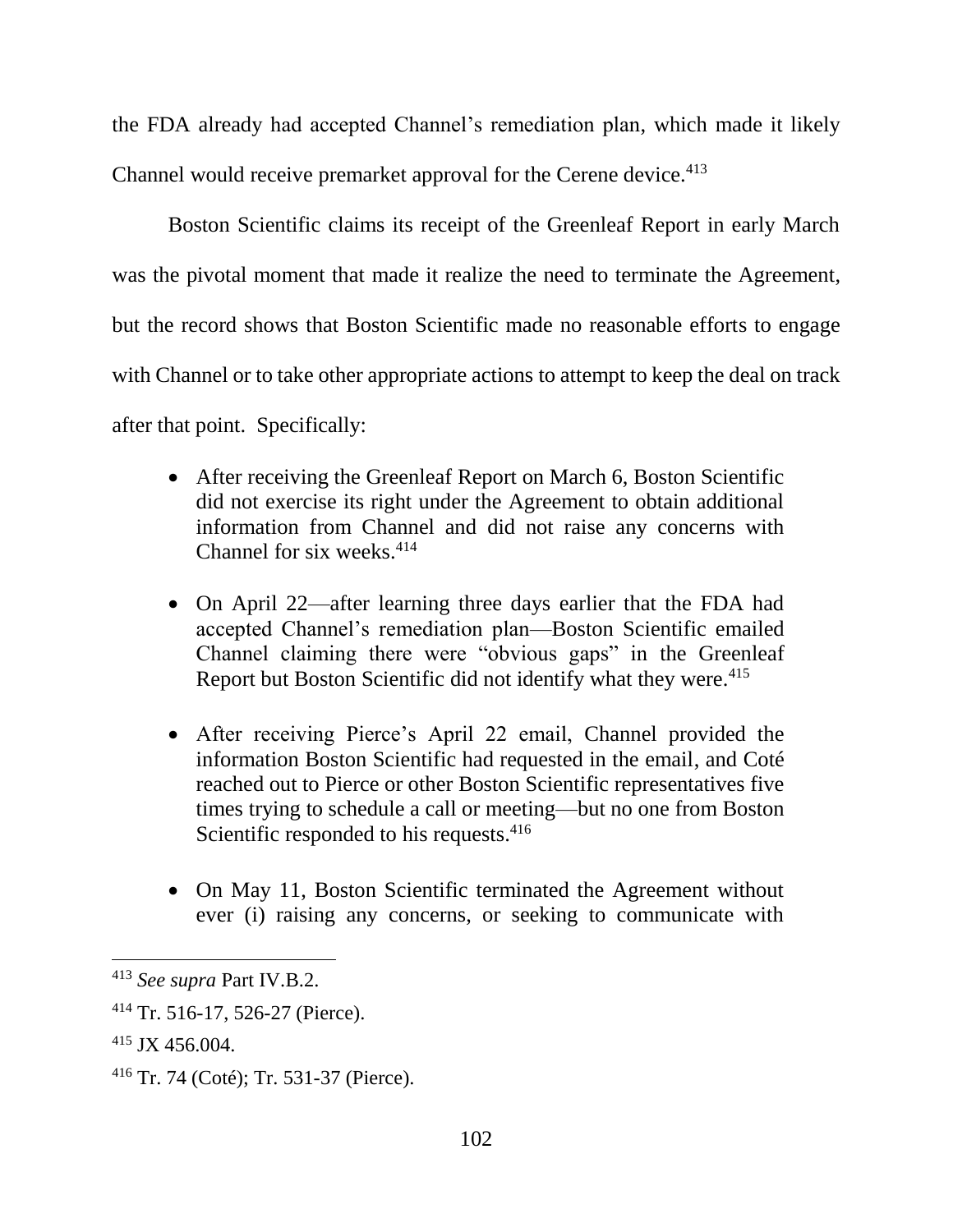Greenleaf or (ii) engaging any outside experts to analyze Channel's clinical data, its quality system, or Cerene.<sup>417</sup>

To borrow the words of a similar case, Boston Scientific's "utter failure to make any [meaningful] attempt to confer with [Channel] when [Boston Scientific] first became concerned with [the Greenleaf Report], both constitutes a failure to use reasonable best efforts to consummate the merger and shows a lack of good faith."<sup>418</sup> The lack of good faith here is corroborated by contemporaneous evidence that Boston Scientific was looking for a way out of its deal with Channel due to growing concerns that Cerene would be difficult to market and that the proposed transaction was complicating a potential divestment of part of Boston Scientific's business.

In December 2017, for example, Boston Scientific's Director of Marketing, Jenny Lee, and Vice President of Sales, Scott Sanders, were openly discussing how to terminate the transaction because of Cerene's low rates of amenorrhea (the complete cessation of menstrual bleeding). In one email, Sanders posited: "[W]hy would we want to sell a technology with the worst [amenorrhea] data."<sup>419</sup> Lee replied: "Only way to get out of deal is if FDA doesn't approve the device."<sup>420</sup>

<sup>417</sup> Tr. 516, 522-23 (Pierce).

<sup>418</sup> *Hexion*, 965 A.2d at 755-56 (finding breach of provision requiring reasonable best efforts to obtain financing where Hexion failed to confer with its counterparty when it first became concerned about the potential issue of insolvency).

<sup>419</sup> JX 231.

<sup>420</sup> *Id.* .002.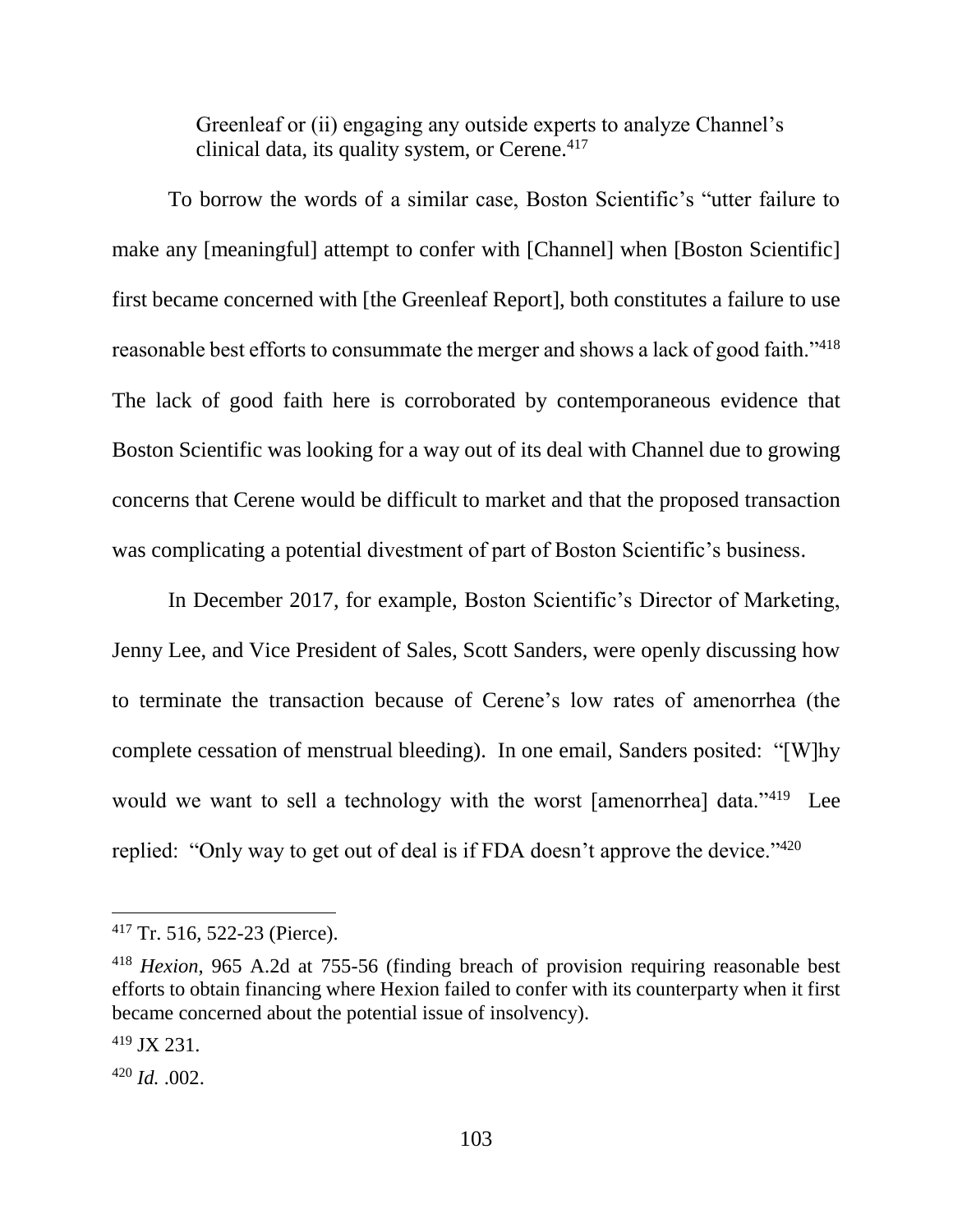On January 26, 2018, Sanders brought his concerns to his manager, Kristin LaRocca, Boston Scientific's Vice President of Sales for Urology and Pelvic Health.<sup>421</sup> Three days later, LaRocca emailed Pierce with a summary of the "Pro's" and "Con's" of the Channel deal.<sup>422</sup> The "Con's" included low amenorrhea rates and a crowded competitive landscape, but did not mention Shankar's fraud.<sup>423</sup> LaRocca concluded that Cerene "will be a very heavy lift to commercialize" and urged Pierce to "not move forward [with the deal] based on the material adverse changes in the business due to the degradation in the data [on amenorrhea rates] reported."<sup>424</sup>

Also in early 2018, Boston Scientific was considering a sale of its entire "Surg-Gyn" business, which covered products like Cerene.<sup>425</sup> But Boston Scientific

 $\overline{a}$ 

<sup>425</sup> JX 323; JX 338; JX 395.

 $421$  JX 276.

<sup>422</sup> JX 280.

<sup>423</sup> *Id.*

<sup>&</sup>lt;sup>424</sup> *Id.* Boston Scientific asserts that it knew of Channel's amenorrhea rates before entering into the Agreement, and that the rates were only one factor in evaluating the benefits of the device. Defs.' Br. 68; *see* Tr. 453-54, 547 (Pierce). As discussed above, however, the evidence of record shows that even if Boston Scientific was aware of the amenorrhea rates before entering into the Agreement, there was growing concern among Boston Scientific employees about the data. In an apparent attempt to distance these concerns from termination of the Agreement, Pierce testified that LaRocca was not involved in the decision to terminate. Tr. 575 (Pierce). This testimony flies in the face of Boston Scientific's designation of LaRocca as a Court of Chancery Rule 30(b)(6) representative on its "decision to terminate the Merger Agreement." JX 722.008.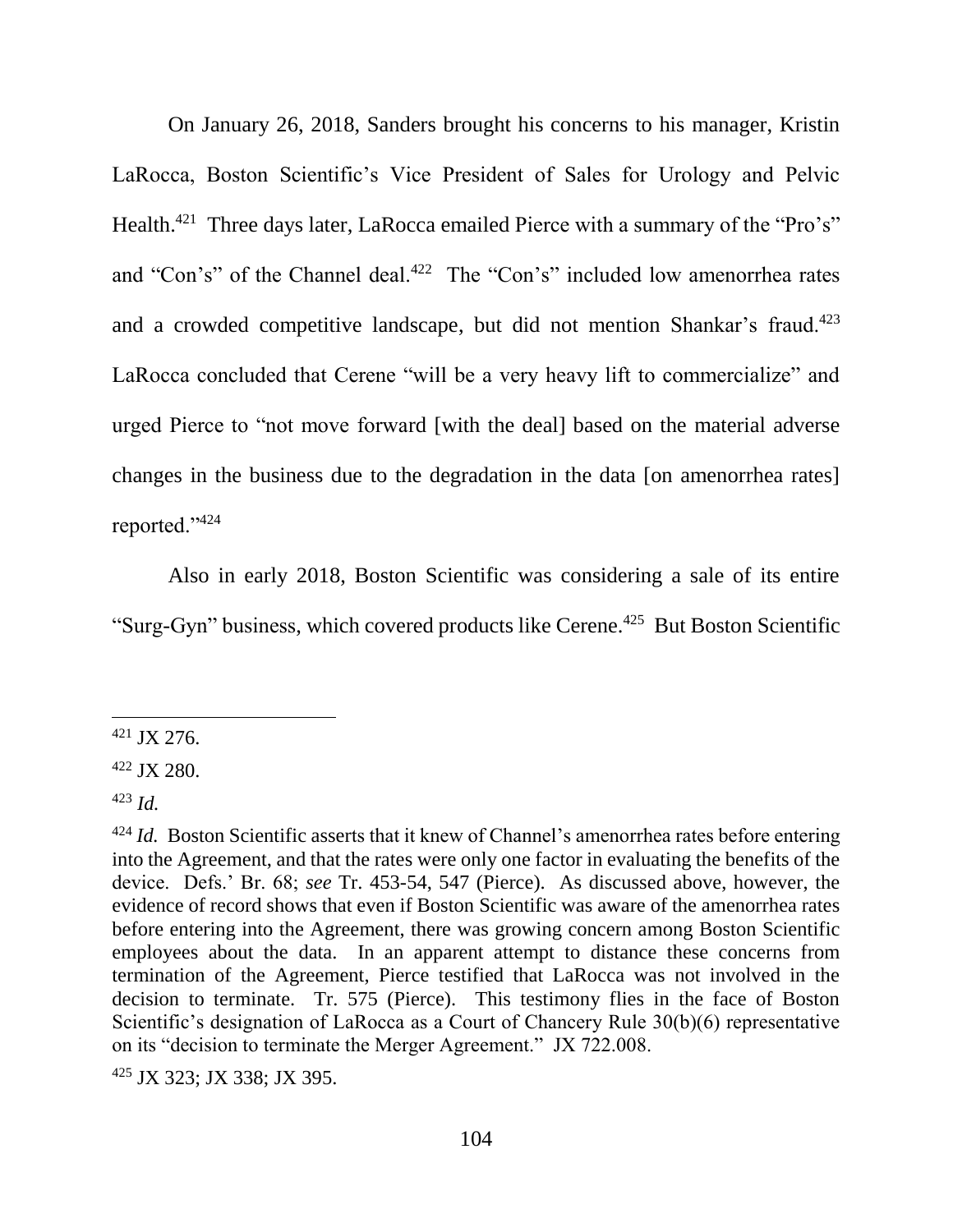recognized that the Channel deal was "complicating" it from coming to an agreement.<sup>426</sup> Charlie Attlan, Boston Scientific's Senior Vice President for Corporate Strategy and Business Development, warned Pierce at the end of February 2018 that it was "too complicated to be discussing sale of Surg Gyn . . . while at the same time . . . finalizing option exercise on Channel."<sup>427</sup> By March 13, 2018, Pierce indicated that he wanted to "sell it all," leading Attlan to ask: "Dealing with the Channel put would not be trivial here  $\ldots$  you'd want to divest that as well?"<sup>428</sup> Pierce replied: "Yes. Realize the complexity of this."<sup>429</sup>

Boston Scientific argues that "motive to avoid a deal does not demonstrate the lack of a contractual right to do so." $430$  That is true but beside the point. The evidence of Boston Scientific's motives simply adds credence to and corroborates other robust facts demonstrating that Boston Scientific did not fulfill its obligations to engage with Channel in a commercially reasonable manner to vet any concerns it may have had about the findings in the Greenleaf Report and to keep the transaction on track thereafter. To the contrary, Boston Scientific simply pulled the ripcord.

<sup>426</sup> JX 323; Pierce Dep. 184.

<sup>427</sup> JX 338.

<sup>428</sup> JX 395.

<sup>429</sup> *Id.*

<sup>430</sup> Defs.' Br. 86 (citing *William Cos., Inc. v. Energy Transfer Equity, L.P.*, 2016 WL 3576682, at \*2 (Del. Ch. June 24, 2016), *aff'd*, 159 A.3d 164 (Del. 2017)).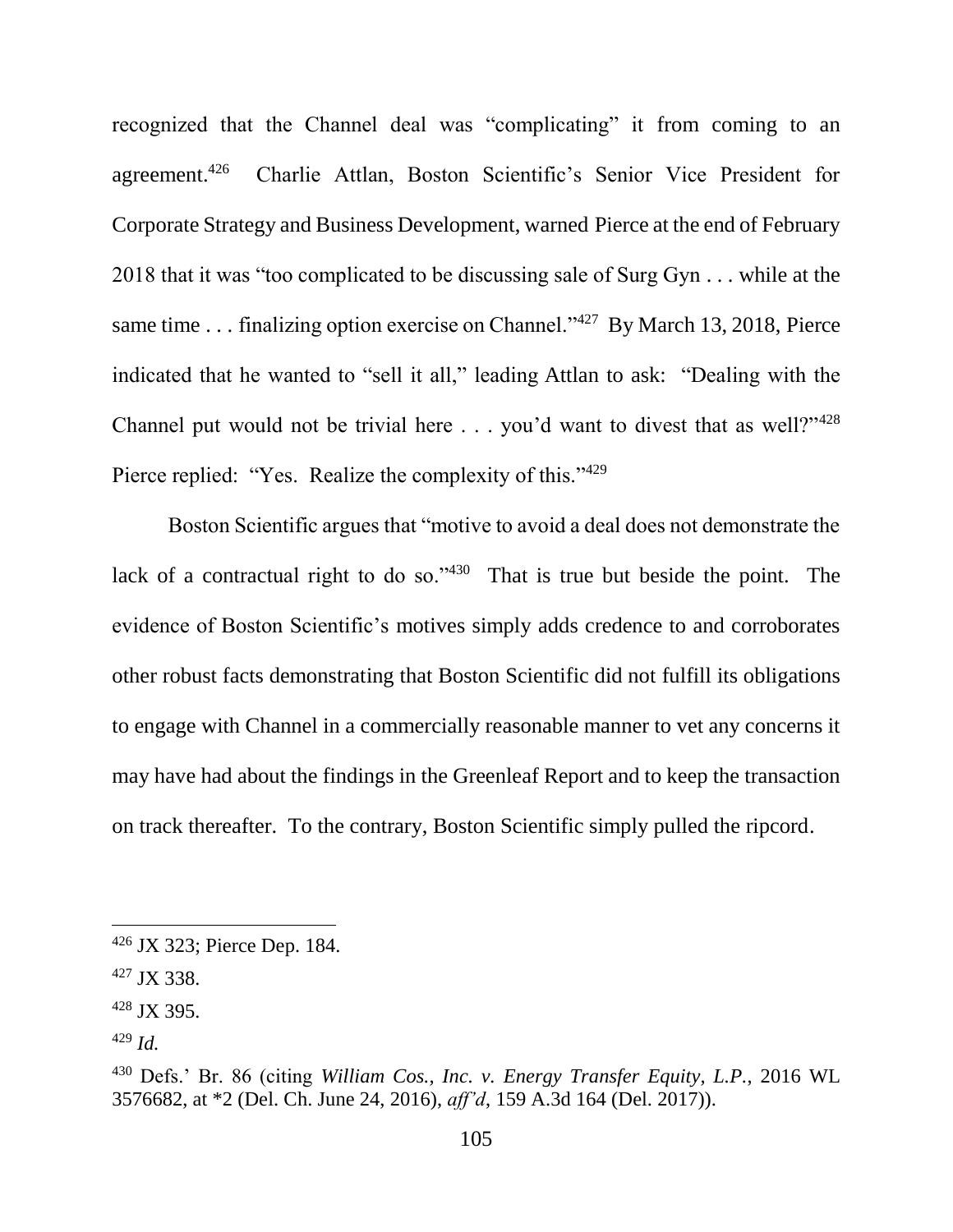#### **VII. CHANNEL'S REQUEST FOR SPECIFIC PERFORMANCE**

Channel requests that the court grant the remedy of specific performance to require Boston Scientific to close the merger in light of its wrongful termination of the Agreement. As a general matter, specific performance is appropriate if the requesting party establishes "that (1) a valid contract exits, (2) it is ready, willing, and able to perform, and (3) that the balance of equities tips in favor of the party seeking performance."<sup>431</sup> Channel bears the burden of proving that it is entitled to specific performance by clear and convincing evidence. $432$  The only one of the three elements in dispute is the balance of the equities, which clearly weighs in Channel's favor for two reasons. 433

First, the parties expressly agreed that a failure to perform under the Agreement would cause irreparable harm for which the remedy of specific performance would be available: "The parties hereto agree that irreparable damage may occur in the event that any provision of this Agreement was not performed in

<sup>431</sup> *CC Fin. LLC v. Wireless Prop,'s, LLC*, 2012 WL 4862337, at \*8 (Del. Ch. Oct. 1, 2012). <sup>432</sup> *Akorn*, 2018 WL 4719347, at \*4.

<sup>&</sup>lt;sup>433</sup> Boston Scientific contends in a footnote that Channel waived the right to seek specific performance because its response brief omitted "any serious or substantive argument." Defs.' Reply Br. 42 n.7. This argument fails. Boston Scientific has been on notice since the outset of the case that the primary relief Channel was seeking is an order of specific performance. Channel's verified complaint expressly sought specific performance (Dkt. 1 ¶ 90, Prayer for Relief ¶ b) and its initial brief did address the issue, albeit briefly. *See* Pl.'s Resp. Br. 91-92.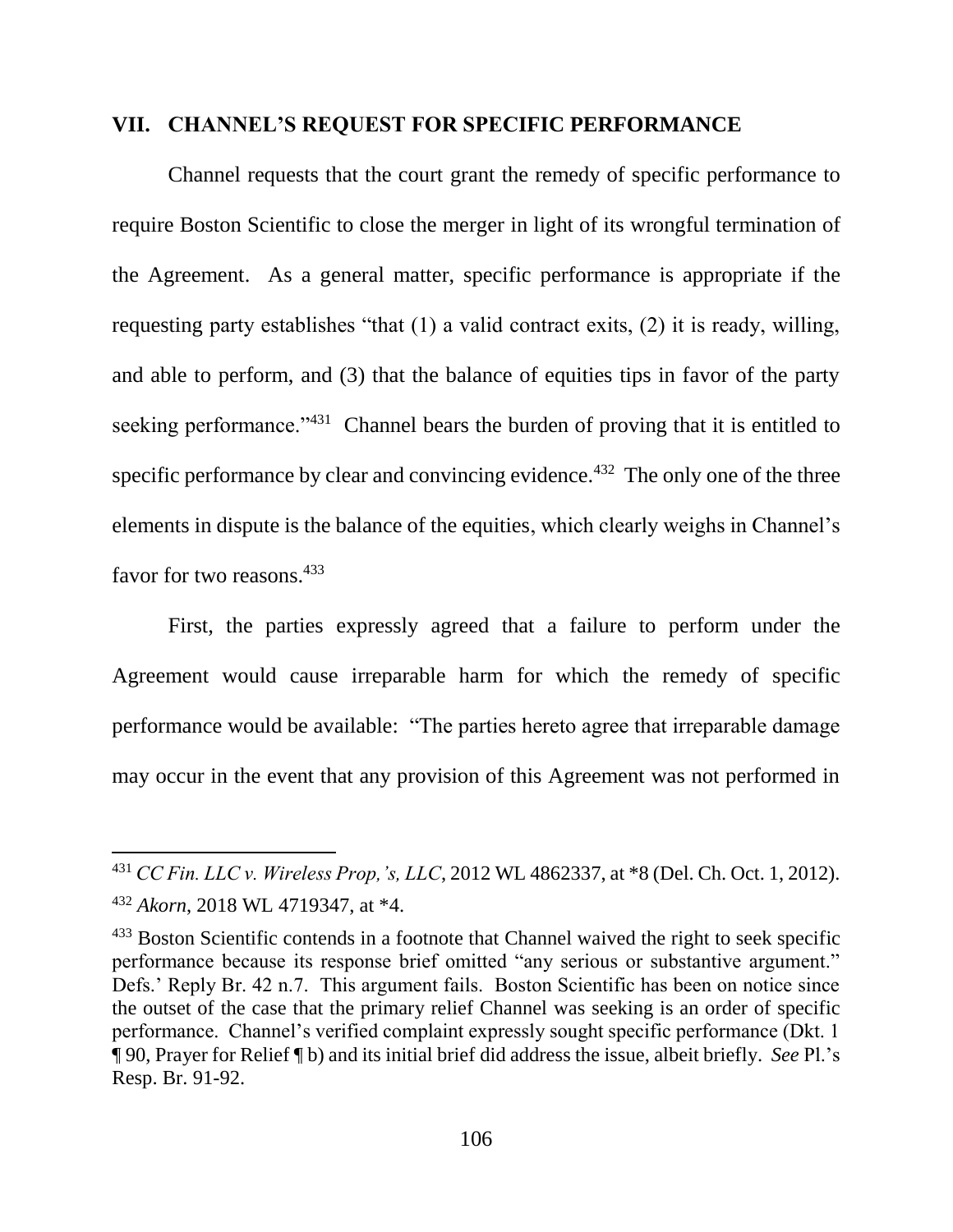accordance with the terms hereof and that the parties may be entitled to seek specific performance of the terms hereof."<sup>434</sup> Although this provision does not tie the court's hands in fashioning appropriate equitable relief, it reflects the parties' understanding that specific performance would be available in this circumstance, which is entirely consistent with past Delaware cases granting specific performance for failure to perform under a merger agreement.<sup>435</sup>

Second, clear and convincing evidence demonstrates that the equities weigh in Channel's favor. Channel itself was a victim of Shankar's fraud. Promptly upon discovering the fraud, Channel acted in good faith by fully investigating and remediating the fraud with the assistance of expert advisors and doing so while being fully transparent with its regulators (FDA and BSI) and its counterparty (Boston Scientific). Boston Scientific, on the other hand, will obtain the essence of what it bargained for by closing the transaction—an FDA-approved Cerene device. Although several of Channel's representations were inaccurate as of the date of the Agreement, Shankar's fraud did not compromise Channel's quality system or its clinical study in such a manner that would warrant termination of the Agreement under the bargain the parties struck in the Agreement. Finally, Boston Scientific

 $434$  Agreement § 10.6.

<sup>435</sup> *See IBP*, 789 A.2d at 84 (granting specific performance of the merger agreement after finding party improperly terminated the merger agreement); *Hexion*, 965 A.2d at 762 (requiring Hexion to specifically perform its obligations consistent with the merger agreement after finding it breached certain provisions of the agreement).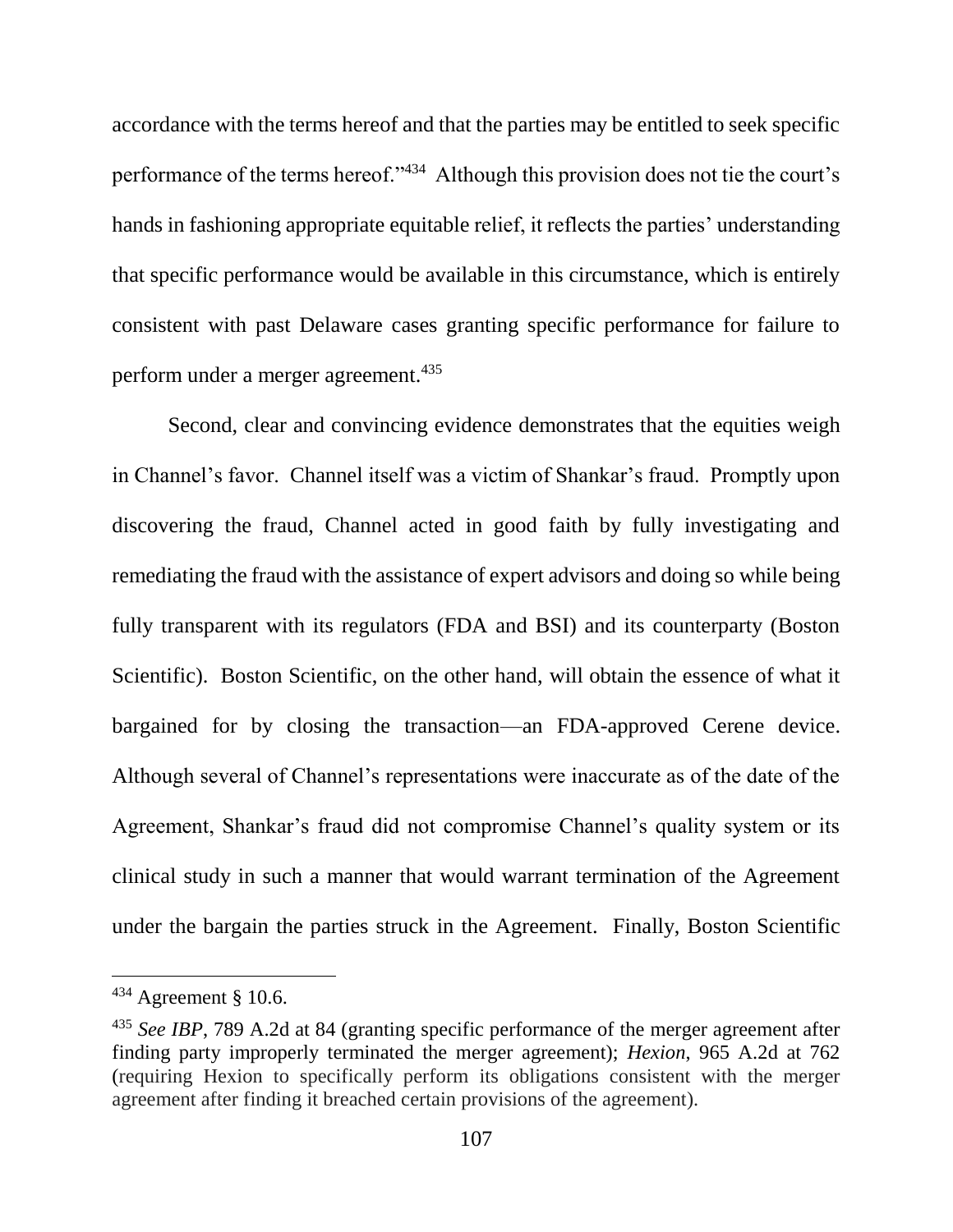breached its obligation to use commercially reasonable efforts to consummate the transaction.

## **VIII. BOSTON SCIENTIFIC'S FRAUDULENT INDUCEMENT CLAIM**

Apart from its claims arising under the Agreement, Boston Scientific asserts that Channel fraudulently induced it to invest approximately \$11 million in Channel from 2015 to 2017, for which Boston Scientific seeks damages.<sup>436</sup> The elements of a fraudulent inducement claim, for which Boston Scientific bears the burden of proof,<sup>437</sup> are as follows:

1) a false representation, usually one of fact, made by the defendant; 2) the defendant's knowledge or belief that the representation was false, or was made with reckless indifference to the truth; 3) an intent to induce the plaintiff to act or to refrain from acting; 4) the plaintiff's action or inaction taken in justifiable reliance upon the representation; and 5) damage to the plaintiff as a result of such reliance.  $438$ 

For the reasons discussed next, Boston Scientific failed to carry its burden of proof on its fraud claim. The court focuses on the evidence concerning the first two elements, which is dispositive.

<sup>&</sup>lt;sup>436</sup> Defs.' Br. 70. As initially pled, Boston Scientific's fraud claim also sought rescission of the Agreement. *See* Counterclaim ¶ 46 (Dkt. 25). Boston Scientific did not address this request for relief during post-trial briefing and thus waived the issue.

<sup>437</sup> *See Ross Hldg. & Mgmt. Co. v. Advance Realty Gp.*, 2014 WL 4374261, at \*37 (Del. Ch. Sept. 4, 2014) (placing the burden of proof on the plaintiff to prove its fraudulent inducement claim against the defendants).

<sup>438</sup> *Stephenson v. Capano Dev. Inc.*, 462 A.2d 1069, 1074 (Del. 1983).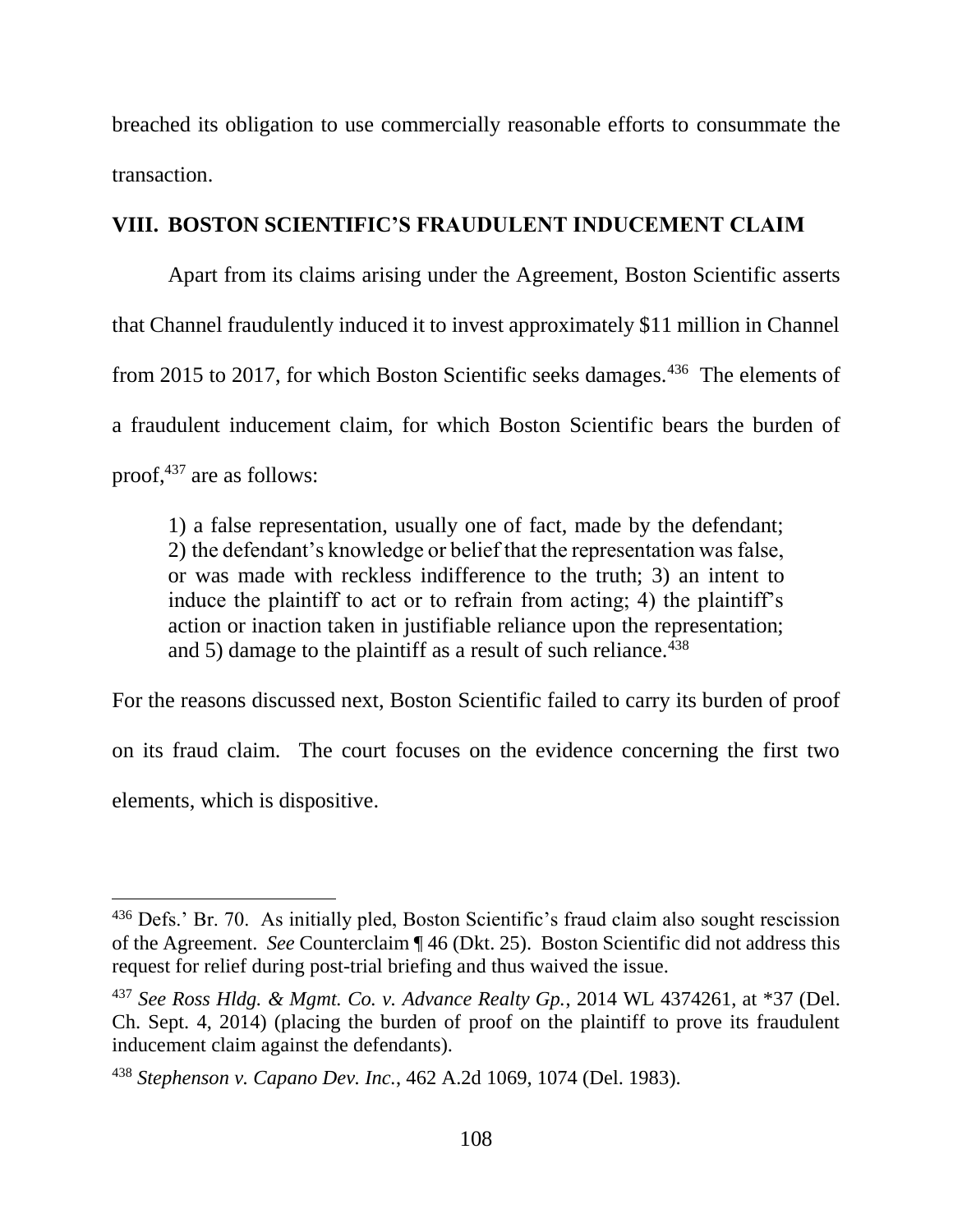## **A. Boston Scientific Failed to Prove that Channel Made a False Representation**

Boston Scientific contends that Channel made essentially two false representations to induce it to invest in Channel: "[i] that Shankar was a bona fide Director of Quality and [ii] that Channel would, and did receive, certification for the ISO 13485 quality standard."<sup>439</sup> For support, Boston Scientific points to written statements from documents Channel provided to Boston Scientific during the 2013 to 2017 period. $440$ 

With respect to Shankar's role at Channel, Boston Scientific points to statements in the following documents: (i) an April 2013 email from Coté describing Shankar as Channel's "Director of Quality"<sup>441</sup> and (ii) two presentations in February 2014 and May 2016 identifying Shankar as part of Channel's "Highly Experienced Team" and describing his qualifications as follows:

<sup>439</sup> Defs.' Br. 70.

<sup>&</sup>lt;sup>440</sup> Boston Scientific attempted to elicit testimony from each of its own fact witnesses concerning oral statements Channel made that allegedly were false, but their testimony strained credibility and collapsed into admissions that they were relying only on written documents. *See* Tr. 493 (Pierce); Tr. 651 (Carr); Tr. 953-54, 967-68 (Morrison). Boston Scientific thereafter abandoned its reliance on purported oral statements for its fraud claim. *See* Defs.' Reply Br. 36 ("BSC made clear that the false statements on which it relies were made in *documents*.").

<sup>441</sup> JX 33.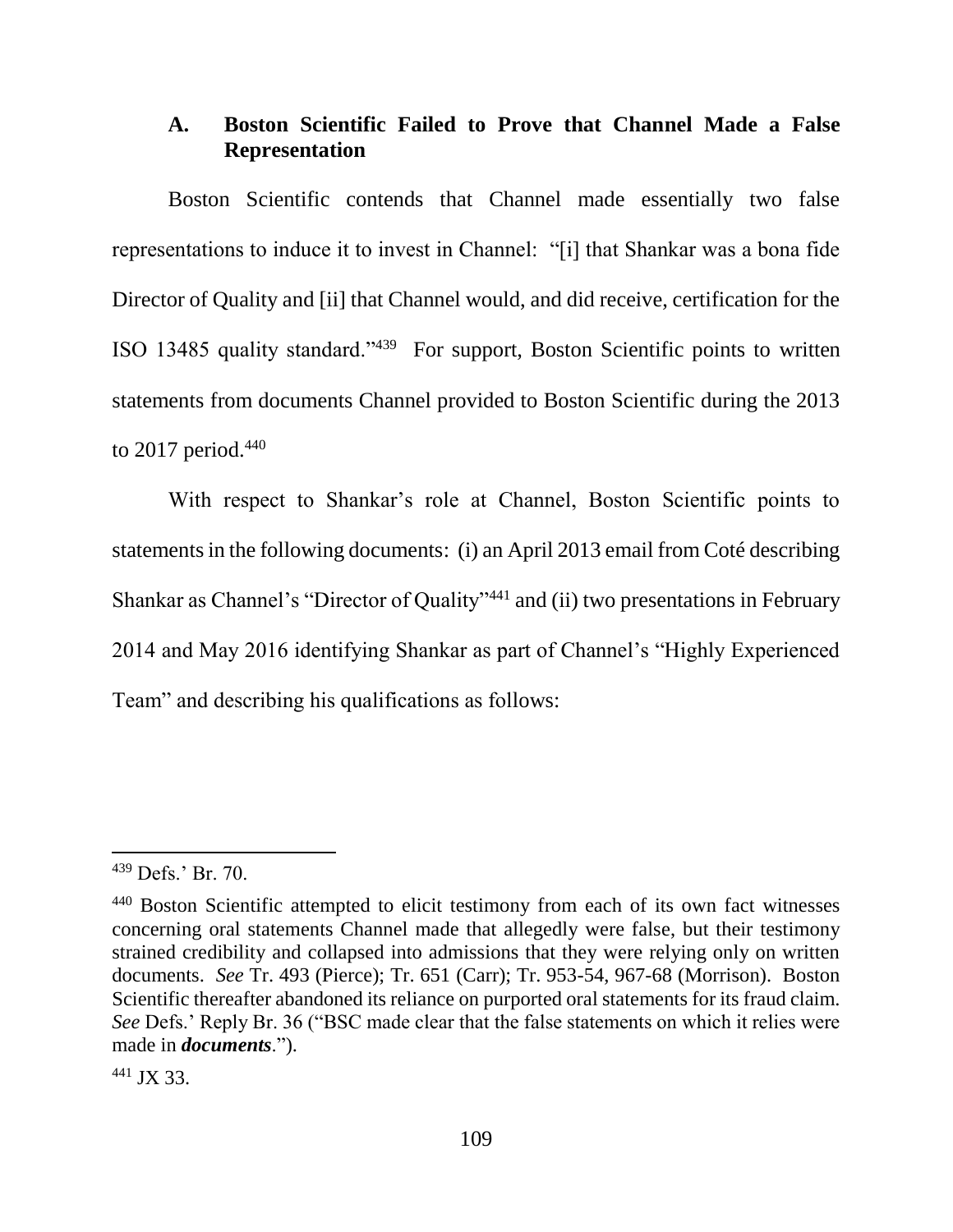15 years experience in the areas of operational management, quality assurance and regulatory affairs. Prior leadership roles at Intrapace, C8 Medisensors and Flextronics. MSEE from Drexel.<sup>442</sup>

A fundamental problem with Boston Scientific's fraud claim is that these statements were true. Indeed, Boston Scientific concedes that Shankar held the title of "Director of Quality," and it does not challenge the factual accuracy of any specific statement in the description of his qualifications.<sup>443</sup>

Instead of challenging the literal truth of any of these statements, Boston Scientific argues they show that Channel held out Shankar "as a Director of Quality who would *adequately* perform his duties."<sup>444</sup> According to Boston Scientific, "[t]he omission of the fact that Shankar failed to discharge those duties is sufficiently misleading to support a claim of fraud."<sup>445</sup> For support, Boston Scientific cites *Metro Communication Corp. BVI v. Advanced Mobilecomm Technologies Inc.*<sup>446</sup>

In *Metro*, a telecommunications venture provided to a prospective investor management reports that "included specific statements regarding 'applications for digging permits [that] were submitted to . . . municipality authorities,' and reported that '[w]e are making efforts to obtain the permit [in Sao Paolo] by the end of

<sup>442</sup> JX 36.004 (February 2014 presentation); JX 49.042 (May 2016 presentation).

<sup>443</sup> *See* Defs.' Reply Br. 35.

<sup>444</sup> Defs.' Br. 88 (emphasis added).

<sup>445</sup> Defs.' Reply Br. 35.

<sup>446</sup> 854 A.2d 121, 144-46 (Del. Ch. 2004).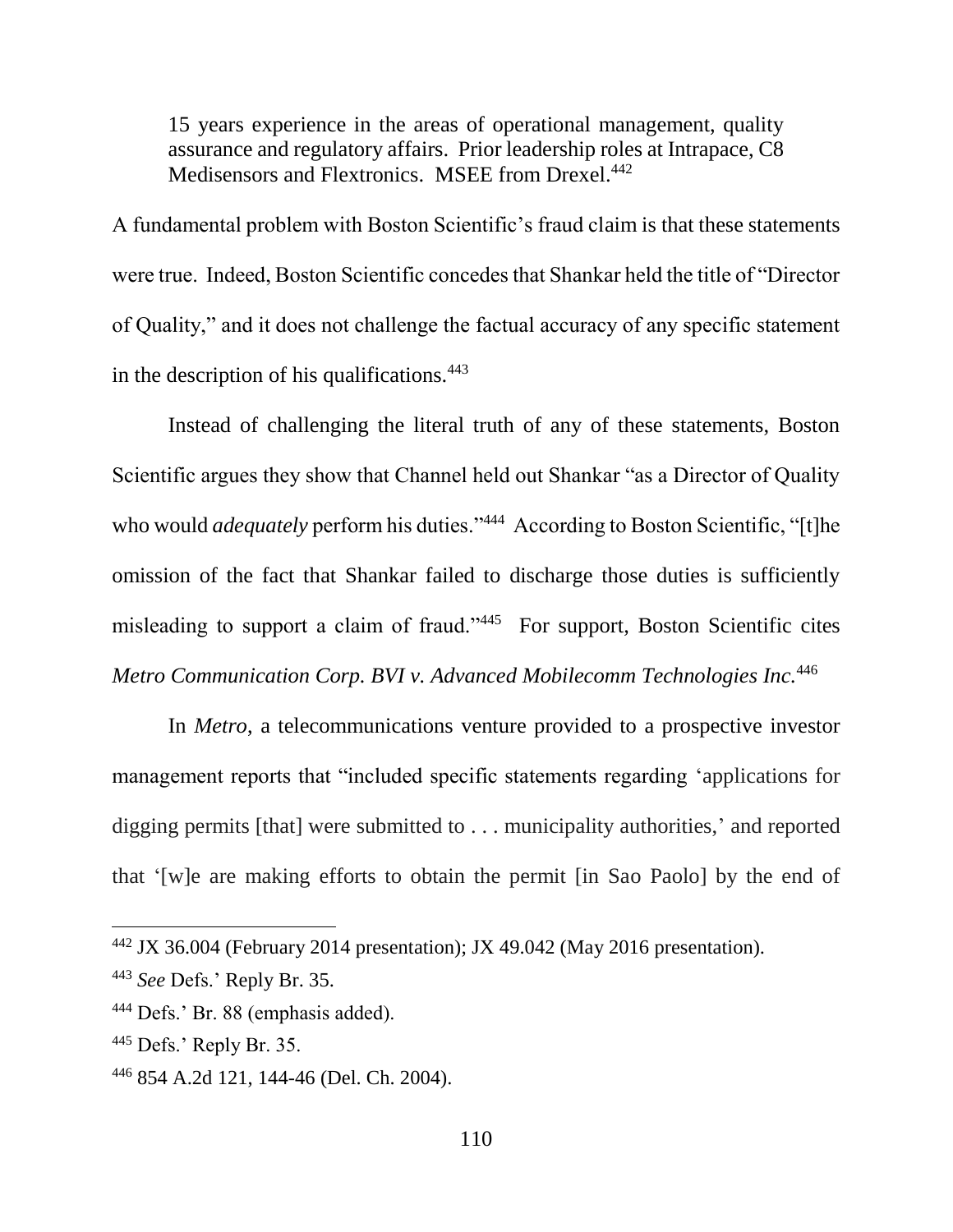July."<sup>447</sup> In the context of deciding a motion to dismiss under Court of Chancery Rule 9(b) for failure to plead fraud with particularity, the court found that "[a]ssuming the truth of the allegations in the complaint, those statements were misleading because they described the permitting process without indicating that some of the permits were obtained through bribery." 448 Unlike in *Metro*, the statements Boston Scientific identifies here consist of straightforward biographical facts and do not speak to how Shankar performed his job at Channel in any qualitative sense such that omitting his asserted failure to do so "adequately" would render the statements that Channel actually made misleading.

With respect to Channel's ISO 13485 certification, Boston Scientific points to statements in the following documents: (i) a 2014 presentation stating that Channel would seek ISO 13485 certification;<sup>449</sup> (ii) a November 2016 email from Coté stating that Channel had "passed the 13485 certification audit,"<sup>450</sup> and (iii) a May 2017 board presentation stating that Channel "[r]eceived certificate for ISO 13485."<sup>451</sup> Once again, each of these statements was true. Channel did seek an ISO

<sup>447</sup> *Metro*, 854 A.2d at 145.

<sup>448</sup> *Id.* at 146.

<sup>449</sup> JX 1101.026.

<sup>450</sup> JX 99.

<sup>451</sup> JX 117.023; *see also* Bachert Dep. 73 (recalling that Shankar stated "Channel is 13485 certified by BSI.").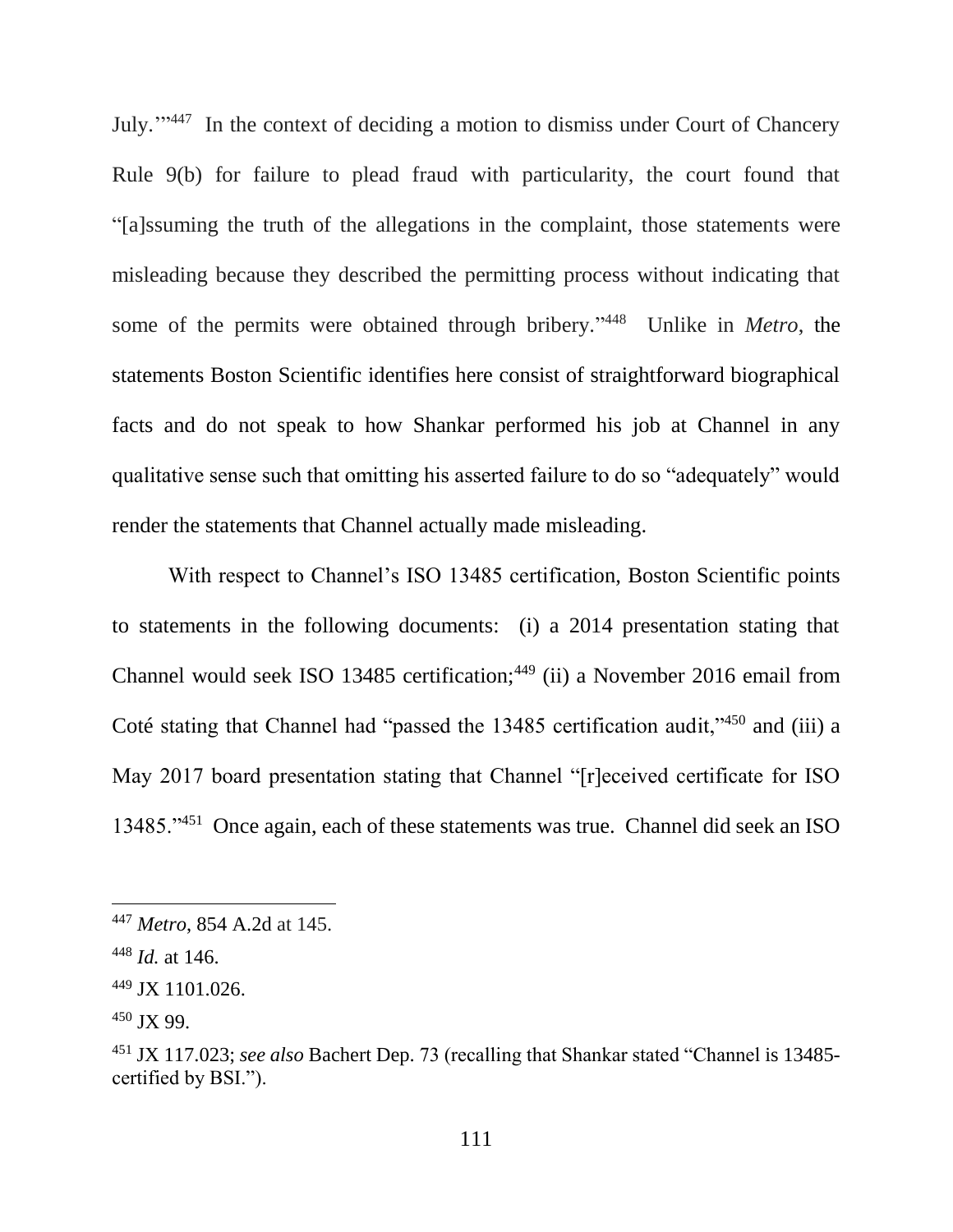13485 certification; BSI issued a report in November 2016 "stating that Channel met the requirements of ISO 13485:2003"; and Channel "received its ISO 13485 certification" in March 2017.<sup>452</sup>

Relying again on *Metro*, Boston Scientific argues that these statements were misleading because Channel failed to disclose that it had submitted some fraudulent documents to obtain the certification from BSI. Boston Scientific, however, failed to prove that the documents in question were necessary to obtain the certification or that Channel was in possession of an unlawful certification. In fact, after Channel disclosed Shankar's fraud to BSI, BSI reported that Channel's "*[c]ontinued* certification is confirmed and the EC certificate *remains* valid."<sup>453</sup> Given the absence of any evidence that Channel violated a legal requirement in connection with obtaining its ISO 13485 certification from BSI, the statements in Channel's documents referenced above were not false or misleading.

## **B. Boston Scientific Failed to Prove Channel's Knowledge of Falsity or Recklessness**

Even if any of the statements discussed above constituted a misrepresentation, Boston Scientific's fraud claim would still fail because it has not proven (i) that

<sup>452</sup> PTO ¶ II.D.1-2.

<sup>453</sup> JX 684.003 (October 2018 BSI report) (emphasis added); Tr. 62-63 (Coté); *see also* JX 709 (September 2018 BSI report stating that Channel continued to effectively implement ISO 13485:2003 and had fully implemented the new ISO 13485:2016 standards).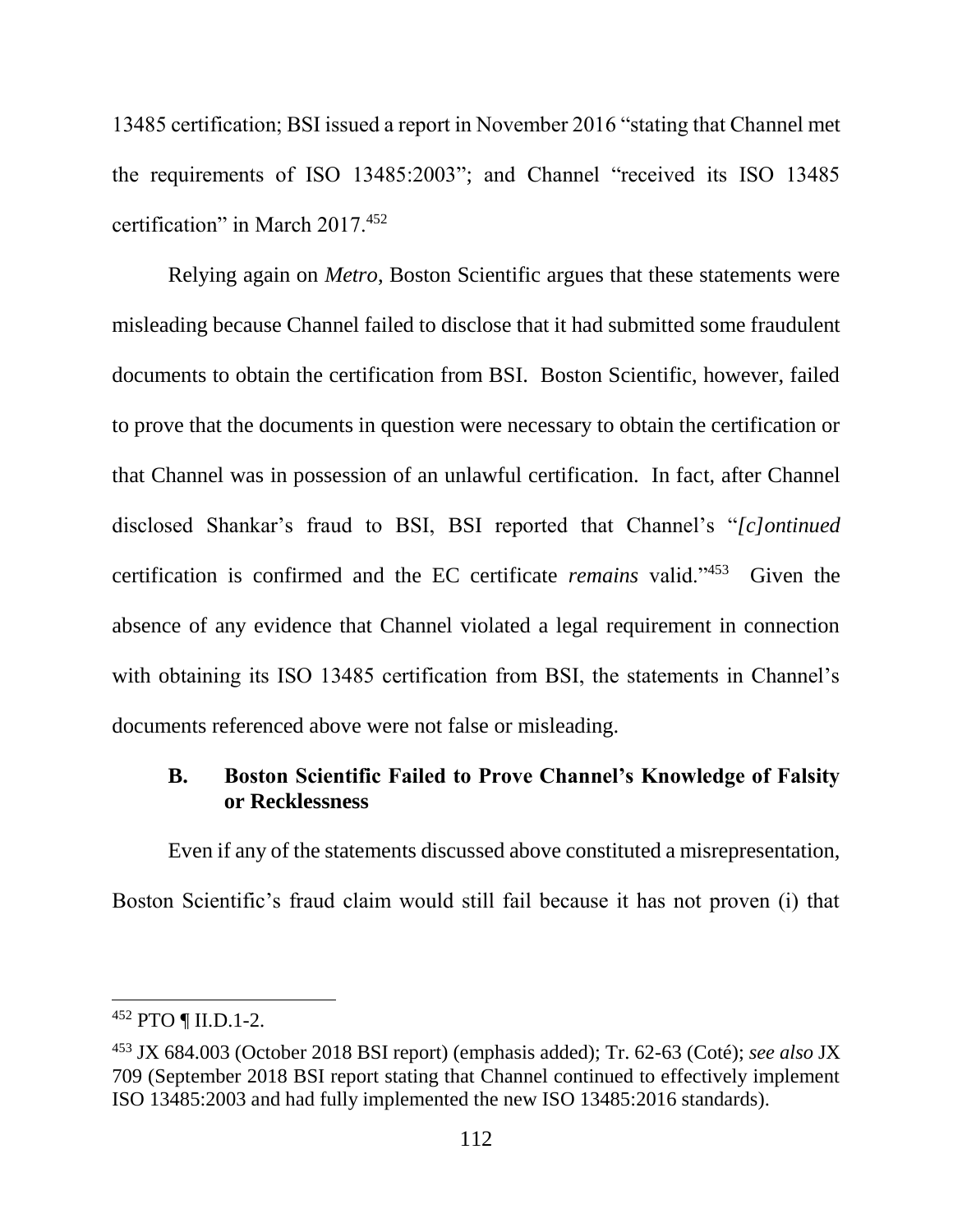Channel knew that any of the statements discussed above were false or (ii) that it acted with reckless indifference to the truth. The court addresses these issues, in turn, next.

Beginning with the issue of knowledge, the general rule under Delaware law is that "a corporation is liable for the acts and knowledge of its agents—even when the agent acts fraudulently or causes injury to third persons through illegal conduct."<sup>454</sup> There is an important exception to this rule where the employee "abandons the [employer's] interests" and "act[s] solely to advance his own personal financial interest, rather than that of the corporation itself."<sup>455</sup> This exception is limited, but it covers the "unusual" case where the employee's actions show "the type of total abandonment of the corporation's interests that is characteristic of, for example, outright stealing from the corporation."<sup>456</sup> Even stealing may not be enough to trigger this exception if the company still receives a benefit from its employee's actions.<sup>457</sup>

<sup>454</sup> *Stewart v. Wilmington Tr. SP Servs., Inc.*, 112 A.3d 271, 303 (Del. Ch. 2015).

<sup>455</sup> *Id.*

<sup>456</sup> *Id.*

<sup>&</sup>lt;sup>457</sup> *Id.* at 310 (declining to apply the adverse interest exception to an employees' alleged theft where a complaint was "replete with allegations" that the employees' fraud allowed the company to be authorized as Delaware-domiciled captive insurers); *see also In re Am. Int'l Grp. Inc., Consol. Deriv. Litig.*, 976 A.2d 872 (Del. Ch. 2009), *aff'd sub nom. Teachers' Ret. Sys. of La. v. Gen. Re Corp.*, 11 A.3d 228 (Del. 2010) (declining to extend the adverse interest exception where the "Complaint plainly pleads that AIG's participation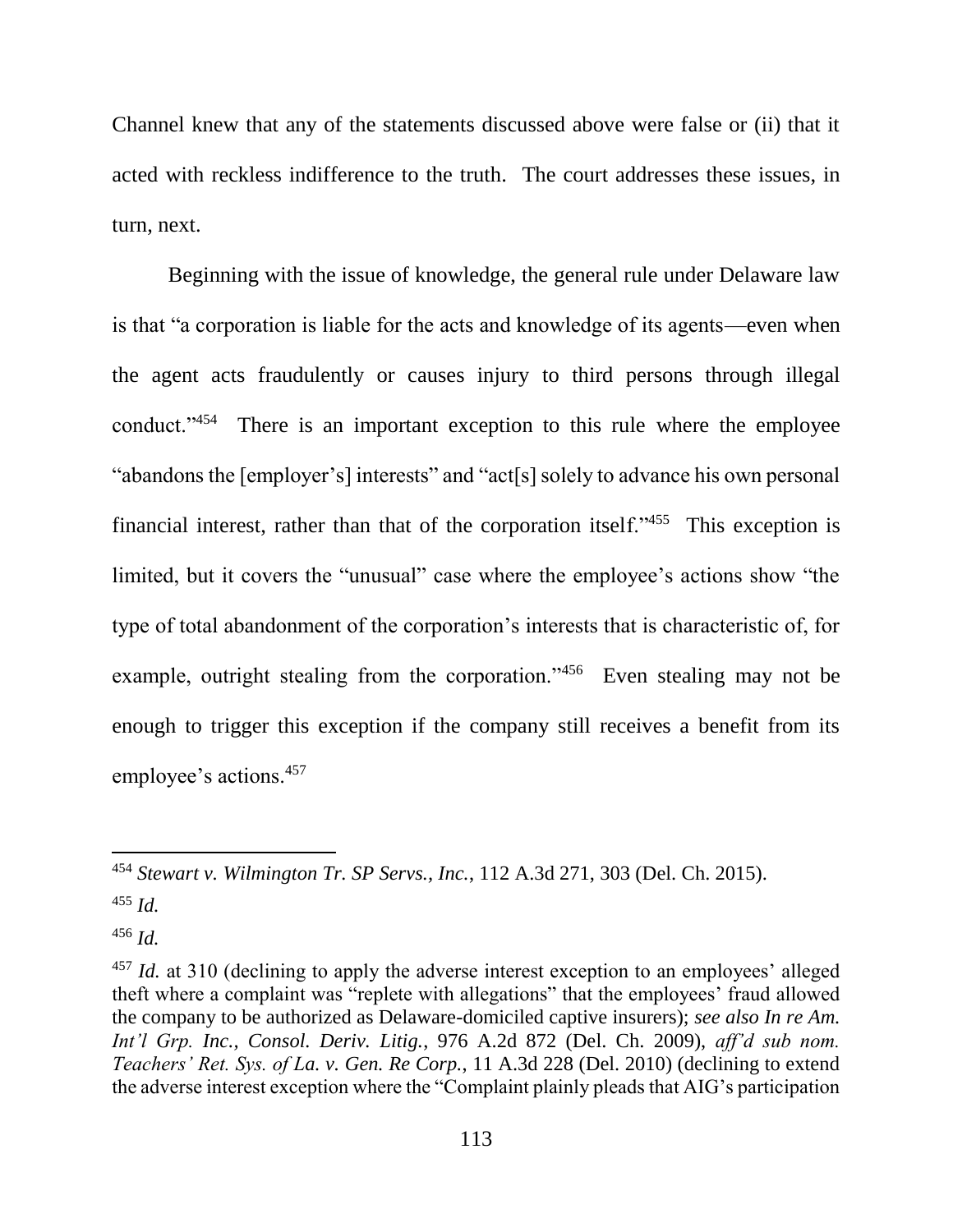This case provides a classic example for when the adverse interest exception should apply. The evidence shows that Shankar's fraud was for his own benefit, and to the detriment of Channel. He stole a large sum of money from Channel and falsified its records, which put Channel at risk of not receiving FDA approval and jeopardized its merger with Boston Scientific. Shankar's theft, pure and simple, represented a "total abandonment of [Channel's] interests."<sup>458</sup>

Boston Scientific argues that "Shankar's fraud was not *solely* intended to advance his personal interest [because] it also advanced the company in that he helped Channel obtain IDE approval, ISO 13485 certification, and CE mark based on documents he falsified to conceal Channel's quality system deficiencies."<sup>459</sup> This assertion lacks factual support. Boston Scientific provided no evidence that Shankar *intended* to help Channel obtain any of these approvals through his fraudulent actions. Indeed, his fraud and the falsified documents he submitted to regulators had the potential to endanger these approvals, and there is no evidence that Channel would not have received these approvals absent Shankar's fraud.

in each of the schemes resulted in tangible (if eventually short-lived) benefits to the corporation").

<sup>458</sup> *Stewart*, 112 A.3d at 303.

<sup>459</sup> Defs.' Reply Br. 37.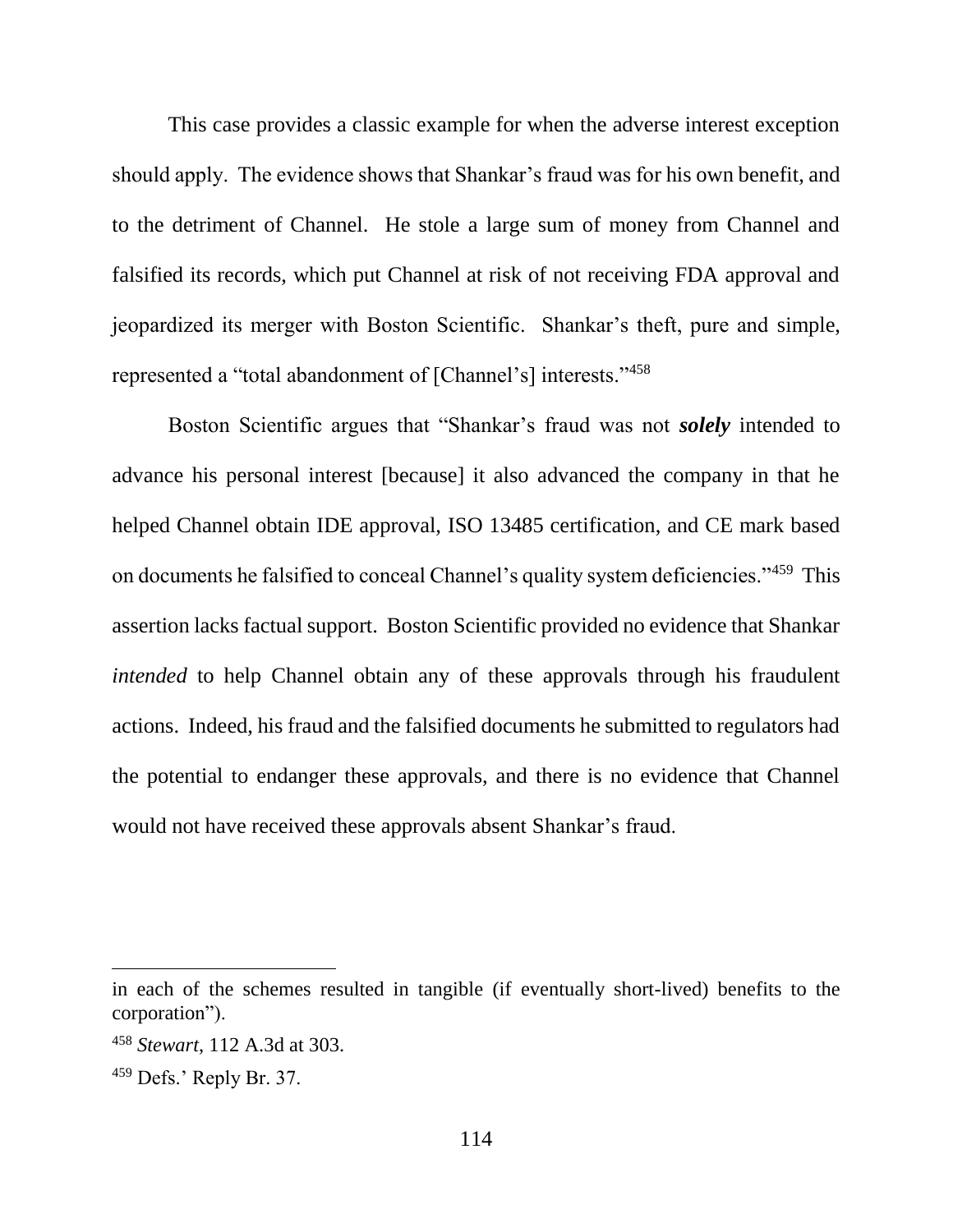This case is markedly different from *In re American International Group,*  Inc., Consolidated Derivative Litigation,<sup>460</sup> on which Boston Scientific relies. In that case, the court imputed knowledge to a corporation at the motion to dismiss stage where it was clear, on the face of the complaint, that the top-ranking employees engaging in fraud benefitted both the company (by increasing its stock price) and themselves (by increasing their own compensation and chances for promotion).<sup>461</sup> Here, Shankar's fraud provided no benefit to Channel, only detriment. For this reason, the court will not impute his knowledge of the fraud to Channel. Thus, even if any of the representations discussed previously were false, Boston Scientific has failed to prove that Channel knew they were false.

Nor did Boston Scientific prove that Channel was "reckless" in making any of the allegedly false representations. To establish recklessness, Boston Scientific must prove that Channel, through its employees, "consciously ignored specific warning signs that illicit activities were occurring." 462 "[O]rdinary negligence is insufficient to support a claim of common law fraud," and it is not sufficient for the facts to show "that the managers should have known about" the fraud.<sup>463</sup>

<sup>460</sup> 976 A.3d 872.

<sup>461</sup> *Id.* at 892.

<sup>462</sup> *Metro*, 854 A.2d at 147.

<sup>463</sup> *Id.* at 148.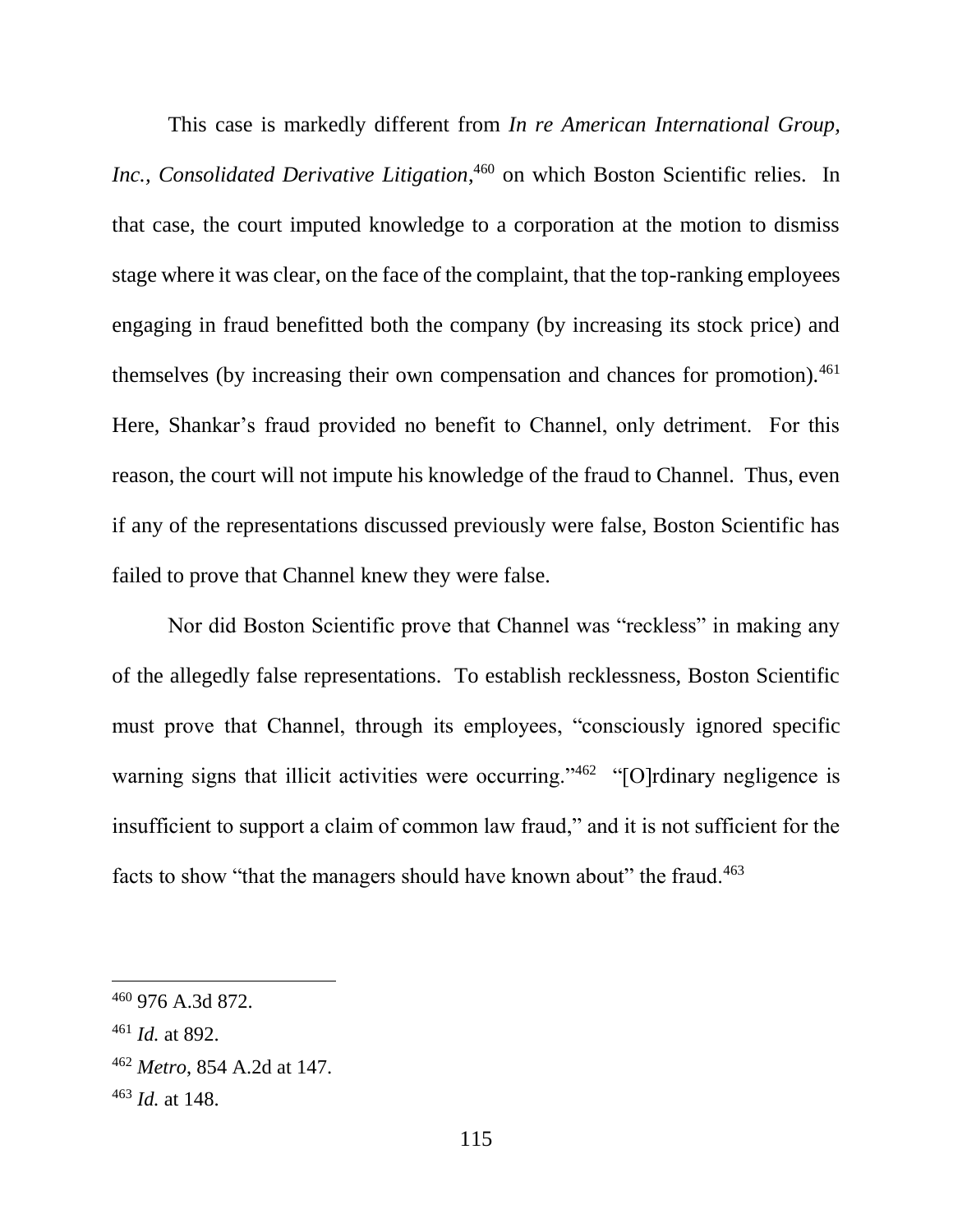Boston Scientific asserts that evidence of the following warning signs is sufficient to prove that Channel acted with reckless indifference to the truth:

- failure to perform due diligence in hiring Shankar;
- failure to enact sufficient "checks and balances necessary for strong cash control" despite warnings from its financial auditor;
- discovery of the fraud only by happenstance;
- failure to properly verify, monitor, or audit its vendors;
- failure to keep minutes of Management Review meetings or review internal audit reports, some of which had no findings;
- failure to detect Shankar's theft of more than \$2.5 million, despite Channel's cash reserves rarely being over \$10 million in any quarter.<sup>464</sup>

This evidence demonstrates, at most, negligence on the part of Channel and its employees and is not sufficient to prove recklessness because the evidence does not establish that anyone at Channel *consciously* ignored any warning signs of Shankar's fraud.

Contrary to Boston Scientific's assertions, for example, William Malecki, Channel's Chief Operating Officer, vetted Shankar by speaking to someone Malecki knew at a previous employer identified on Shankar's resume and confirming that Shankar had worked there for eight years.<sup>465</sup> Although one could argue it was

<sup>464</sup> Defs.' Reply Br. 38-39.

<sup>465</sup> Malecki Dep. 85-86.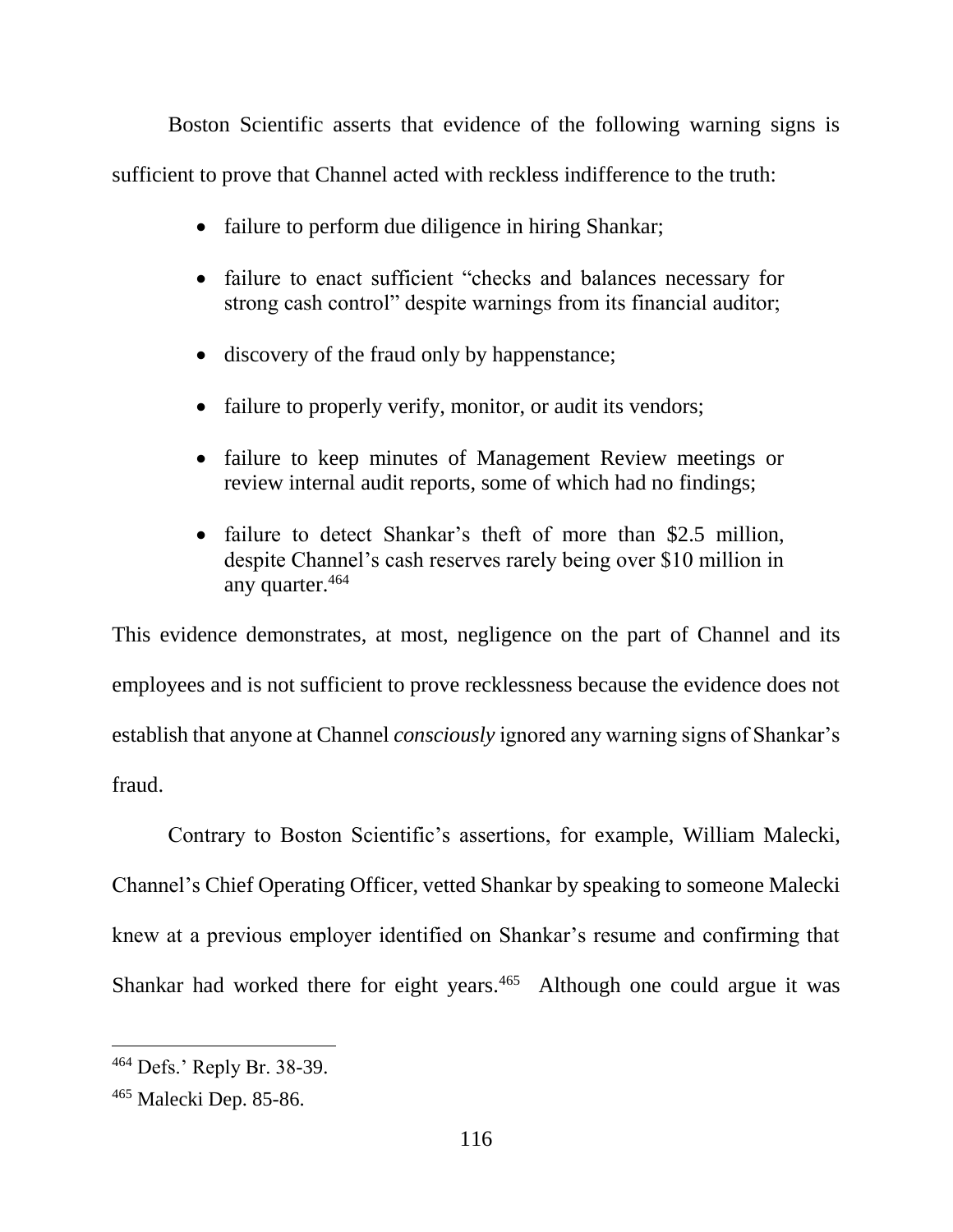negligent not to do more, there is no evidence that any warning signs (*e.g.*, a previous termination due to theft or fraud, or poor performance reviews) materialized from Malecki's vetting that Channel consciously disregarded.

The cited evidence concerning Channel's financial auditor concerned a recommendation for handling cash disbursements.<sup>466</sup> Coté credibly testified without contradiction, that the auditor never identified anything related to Shankar's fraud and that the fraud "had nothing to do with" the auditor's recommendation.<sup>467</sup>

Boston Scientific does not explain how the fraud's accidental discovery shows recklessness—if anything that fact cuts against the notion that Channel consciously disregarded warning signs. Boston Scientific also does not cite evidence that anyone at Channel knew that it was failing to audit its suppliers or that its internal audit reports were being forged.

As to the amount of Shankar's fraud, although \$2.57 million represented a significant percentage of Channel's cash reserves in any given quarter, \$2.57 million was the *total* amount that Shankar stole over almost five years and not at one time.<sup>468</sup> In total, Shankar's fraudulent invoices and expense reports accounted for "about 4 or 5%" of the total number of invoices and expense reports submitted during his

<sup>466</sup> JX 80; Tr. 32 (Coté).

<sup>467</sup> Tr. 32-33 (Coté).

<sup>468</sup> *See* JX 916 (Shankar's Plea Agreement).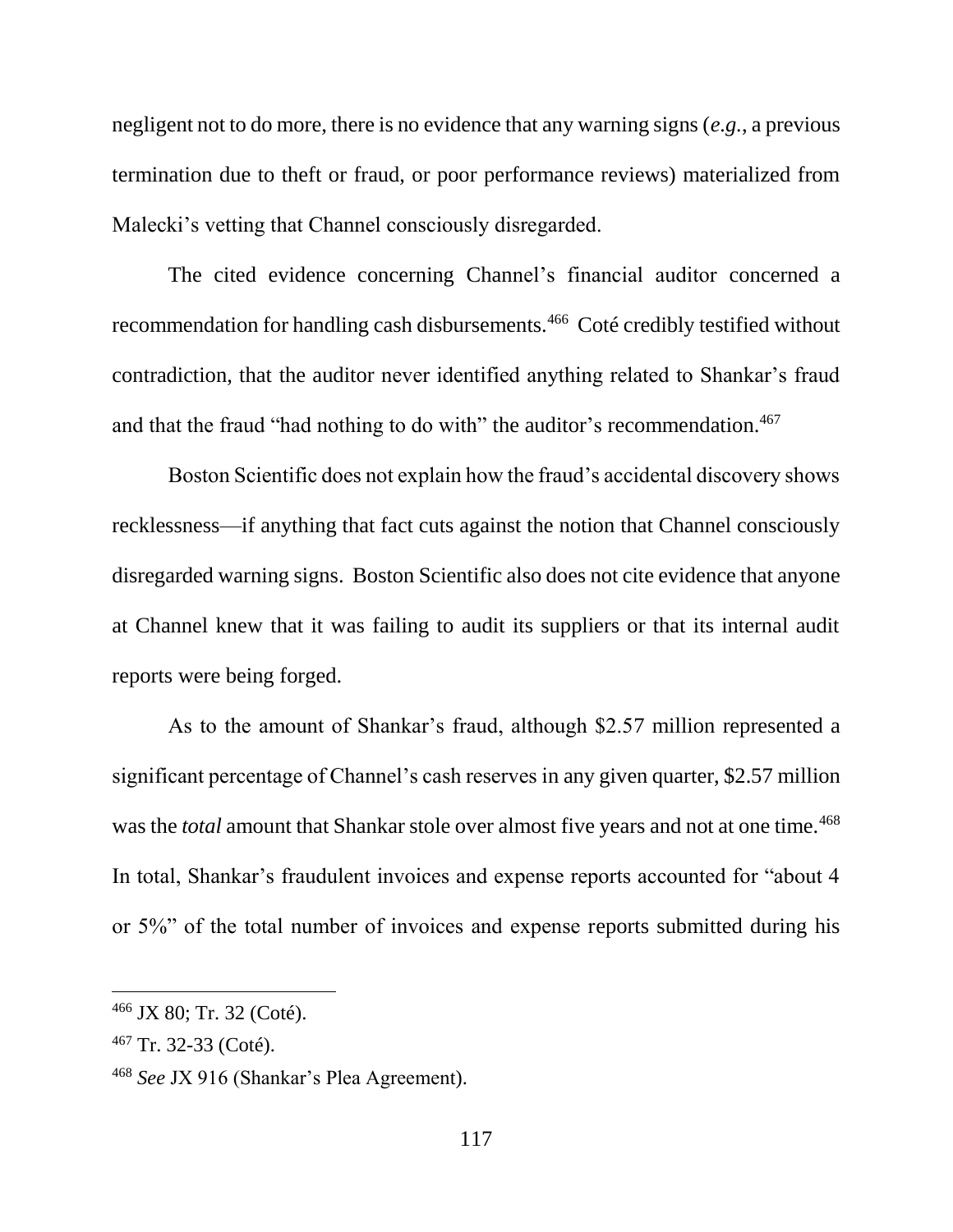employment at Channel,<sup>469</sup> most of which were for amounts below the threshold that required Coté's approval to avoid detection.<sup>470</sup>

Boston Scientific suggests Channel was reckless because "[i]t was in Channel's best interest for its management to turn a blind eye" before an agreement to sell the company was signed. $471$  This is speculation—not evidence. What the record shows is that Channel was transparent with the FDA and Boston Scientific upon discovering Shankar's fraud, and acted with dispatch to address it.<sup>472</sup> This type of responsible conduct is hardly what one would expect from someone intent on turning a blind eye.

In sum, the court finds based on the preponderance of evidence that there is no legal basis to impute Shankar's knowledge to Channel and that Channel did not act with reckless indifference to the truth. This conclusion provides an independent basis for entry of judgment in Channel's favor on Boston Scientific's fraud claim apart from the failure to prove the existence of a false statement.<sup>473</sup>

<sup>469</sup> Tr. 29-30 (Coté).

<sup>470</sup> *See id.* 29.

 $471$  Defs.' Reply Br. 39.

<sup>472</sup> *See supra* Part I.F-I.

<sup>&</sup>lt;sup>473</sup> Channel advances several other arguments for why the fraud claim should fail. The court need not address these issues in view of its findings on the lack of a false statement and the failure to prove Channel's knowledge of falsity or recklessness.